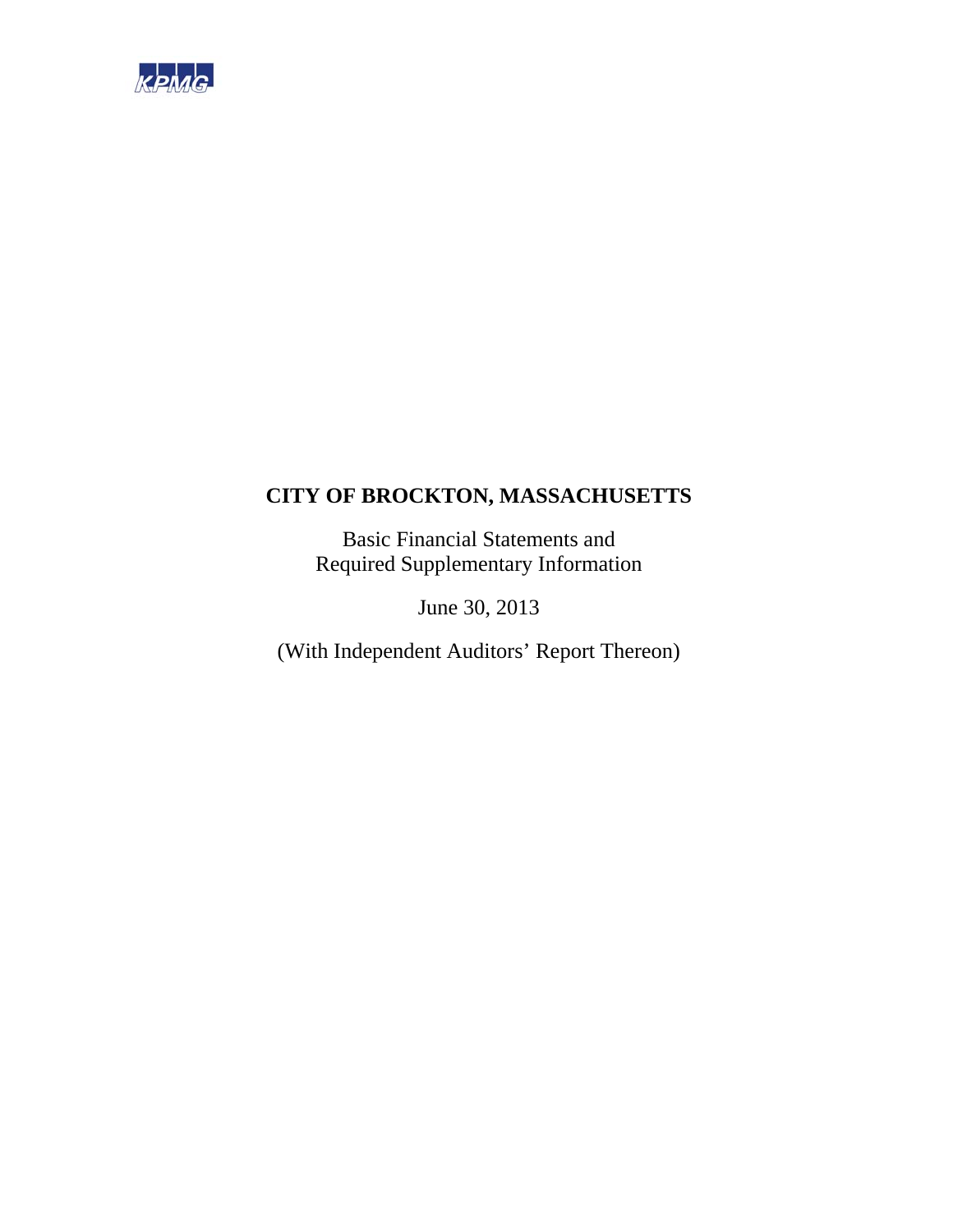## **Table of Contents**

|                                                                                                                                                 | Page(s)   |
|-------------------------------------------------------------------------------------------------------------------------------------------------|-----------|
| <b>Independent Auditors' Report</b>                                                                                                             | $1 - 2$   |
| Management's Discussion and Analysis                                                                                                            | $3 - 22$  |
| <b>Basic Financial Statements:</b>                                                                                                              |           |
| Government-Wide Financial Statements:                                                                                                           |           |
| <b>Statement of Net Position</b>                                                                                                                | 23        |
| <b>Statement of Activities</b>                                                                                                                  | 24        |
| <b>Fund Financial Statements:</b>                                                                                                               |           |
| <b>Balance Sheet - Governmental Funds</b>                                                                                                       | 25        |
| Reconciliation of the Governmental Funds Balance Sheet to the Statement of Net Position                                                         | 26        |
| Statement of Revenues, Expenditures, and Changes in Fund Balance – Governmental<br>Funds                                                        | 27        |
| Reconciliation of the Statement of Revenues, Expenditures, and Changes in Fund<br>Balances of Governmental Funds to the Statement of Activities | 28        |
| Statement of Net Position - Proprietary Funds                                                                                                   | 29        |
| Statement of Revenues, Expenses, and Changes in Net Position – Proprietary Funds                                                                | 30        |
| <b>Statement of Cash Flows - Proprietary Funds</b>                                                                                              | 31        |
| <b>Statement of Net Position - Fiduciary Funds</b>                                                                                              | 32        |
| Statement of Changes in Net Position - Fiduciary Funds                                                                                          | 33        |
| <b>Notes to Basic Financial Statements</b>                                                                                                      | $34 - 66$ |
| <b>Required Supplementary Information</b>                                                                                                       |           |
| Budgetary Comparison Schedule - General Fund                                                                                                    | 67        |
| Notes to Required Supplementary Information                                                                                                     | $68 - 69$ |
| Schedules of Funding Progress and Contributions from Employers                                                                                  | 70        |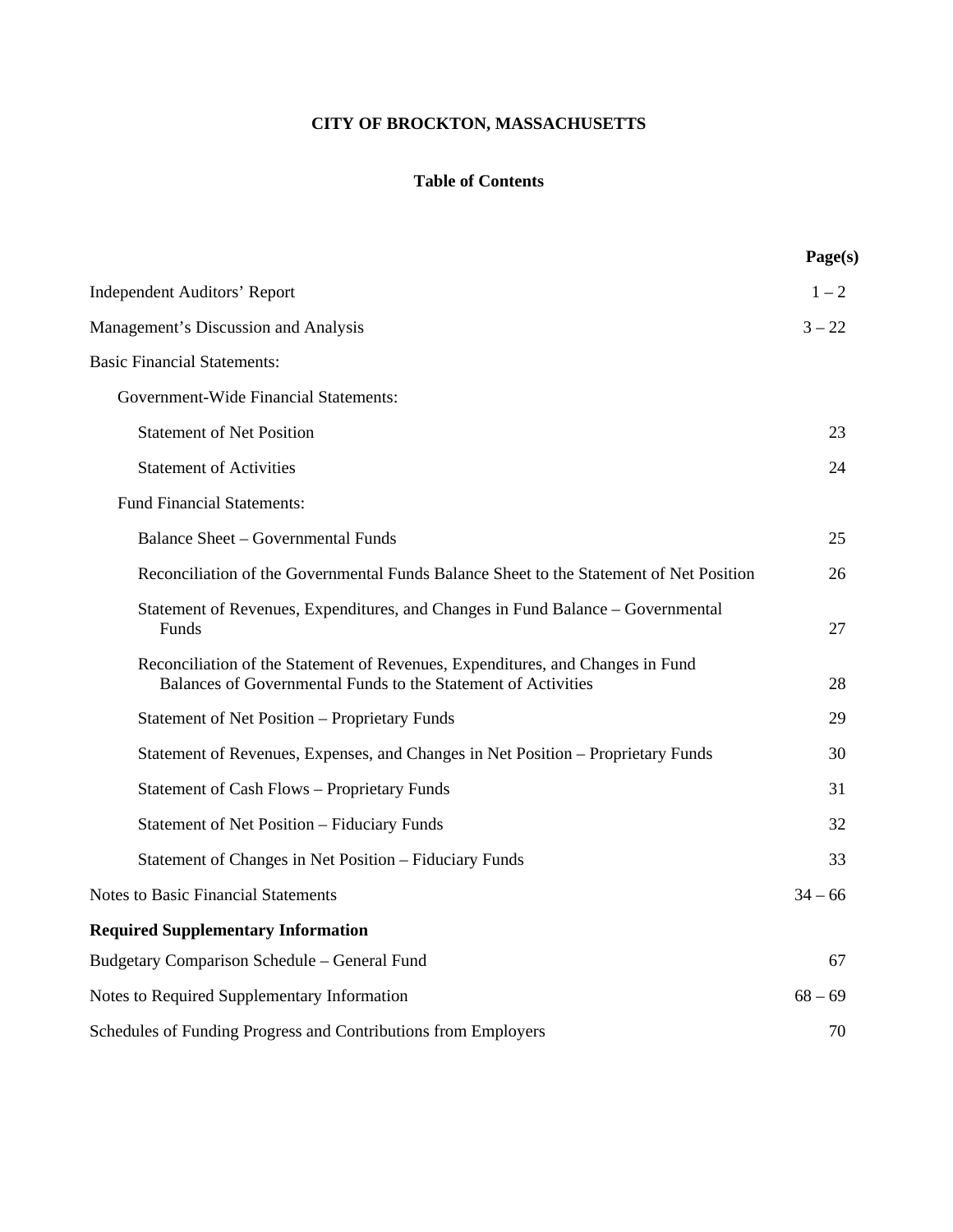

**KPMG LLP**  Two Financial Center 60 South Street Boston, MA 02111

**Independent Auditors' Report** 

To the Honorable Mayor and City Council City of Brockton, Massachusetts:

## **Report on the Financial Statements**

We have audited the accompanying financial statements of the governmental activities, the business-type activities, each major fund, and the aggregate remaining fund information of the City of Brockton, Massachusetts (the City), as of and for the year ended June 30, 2013, and the related notes to the financial statements, which collectively comprise the City's basic financial statements as listed in the table of contents.

## *Management's Responsibility for the Financial Statements*

Management is responsible for the preparation and fair presentation of these financial statements in accordance with U.S. generally accepted accounting principles; this includes the design, implementation, and maintenance of internal control relevant to the preparation and fair presentation of financial statements that are free from material misstatement, whether due to fraud or error.

## *Auditors' Responsibility*

Our responsibility is to express opinions on these financial statements based on our audit. We conducted our audit in accordance with auditing standards generally accepted in the United States of America and the standards applicable to financial audits contained in *Government Auditing Standards*, issued by the Comptroller General of the United States. Those standards require that we plan and perform the audit to obtain reasonable assurance about whether the financial statements are free from material misstatement.

An audit involves performing procedures to obtain audit evidence about the amounts and disclosures in the financial statements. The procedures selected depend on the auditors' judgment, including the assessment of the risks of material misstatement of the financial statements, whether due to fraud or error. In making those risk assessments, the auditor considers internal control relevant to the entity's preparation and fair presentation of the financial statements in order to design audit procedures that are appropriate in the circumstances, but not for the purpose of expressing an opinion on the effectiveness of the entity's internal control. Accordingly, we express no such opinion. An audit also includes evaluating the appropriateness of accounting policies used and the reasonableness of significant accounting estimates made by management, as well as evaluating the overall presentation of the financial statements.

We believe that the audit evidence we have obtained is sufficient and appropriate to provide a basis for our audit opinions.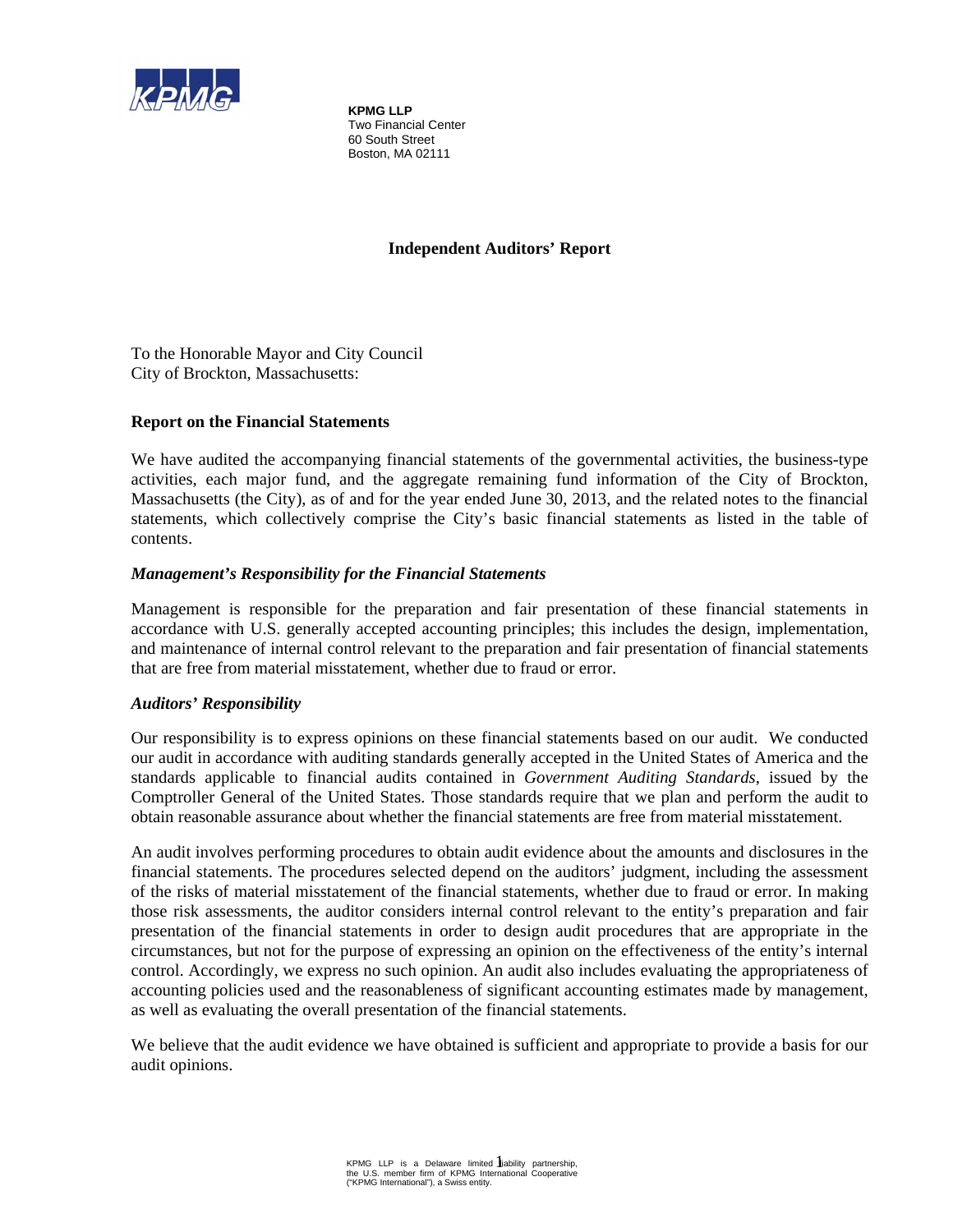

## *Opinions*

In our opinion, the financial statements referred to above present fairly, in all material respects, the respective financial position of the governmental activities, the business-type activities, each major fund, and the aggregate remaining fund information of the City of Brockton, as of June 30, 2013, and the respective changes in financial position, and where applicable, cash flows thereof for the year then ended in accordance with U.S. generally accepted accounting principles.

## *Emphasis of Matter*

*Change in Accounting Principle Resulting from the Adoption of a New Accounting Pronouncement*

As described in Note 2(l), effective July 1, 2012, the City adopted Governmental Accounting Standards Board (GASB) Statement No. 63, *Financial Reporting of Deferred Outflows of Resources, Deferred Inflows of Resources, and Net Position* and Statement No. 65, *Items Previously Reported as Assets and Liabilities.* Our opinions are not modified with respect to this matter.

## *Other Matters*

## *Required Supplementary Information*

U.S. generally accepted accounting principles require that the management's discussion and analysis, budgetary comparison information and the schedules of funding progress and employer contributions, as listed in the table of contents, be presented to supplement the basic financial statements. Such information, although not a part of the basic financial statements, is required by the Governmental Accounting Standards Board who considers it to be an essential part of financial reporting for placing the basic financial statements in an appropriate operational, economic, or historical context. We have applied certain limited procedures to the required supplementary information in accordance with auditing standards generally accepted in the United States of America, which consisted of inquiries of management about the methods of preparing the information and comparing the information for consistency with management's responses to our inquiries, the basic financial statements, and other knowledge we obtained during our audit of the basic financial statements. We do not express an opinion or provide any assurance on the information because the limited procedures do not provide us with sufficient evidence to express an opinion or provide any assurance.

## **Other Reporting Required by** *Government Auditing Standards*

In accordance with *Government Auditing Standards*, we have also issued our report dated March 27, 2014 on our consideration of the City's internal control over financial reporting and on our tests of its compliance with certain provisions of laws, regulations, contracts, and grant agreements and other matters. The purpose of that report is to describe the scope of our testing of internal control over financial reporting and compliance and the results of that testing, and not to provide an opinion on internal control over financial reporting or on compliance. That report is an integral part of an audit performed in accordance with *Government Auditing Standards* in considering the City's internal control over financial reporting and compliance.

KPMG LLP

March 27, 2014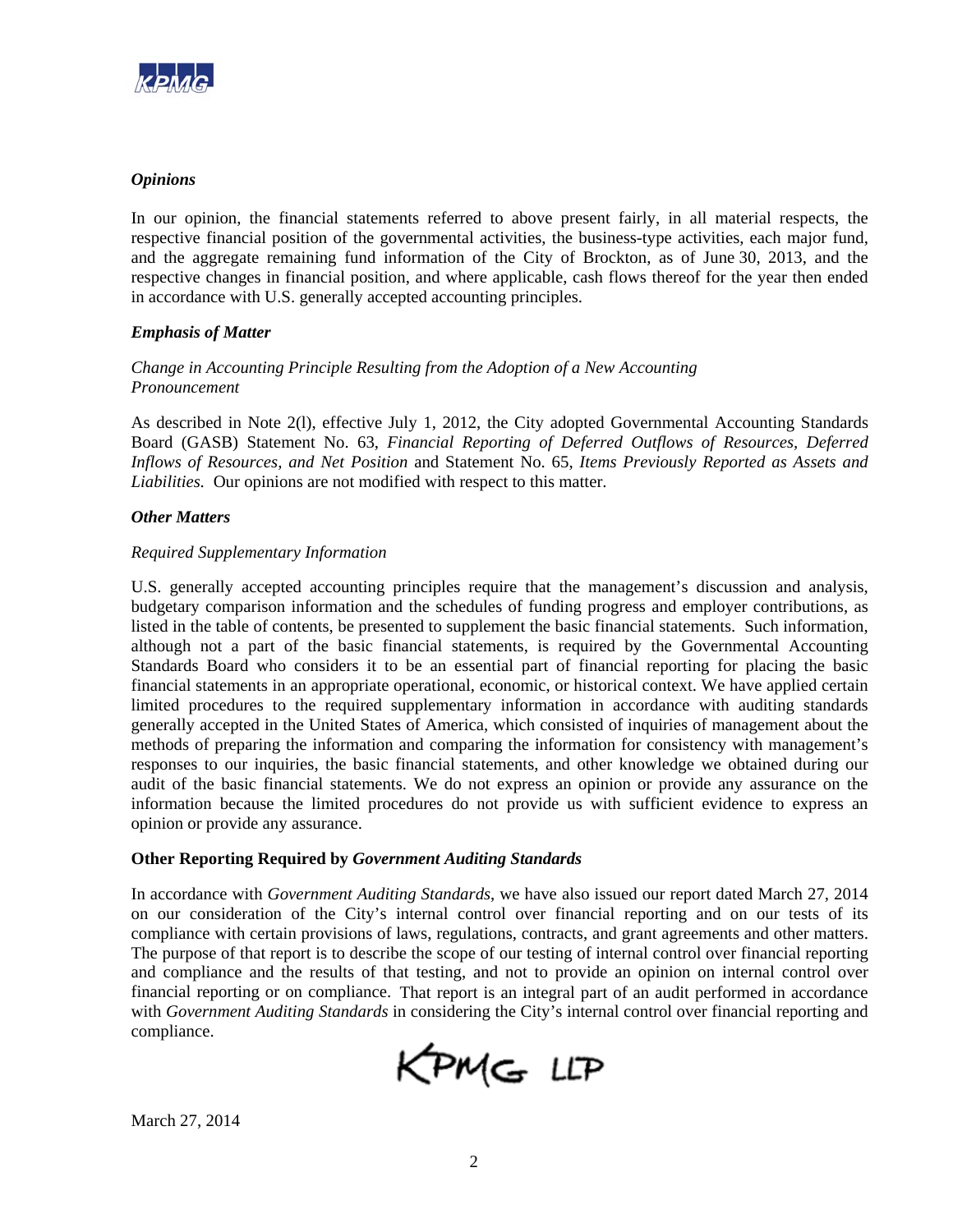Management's Discussion and Analysis

June 30, 2013

(Unaudited)

As management of the City of Brockton (the City), we offer readers of the City's financial statements this narrative overview and analysis of the financial activities of the City for the fiscal year ended June 30, 2013.

Brockton is a City located in Plymouth County, 20 miles southwest of Boston. The City has a population of approximately 93,810 (2010 federal census) and occupies a land area of 21.4 square miles. Brockton is the population center of a primary metropolitan statistical area of approximately 170,000 persons. Government is by an elected mayor and 11-member City council.

The City provides general governmental services for the territory within its boundaries, including police and fire protection, public education, water and sewer maintenance, trash disposal and parks and recreational facilities. Residential trash disposal and operation of the water filtration and wastewater treatment plant facilities are contracted out to private parties.

## **Financial Highlights**

The assets of the City exceeded its liabilities at the close of fiscal year 2013 by approximately \$174.8 million (net position).

- The City's total net position decreased in fiscal year 2013 by approximately \$26.1 million, or 13.0%. This is primarily due to the recognition of a \$24.7 million increase in the other post employment benefit (OPEB) liability.
- At the end of fiscal year 2013, unassigned fund balance for the general fund was approximately \$23.4 million or 7.4%, of total general fund expenditures.
- The City's total bonded debt decreased by approximately \$10.3 million during fiscal year 2013. This decrease was due to scheduled debt repayments exceeding new debt issuances.

#### **Overview of the Financial Statements**

Our discussion and analysis of the City is intended to serve as an introduction to the City's basic financial statements. The City's basic financial statements are comprised of three components: (1) government-wide financial statements, (2) fund financial statements, and (3) notes to the financial statements. This analysis also contains other required supplementary information in addition to the basic financial statements themselves.

**Government-Wide Financial Statements** – The government-wide financial statements are designed to provide readers with a broad overview of the City's finances, in a manner similar to private-sector business.

The statement of net position presents information on all of the City's assets and liabilities, with the difference between the two reported as net position. Over time, increases or decreases in net position may serve as a useful indicator of whether the financial position of the City is improving or deteriorating.

The statement of activities presents information showing how the City's net position changed during the most recent fiscal year. All changes in net position are reported as soon as the underlying event giving rise to the change occurs, regardless of the timing of related cash flows. Thus, revenues and expenses are reported in this statement for some items that will result in cash flows in future fiscal periods (e.g., uncollected taxes and earned but unused sick and vacation time).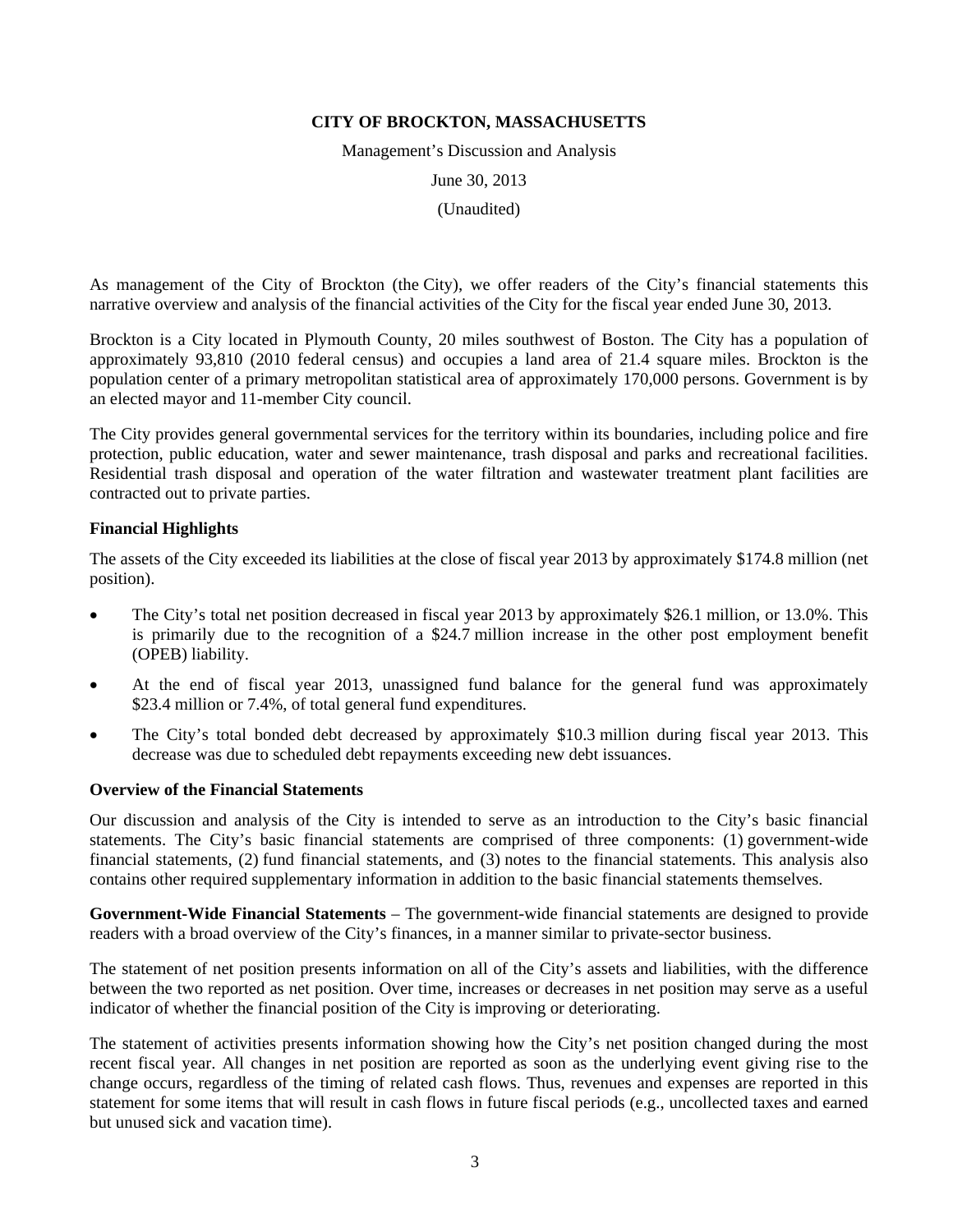Management's Discussion and Analysis

June 30, 2013

(Unaudited)

Both of the government-wide financial statements distinguish functions of the City that are principally supported by taxes and intergovernmental revenues (governmental activities) from other functions that are intended to recover all or a significant portion of their costs through user fees and charges (business-type activities). The governmental activities of the City include general administration, public safety, education, public works, human services, and cultural development. The business-type activities of the City include water and sewer systems and recreational and refuse activities.

**Fund Financial Statements** – A fund is a grouping of related accounts that is used to maintain control over resources that have been segregated for specific activities or objectives. The City, like other state and local governments, uses fund accounting to ensure and demonstrate compliance with finance related legal requirements. All of the funds of the City can be divided into three categories: governmental funds, proprietary funds, and fiduciary funds.

**Governmental Funds** – Governmental funds are used to account for essentially the same functions reported as governmental activities in the government-wide financial statements. However, unlike the government-wide financial statements, governmental fund financial statements focus on near-term inflows and outflows of spendable resources, as well as on balances of spendable resources available at the end of the fiscal year. Such information may be useful in evaluating a government's near-term financing requirements.

Because the focus of governmental funds is narrower than that of the government-wide financial statements, it is useful to compare the information presented for governmental funds with similar information presented for governmental activities in the government-wide financial statements. By doing so, readers may better understand the long-term impact of the government's near-term financing decisions. Both the governmental fund balance sheet and the governmental fund statement of revenues, expenditures, and changes in fund balance provide a reconciliation to facilitate this comparison between governmental funds and governmental activities.

The City maintains 40 governmental funds. Information is presented separately in the governmental fund balance sheet and in the governmental fund statement of revenues, expenditures, and changes in fund balance for the general fund and school roof repairs fund, which are the City's major governmental funds. Data from the other nonmajor governmental funds are combined into a single, aggregated presentation.

**Proprietary Funds** – Enterprise funds (one type of proprietary fund) are used to report the same functions presented as business-type activities in the government-wide financial statements. The City uses enterprise funds to account for its water and sewer systems and its refuse, recreational and renewable energy activities.

Proprietary funds provide the same type of information as the government-wide financial statements, only in more detail. The proprietary fund financial statements provide separate information for the water and sewer systems, both of which are considered to be major funds of the City. Refuse, recreational and renewable energy activities are combined into a single nonmajor fund.

**Fiduciary Funds** – Fiduciary funds are used to account for resources held for the benefit of parties outside the government. Fiduciary funds are not reflected in the government-wide financial statements because the resources of those funds are not available to support the City's own programs. The accounting used for fiduciary funds is much like that used for proprietary funds.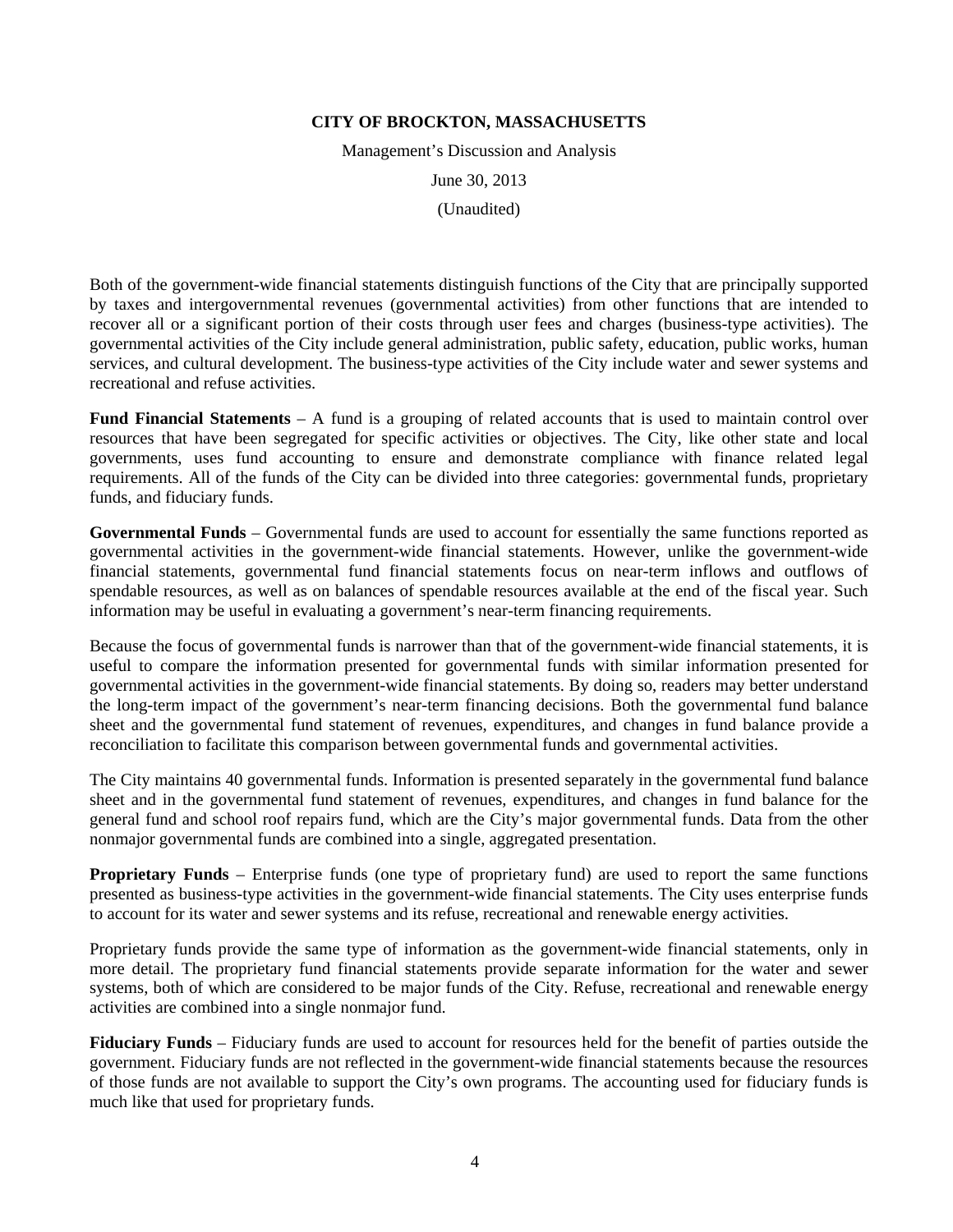Management's Discussion and Analysis

June 30, 2013

(Unaudited)

Fiduciary fund reporting focuses on net position and changes in net position. The fiduciary fund category is split into two classifications: a pension trust fund and agency funds. Agency funds are custodial in nature (assets equal liabilities) and do not involve measurement of results of operations. The City's agency fund accounts for police and fire off-duty details, as well as the school lunch program's meals tax.

The City is the trustee, or fiduciary, for its employees' pension plan. The City's fiduciary activities are reported in a separate statement of fiduciary net position and a statement of changes in fiduciary net position. These activities are excluded from the City's government-wide financial statements because the City cannot use these assets to finance its operations.

**Notes to Basic Financial Statements** – The notes provide additional information that is essential to a full understanding of the data provided in the government-wide and fund financial statements.

**Other Information** – In addition to the basic financial statements and accompanying notes, these financial statements also present certain required supplementary information (RSI).

The City adopts an annual appropriated budget for the general fund and for its enterprise funds. A budgetary comparison schedule has been provided for the general fund as RSI to demonstrate compliance with this budget. Also provided as RSI is the information concerning the City's progress in funding its obligations to provide pension and post employment health benefits to its employees.

#### **Government-Wide Financial Analysis**

As noted earlier, net position may serve over time as a useful indicator of a government's financial position. In the case of the City, assets exceeded liabilities by approximately \$174.8 million at the close of the most recent fiscal year.

A significant portion of the City's net position reflects its investment in capital assets, less any related debt used to acquire those assets that is still outstanding. This amount increased by approximately \$12.3 million, or 5.4% from the prior fiscal year. The City uses these capital assets to provide services to citizens; consequently, these assets are not available for future spending. Although the City's investment in its capital assets is reported net of related debt, it should be noted that the resources needed to repay this debt are generally provided from other sources, since the capital assets themselves typically are not used to liquidate these liabilities.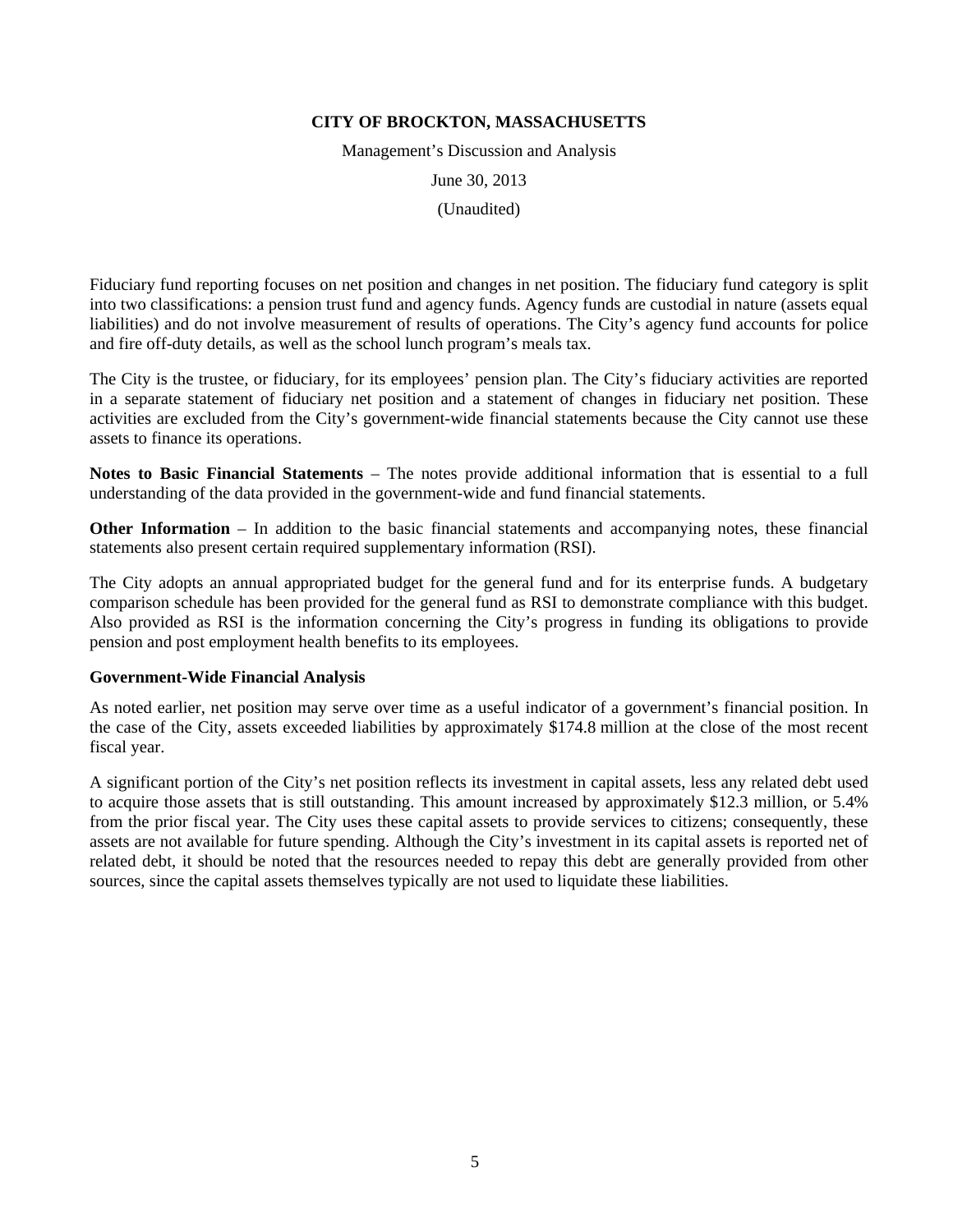Management's Discussion and Analysis

June 30, 2013

#### (Unaudited)

An additional portion of the City's net position (19.9%) represents resources that are subject to external restrictions on how they may be used. The remaining balance of a negative \$100.6 million (57.6%) represents unrestricted net deficit.

|                                                                           |    |                                | Congensed Statements of Tyel I osition<br>(In thousands) |                                 |                   |                                 |                               |  |
|---------------------------------------------------------------------------|----|--------------------------------|----------------------------------------------------------|---------------------------------|-------------------|---------------------------------|-------------------------------|--|
|                                                                           |    | <b>Governmental activities</b> |                                                          | <b>Business-type activities</b> |                   | <b>Total</b>                    |                               |  |
|                                                                           |    | 2013                           | 2012                                                     | 2013                            | 2012              | 2013                            | 2012                          |  |
| Current and other assets<br>Capital assets                                | \$ | 242,303<br>197,285             | 251,987<br>188,732                                       | 42,639<br>183,731               | 48,115<br>185,409 | 284,942<br>381,016              | 300,102<br>374,141            |  |
| Total assets                                                              |    | 439,588                        | 440,719                                                  | 226,370                         | 233,524           | 665,958                         | 674,243                       |  |
| Deferred outflows of resources                                            | S  | 411                            | 563                                                      | 123                             | 156               | 534                             | 719                           |  |
| Long-term debt outstanding<br>Other liabilities                           | \$ | 125,026<br>246,661             | 130,353<br>216,788                                       | 104,985<br>15,069               | 110,715<br>16,268 | 230,011<br>261,730              | 241,068<br>233,056            |  |
| <b>Total liabilities</b>                                                  | S. | 371,687                        | 347,141                                                  | 120,054                         | 126,983           | 491,741                         | 474,124                       |  |
| Net position:<br>Invested in capital assets<br>Restricted<br>Unrestricted | \$ | 160,475<br>34,824<br>(126,987) | 148,087<br>41,999<br>(95, 945)                           | 80,067<br>26,372                | 80,128<br>26,569  | 240,542<br>34,824<br>(100, 615) | 228,215<br>41,999<br>(69,376) |  |
| Total net position                                                        |    | 68,312                         | 94,141                                                   | 106,439                         | 106,697           | 174,751                         | 200,838                       |  |

# **Condensed Statements of Net Position**

## *Total Net Position*

During fiscal year 2013, the City's net position decreased by about \$26.1 million, or 13.0%. The decrease in net position was due to the recognition of the increase in the City's OPEB net obligation totaling \$24.7 million.

#### *Governmental Activities – Assets*

For governmental activities, current and other assets decreased \$9.7 million, coupled with an increase in capital assets of \$8.5 million, resulting in a decrease in assets of \$1.1 million. The increase in the capital assets was the result of the ongoing Green Repair replacement of school roofs, windows, and boilers.

#### *Governmental Activities – Liabilities*

Governmental activities liabilities increased by \$24.5 million. There was an increase of \$29.9 million in other liabilities and a \$5.3 million decrease in long-term debt outstanding. The increase in other liabilities was primarily due to the recognition of a \$24.7 million increase of the OPEB net obligation while the decrease in long-term debt outstanding was due to scheduled debt repayments offset by increases in debt service due to new debt financing.

The City's 2013 annual required contribution (ARC) was \$39.9 million. Interest on the net OPEB obligation and adjustments to the ARC totaled \$285 thousand. Contributions against the ARC on a pay-as-you-go basis totaled \$15.5 million resulting in an increase in the government-wide net OPEB obligation of \$24.7 million. While the City's net OPEB obligation is \$184.4 million as of June 30, 2013, ultimately, over the next 28 years, the City will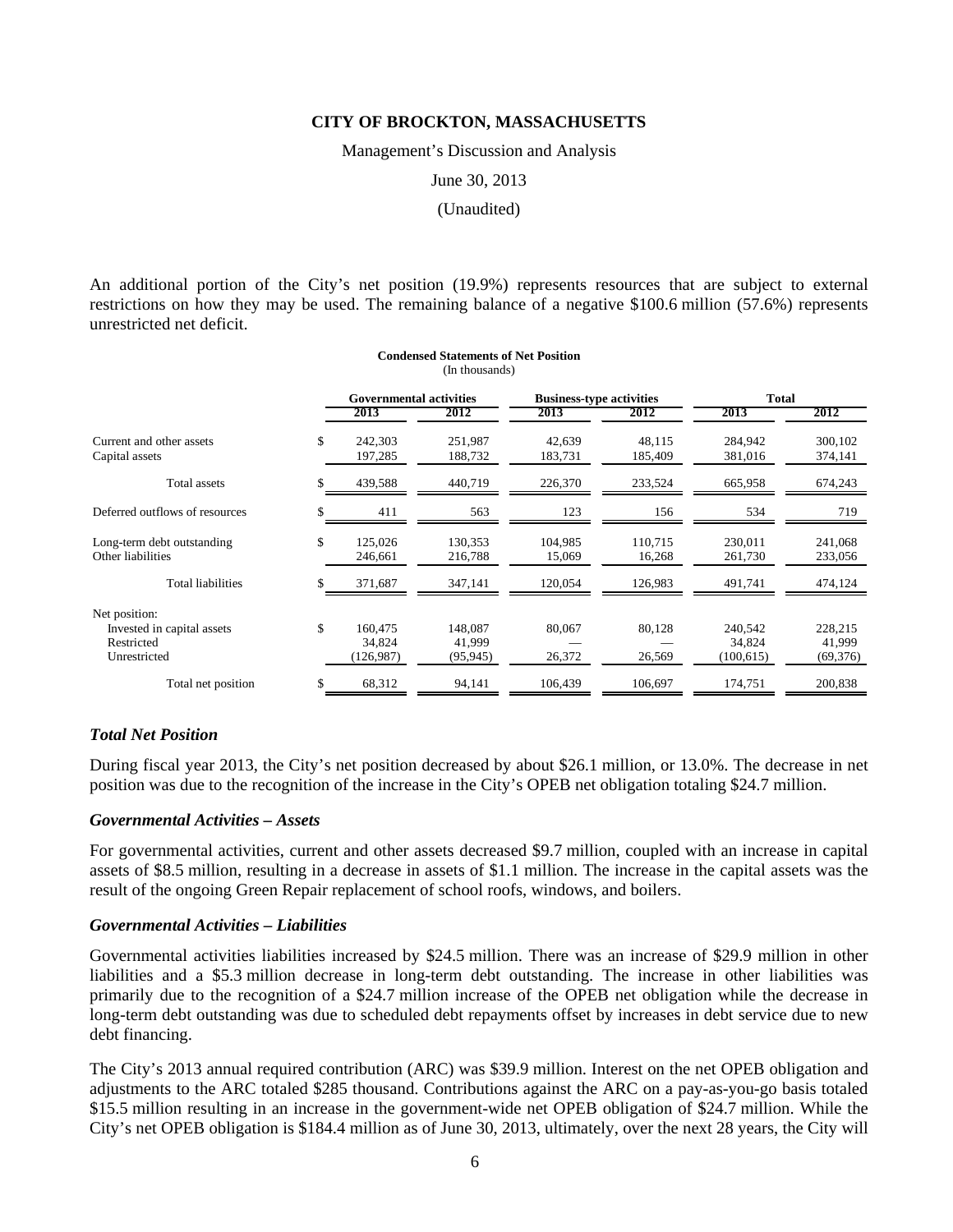Management's Discussion and Analysis

June 30, 2013

(Unaudited)

recognize the entire OPEB obligation, which is estimated at \$504.9 million as of June 30, 2012, the date of the City's most recent actuarial valuation.

#### *Business Type Activities – Assets*

For business type activities, there was a decrease in net position of \$258 thousand. Current and other assets decreased by \$5.5 million, while capital assets decreased by \$1.7 million, and total assets decreased by \$7.2 million. The decrease in current and other assets was due primarily to the decrease in the recognition of receivables related to the major ongoing investment in and upgrade of the wastewater and water treatment plants. The decrease in capital assets of \$1.7 million is due to depreciation totaling more than the City's continued investment in capital spending that has been funded with borrowings from the Massachusetts Water Pollution Abatement Trust (MWPAT). In 2013, additions to business type activities capital assets totaled \$3.5 million, which is reflected in construction in progress, buildings, machinery and equipment and infrastructure. The work, when completed, will have improved the processing capability and increased the throughput capacity of the plants. The depreciation expense for all business type activities totaled \$6.2 million.

## *Business Type Activities – Liabilities*

Business type activities liabilities decreased by \$6.9 million. There was a decrease of \$1.2 million in other liabilities and a decrease of \$5.7 million in long-term debt outstanding. The decrease in other liabilities was the result of a decrease in the warrants and account payable and compensated absences and claims. The decrease of the long-term debt was the result of yearly required debt service payments exceeding new issuances.

#### *Governmental Activities – Statement of Activities*

Gross expenses for governmental activities were \$391.9 million for fiscal year 2013. This reflected an increase of \$20.3 million, or 5.5%. Included in this net increase is the City's recognition of \$24.7 million of additional expense across all categories of governments related to the increase in the City's OPEB net obligation.

Total general revenues for governmental activities of \$138.3 million offset total net expenses of \$162.5 million. Major ongoing revenue contributors were the net property tax at \$108.8 million, an increase of \$909 thousand. The remaining categories in total decreased by \$15.6 million, excise taxes at \$6.4 million, and decrease of \$358 thousand; intergovernmental at \$19.3 million, a decrease of \$15.8 million and other totaling \$3.8 million, an increase of \$570 thousand.

In assessing the City's revenue adequacy to finance governmental activities, it is important to acknowledge the criticality of payments from outside agencies, especially from state and federal programs. Total revenues, excluding transfers, for governmental activities were \$367.2 million. Of this total almost \$229.4 million, or 62.4%, is from operating and capital grants contributions as well as charges for services, which is mainly from state and federal aid. Further, the City received \$19.3 million in intergovernmental aid which is classified as general revenue. An additional 29.6% of the total is derived from the City's property tax. The severe constraints on the City's revenue flexibility to pay for governmental activities is demonstrated by the fact that almost 90% of its revenues are obtained from either intergovernmental sources over which the City has no control, or from the property tax, a source whose growth is limited by state law.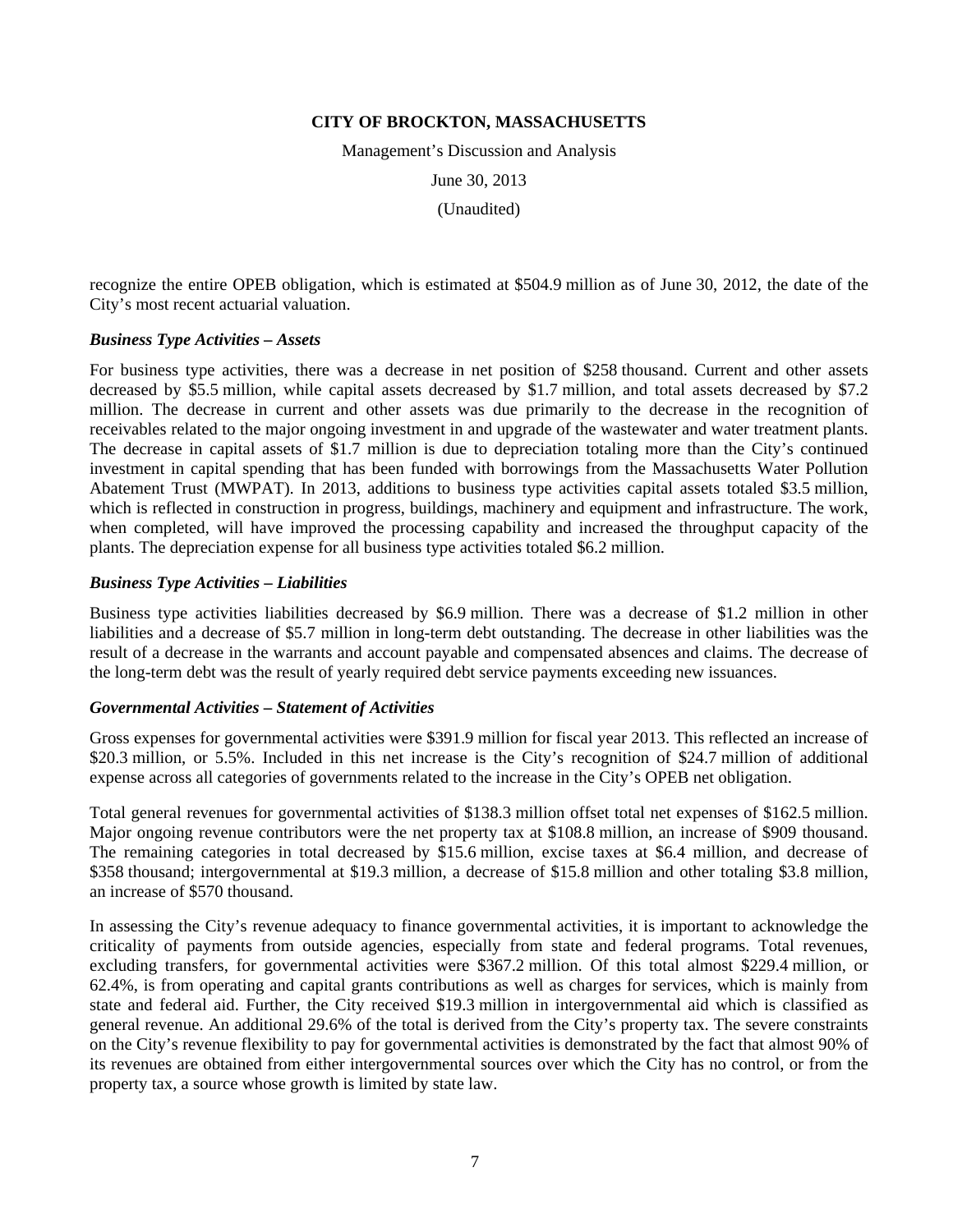Management's Discussion and Analysis

June 30, 2013

(Unaudited)

A statewide tax limitation statute known as "Proposition 2½" limits the property tax levy to an amount equal to 2½% of the fair market assessed value of all taxable property in the City. This limit is called the levy ceiling. A secondary limitation is that no levy in a fiscal year may exceed the preceding year's allowable tax levy by more than 2½%, plus taxes levied on certain property newly added to the tax rolls. This restriction is called the levy limit. The levy limit can be overridden by a citywide referendum vote, but the levy ceiling is an absolute limit.

For fiscal year 2013, the City levied a total of \$111.5 million in gross real estate property taxes against an aggregate fair market assessed value of \$5.5 billion. This levy compared to a maximum allowable levy under the levy limit of \$112.5 million, leaving only a small amount in unused levy capacity without the approval of the voters. However, the levy comprised only 2.0% of the City's aggregate assessed value. With voter approval, the City could levy an additional \$25.6 million and still remain under the levy ceiling. Accordingly, the taxing capacity exists to substantially improve the City's revenues for financing governmental activities, but converting this potential capacity to real revenues would require voter approval.

## *Business Type Activities – Statement of Activities*

**Business-Type Activities** – The business-type activities decreased the City's net position by approximately \$258 thousand, or less than 1%.

The water fund incurred a \$1.3 million decrease; the sewer fund contributed a \$201 thousand increase, while the net position for the combination of the nonmajor recreation, refuse and renewable energy funds increased \$864 thousand. The nonmajor refuse fund is self-sufficient. The nonmajor recreation and renewable energy funds require a transfer of general fund revenues to support its programs. Most of the recreation fund's revenues derive from the golf course, but those revenues are not sufficient to pay for both the golf course operations and other park and recreation programs. For this reason, a transfer of other revenues is required. The Solar Energy facility has begun to generate and sell electricity.

The operations of the water fund and sewer fund are self-sufficient. The water and sewer funds are designed to recover the costs of operations of those funds. In the water fund the operating loss totaled \$352 thousand. In the sewer fund the operating income totaled \$2.9 million. In the water and sewer funds, cash flow from operations of \$458 thousand and \$9.3 million, respectively. In both of these funds a major upgrade to the wastewater and water treatment plants is ongoing and required a major contribution of resources to finance both the construction itself and the impact of construction in increased plant operating costs.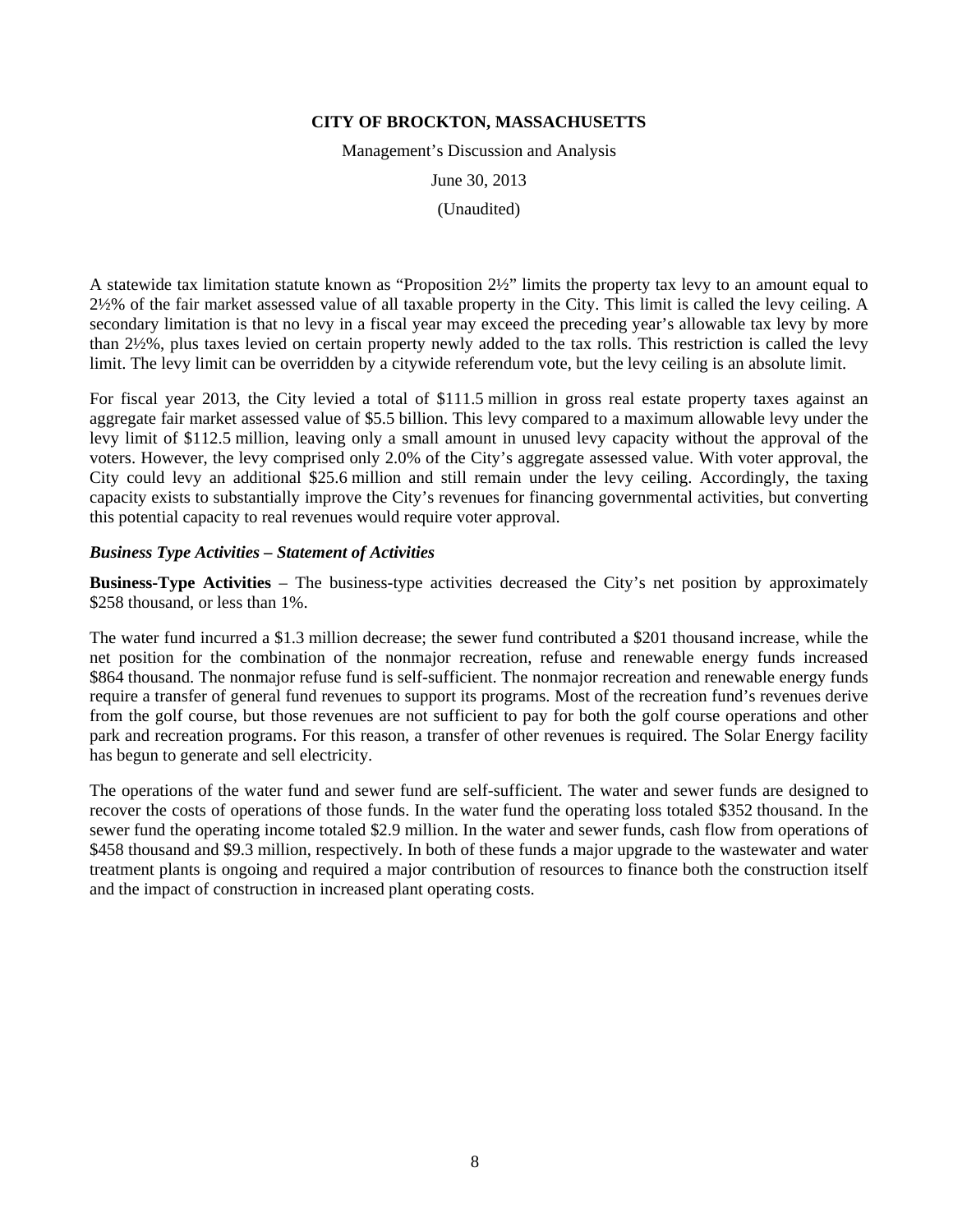Management's Discussion and Analysis

## June 30, 2013

## (Unaudited)

#### **Condensed Statement of Changes in Net Position**

(In thousands)

|                                             | <b>Governmental activities</b> |           | <b>Business-type activities</b> |                 | <b>Total</b>     |                  |
|---------------------------------------------|--------------------------------|-----------|---------------------------------|-----------------|------------------|------------------|
|                                             | 2013                           | 2012      | 2013                            | 2012            | 2013             | 2012             |
| Revenues:                                   |                                |           |                                 |                 |                  |                  |
| Program revenues:                           |                                |           |                                 |                 |                  |                  |
| $\mathbb{S}$<br>Charge for services         | 13.128                         | 12,872    | 39,397                          | 42,233          | 52,525           | 55.105           |
| Operating grants                            | 208,101                        | 193,836   | 781                             | 866             | 208,882          | 194,702          |
| Capital grants                              | 8.150                          | 370       | 390                             | 476             | 8,540            | 846              |
| General revenues:                           |                                |           |                                 |                 |                  |                  |
| Property taxes                              | 108,794                        | 107,885   |                                 |                 | 108,794          | 107,885          |
| Excise taxes                                | 6,416                          | 6,774     |                                 |                 | 6,416            | 6,774            |
| Intergovernmental                           | 19,282                         | 35,119    |                                 |                 | 19,282           | 35,119           |
| Other                                       | 3,372                          | 2,814     |                                 |                 | 3,372            | 2,814            |
| Total revenues                              | 367,243                        | 359,670   | 40,568                          | 43,575          | 407,811          | 403,245          |
| Expenses:                                   |                                |           |                                 |                 |                  |                  |
| General government                          | 26.807                         | 24.099    |                                 |                 | 26,807           | 24.099           |
| Public safety                               | 61,014                         | 63,407    |                                 |                 | 61,014           | 63,407           |
| Education                                   | 270,552                        | 253,761   |                                 |                 | 270,552          | 253,761          |
| Public works                                | 12,190                         | 9,799     |                                 |                 | 12,190           | 9,799            |
| Human services                              | 3,788                          | 3,492     |                                 |                 | 3,788            | 3,492            |
| Culture and recreation                      | 3,952                          | 3,678     |                                 |                 | 3,952            | 3,678            |
| State and county assessments                | 6,707                          | 6,023     |                                 |                 | 6,707            | 6,023            |
| Court judgments                             | 285                            | 161       |                                 |                 | 285              | 161              |
| Interest on long-term debt                  | 6,623                          | 7,188     |                                 |                 | 6,623            | 7,188            |
| Enterprise accounts:                        |                                |           |                                 |                 |                  |                  |
| Water<br>Sewer                              |                                |           | 15,442<br>15,725                | 16.040          | 15,442<br>15,725 | 16.040<br>14,889 |
| Other                                       |                                |           | 8,453                           | 14,889<br>8,558 | 8,453            | 8,558            |
|                                             |                                |           |                                 |                 |                  |                  |
| Total expenses                              | 391,918                        | 371,608   | 39,620                          | 39,487          | 431,538          | 411,095          |
| Excess (deficiency)                         |                                |           |                                 |                 |                  |                  |
| before transfers                            | (24, 675)                      | (11,938)  | 948                             | 4,088           | (23, 727)        | (7, 850)         |
| <b>Transfers</b>                            | 415                            | 403       | (415)                           | (403)           |                  |                  |
| <b>Total transfers</b>                      | 415                            | 403       | (415)                           | (403)           |                  |                  |
| Change in net position                      | (24,260)                       | (11, 535) | 533                             | 3,685           | (23, 727)        | (7, 850)         |
| Net position – beginning of year - restated | 92,573                         | 105,676   | 105,906                         | 103,011         | 198,479          | 208,687          |
| \$<br>Net position $-$ end of year          | 68,313                         | 94,141    | 106,439                         | 106,696         | 174,752          | 200,837          |

## **Financial Analysis of the City's Governmental Funds**

As noted earlier, the City uses fund accounting to ensure and demonstrate compliance with finance-related legal requirements.

**Governmental Funds** – The focus of the City's governmental funds is to provide information on near-term inflows, outflows, and balances of spendable resources. Such information is useful in assessing the City's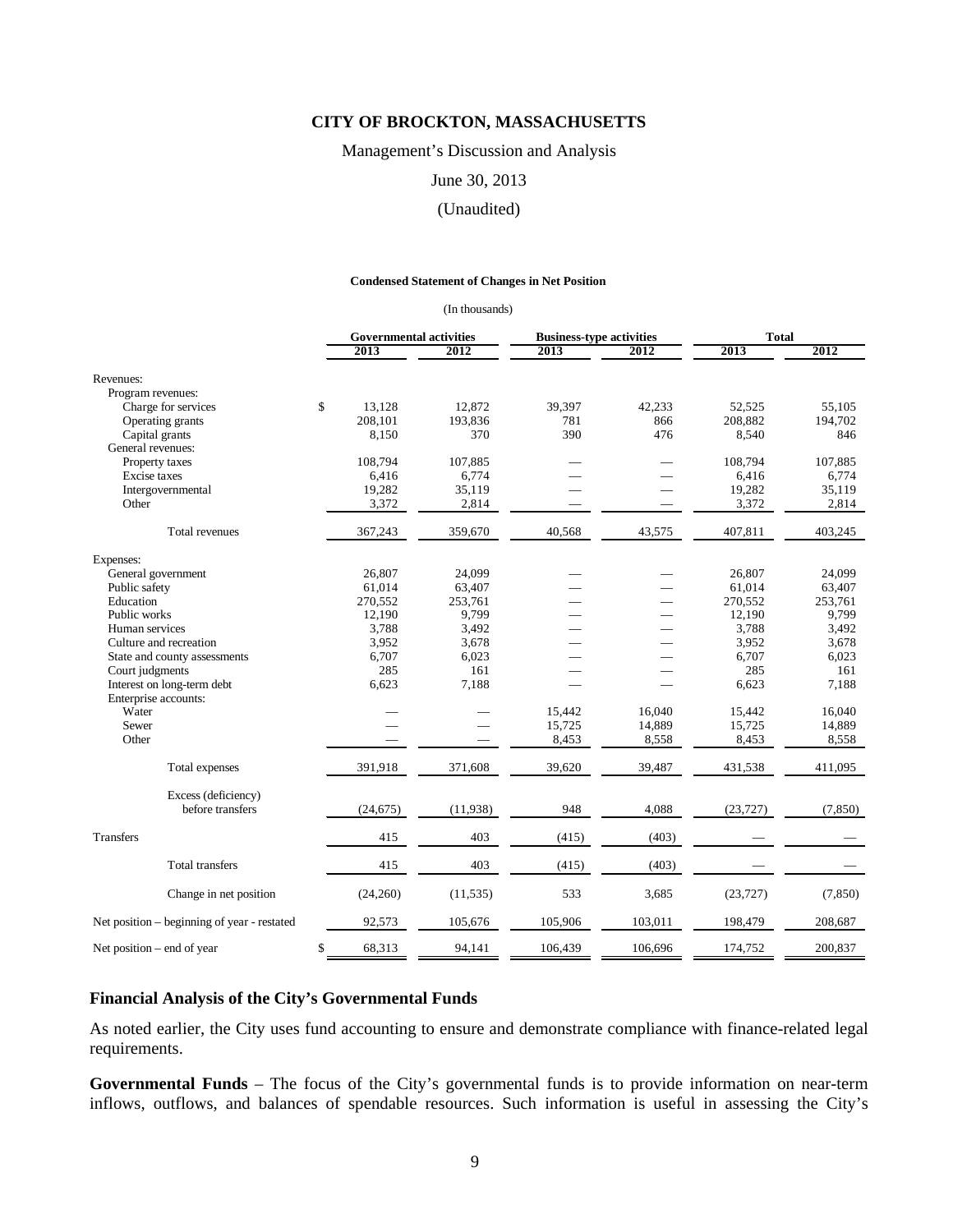Management's Discussion and Analysis

June 30, 2013

(Unaudited)

financing requirements. In particular, unreserved fund balance may serve as a useful measure of a government's net resources available for spending at the end of the fiscal year.

As of the end of the fiscal year 2013, the City's governmental funds reported combined fund balances of approximately \$84.5 million, a decrease of approximately \$10.1 million, or 10.6%, in comparison with the prior year. The general fund balance decreased by \$6.2 million, from \$73.6 million to \$67.4 million; the school roof repairs fund deficit increased by \$506 thousand, from a deficit of \$6.5 million to a deficit of \$7.1 million and the combined fund balances for all the other funds decreased by \$3.4 million, from \$27.6 million to \$24.2 million.

In assessing these balances, it is important to note that the "Balance Sheet – Governmental Funds" does not include capital assets or bonded indebtedness. Please refer to the "Reconciliation of the Statement of Revenues, Expenditures, and Changes in Fund Balances of Governmental Funds to the Statement of Activities" and the "Reconciliation of the Governmental Funds Balance Sheet to the Statement of Net Position." These reconciliations will demonstrate that essentially the City's decrease in fund balances of \$10.1 million, compared to its decrease in net position of \$24.2 million, a difference of \$14.1 million, is explained largely by the following factors:

- 1. \$596 thousand the positive effect of revenue accruals.
- 2. \$8.6 million the positive effect of the amount by which capital asset additions exceeded depreciation expense.
- 3. \$141 thousand the amortization effect of the pension asset in the statement of activities, which is not included in the operating statement of the governmental funds.
- 4. \$26.1 million the negative effect of increases in other liabilities, primarily OPEBs, which did not require the use of current resources.
- 5. \$2.6 million the negative effect of the collection of the long-term intergovernmental receivable that is recorded as revenue in the governmental funds.
- 6. \$28 thousand the positive effect of the amount by which the amortization of deferred losses on refunding and bond issue costs exceeds bond premiums.
- 7. \$5.1 million the positive effect of the amount by which the repayment of bond principal are expenditures in the governmental funds but reduce long-term liabilities in the statement of net position.

Of the total of ending fund balances of \$84.5 million, \$12.8 million constitutes "nonspendable" fund balance, which is not available for spending by the City because this fund balance amount cannot be spent because they are either not in spendable form or they are legally or contractually required to remain intact. \$29.1 million constitutes "restricted for" fund balance, which are amounts the use of which is subject to constraints imposed by external parties, including creditors, grantors, and laws and regulations of other governments, or imposed by City Charter or enabling legislation. \$6.9 million constitutes "committed to" fund balance, amounts that can only be used for specific purposes pursuant to constraints imposed by formal action of the government's highest level of decision-making authority. For the City, this formal action takes the form of statutes, which are passed by the City Council and approved by the Mayor. \$19.4 million constitutes "assigned to" fund balance, amounts that are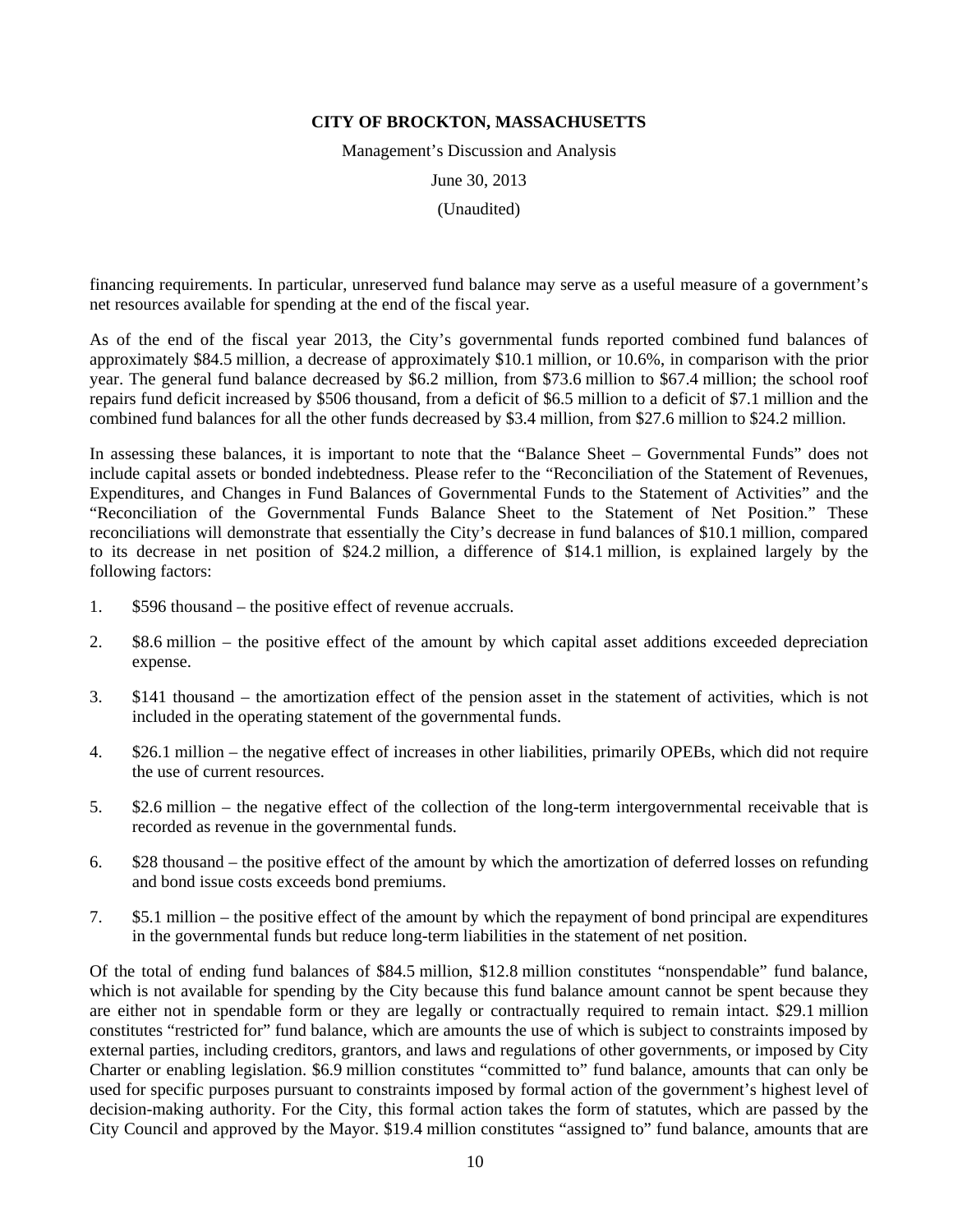Management's Discussion and Analysis

June 30, 2013

(Unaudited)

constrained by the City's intent for use for specific purposes, but are considered neither restricted nor committed. \$16.3 million constitutes "unassigned" fund balance, amounts in the general fund that are not otherwise constrained for a specific purpose more narrow than the general operations of the City.

For General Fund Balance:

Fund balance is a term commonly used to describe the net position of a governmental fund (the value of assets after deducting liabilities) and serves as a measure of financial resources.

Previously, the categories for fund balance focused on whether resources were available for appropriation by governments. A variety of external and internal constraints may prevent portions of the fund balance from being available for budgeting. The unreserved fund balance thus referred to resources that did not have any external legal restrictions or constraints. The unreserved fund balance was able to be further categorized as designated and undesignated. A designation was a limitation placed on the use of the fund balance by the government itself for planning purposes or to earmark funds.

GASB Statement No. 54 Fund balance reporting has shifted the focus of fund balance reporting from the availability of fund resources for budgeting to "the extent to which the government is bound to honor constraints on the specific purposes for which amounts in the fund can be spent."

Fund balances will be displayed in the following classifications depicting the relative strength of the spending constraints placed on the purposes for which resources can be used:

**Nonspendable fund balance:** This category represents constraints on how amounts can be spent. These are the amounts that are not in a spendable form (such as inventory, prepaids, or a long term portion of loans receivable, or resources cannot be spent because they are legally or contractually required to be maintained intact (such as the corpus of an endowment fund).

The total fund balance of \$7.1 million consists of the following:

The FY 2013 General Fund Non-spendable fund balance represents the Note Receivable from the Brockton 21st Century Corporation pursuant to an agreement further described in footnote (3) Receivables – (b) Note Receivable in the amount of \$7.1 million. This note receivable is not yet available for spending. The receivable cannot be used for current or future operations.

In the previous fiscal years, before the implementation of GASB No. 54 Fund Balance, this nonspendable amount was included in the caption Fund Balance "Reserved for". The "Reserved For" classification comprised the following elements:

- 1. Resources that by their very nature cannot be spent (e.g., prepaid rent).
- 2. Resources that are not yet available for spending (e.g., long-term portion of loans receivable).
- 3. Resources externally restricted to a purpose narrower than the fund.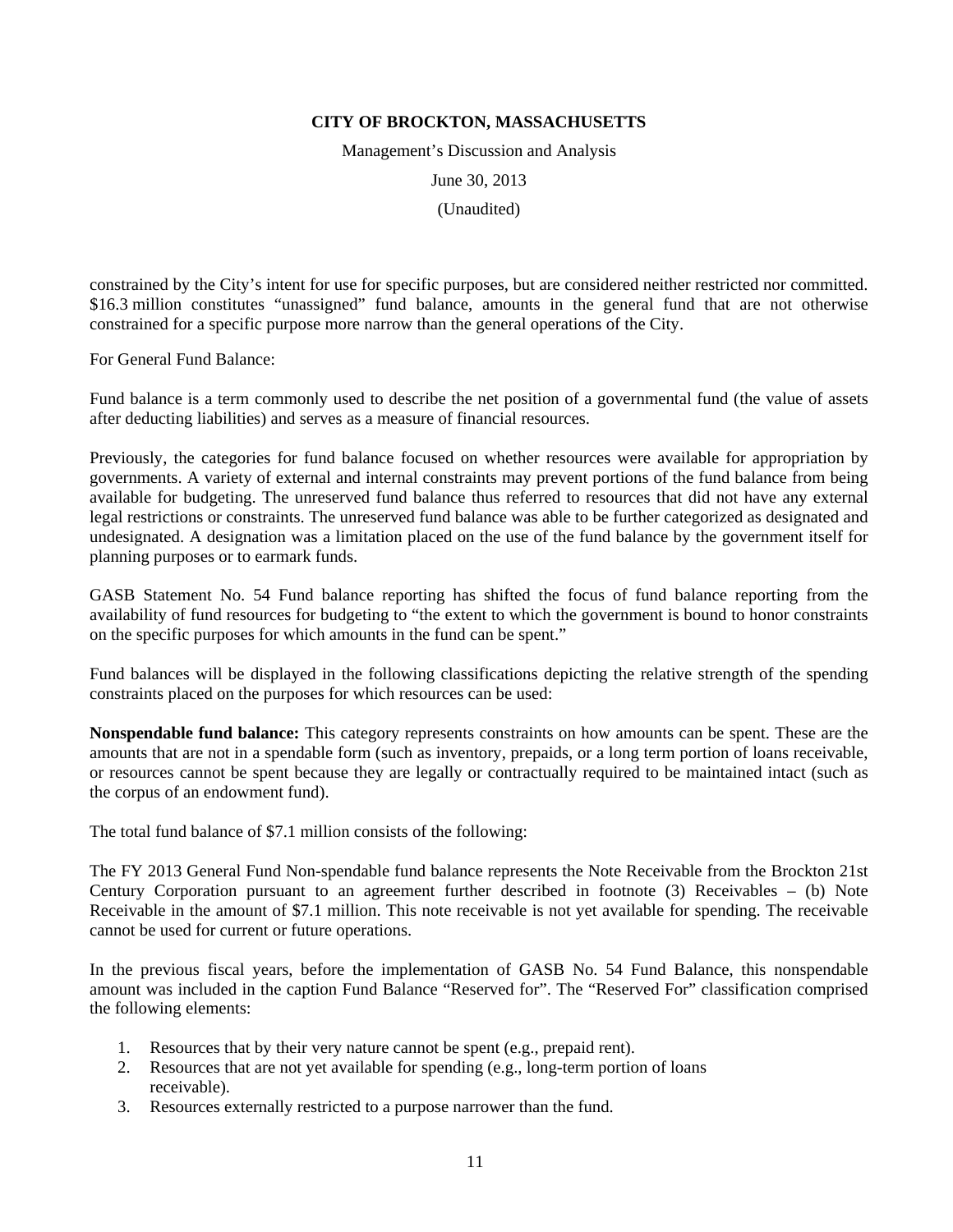Management's Discussion and Analysis

June 30, 2013

(Unaudited)

The first of these elements will always be reported as nonspendable fund balance. The second element normally would be reported as nonspendable fund balance (i.e., unless there was a limitation on how the amounts eventually received could be used, in which case the classification would be restricted, committed, or assigned fund balance, as appropriate). The third element will be reported as restricted fund balance. The note receivable would represent resources that are not yet available for spending.

**Restricted fund balance:** This category represents the amounts constrained to a "specific" purpose. The restrictions would be either 1) externally imposed by creditors (such as through debt covenants), grantors, contributors, or laws or regulations of other governments, or 2) imposed by law through constitutional provisions, City Charter or enabling legislation. Some limitations are externally enforceable and lie beyond the power of the government to change unilaterally.

The total fund balance of \$13.7 million consists of the following:

The FY 2013 General Fund Restricted Fund balance represents the Health Insurance Trust fund in the amount of \$13.7 million. This amount consists of the Health Insurance Trust Fund balance of \$6.0 million and the amount for the FY 2013 Blue Cross and Blue Shield amount held on deposit to pay claims totaling \$7.7 million. The City of Brockton is self-insured. This Health Insurance Trust Fund is restricted to the payment of health insurance claims by the enabling legislation, as well as for administrative fees to insurers and for the administrative costs in the personnel department for benefit management.

The City establishes reserves for claims and/or events that have transpired, but have not yet been reported to the insurance companies (2013 Incurred but Not Yet Reported). The City maintains a working deposit with the administrator of its Blue Cross Blue Shield Health Care Plans. At June 30, 2013, that deposit was \$7.7 million, which includes Dental insurance.

In the previous fiscal years, before the implementation of GASB No. 54 Fund Balance, this "restricted" amount was included in the caption Fund Balance "Reserved for". The "Reserved For" classification comprised the following elements:

- 1. Resources that by their very nature cannot be spent (e.g., prepaid rent).
- 2. Resources that are not yet available for spending (e.g., long-term portion of loans receivable).
- 3. Resources externally restricted to a purpose narrower than the fund.

These elements are reported as "restricted" because there is a limitation on how the amounts eventually received could be used.

The first of these elements will always be reported as nonspendable fund balance. The second element normally would be reported as nonspendable fund balance (i.e., unless there was a limitation on how the amounts eventually received could be used, in which case the classification would be restricted, committed, or assigned fund balance, as appropriate). The third element will be reported as restricted fund balance.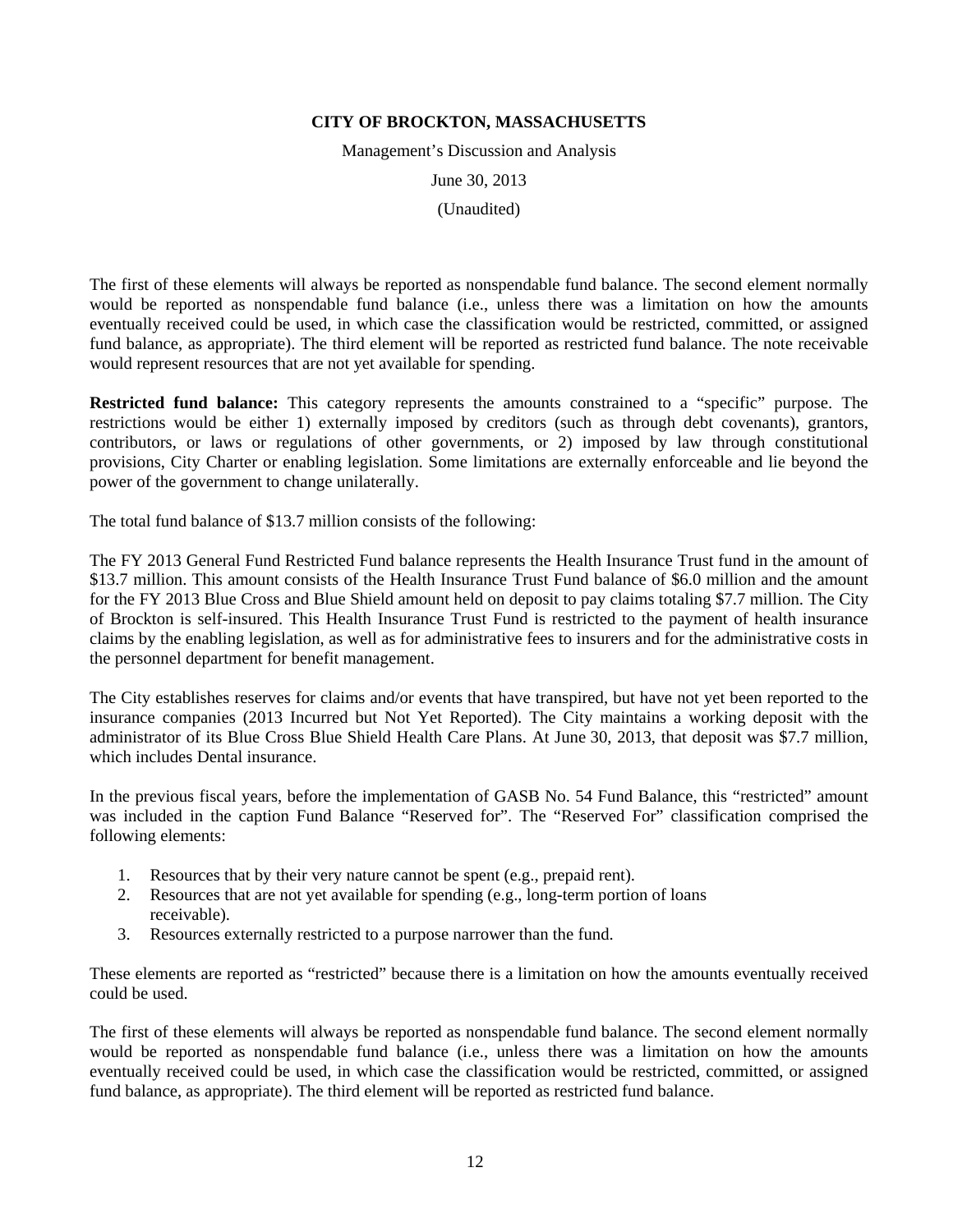Management's Discussion and Analysis

June 30, 2013

(Unaudited)

**Committed fund balance:** This category represents amounts that are constrained to specific purposes by a government itself, using its highest level of decision-making authority. The committed amounts cannot be used for any other purpose unless the government takes the same highest-level action to remove or change the constraint. For the City, this formal action takes the form of statutes, which are passed by the City Council and approved by the Mayor.

The total fund balance of \$5.3 million consists of the following:

The FY 2013 General Fund Committed Fund Balance in the amount of \$5.3 million. This amount represents the Chapter 371 Supplemental Reserve. The Supplemental Reserve to ensure fiscal stability as required by Chapter 324 of the Acts of 1990. The value of the reserve at least or equal to 1.5% of the "Gross Amount Raised" as reported to the state on the prior year property tax approval filing.

This reserve was established as a result of Chapter 324 of the Acts of 1990. It can only be used for unforeseen and extraordinary expenditures.

The term committed fund balance will be used to describe the portion of fund balance that represents resources whose use is constrained by limitations that the government imposes upon itself at its highest level of decision making (normally the governing body) and that remain binding unless removed in the same manner. The underlying action that imposed the limitation would need to occur no later than the close of the reporting period.

In the previous fiscal years, before the implementation of GASB No. 54 Fund Balance, this "Committed" amount was included in the caption Fund Balance "Unreserved Designated for". The "Unreserved Designated for" classification comprised the following elements:

Designated unreserved fund balance. Currently this category comprises two elements:

- 1. Limitations that the government places upon itself
- 2. Tentative management plans

Net resources currently reflected in the first category will be reported in the future as either committed fund balance or as assigned fund balance, depending upon the source of the limitation. The latter will be reported as either assigned fund balance (if management is designated to make such assignments) or unassigned fund balance.

**Assigned fund balance:** This category represents amounts that a government intends to use for a specific purpose; intent can be expressed by the governing body or by an official or body to which the governing body delegates the authority. The assigned fund balance category will cover the portion of fund balance that reflects a government's intended use of resources. Such intent would have to be established at either the highest level of decision making, or by a body (e.g., finance committee) or an official designated for that purpose.

The total fund balance of \$17.8 million consists of the following: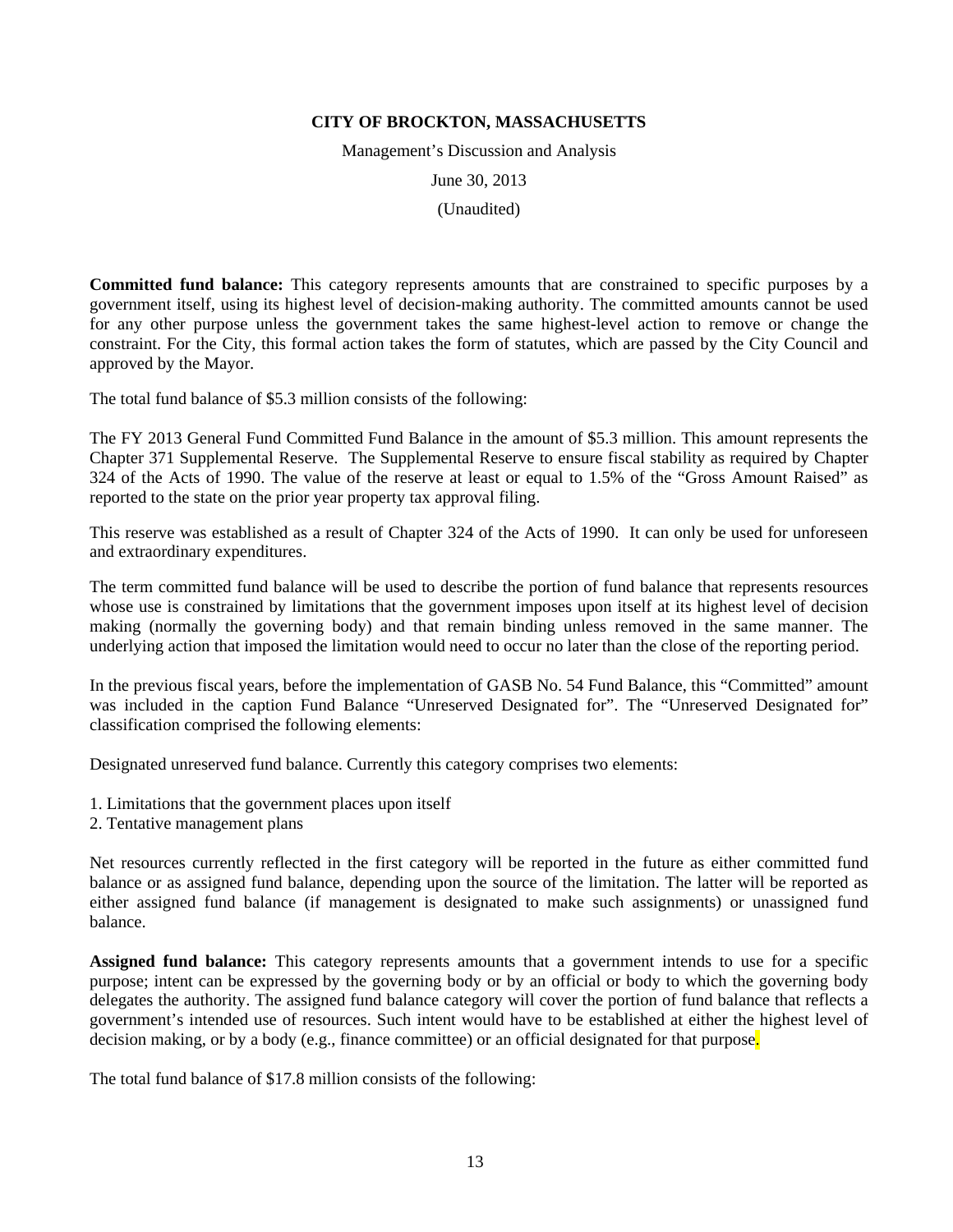Management's Discussion and Analysis

June 30, 2013

(Unaudited)

The FY 2013 General Fund Assigned Fund Balance amount represents the end of year reserve for Encumbrances in the amount of \$4.5 million for the general fund departments. Encumbrances are committed funds that are not yet expended. Encumbrances are budgetary amounts that are reserved in the next budget year for on-going projects.

In addition, the assigned fund balance includes the Certified Free Cash in the amount \$13.3 million appropriated for the use in the FY 2014 budget. Not infrequently, governments balance their budget by appropriating a portion of existing fund balance to bridge the gap between appropriations and estimated revenues.

Certified Free cash is a term used in Massachusetts to describe the amount of fund balance which is calculated by the state from the balance sheet and certified as being available for appropriation for any legal purpose. It is an unrestricted available fund that indicates positive operating results in relation to the budget. A community's free cash is the amount of unrestricted funds available from the previous fiscal year's general fund operations that can be appropriated upon certification by the Director of Accounts.

Free cash is derived from year-end receipts in excess of estimates and appropriation turn-backs (revenue and expenditures for the year just ended). It is reduced by illegal deficits, overdrawn grant accounts and deficits in other funds. Free cash is generated when actual operations of the fiscal year compare favorably with budgeted revenues and expenditures. It results when actual revenue collections exceed the estimates used for budgeting and actual expenditures and encumbrances (committed funds not yet expended) are less than appropriations. A community will improve its free cash position through prudent financial planning and development of sound financial policies. It can increase free cash by conservatively estimating local receipts and aggressively pursuing the collection of receivables. Consistent generation of positive free cash usually signals sound financial management. Free cash is generated when the actual operations of the fiscal year compare favorably with the budget. Simply put, it results when revenue collections are greater than estimated receipts, and expenditures and encumbrances (committed funds not yet expended) are less than appropriations.

The portion of fund balance thus appropriated for the following year would properly be classified as assigned fund balance.

In the previous fiscal years, before the implementation of GASB No. 54 Fund Balance, this "restricted" amount was included in the caption Fund Balance "Reserved for". The "Reserved For" classification comprised the following elements:

- 1. Resources that by their very nature cannot be spent (e.g., prepaid rent).
- 2. Resources that are not yet available for spending (e.g., long-term portion of loans receivable).
- 3. Resources externally restricted to a purpose narrower than the fund.

The first of these elements will always be reported as nonspendable fund balance. The second element normally would be reported as nonspendable fund balance (i.e., unless there was a limitation on how the amounts eventually received could be used, in which case the classification would be restricted, committed, or assigned fund balance, as appropriate). The third element will be reported as restricted fund balance.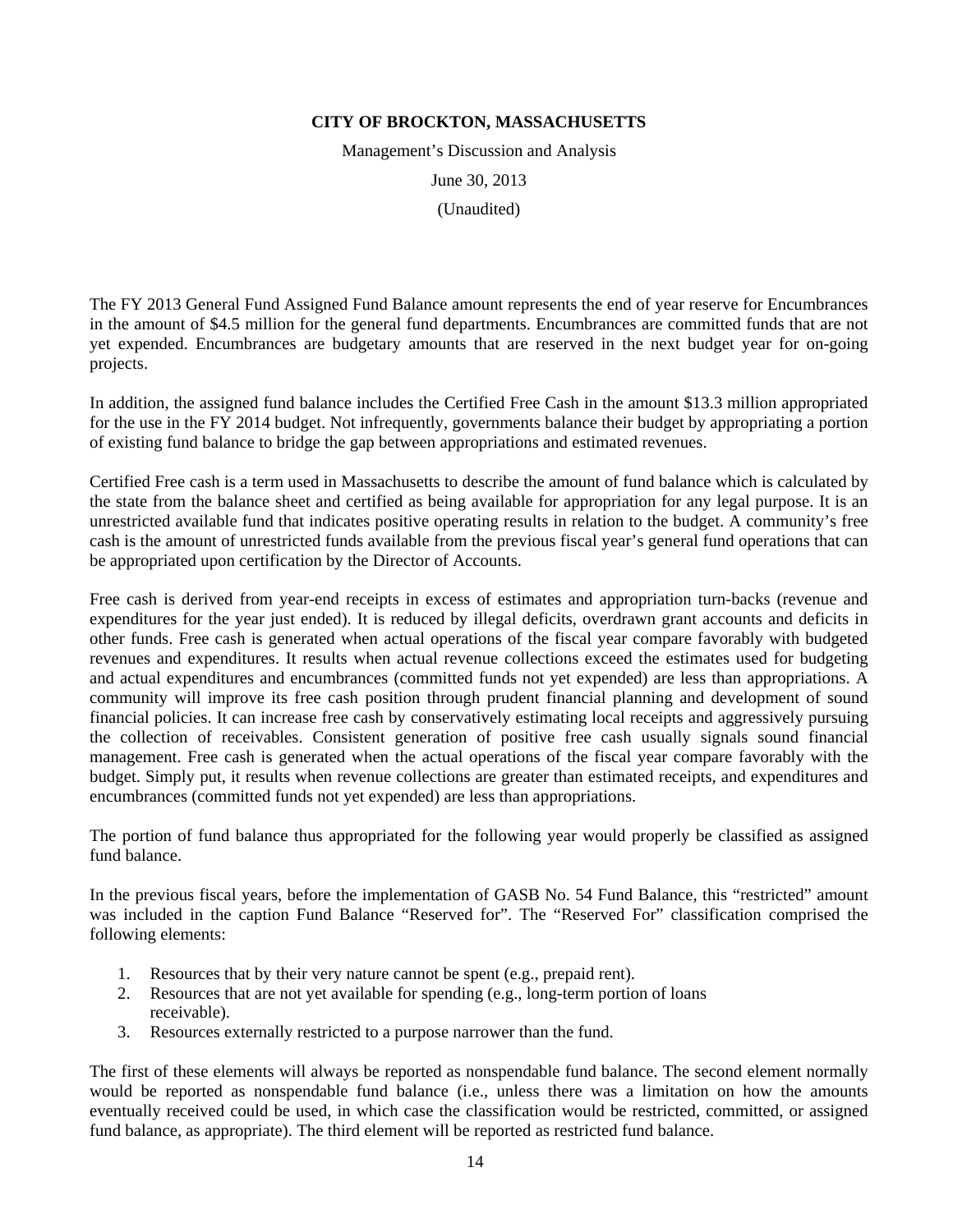Management's Discussion and Analysis

June 30, 2013

(Unaudited)

In the previous fiscal years, before the implementation of GASB No. 54 Fund Balance, this "Committed" amount was included in the caption Fund Balance "Unreserved Designated for". The "Unreserved Designated for" classification comprised the following elements:

Designated unreserved fund balance. Currently this category comprises two elements:

- 1. Limitations that the government places upon itself
- 2. Tentative management plans

Net resources currently reflected in the first category will be reported in the future as either committed fund balance or as assigned fund balance, depending upon the source of the limitation. The latter will be reported as either assigned fund balance (if management is designated to make such assignments) or unassigned fund balance.

**Unassigned fund balance:** This category represents amounts that are available for any purpose; these amounts are reported only in the general fund. Amounts in the general fund that is not otherwise constrained for a specific purpose.

Of course, the general fund, as the principal operating fund of a government may have net resources in excess of what is properly categorized in one of the four categories just already described. If so, the surplus will be presented as unassigned fund balance. A positive amount of unassigned fund balance, however, will never be reported in a governmental fund other than the general fund, because GASB Statement No. 54 prohibits reporting resources in another fund unless they are at least assigned to the purpose of that fund. All the same, funds other than the general fund could report a negative amount of unassigned fund balance should the total of nonspendable fund balance, restricted fund balance, and committed fund balance exceed the total net resources of the fund.

The total fund balance of \$23.4 million consists of the following:

This grouping includes the City's Stabilization fund in the amount of \$5.7 million and the City's undesignated fund Balance in the amount of \$17.7 million.

Governments often establish "rainy day funds" or "contingency funds" to provide a financial cushion against unanticipated adverse financial or economic circumstances. The appropriate classification of such resources within fund balance depends on the specific nature of the arrangement. Stabilization funds may be created to save monies and minimize borrowing for capital projects, or other lawful spending purposes.

The City maintains a stabilization account in accordance with MGL Chapter 40 Section 5B that is reported as unassigned fund balance in the general fund. The City may appropriate in any year an amount not exceeding 10% of the amount raised in the preceding fiscal year from real and personal property taxes, or a larger amount as approved by the Department of Revenue. Further, the stabilization account may not exceed 10% of the City's equalized valuation as defined in MGL Chapter 44 Section 1. Funds can be appropriated from by a 2/3 vote, but may be appropriated to a majority vote.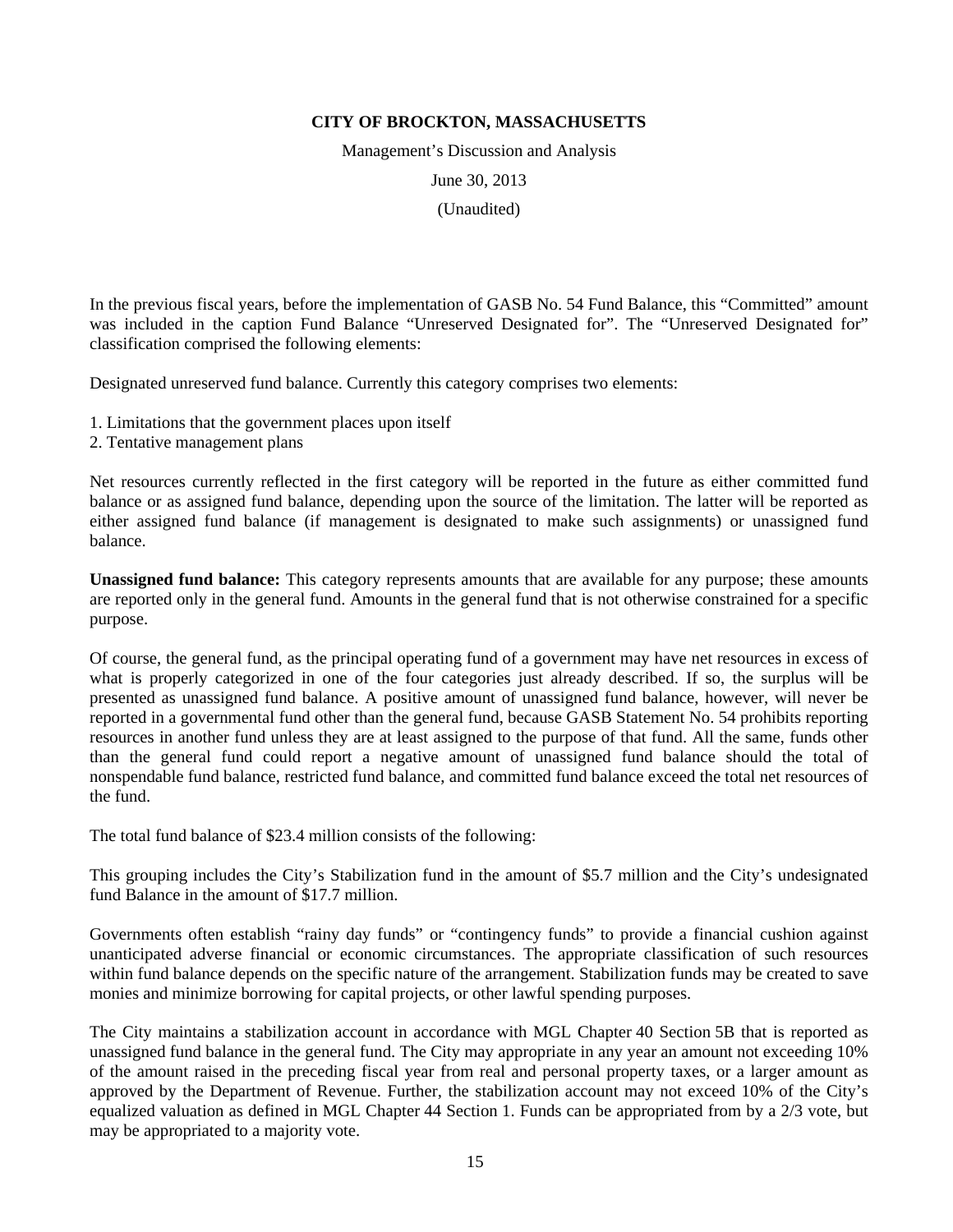Management's Discussion and Analysis

June 30, 2013

(Unaudited)

In the previous fiscal years, before the implementation of GASB No. 54 Fund Balance, this "Unassigned" amount was included in the caption Fund Balance "Unreserved Designated for". The "Unreserved Designated For" classification comprised the following elements:

Designated unreserved fund balance. Currently this category comprises two elements:

- 1. Limitations that the government places upon itself
- 2. Tentative management plans

Net resources currently reflected in the first category will be reported in the future as either committed fund balance or as assigned fund balance, depending upon the source of the limitation. The latter will be reported as either assigned fund balance (if management is designated to make such assignments) or unassigned fund balance.

The total fund balance of \$17.7 million consists of the following:

This grouping includes the City's undesignated unreserved fund balance in the amount of \$17.7 million.

This is the residual category includes resources whose use is limited, but not for a purpose narrower than the purpose of the fund. It represents the remaining surplus of net resources after funds have been identified in the four categories above. Under GASB Statement No. 54, there is no requirement that a limitation be narrower than the purpose of the fund. This residual amount would be the source of the next years free cash amount. This governments balance their budget by appropriating a portion of existing fund balance to bridge the gap between appropriations and estimated revenues. Free cash is an unrestricted available fund that indicates positive operating results in relation to the budget. This amount would represent the positive operating results that used for the next year's budget to bridge gap between appropriations and estimated revenues.

The general fund is the chief operating fund of the City. Total fund balance was approximately \$67.4 million, a decrease of \$6.2 million. This decrease in fund balance was largely driven by a deficiency of revenues and other financing sources over expenditures and other financing uses.

As a measure of the general fund's liquidity, it may be useful to compare both unassigned fund balance and total fund balance to total fund expenditures. Unassigned fund balance represents 7.4% of total general fund expenditures, while total fund balance represents 26.5% of that same amount.

The City's liquidity has declined somewhat since fiscal year 2003. This recent trend toward declining balances, especially for the stabilization, unreserved, and undesignated categories, has occurred because revenues have not grown to compensate for certain heavy cost pressures, especially from health and pension benefits. Accordingly, the City has drawn down reserves in order to maintain services.

The school roof repairs fund accounts for the rehabilitation of several school roofs, boilers and windows related to the Massachusetts School Building Assistance Bureau Green Repair Program. At June 30, 2013, the total fund deficit was \$7.1 million which will be eliminated in future years with the permanent financing of its short-term debt.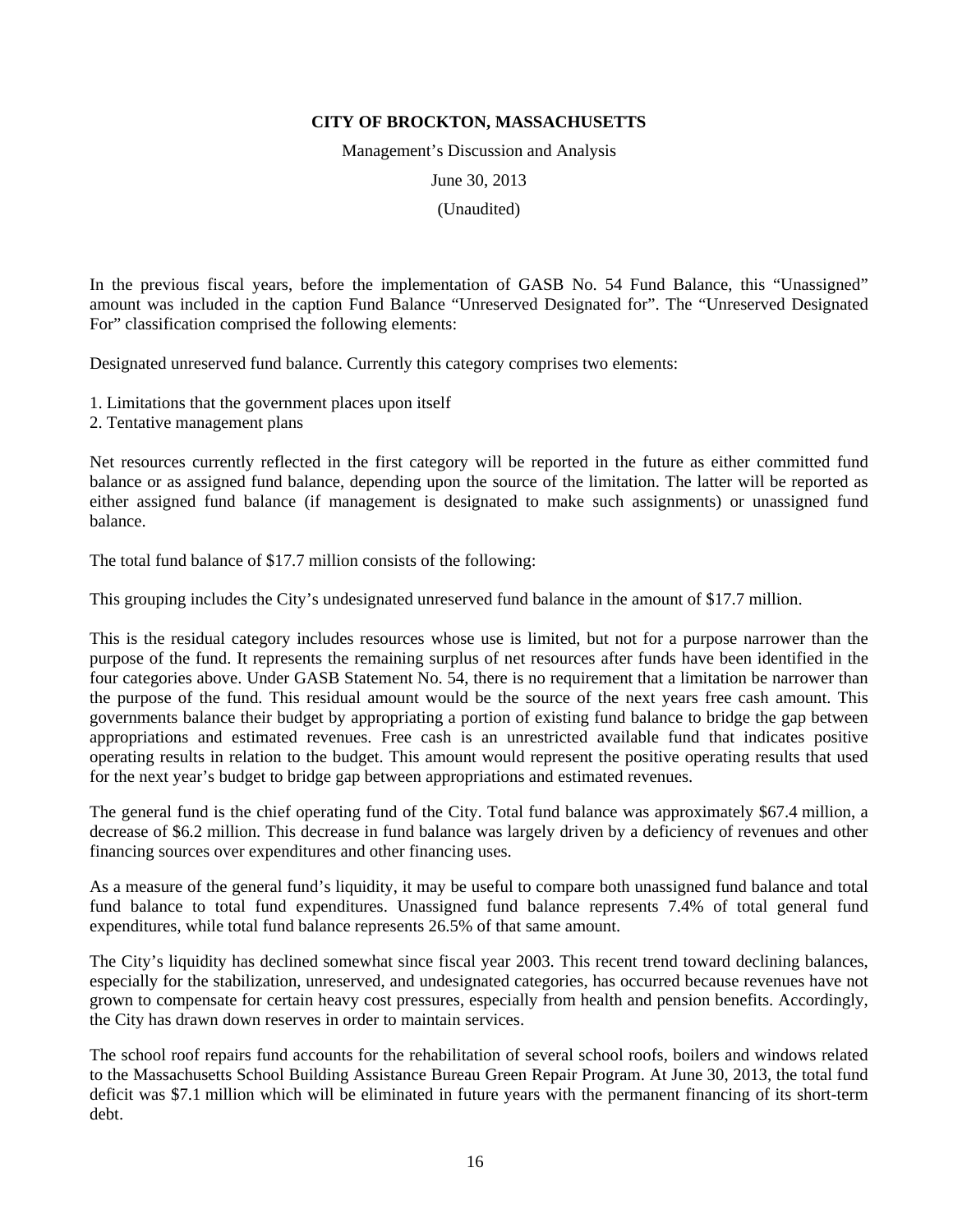Management's Discussion and Analysis

June 30, 2013

(Unaudited)

#### **Proprietary Funds**

The City's proprietary funds provide the same type of information found in the business-type activities financial statements, but in more detail.

The net position of the proprietary funds at the end of the current fiscal year totaled approximately \$106.4 million. Changes in net position of the proprietary funds at the end of the current fiscal year totaled a decrease of approximately \$258 thousand, or less than 1%.

The Proprietary Funds of the City are comprised of five (5) enterprise funds: water, sewer, recreation, refuse, and renewable energy. The results for the water and sewer funds are reported separately; the results for the recreation, refuse, and renewable energy funds are combined. The water, sewer, and refuse enterprise funds have long been self sufficient financially. The nonmajor recreation fund, which includes a golf course, has never been self sufficient. The operation of the golf course creates a modest surplus, but a substantial subsidy from the general fund is required to support the full range of recreation programs. The nonmajor renewable energy fund is also not self sufficient. The operation of the renewable energy fund creates a surplus, but a subsidy from the general fund is required to support the renewable energy fund cost of debt service.

For the water fund, the fiscal year 2013 operating loss was \$352 thousand, or 2.4% of operating revenues. Nonoperating revenues (expenses) and transfers essentially netted to a negative \$750 thousand, and so net position decreased by \$1.1 million before the impact of the restatement. Cash flow from operations was \$458 thousand.

For the sewer fund, operating income was \$2.9 million, or 17.5% of operating revenues. However, nonoperating expenses and transfers decreased net position by \$2.2 million and so net position increased by \$740 thousand before the impact of the restatement. The strong operating income was driven by an increase in sewer rates which is meant to recover future costs, which resulted in a strong operating income in fiscal year 2013. Cash flow from operations was \$9.3 million.

For the combined results of the other enterprise funds, the value of net position increased by \$896 thousand before the impact of the restatement, or 10.0%. The operating loss for combined other enterprise funds was \$304 thousand in fiscal year 2013 or 3.7% of operating revenues. With the benefit of net transfers in (general fund subsidy) and the nonoperating revenue of \$1.2 million, the operating loss of \$304 thousand became an \$896 thousand increase in net position before the impact of the restatement.

#### **Budgetary Highlights**

In fiscal year 2013, the original budget called for \$313.8 million in spending. Of this amount \$159.5 million was for Education spending, \$38.6 million was for Public Safety spending, \$68.0 million was for Fringe Benefit spending and \$47.7 million for all other categories.

Resources, including transfers in from other funds of \$8.6 million, totaled \$299.5 million, creating a planned deficit of approximately \$14.3 million. Offsetting this deficit was a contribution from "Free Cash" of \$14.1 million. The remaining total of approximately \$238 thousand was applied to Other Financing Sources/Uses.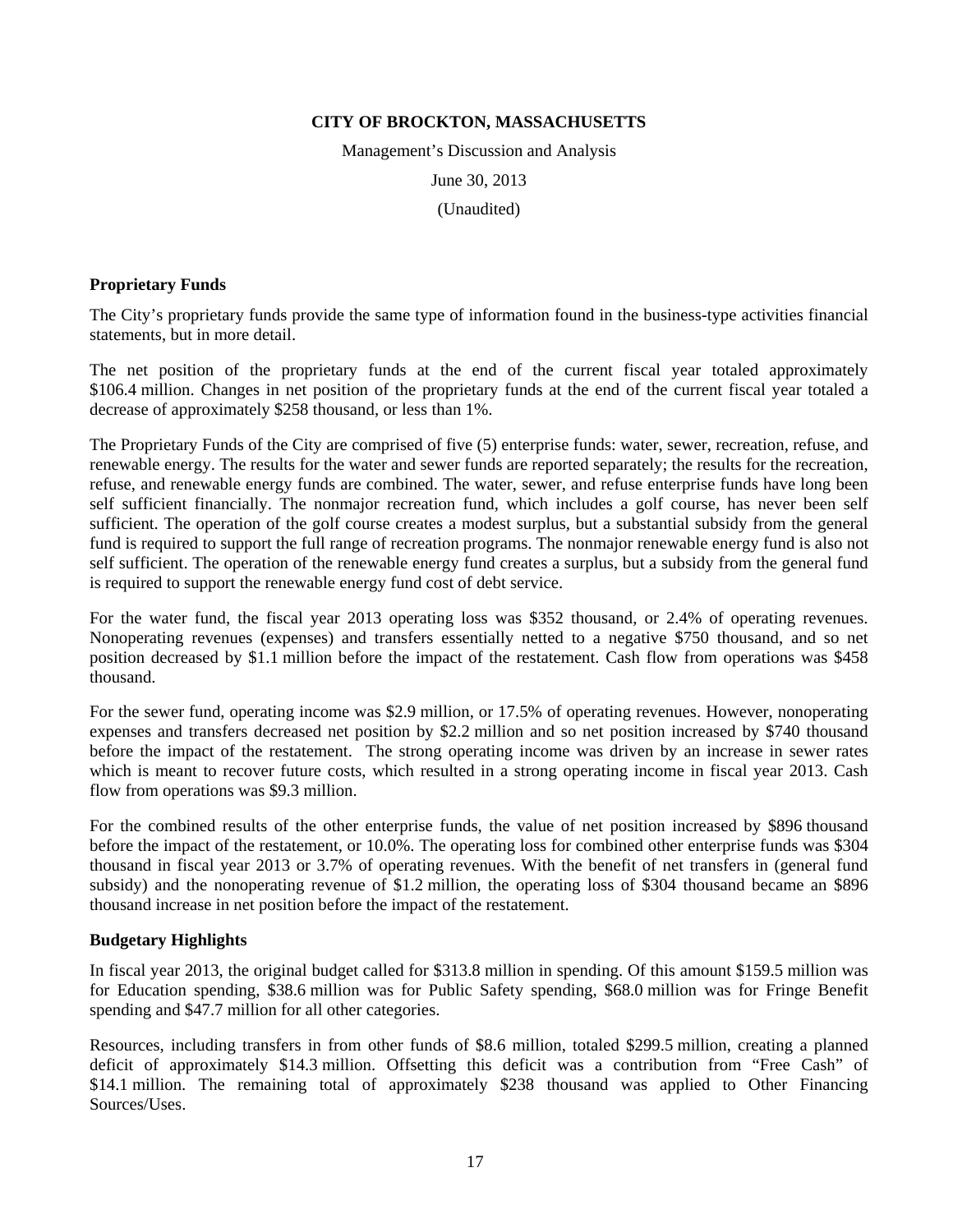Management's Discussion and Analysis

June 30, 2013

(Unaudited)

In the final budget, a total of \$315.2 million in spending was authorized, an increase of \$1.4 million. The budgets that made up this amount included the following: the general government budgets were increased by \$427 thousand; the public safety budget by \$223 thousand; the public works budget by \$1.2 million; the culture/recreation budget by \$87 thousand; capital outlay budget by \$162 thousand; the human services budgets were increased by \$48 thousand; and the pension and fringe budgets decreased \$1.157 million. To help finance the additional \$1.4 million in authorized spending, the other financing sources/uses were increased by \$421 thousand.

On an actual basis, resources were higher than the final budget by \$6.5 million. The majority of revenue categories resulted in a positive variance with the exceptions of real and personal property taxes, payments in lieu of taxes, and investment income. The City's revenue estimates normally are conservative and actual results typically exceed budget by 1.5% to 2.0%. For fiscal year 2013, the positive variance was largely driven by the Motor Vehicle Excise Taxes revenue collection activities, Fees revenue collection activities, Licenses and Permits revenues collection activities, and Fines revenue. The increase in the Excise tax revenues were the result of increased collections in the categories of excise taxes revenues. The Fees category increased as a result of the City receiving the yearly fee for the local cable franchise. The Licenses and Permit revenue increased as a result of an increase in the City departments licenses and permits fees activity. The Fines revenue increased as a result of an increase in the City departments fine issuance activity.

On the expenditure side, a favorable variance of \$6.6 million was achieved. The City has typically achieved 1% to 2% positive variance on spending. For fiscal year 2013, this positive variance was driven by actual budgetary expenditures less than budgeted expenditures in the general government, public safety, public works, and debt service line items. The reasons for the positive variances in the general government, public safety, public works, and debt service were due to conservative budgeting in these line items.

As a result of the revenue and expenditure positive variances, the City's fiscal year 2013 general fund operations estimated to create free cash of approximately \$13.4 million to be used in the FY 2015 budget.

#### **Capital Assets and Debt Administration**

**Capital Assets** – The City's investment in capital assets for its governmental and business-type activities as of June 30, 2013 amounted to approximately \$381.0 million (net of accumulated depreciation). This investment in capital assets includes land, land improvements, construction-in-progress, buildings, machinery and equipment, infrastructure, and historical works of art. The total increase in the City's investment in capital assets of \$6.9 million for fiscal year 2013 represented an increase of 1.8%. Capital assets for governmental activities increased by \$8.6 million, or 4.6%, while capital assets for business-type activities decreased by \$1.7 million, or less than 1%. The decrease in capital assets for business-type activities was primarily caused by the depreciation exceeding the capital asset additions. The increase in capital assets for governmental activities is the result of the school roof, boilers and windows rehab additions exceeding depreciation. In FY 2012 the City started an approximately \$35.8 million Green Repair project to rehab several school roofs, boilers and windows. This project will be completed in FY 2014.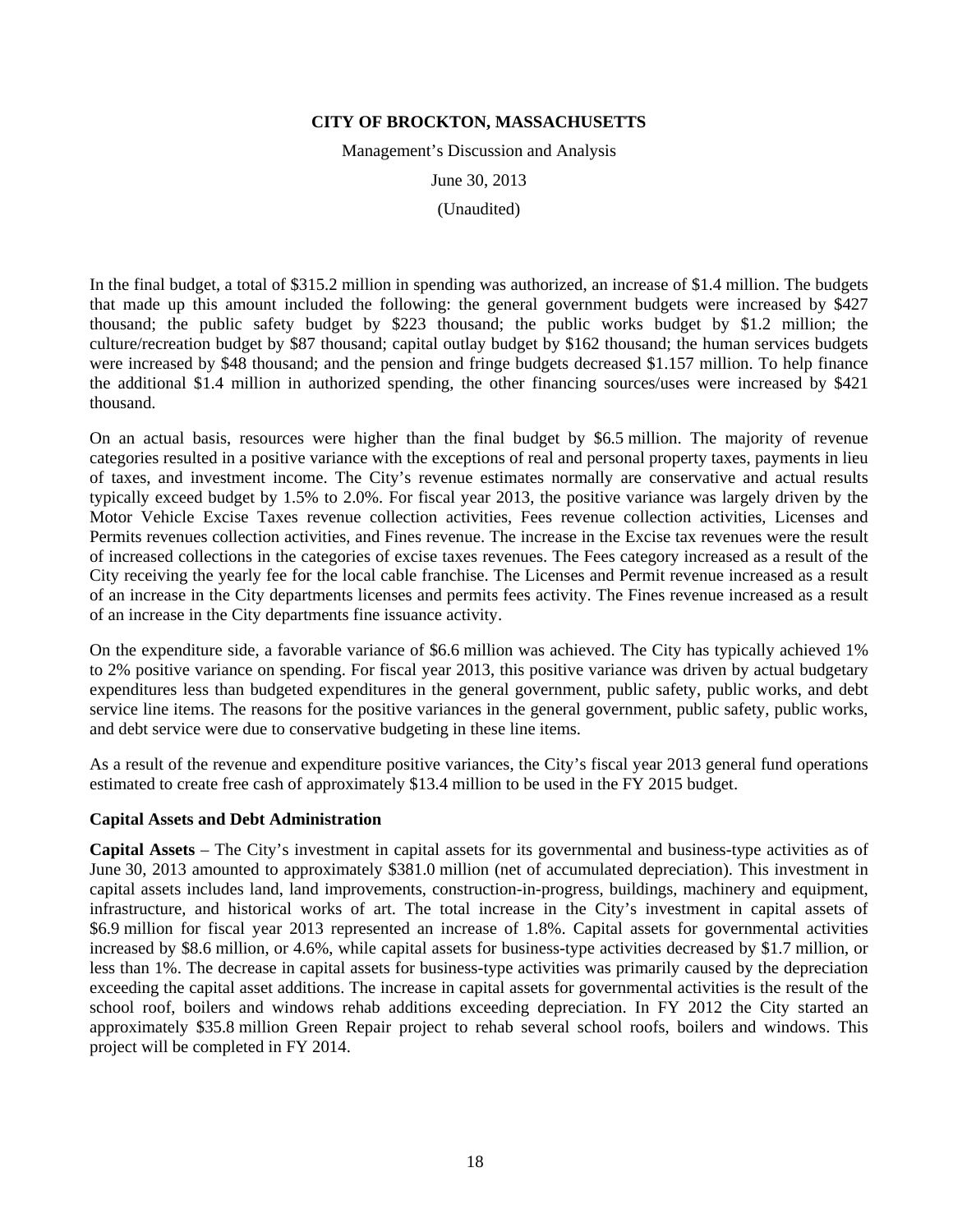Management's Discussion and Analysis

#### June 30, 2013

#### (Unaudited)

**Capital Assets**

Major capital assets included the following:

|                          |   |                                | (In thousands) |                                 |         |              |         |
|--------------------------|---|--------------------------------|----------------|---------------------------------|---------|--------------|---------|
|                          |   | <b>Governmental activities</b> |                | <b>Business-type activities</b> |         | <b>Total</b> |         |
|                          |   | 2013                           | 2012           | 2013                            | 2012    | 2013         | 2012    |
| Land                     | D | 7.411                          | 7.411          | 3.246                           | 3.246   | 10,657       | 10,657  |
| Construction in progress |   | 34.492                         | 23,921         | 9,725                           | 7,397   | 44,217       | 31,318  |
| Historical works of art  |   | 1.809                          | 1,809          |                                 |         | 1.809        | 1,809   |
| <b>Buildings</b>         |   | 122,068                        | 125,931        | 134,158                         | 136,297 | 256,226      | 262,228 |
| Land improvements        |   | 3,848                          | 3,362          | 379                             | 426     | 4,227        | 3,788   |
| Machinery and equipment  |   | 4,557                          | 3,351          | 2,665                           | 3.164   | 7,222        | 6,515   |
| Infrastructure           |   | 23,100                         | 22.947         | 33,558                          | 34,879  | 56,658       | 57,826  |
| Total                    |   | 197,285                        | 188.732        | 183.731                         | 185.409 | 381,016      | 374,141 |
|                          |   |                                |                |                                 |         |              |         |

Long-Term Debt – At the end of the current fiscal year, the City had total bonded debt outstanding of approximately \$230.0 million. The entire amount is backed by the full faith and credit of the City.

**Outstanding Debt**

| <b>Outstanding Dept</b><br>(In thousands) |  |                                |         |                                 |         |              |         |  |  |
|-------------------------------------------|--|--------------------------------|---------|---------------------------------|---------|--------------|---------|--|--|
|                                           |  | <b>Governmental activities</b> |         | <b>Business-type activities</b> |         | <b>Total</b> |         |  |  |
|                                           |  | $20\overline{13}$              | 2012    | 2013                            | 2012    | 2013         | 2012    |  |  |
| General obligation bonds, net             |  | 125.026                        | 130.353 | 104.985                         | 110.715 | 230.011      | 241,068 |  |  |
| Total                                     |  | 125.026                        | 130.353 | 104.985                         | 110.715 | 230.011      | 241,068 |  |  |

The overall net increase is attributable to the following factors:

The City's bonded debt decreased by approximately \$11.1 million or a decrease of 4.6%. This decrease in long-term debt was the result of scheduled principal payments of \$14.3 million. The City's governmental activities did not issue any new debt. The City's business type activities issued a total of \$3.5 million of MWPAT bonds to fund upgrades to the Silver Lake and Avon Reservoir treatment facilities.

Total long-term debt of the City represents a claim of about 60.4% of the City's total capital assets, and a claim of about 52.3% of the City's total assets. As a percentage of the fair value of taxable property in the City, the long-term debt comprises only 4.2%.

The City maintains a "AA-" rating from Standard and Poor's and an "Aa3" rating from Moody's for general obligation debt.

#### **Economic Factors and Next Year's Budgets**

While the economic circumstances confronting the City had deteriorated considerably over the first decade of this century, more recently, conditions have become more stable. Nonetheless, a significant and sustained reduction in unrestricted state aid has presented a major obstacle, as that amount of lost revenue has not been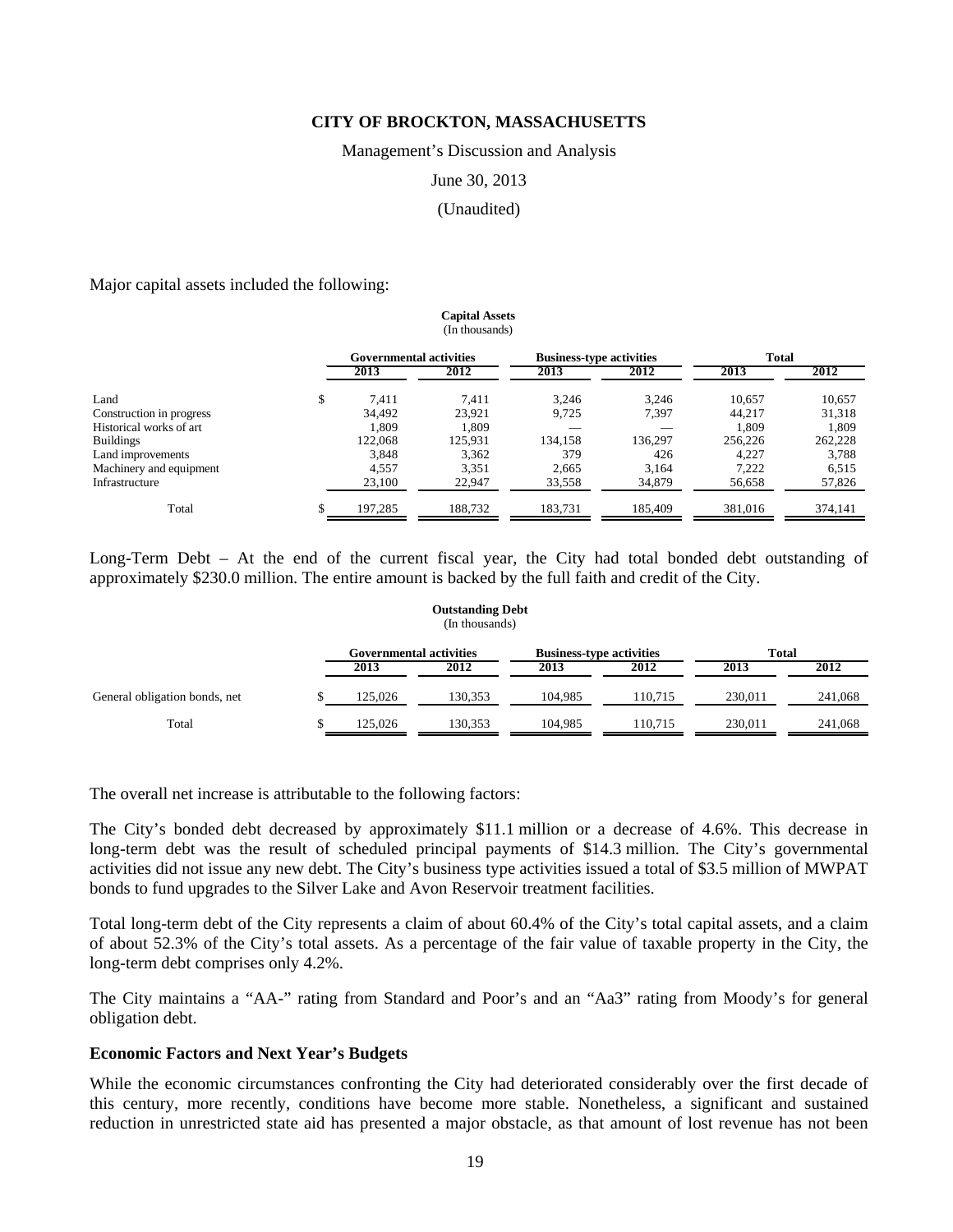Management's Discussion and Analysis

June 30, 2013

(Unaudited)

replaced. During the 2002 to 2008 period, revenue assistance from the state declined in both nominal and real terms. This was initially true even for aid to education, although in the later years this trend was reversed. However, for revenue assistance other than for education, the decline was particularly steep. For example, the City's unrestricted state aid was reduced by approximately \$11.6 million from nearly \$28.0 million in FY 2008 to nearly \$16.4 million in FY 2012, a reduction of about 41%. The governor's FY 2013 proposal at first increased by about 6% aid to education and held other revenue assistance about level, but ultimately the state provided a "one-time" distribution of additional unrestricted state aid of about \$1.3 million. In FY 2014, the aid to education was increased by more than \$9.0 million while unrestricted state aid was increased slightly over the final FY 2013 level. For FY 2015, the governor's budget would increase aid to education by about \$7.0 million, but it would level fund unrestricted aid. The preliminary budgets in the legislative branch agree in the main on education aid, but would increase unrestricted aid by approximately \$0.5 million.

During this period, the state has provided municipalities with two new, local option revenue sources: the ability to raise the lodging excise tax from 4% up to 6%, and the ability to add 0.75% to the meals tax. The City has adopted both measures. The meals tax provided about \$430 thousand in new revenue in FY 2011, a year of partial implementation, and more than \$820 thousand in FY 2012 and FY 2013. The lodging tax increase added about \$200 thousand in new revenue, so between the two measures, the City has realized more than \$1.0 million in on-going, new revenues.

Although the property tax levy has provided a predictable, steady source of revenue growth, the City's property values in combination with the state's property tax limitation law, Proposition 2½, so-called, limit the ability of the property tax to finance the City's budget. In FY 2013 and 2014, it provided only about 30% and 31% of the City's total spending in the general and enterprise funds; state revenue assistance comprised 46% and 47%; the enterprise funds contributed revenues equal to 13% and 12%; other local receipts contributed 6% and 4%; and the remaining 5% and 6% was provided by appropriating balance sheet reserves.

In this revenue environment, with current cost pressures, it is important to fully appropriate the allowable property tax levy, to re-capture to the extent possible the cost of services through imposing user fees, to be judicious in appropriating balance sheet reserves, and to replenish these reserves when possible. However, many taxpayers and residents have been harmed by the recession and its aftermath effects, and concerns for these constituents have been manifested in the emergence of a local "low tax" advocacy group and in the reluctance of elected officials to levy increases in taxes or impose fee increases. In FY 2013, contrary to the recommendation of the mayor and chief financial officer, the City Council did not appropriate the full property tax levy allowed by law; the amount of \$1.0 million was not levied rather than appropriated to the City's stabilization fund. However, in FY 2014, the full levy as allowed by law was appropriated; so that the loss of revenue was restricted to the one - time loss of \$1.0 million. The City's recreation, and renewable energy enterprise funds are mainly self-supporting through fees, and two of the utility enterprise funds (sewer, and refuse) are currently fully self supporting. However, no utility fee increases have been adopted by the City Council for several years, even though for the past several years, water fee increases have been requested. Capital spending has suffered as a result. Moreover, in FY 2014, the water revenues were insufficient to repay the general fund for costs of the utility which are paid for by the general fund revenues. The shortfall was \$1.6 million, or almost 12% of water revenues.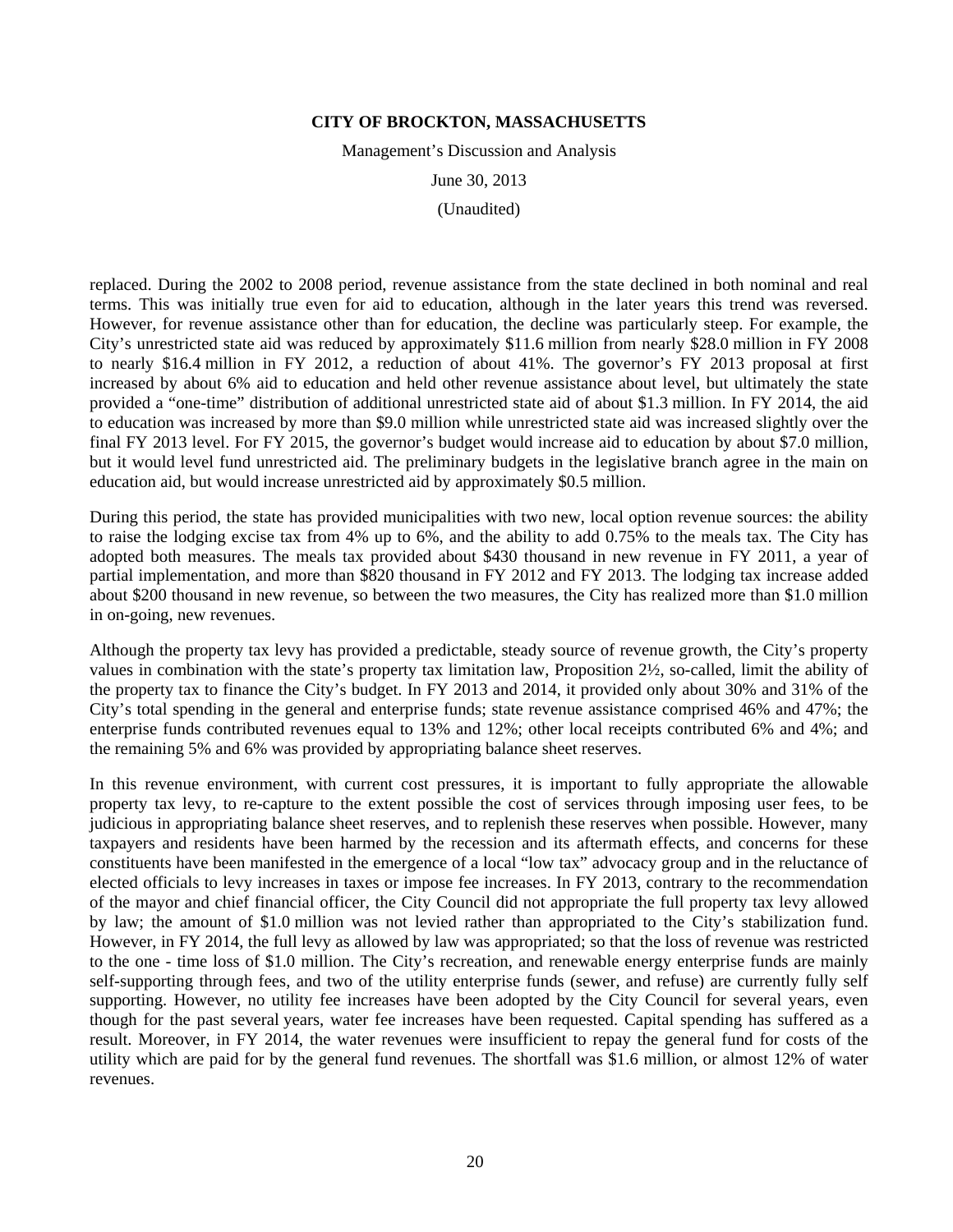Management's Discussion and Analysis

June 30, 2013

(Unaudited)

The growth rates in the funding sources other than the property tax have not been as reliable. The heavy reliance on state aid has become problematic in a period when almost all of the increase in state assistance has been restricted to education. This is especially pronounced when unrestricted state aid has been reduced. In the meantime, recent cost pressures on employee and retiree benefits and pensions have continued, and modest inflation recovery increases in wages and salaries have also raised expenditure levels. Accordingly, maintaining the same level of services in recent years has resulted in drawing down some of the City's reserves. Favorable budget variances from conservative budgeting, including an unexpected surplus in snow removal costs in FY 2012, allowed for some replenishment of those to assist in the FY 2014/FY 2015 budget. During FY 2014, settlement of union contracts with the firefighters required drawing down reserves. The financing in FY 2014 of high snow removal costs will as well. As it is quite likely that the final state revenue budget for FY 2015 will look very much like it did in FY 2014, the City will need to tap into a large portion of the remaining reserves in FY 2015.

Despite recent improvements, unemployment locally remains quite high. The City was also deeply affected by the home mortgage foreclosure crisis. However, the local housing market recently has begun to show signs of price stability. The monthly average median value of a single family home at the end of calendar 2013 was nearing what it had been in late 2007. For the condominium market, the improvement is real but not as dramatic.

The City's overall assessed value declined from FY 2013 to FY 2014 by \$124.1 million, or 2.3%. This trend of small declines should reverse for FY 2015. However, there has been some significant activity in recent years. The Bernardi Auto Group has redeveloped a large parcel off Route 24 to create two separate dealerships, a Hyundai and a Honda, with an investment of \$24 million. This project was granted a substantial Tax Incentive Financing agreement, but in future years it will provide healthy growth in property tax revenue. The Cerberus private equity fund in December 2010 closed on the acquisition of the Good Samaritan Medical Center as part of its acquisition of the Caritas Catholic hospital chain. This ownership has converted the property from tax exempt to taxable. In addition, the ownership is making substantial, on-going improvements to the facility. The revenues will be a significant addition to the City's tax levy of about \$1.3 million. As expected, the hospital has challenged the City's assessment, but the City has increased its reserve for abatements to protect against losing that challenge. The City's valuation was the result of the independent work of an expert consultant, and the City is confident in the value developed by the consultant. In the past few months, the Trinity Financial Corp. has begun the redevelopment of an entire City block in the downtown area. The project will be developed in two phases and will be comprised of mixed use residential housing, commercial space, and parking. The project blends private risk capital, both debt and equity, with public financing, including some City land for parking and a \$4 million state grant for phase I and further state funding to come for phase II. When both phases have been completed, the project will have cost \$100 million, which represents the largest investment in downtown Brockton in memory. A long vacant downtown parcel nearby is being redeveloped as a supermarket for nearly \$20 million, also with a tax increment financing agreement.

The City has continued to engage with its unions over the issues of wages and benefits, especially health insurance costs. All City and School unions have contracts which were settled and approved through fiscal year 2013. The firefighters union is settled through FY 2016. Bargaining with other unions on this settlement pattern is in progress, but similar settlements cannot be financed on these terms with present recurring revenues without affecting services.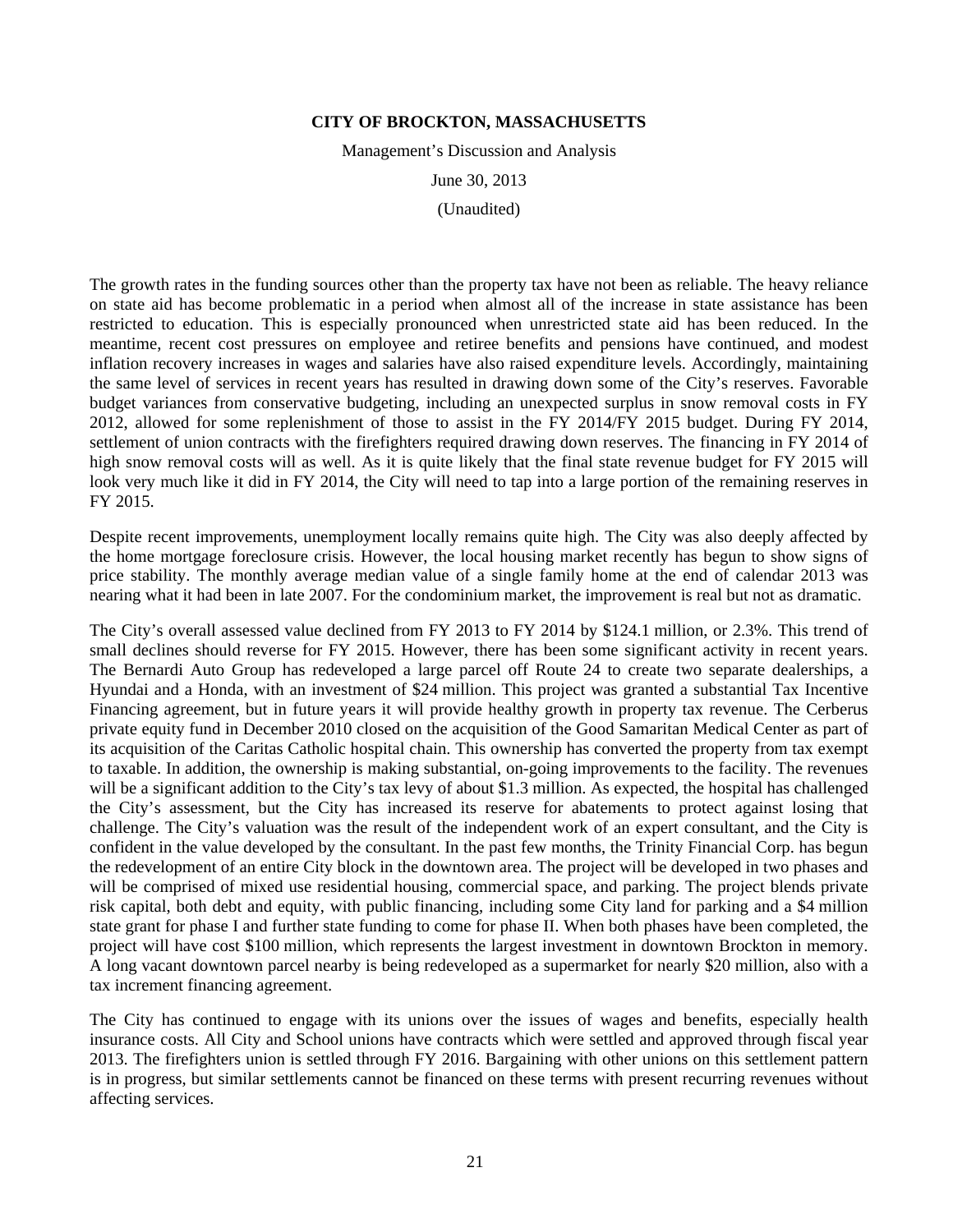Management's Discussion and Analysis

June 30, 2013

(Unaudited)

In February 2012, the mayor requested that the City Council approve a local option statute, which would have removed the issue of health insurance benefit plan design from collective bargaining for all City and school workers and retirees by either joining the state's Group Insurance Commission plans or adopting new City plan designs with similar benefits. Although substantial savings were projected for this step, the initiative was opposed by union members and retirees, who pledged in public to engage in good faith bargaining over plan design. The City Council unanimously voted to not accept the statute, which was projected to have saved more than \$6.0 million per year. Subsequently, the City and all of its school and municipal unions engaged in prolonged and substantive bargaining under a separate provision of state law which permits the union and retirees to bargain as a coalition of interests on proportionately weighted vote. With this process, the coalition of all employees/retirees and the City reached agreement on new plan designs with significantly increased co-payments. However, unlike the GIC plans, the new City plans do not contain annual deductibles. The plans for active employees and retirees who are not eligible for Medicare are effective on July 1, 2013, and the plans for Medicare eligible retirees were effective on January 1, 2013. The coalition and the plans are in effect for four years. The plans are expected to save an estimated \$4.7 million annually in costs to the City, based on cost of the plans in effect on July 1, 2012, which were replaced. The retiree plans also significantly reduced the City's OPEB estimate.

The adverse impact of costs rising more rapidly than revenues could be avoided by a voter referendum to override the provisions of the property tax limitation statute, Proposition 2½. Even with the recent property valuation decreases, the City enjoys override capacity and could increase its levy. The FY 2013 assessed valuation of the City would support a maximum levy of just over \$137.1 million at 2.5% of assessed value. The actual FY 2014 levy was \$116.7 million. At just 2.25% of assessed value, the City could have levied \$120.6 million an increase of \$4.0 million which could have been accomplished by referendum. The tax increase on the average resident with a single family home would be about \$30 per year for every million in increased levy. While the City's voters have twice declined to approve overrides in City referendum elections, the capacity for them to do so exists. If needed, a significant amount of additional revenue could be obtained at a modest cost to the average taxpayer.

#### **Requests for Information**

This information is designed to provide a general overview of the City's finances for all those with an interest in the City's finances. Questions concerning any of the information provided in this document or requests for additional financial information should be addressed to the Finance Department, City Hall, 45 School Street, Brockton, Massachusetts 02301.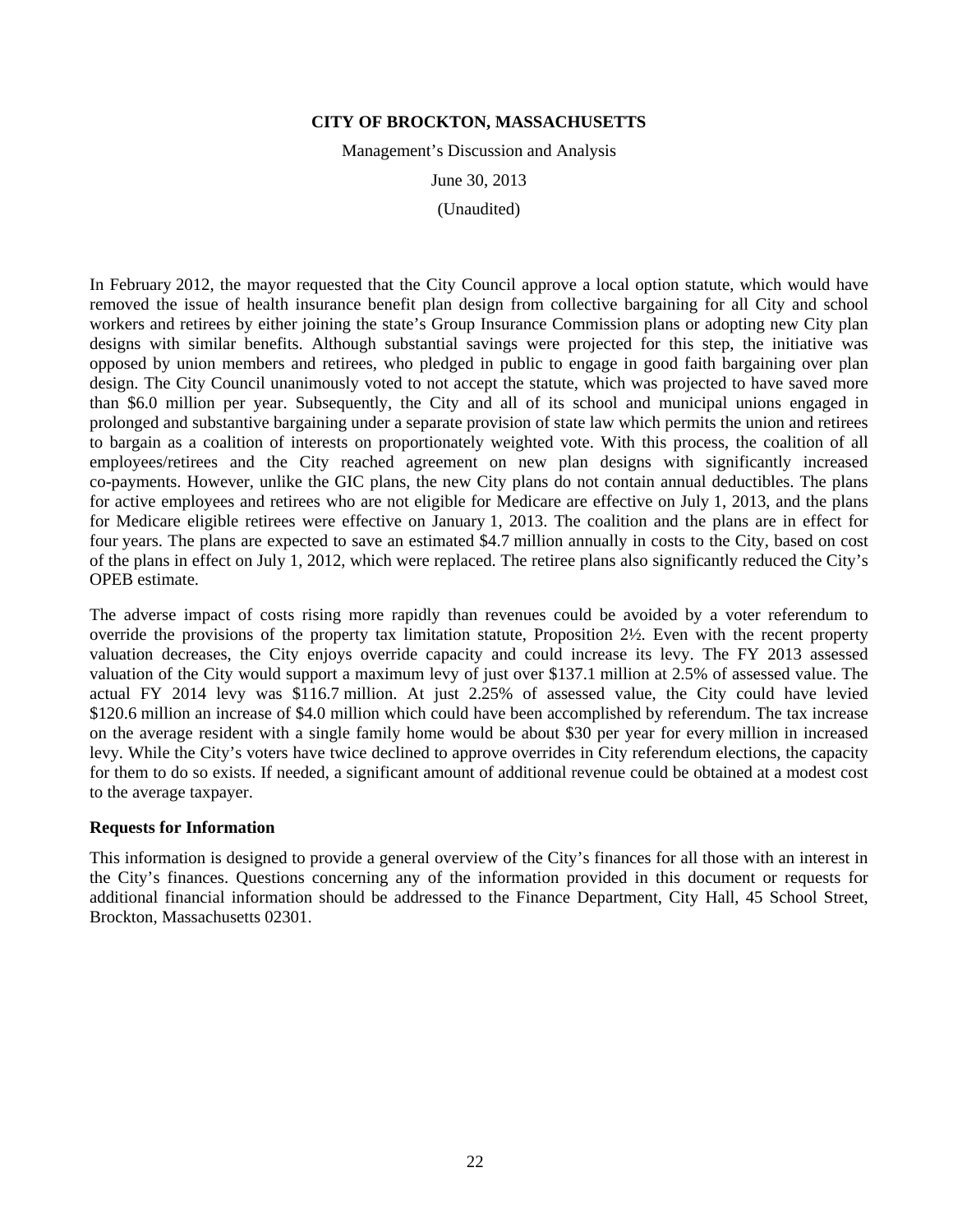#### Statement of Net Position

#### June 30, 2013

|                                                                                                                                                                                                                                                                                                                                                                                                                                                      | Governmental<br>activities                                                                                                          | <b>Business-type</b><br>activities                                                                             | <b>Total</b>                                                                                                                                        |
|------------------------------------------------------------------------------------------------------------------------------------------------------------------------------------------------------------------------------------------------------------------------------------------------------------------------------------------------------------------------------------------------------------------------------------------------------|-------------------------------------------------------------------------------------------------------------------------------------|----------------------------------------------------------------------------------------------------------------|-----------------------------------------------------------------------------------------------------------------------------------------------------|
| Assets:                                                                                                                                                                                                                                                                                                                                                                                                                                              |                                                                                                                                     |                                                                                                                |                                                                                                                                                     |
| Cash and investments                                                                                                                                                                                                                                                                                                                                                                                                                                 | \$<br>99,663,332                                                                                                                    | 22, 151, 275                                                                                                   | 121,814,607                                                                                                                                         |
| Receivables, net:                                                                                                                                                                                                                                                                                                                                                                                                                                    |                                                                                                                                     |                                                                                                                |                                                                                                                                                     |
| Property taxes                                                                                                                                                                                                                                                                                                                                                                                                                                       | 15,536,771                                                                                                                          |                                                                                                                | 15,536,771                                                                                                                                          |
| Intergovernmental                                                                                                                                                                                                                                                                                                                                                                                                                                    | 13,494,454                                                                                                                          | 1,198,187                                                                                                      | 14,692,641                                                                                                                                          |
| Customer receivables, net                                                                                                                                                                                                                                                                                                                                                                                                                            |                                                                                                                                     | 18,933,927                                                                                                     | 18,933,927                                                                                                                                          |
| Other                                                                                                                                                                                                                                                                                                                                                                                                                                                | 110,251                                                                                                                             | 356,103                                                                                                        | 466,354                                                                                                                                             |
| Other assets                                                                                                                                                                                                                                                                                                                                                                                                                                         | 7,801,805                                                                                                                           |                                                                                                                | 7,801,805                                                                                                                                           |
| Long-term note receivable                                                                                                                                                                                                                                                                                                                                                                                                                            | 7,136,976                                                                                                                           |                                                                                                                | 7,136,976                                                                                                                                           |
| Long-term intergovernmental receivable                                                                                                                                                                                                                                                                                                                                                                                                               | 10,975,956                                                                                                                          |                                                                                                                | 10,975,956                                                                                                                                          |
| Pension asset                                                                                                                                                                                                                                                                                                                                                                                                                                        | 87,583,511                                                                                                                          |                                                                                                                | 87,583,511                                                                                                                                          |
| Capital assets:                                                                                                                                                                                                                                                                                                                                                                                                                                      |                                                                                                                                     |                                                                                                                |                                                                                                                                                     |
| Nondepreciable                                                                                                                                                                                                                                                                                                                                                                                                                                       | 43,712,732                                                                                                                          | 12,971,198                                                                                                     | 56,683,930                                                                                                                                          |
| Depreciable, net                                                                                                                                                                                                                                                                                                                                                                                                                                     | 153,572,602                                                                                                                         | 170,759,389                                                                                                    | 324,331,991                                                                                                                                         |
| <b>Total assets</b>                                                                                                                                                                                                                                                                                                                                                                                                                                  | 439,588,390                                                                                                                         | 226,370,079                                                                                                    | 665,958,469                                                                                                                                         |
| Deferred outflows of resources                                                                                                                                                                                                                                                                                                                                                                                                                       | 410,563                                                                                                                             | 122,737                                                                                                        | 533,300                                                                                                                                             |
| Total assets and deferred outflows                                                                                                                                                                                                                                                                                                                                                                                                                   | 439,998,953                                                                                                                         | 226,492,816                                                                                                    | 666,491,769                                                                                                                                         |
| Warrants and accounts payable<br>Accrued liabilities:<br>Interest<br>Payroll and related withholdings<br>Tax abatement refunds<br>Bond anticipation note<br>Noncurrent liabilities:<br>Due within one year:<br>Compensated absences and claims<br>Bonds, note and loans payable<br>Due in more than one year:<br>Compensated absences and claims<br>Unearned revenue<br>Landfill closure and postclosure care costs<br>Bonds, note and loans payable | 13,126,022<br>2,331,739<br>15,089,877<br>4,154,900<br>7,000,000<br>4,852,315<br>5,786,900<br>12,873,292<br>2,868,547<br>119,239,044 | 2,986,717<br>1,026,302<br>112,010<br>170,942<br>6,882,241<br>6,203,965<br>3,419,153<br>1,150,000<br>98,102,521 | 16,112,739<br>3,358,041<br>15,201,887<br>4,154,900<br>7,000,000<br>5,023,257<br>12,669,141<br>19,077,257<br>3,419,153<br>4,018,547<br>217, 341, 565 |
| Other post employment benefits                                                                                                                                                                                                                                                                                                                                                                                                                       | 184,364,092                                                                                                                         |                                                                                                                | 184,364,092                                                                                                                                         |
| <b>Total liabilities</b>                                                                                                                                                                                                                                                                                                                                                                                                                             | 371,686,728                                                                                                                         | 120,053,851                                                                                                    | 491,740,579                                                                                                                                         |
| Net position:                                                                                                                                                                                                                                                                                                                                                                                                                                        |                                                                                                                                     |                                                                                                                |                                                                                                                                                     |
| Net investment in capital assets<br>Restricted for:<br>Permanent funds:                                                                                                                                                                                                                                                                                                                                                                              | 160,474,952                                                                                                                         | 80,066,748                                                                                                     | 240,541,700                                                                                                                                         |
| Nonexpendable                                                                                                                                                                                                                                                                                                                                                                                                                                        | 5,712,160                                                                                                                           |                                                                                                                | 5,712,160                                                                                                                                           |
| Expendable                                                                                                                                                                                                                                                                                                                                                                                                                                           | 723,371                                                                                                                             |                                                                                                                | 723,371                                                                                                                                             |
| Health claims                                                                                                                                                                                                                                                                                                                                                                                                                                        |                                                                                                                                     |                                                                                                                |                                                                                                                                                     |
|                                                                                                                                                                                                                                                                                                                                                                                                                                                      | 13,728,283                                                                                                                          |                                                                                                                | 13,728,283                                                                                                                                          |
| Federal, state and local grants                                                                                                                                                                                                                                                                                                                                                                                                                      | 14,264,558                                                                                                                          |                                                                                                                | 14,264,558                                                                                                                                          |
| Other                                                                                                                                                                                                                                                                                                                                                                                                                                                | 395,933                                                                                                                             |                                                                                                                | 395,933                                                                                                                                             |
| Unrestricted                                                                                                                                                                                                                                                                                                                                                                                                                                         | (126, 987, 032)                                                                                                                     | 26,372,217                                                                                                     | (100, 614, 815)                                                                                                                                     |
| Total net position                                                                                                                                                                                                                                                                                                                                                                                                                                   | \$<br>68,312,225                                                                                                                    | 106,438,965                                                                                                    | 174,751,190                                                                                                                                         |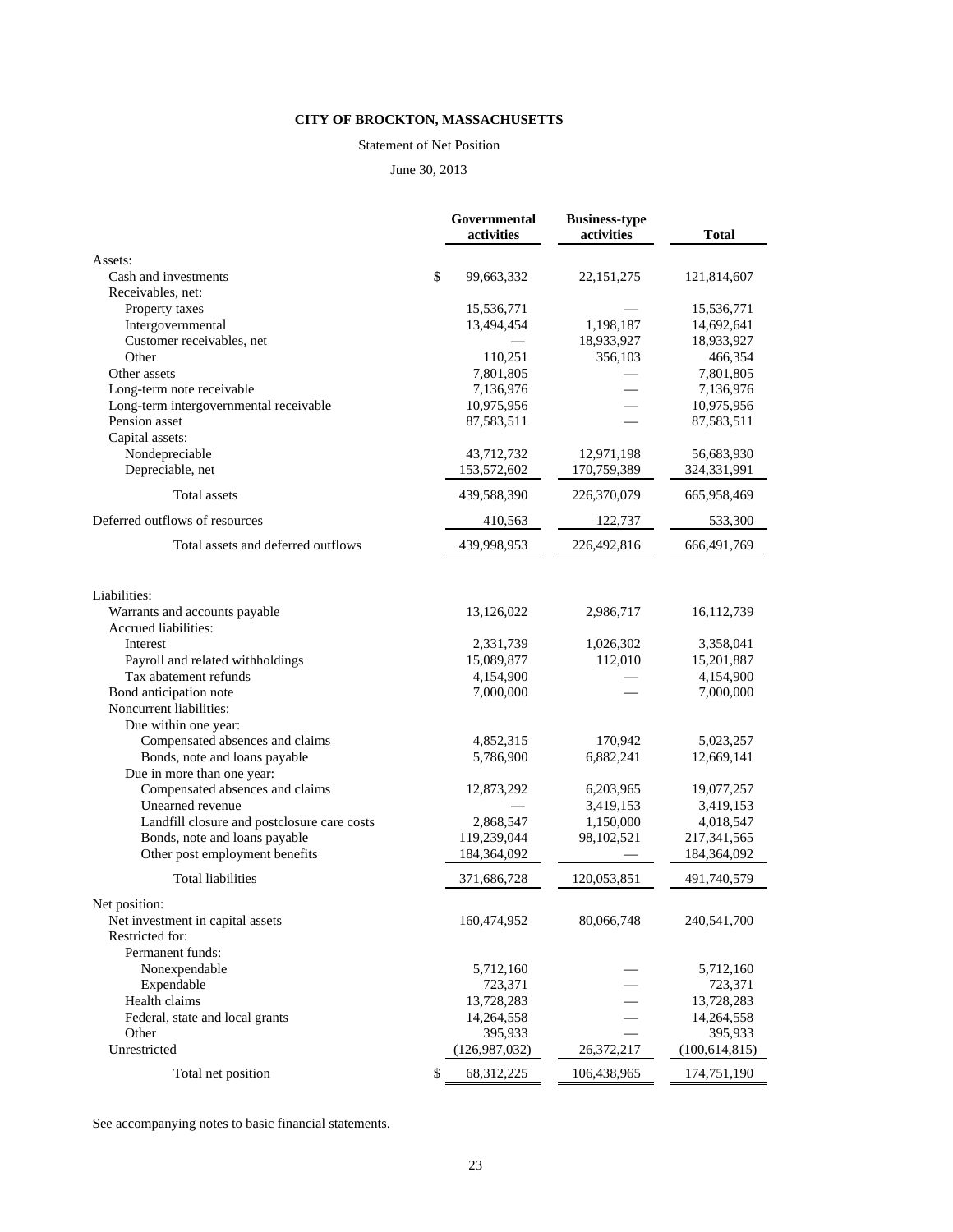#### Statement of Activities

#### Year ended June 30, 2013

| Capital<br>Operating<br>grants and<br>grants and<br>Governmental<br><b>Business-type</b><br><b>Charges for</b><br>contributions<br>contributions<br>activities<br><b>Total</b><br><b>Functions/programs</b><br>services<br>activities<br><b>Expenses</b><br>Governmental activities:<br>$\mathbb{S}$<br>26,807,237<br>4,522,282<br>General government<br>14,736,278<br>(7,548,677)<br>(7,548,677)<br>2,877,821<br>61,014,010<br>(52, 974, 542)<br>(52, 974, 542)<br>Public safety<br>5,161,647<br>270,551,931<br>5,193,751<br>185,250,186<br>8,150,149<br>(71, 957, 845)<br>Education<br>(71, 957, 845)<br>Public works<br>12,190,494<br>156,504<br>2,410,901<br>(9,623,089)<br>(9,623,089)<br>3,787,940<br>312,677<br>351,386<br>(3, 123, 877)<br>Human services<br>(3, 123, 877)<br>$\overline{\phantom{0}}$<br>3,952,407<br>65,016<br>(3,697,054)<br>Culture and recreation<br>190,337<br>(3,697,054)<br>State and county assessments<br>6,706,864<br>(6,706,864)<br>(6,706,864)<br>$\overline{\phantom{0}}$<br>$\overline{\phantom{0}}$<br>Court judgments<br>284,677<br>(284, 677)<br>(284, 677)<br>6,622,596<br>(6,622,596)<br>(6,622,596)<br>Interest on long-term debt<br>$\qquad \qquad$<br>391,918,156<br>13,128,051<br>208,100,735<br>(162, 539, 221)<br>Total governmental activities<br>8,150,149<br>(162, 539, 221)<br>Business-type activities:<br>15,442,055<br>14,514,100<br>271,780<br>(28, 480)<br>(684, 655)<br>(684, 655)<br>Water<br>Sewer<br>15,725,264<br>16,736,193<br>302,574<br>418,403<br>1,731,906<br>1,731,906<br>8,452,758<br>Other<br>8,146,687<br>207,069<br>(99,002)<br>(99,002)<br>389,923<br>948,249<br>Total business-type activities<br>39,620,077<br>39,396,980<br>781,423<br>948,249<br>948,249<br>208, 882, 158<br>8,540,072<br>(162, 539, 221)<br>(161, 590, 972)<br>Total primary government<br>\$<br>431,538,233<br>52,525,031<br>General revenues:<br>Property taxes, levied for general purposes, net<br>108,793,890<br>\$<br>108,793,890<br>Excises<br>6,415,619<br>6,415,619<br>Payments in lieu of taxes<br>151,375<br>151,375<br>Penalties and interest on taxes<br>1,820,440<br>1,820,440<br>$\overline{\phantom{0}}$<br>144,411<br>Other<br>144,411<br>$\overline{\phantom{0}}$<br>19,282,080<br>19,282,080<br>Intergovernmental<br>$\overline{\phantom{0}}$<br>1,255,539<br>Investment income<br>1,255,539<br>$\equiv$<br>Transfers<br>414,971<br>(414,971)<br>Total general revenues and transfers<br>138,278,325<br>137,863,354<br>(414, 971)<br>Change in net position<br>(24, 260, 896)<br>533,278<br>(23,727,618)<br>Net position, beginning of year<br>94,140,778<br>106,697,417<br>200,838,195<br>Restatement of net position due to new GASB statement implementation (note 2(1))<br>(2,359,387)<br>(1,567,657)<br>(791, 730)<br>68,312,225<br>106,438,965<br>174,751,190<br>Net position, end of year<br>\$. |  | <b>Program revenues</b> |  |  | Net (expense) revenue and changes in net position |  |  |  |
|----------------------------------------------------------------------------------------------------------------------------------------------------------------------------------------------------------------------------------------------------------------------------------------------------------------------------------------------------------------------------------------------------------------------------------------------------------------------------------------------------------------------------------------------------------------------------------------------------------------------------------------------------------------------------------------------------------------------------------------------------------------------------------------------------------------------------------------------------------------------------------------------------------------------------------------------------------------------------------------------------------------------------------------------------------------------------------------------------------------------------------------------------------------------------------------------------------------------------------------------------------------------------------------------------------------------------------------------------------------------------------------------------------------------------------------------------------------------------------------------------------------------------------------------------------------------------------------------------------------------------------------------------------------------------------------------------------------------------------------------------------------------------------------------------------------------------------------------------------------------------------------------------------------------------------------------------------------------------------------------------------------------------------------------------------------------------------------------------------------------------------------------------------------------------------------------------------------------------------------------------------------------------------------------------------------------------------------------------------------------------------------------------------------------------------------------------------------------------------------------------------------------------------------------------------------------------------------------------------------------------------------------------------------------------------------------------------------------------------------------------------------------------------------------------------------------------------------------------------------------------|--|-------------------------|--|--|---------------------------------------------------|--|--|--|
|                                                                                                                                                                                                                                                                                                                                                                                                                                                                                                                                                                                                                                                                                                                                                                                                                                                                                                                                                                                                                                                                                                                                                                                                                                                                                                                                                                                                                                                                                                                                                                                                                                                                                                                                                                                                                                                                                                                                                                                                                                                                                                                                                                                                                                                                                                                                                                                                                                                                                                                                                                                                                                                                                                                                                                                                                                                                            |  |                         |  |  |                                                   |  |  |  |
|                                                                                                                                                                                                                                                                                                                                                                                                                                                                                                                                                                                                                                                                                                                                                                                                                                                                                                                                                                                                                                                                                                                                                                                                                                                                                                                                                                                                                                                                                                                                                                                                                                                                                                                                                                                                                                                                                                                                                                                                                                                                                                                                                                                                                                                                                                                                                                                                                                                                                                                                                                                                                                                                                                                                                                                                                                                                            |  |                         |  |  |                                                   |  |  |  |
|                                                                                                                                                                                                                                                                                                                                                                                                                                                                                                                                                                                                                                                                                                                                                                                                                                                                                                                                                                                                                                                                                                                                                                                                                                                                                                                                                                                                                                                                                                                                                                                                                                                                                                                                                                                                                                                                                                                                                                                                                                                                                                                                                                                                                                                                                                                                                                                                                                                                                                                                                                                                                                                                                                                                                                                                                                                                            |  |                         |  |  |                                                   |  |  |  |
|                                                                                                                                                                                                                                                                                                                                                                                                                                                                                                                                                                                                                                                                                                                                                                                                                                                                                                                                                                                                                                                                                                                                                                                                                                                                                                                                                                                                                                                                                                                                                                                                                                                                                                                                                                                                                                                                                                                                                                                                                                                                                                                                                                                                                                                                                                                                                                                                                                                                                                                                                                                                                                                                                                                                                                                                                                                                            |  |                         |  |  |                                                   |  |  |  |
|                                                                                                                                                                                                                                                                                                                                                                                                                                                                                                                                                                                                                                                                                                                                                                                                                                                                                                                                                                                                                                                                                                                                                                                                                                                                                                                                                                                                                                                                                                                                                                                                                                                                                                                                                                                                                                                                                                                                                                                                                                                                                                                                                                                                                                                                                                                                                                                                                                                                                                                                                                                                                                                                                                                                                                                                                                                                            |  |                         |  |  |                                                   |  |  |  |
|                                                                                                                                                                                                                                                                                                                                                                                                                                                                                                                                                                                                                                                                                                                                                                                                                                                                                                                                                                                                                                                                                                                                                                                                                                                                                                                                                                                                                                                                                                                                                                                                                                                                                                                                                                                                                                                                                                                                                                                                                                                                                                                                                                                                                                                                                                                                                                                                                                                                                                                                                                                                                                                                                                                                                                                                                                                                            |  |                         |  |  |                                                   |  |  |  |
|                                                                                                                                                                                                                                                                                                                                                                                                                                                                                                                                                                                                                                                                                                                                                                                                                                                                                                                                                                                                                                                                                                                                                                                                                                                                                                                                                                                                                                                                                                                                                                                                                                                                                                                                                                                                                                                                                                                                                                                                                                                                                                                                                                                                                                                                                                                                                                                                                                                                                                                                                                                                                                                                                                                                                                                                                                                                            |  |                         |  |  |                                                   |  |  |  |
|                                                                                                                                                                                                                                                                                                                                                                                                                                                                                                                                                                                                                                                                                                                                                                                                                                                                                                                                                                                                                                                                                                                                                                                                                                                                                                                                                                                                                                                                                                                                                                                                                                                                                                                                                                                                                                                                                                                                                                                                                                                                                                                                                                                                                                                                                                                                                                                                                                                                                                                                                                                                                                                                                                                                                                                                                                                                            |  |                         |  |  |                                                   |  |  |  |
|                                                                                                                                                                                                                                                                                                                                                                                                                                                                                                                                                                                                                                                                                                                                                                                                                                                                                                                                                                                                                                                                                                                                                                                                                                                                                                                                                                                                                                                                                                                                                                                                                                                                                                                                                                                                                                                                                                                                                                                                                                                                                                                                                                                                                                                                                                                                                                                                                                                                                                                                                                                                                                                                                                                                                                                                                                                                            |  |                         |  |  |                                                   |  |  |  |
|                                                                                                                                                                                                                                                                                                                                                                                                                                                                                                                                                                                                                                                                                                                                                                                                                                                                                                                                                                                                                                                                                                                                                                                                                                                                                                                                                                                                                                                                                                                                                                                                                                                                                                                                                                                                                                                                                                                                                                                                                                                                                                                                                                                                                                                                                                                                                                                                                                                                                                                                                                                                                                                                                                                                                                                                                                                                            |  |                         |  |  |                                                   |  |  |  |
|                                                                                                                                                                                                                                                                                                                                                                                                                                                                                                                                                                                                                                                                                                                                                                                                                                                                                                                                                                                                                                                                                                                                                                                                                                                                                                                                                                                                                                                                                                                                                                                                                                                                                                                                                                                                                                                                                                                                                                                                                                                                                                                                                                                                                                                                                                                                                                                                                                                                                                                                                                                                                                                                                                                                                                                                                                                                            |  |                         |  |  |                                                   |  |  |  |
|                                                                                                                                                                                                                                                                                                                                                                                                                                                                                                                                                                                                                                                                                                                                                                                                                                                                                                                                                                                                                                                                                                                                                                                                                                                                                                                                                                                                                                                                                                                                                                                                                                                                                                                                                                                                                                                                                                                                                                                                                                                                                                                                                                                                                                                                                                                                                                                                                                                                                                                                                                                                                                                                                                                                                                                                                                                                            |  |                         |  |  |                                                   |  |  |  |
|                                                                                                                                                                                                                                                                                                                                                                                                                                                                                                                                                                                                                                                                                                                                                                                                                                                                                                                                                                                                                                                                                                                                                                                                                                                                                                                                                                                                                                                                                                                                                                                                                                                                                                                                                                                                                                                                                                                                                                                                                                                                                                                                                                                                                                                                                                                                                                                                                                                                                                                                                                                                                                                                                                                                                                                                                                                                            |  |                         |  |  |                                                   |  |  |  |
|                                                                                                                                                                                                                                                                                                                                                                                                                                                                                                                                                                                                                                                                                                                                                                                                                                                                                                                                                                                                                                                                                                                                                                                                                                                                                                                                                                                                                                                                                                                                                                                                                                                                                                                                                                                                                                                                                                                                                                                                                                                                                                                                                                                                                                                                                                                                                                                                                                                                                                                                                                                                                                                                                                                                                                                                                                                                            |  |                         |  |  |                                                   |  |  |  |
|                                                                                                                                                                                                                                                                                                                                                                                                                                                                                                                                                                                                                                                                                                                                                                                                                                                                                                                                                                                                                                                                                                                                                                                                                                                                                                                                                                                                                                                                                                                                                                                                                                                                                                                                                                                                                                                                                                                                                                                                                                                                                                                                                                                                                                                                                                                                                                                                                                                                                                                                                                                                                                                                                                                                                                                                                                                                            |  |                         |  |  |                                                   |  |  |  |
|                                                                                                                                                                                                                                                                                                                                                                                                                                                                                                                                                                                                                                                                                                                                                                                                                                                                                                                                                                                                                                                                                                                                                                                                                                                                                                                                                                                                                                                                                                                                                                                                                                                                                                                                                                                                                                                                                                                                                                                                                                                                                                                                                                                                                                                                                                                                                                                                                                                                                                                                                                                                                                                                                                                                                                                                                                                                            |  |                         |  |  |                                                   |  |  |  |
|                                                                                                                                                                                                                                                                                                                                                                                                                                                                                                                                                                                                                                                                                                                                                                                                                                                                                                                                                                                                                                                                                                                                                                                                                                                                                                                                                                                                                                                                                                                                                                                                                                                                                                                                                                                                                                                                                                                                                                                                                                                                                                                                                                                                                                                                                                                                                                                                                                                                                                                                                                                                                                                                                                                                                                                                                                                                            |  |                         |  |  |                                                   |  |  |  |
|                                                                                                                                                                                                                                                                                                                                                                                                                                                                                                                                                                                                                                                                                                                                                                                                                                                                                                                                                                                                                                                                                                                                                                                                                                                                                                                                                                                                                                                                                                                                                                                                                                                                                                                                                                                                                                                                                                                                                                                                                                                                                                                                                                                                                                                                                                                                                                                                                                                                                                                                                                                                                                                                                                                                                                                                                                                                            |  |                         |  |  |                                                   |  |  |  |
|                                                                                                                                                                                                                                                                                                                                                                                                                                                                                                                                                                                                                                                                                                                                                                                                                                                                                                                                                                                                                                                                                                                                                                                                                                                                                                                                                                                                                                                                                                                                                                                                                                                                                                                                                                                                                                                                                                                                                                                                                                                                                                                                                                                                                                                                                                                                                                                                                                                                                                                                                                                                                                                                                                                                                                                                                                                                            |  |                         |  |  |                                                   |  |  |  |
|                                                                                                                                                                                                                                                                                                                                                                                                                                                                                                                                                                                                                                                                                                                                                                                                                                                                                                                                                                                                                                                                                                                                                                                                                                                                                                                                                                                                                                                                                                                                                                                                                                                                                                                                                                                                                                                                                                                                                                                                                                                                                                                                                                                                                                                                                                                                                                                                                                                                                                                                                                                                                                                                                                                                                                                                                                                                            |  |                         |  |  |                                                   |  |  |  |
|                                                                                                                                                                                                                                                                                                                                                                                                                                                                                                                                                                                                                                                                                                                                                                                                                                                                                                                                                                                                                                                                                                                                                                                                                                                                                                                                                                                                                                                                                                                                                                                                                                                                                                                                                                                                                                                                                                                                                                                                                                                                                                                                                                                                                                                                                                                                                                                                                                                                                                                                                                                                                                                                                                                                                                                                                                                                            |  |                         |  |  |                                                   |  |  |  |
|                                                                                                                                                                                                                                                                                                                                                                                                                                                                                                                                                                                                                                                                                                                                                                                                                                                                                                                                                                                                                                                                                                                                                                                                                                                                                                                                                                                                                                                                                                                                                                                                                                                                                                                                                                                                                                                                                                                                                                                                                                                                                                                                                                                                                                                                                                                                                                                                                                                                                                                                                                                                                                                                                                                                                                                                                                                                            |  |                         |  |  |                                                   |  |  |  |
|                                                                                                                                                                                                                                                                                                                                                                                                                                                                                                                                                                                                                                                                                                                                                                                                                                                                                                                                                                                                                                                                                                                                                                                                                                                                                                                                                                                                                                                                                                                                                                                                                                                                                                                                                                                                                                                                                                                                                                                                                                                                                                                                                                                                                                                                                                                                                                                                                                                                                                                                                                                                                                                                                                                                                                                                                                                                            |  |                         |  |  |                                                   |  |  |  |
|                                                                                                                                                                                                                                                                                                                                                                                                                                                                                                                                                                                                                                                                                                                                                                                                                                                                                                                                                                                                                                                                                                                                                                                                                                                                                                                                                                                                                                                                                                                                                                                                                                                                                                                                                                                                                                                                                                                                                                                                                                                                                                                                                                                                                                                                                                                                                                                                                                                                                                                                                                                                                                                                                                                                                                                                                                                                            |  |                         |  |  |                                                   |  |  |  |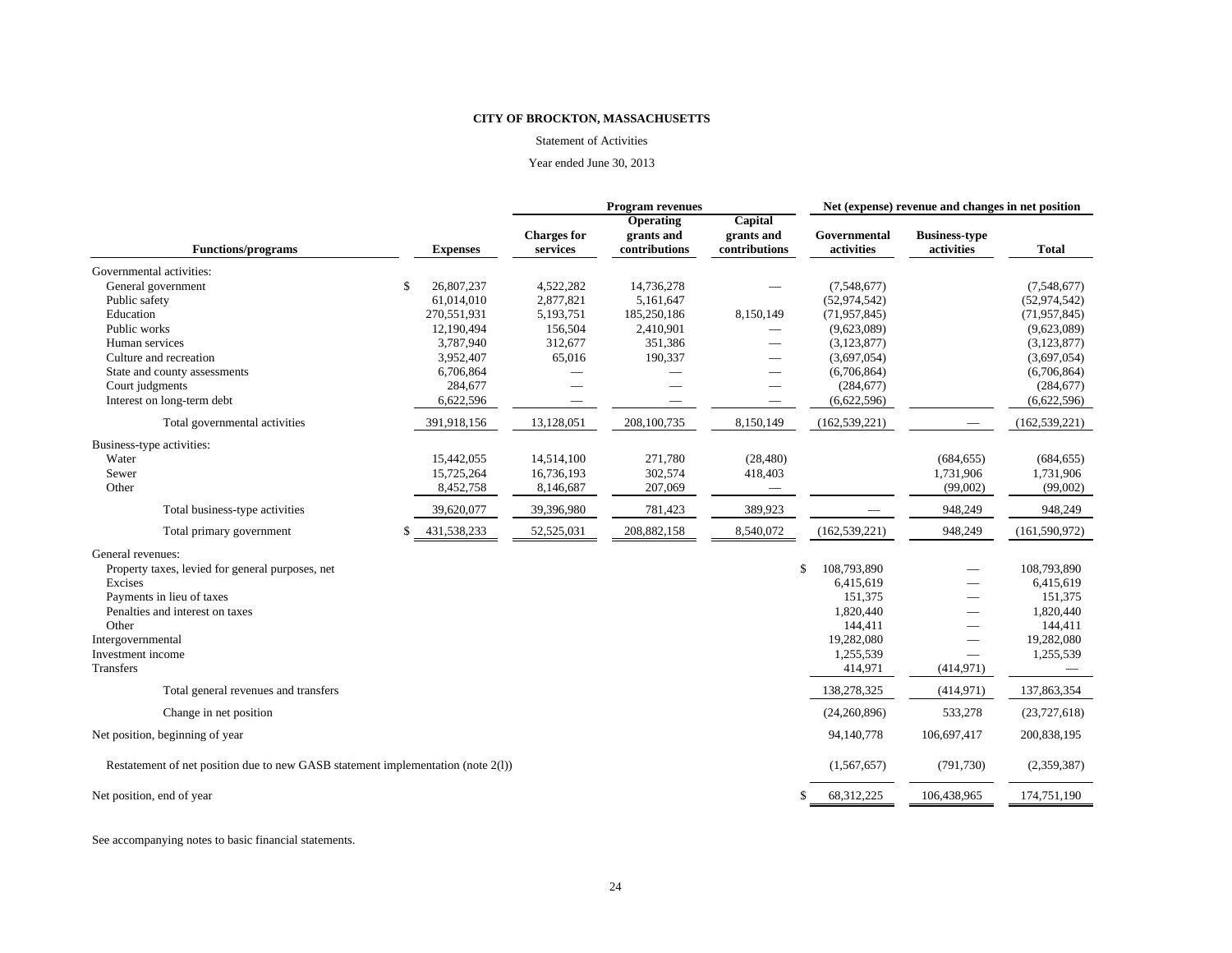## Balance Sheet – Governmental Funds

June 30, 2013

| <b>Assets</b>                                                                                                                   | General                                                          | <b>School</b><br>roof repairs | Other<br>governmental                                          | <b>Total</b>                                                      |
|---------------------------------------------------------------------------------------------------------------------------------|------------------------------------------------------------------|-------------------------------|----------------------------------------------------------------|-------------------------------------------------------------------|
| Cash and investments                                                                                                            | \$<br>77,885,814                                                 |                               | 21,777,517                                                     | 99,663,331                                                        |
| Receivables, net:<br>Property taxes<br>Motor vehicle excise<br>Departmental and other<br>Tax liens<br>Intergovernmental         | 6,714,730<br>2,150,050<br>21,175<br>6,671,990<br>2,820,398       | 2,220,537                     | 89,076<br>8,453,519                                            | 6,714,730<br>2,150,050<br>110,251<br>6,671,990<br>13,494,454      |
| Total receivables                                                                                                               | 18,378,343                                                       | 2,220,537                     | 8,542,595                                                      | 29, 141, 475                                                      |
| Due from other funds<br>Long-term note receivable<br>Long-term intergovernmental receivable<br>Deposit with health claims agent | 1,860,611<br>7,136,976<br>10,975,956<br>7,666,000                |                               |                                                                | 1,860,611<br>7,136,976<br>10,975,956<br>7,666,000                 |
| Total assets                                                                                                                    | \$<br>123,903,700                                                | 2,220,537                     | 30,320,112                                                     | 156,444,349                                                       |
| <b>Liabilities and Fund Balances</b>                                                                                            |                                                                  |                               |                                                                |                                                                   |
| Warrants and accounts payable<br>Accrued liabilities:                                                                           | \$<br>8,358,449                                                  | 420,695                       | 4,346,877                                                      | 13,126,021                                                        |
| Tax abatement refunds<br>Payroll and related withholdings<br>Due to other funds<br>Health claims payable                        | 4,154,900<br>13,293,696<br>3,217,548                             | 1,860,611                     | 1,796,181                                                      | 4,154,900<br>15,089,877<br>1,860,611<br>3,217,548                 |
| Bond anticipation note payable<br>Deferred revenue                                                                              | 27,445,958                                                       | 7,000,000                     |                                                                | 7,000,000<br>27,445,958                                           |
| <b>Total liabilities</b>                                                                                                        | 56,470,551                                                       | 9,281,306                     | 6,143,058                                                      | 71,894,915                                                        |
| Fund balances (deficits):<br>Nonspendable<br>Restricted<br>Committed<br>Assigned<br>Unassigned                                  | 7,136,976<br>13,728,283<br>5,281,676<br>17,839,539<br>23,446,675 | (7,060,769)                   | 5,712,160<br>15,383,861<br>1,579,313<br>1,579,631<br>(77, 911) | 12,849,136<br>29,112,144<br>6,860,989<br>19,419,170<br>16,307,995 |
| Total fund balances                                                                                                             | 67,433,149                                                       | (7,060,769)                   | 24,177,054                                                     | 84,549,434                                                        |
| Total liabilities and fund balances                                                                                             | \$<br>123,903,700                                                | 2,220,537                     | 30,320,112                                                     | 156,444,349                                                       |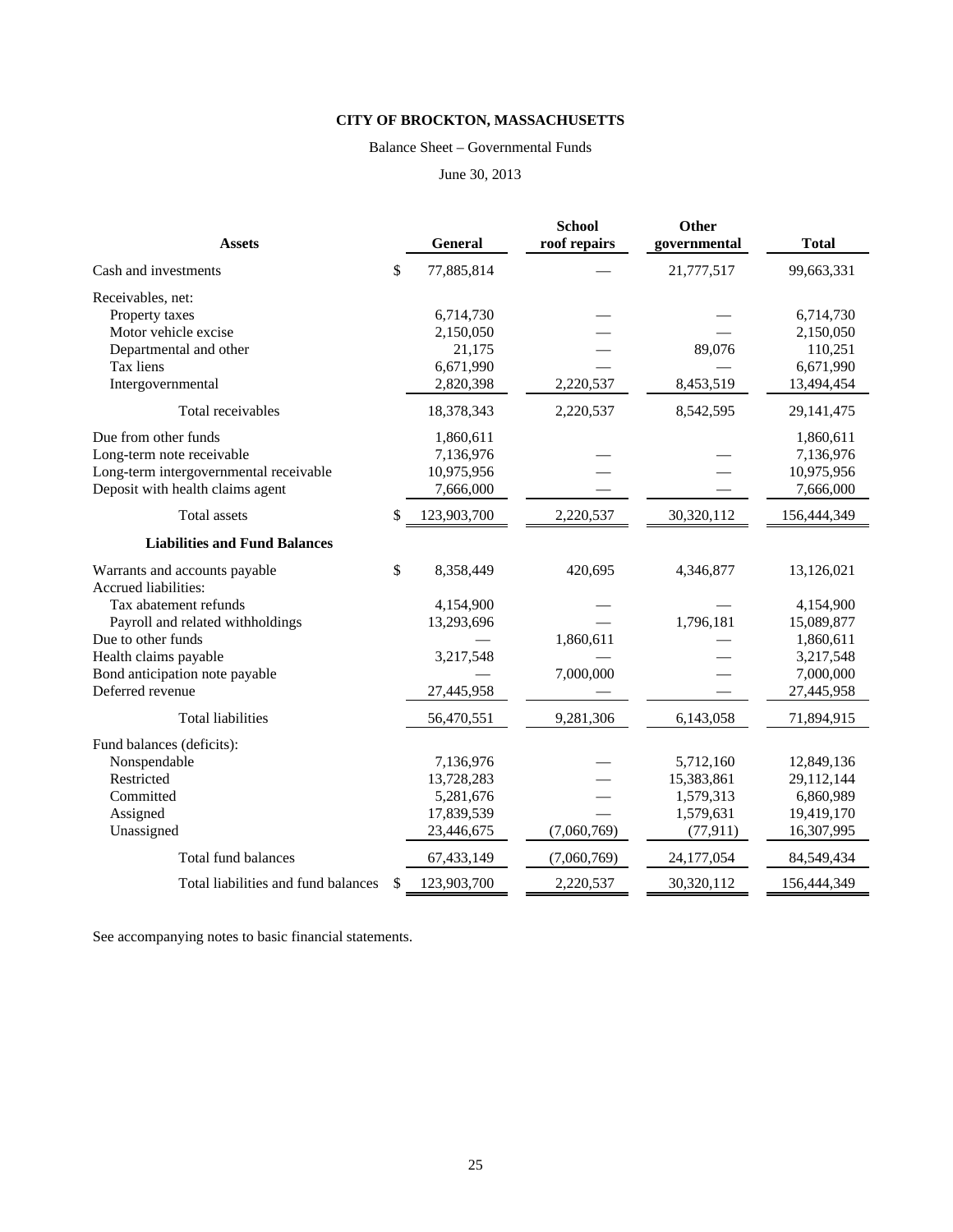## Reconciliation of the Governmental Funds Balance Sheet to the Statement of Net Position

June 30, 2013

| Total fund balance – governmental funds                                          | \$<br>84,549,434 |
|----------------------------------------------------------------------------------|------------------|
| Amounts reported for governmental activities in the statements of net position   |                  |
| are different because:                                                           |                  |
| Capital assets used in governmental activities are not financial resource        |                  |
| and therefore are not reported in the fund                                       | 197,285,334      |
| Revenue is recorded on an accrual basi.                                          | 27,445,959       |
| Pension asset is not a financial resource and therefore not reported in the func | 87,583,511       |
| Other costs are capitalized in the government-wide statement                     | 135,805          |
| Deferred outflows of resources                                                   | 410,563          |
| Some liabilities are not due and payable in the current period and therefore     |                  |
| are not reported in the funds. Those liabilities consist of                      |                  |
| Taxable bonds                                                                    | (94,805,000)     |
| Other general obligation bonds                                                   | (29,012,800)     |
| Bond premiums                                                                    | (1,208,144)      |
| Other post employment benefit                                                    | (184, 364, 092)  |
| Accrued interest on bonds                                                        | (2,331,739)      |
| Landfill and postclosure care cost:                                              | (2,868,547)      |
| Compensated absences and claim:                                                  | (14,508,059)     |
|                                                                                  | (329,098,381)    |
| Net position of governmental activities                                          | \$<br>68,312,225 |
|                                                                                  |                  |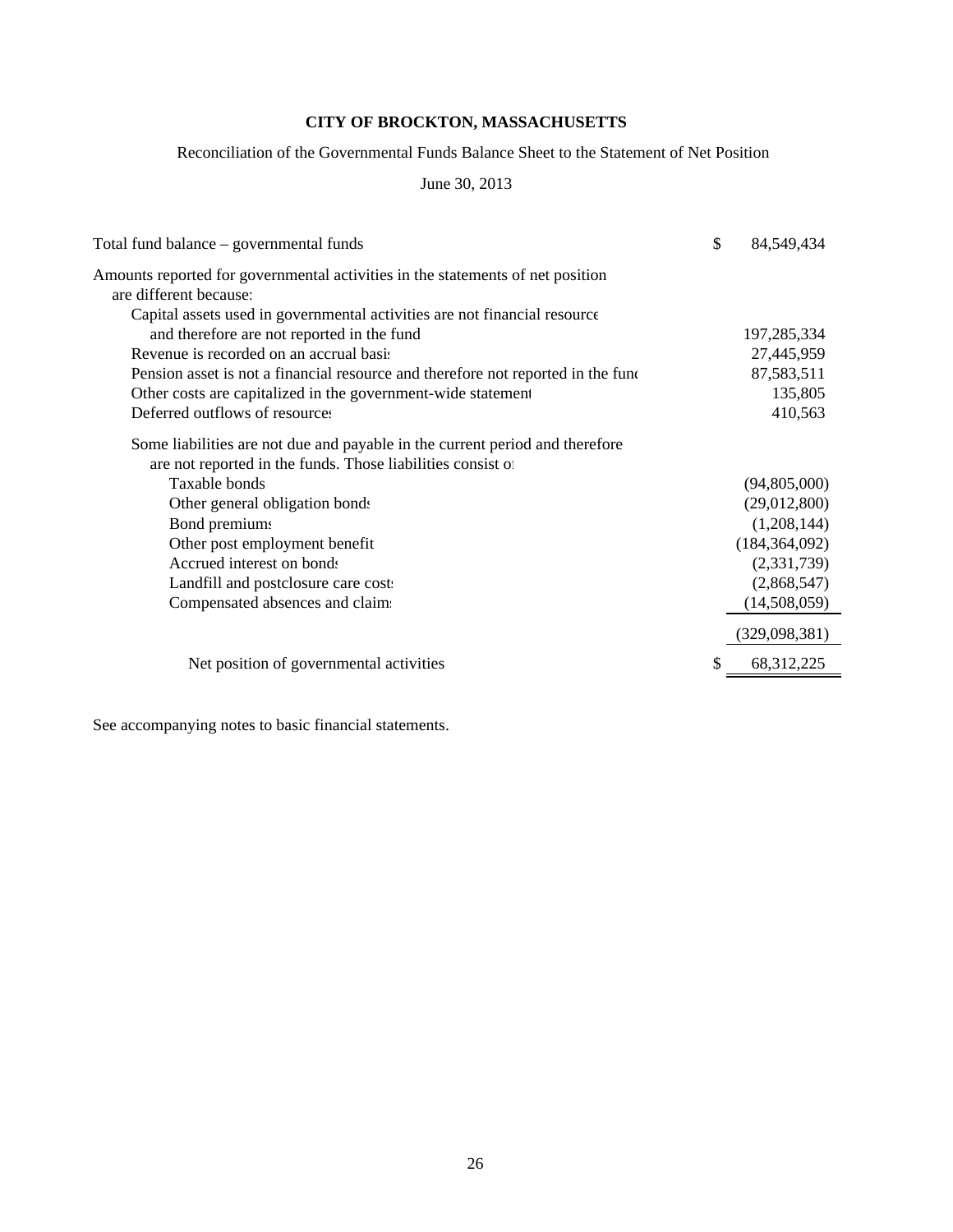## Statement of Revenues, Expenditures, and Changes in Fund Balance – Governmental Funds

#### Year ended June 30, 2013

|                                                     |                   | <b>School</b>            | Other                    |                |
|-----------------------------------------------------|-------------------|--------------------------|--------------------------|----------------|
|                                                     | General           | roof repairs             | governmental             | <b>Total</b>   |
| Revenues:                                           |                   |                          |                          |                |
| Real and personal property taxes, net               | \$<br>108,095,820 |                          |                          | 108,095,820    |
| Motor vehicle and other excise                      | 6,241,961         |                          |                          | 6,241,961      |
| Penalties and interest on taxes                     | 1,820,440         |                          |                          | 1,820,440      |
| Payments in lieu of taxes                           | 151,375           |                          |                          | 151,375        |
| User charges and other revenue                      | 3,981,809         |                          | 4,910,422                | 8,892,231      |
| Fees                                                | 1,789,834         |                          | 4,890,382                | 6,680,216      |
| Licenses and permits                                | 2,189,111         |                          |                          | 2,189,111      |
| Intergovernmental                                   | 171,988,015       | 8,150,149                | 40,158,200               | 220,296,364    |
| Fines                                               | 941,258           |                          | 275,366                  | 1,216,624      |
| Investment income                                   | 535,692           |                          | 719,847                  | 1,255,539      |
| Contributions                                       | 11,408,990        |                          | 667,457                  | 12,076,447     |
| Total revenues                                      | 309,144,305       | 8,150,149                | 51,621,674               | 368,916,128    |
| Expenditures:                                       |                   |                          |                          |                |
| Current:                                            |                   |                          |                          |                |
| General government                                  | 11,499,911        |                          | 9,552,270                | 21,052,181     |
| Public safety                                       | 37,162,162        |                          | 4,132,521                | 41,294,683     |
| Education                                           | 159,453,711       |                          | 35,063,348               | 194,517,059    |
| Public works                                        | 7,412,507         |                          | 663,437                  | 8,075,944      |
| Human services                                      | 2,401,695         |                          | 305,961                  | 2,707,656      |
| Culture and recreation                              | 2,474,247         |                          | 78,212                   | 2,552,459      |
| State and county assessments                        | 6,706,864         |                          |                          | 6,706,864      |
| Pension and fringe benefits                         | 78,237,000        |                          |                          | 78,237,000     |
| Court judgments                                     | 284,677           | $\overline{\phantom{0}}$ | $\overline{\phantom{a}}$ | 284,677        |
| Capital outlay                                      | 1,255,801         | 8,656,663                | 2,284,691                | 12, 197, 155   |
| Debt service                                        | 11,816,651        |                          | 27,919                   | 11,844,570     |
| Total expenditures                                  | 318,705,226       | 8,656,663                | 52,108,359               | 379,470,248    |
| Excess (deficiency) of revenues over expenditures   | (9,560,921)       | (506, 514)               | (486, 685)               | (10, 554, 120) |
| Other financing sources (uses):                     |                   |                          |                          |                |
| Operating transfers in                              | 8,054,999         |                          | 854,237                  | 8,909,236      |
| Operating transfers out                             | (4,733,167)       |                          | (3,761,098)              | (8,494,265)    |
| Other                                               | 64,648            |                          |                          | 64,648         |
| Total other financing sources (uses)                | 3,386,480         |                          | (2,906,861)              | 479,619        |
| Excess (deficiency) of revenues and other financing |                   |                          |                          |                |
| sources over expenditures and other financing uses  | (6,174,441)       | (506, 514)               | (3,393,546)              | (10,074,501)   |
| Fund balance, beginning of year                     | 73,607,590        | (6, 554, 255)            | 27,570,600               | 94,623,935     |
| Fund balance, end of year                           | \$<br>67,433,149  | (7,060,769)              | 24, 177, 054             | 84,549,434     |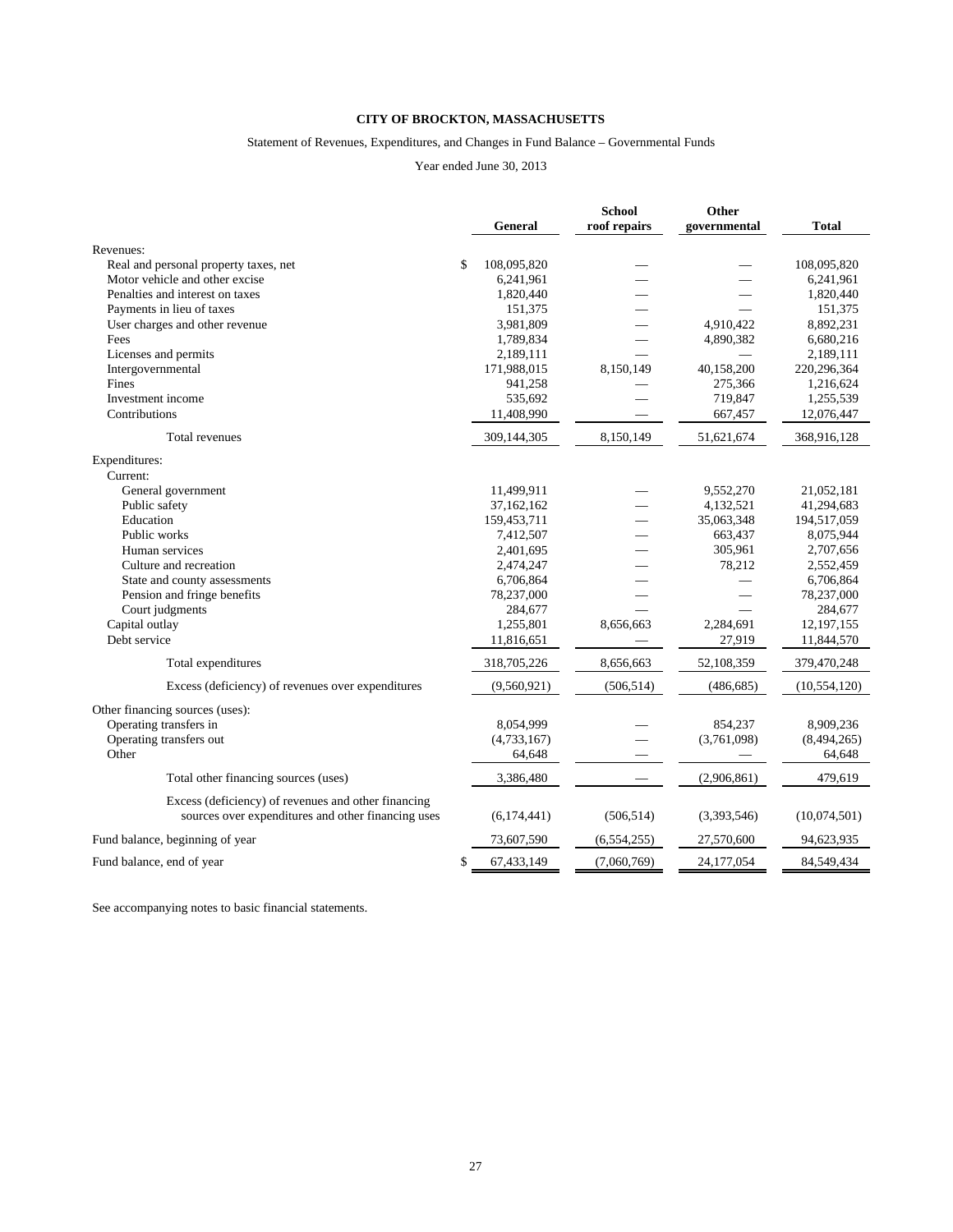Reconciliation of the Statement of Revenues, Expenditures, and Changes in Fund Balances of Governmental Funds to the Statement of Activities

Year ended June 30, 2013

| Net change in fund balances - total governmental funds                                 | \$<br>(10,074,501) |
|----------------------------------------------------------------------------------------|--------------------|
| Amounts reported for governmental activities in the statement of activities are        |                    |
| different because:                                                                     |                    |
| Governmental funds report capital additions as expenditures. In the statement of       |                    |
| activities, the cost of those assets is depreciated over their estimated useful lives. |                    |
| Capital additions of \$16,924,198 exceeded depreciation expense of \$8,371,001.        | 8,553,197          |
| Accrual basis revenues can result in more or (less) revenues reported in the           |                    |
| statement of activities depending upon timing of billings and collections.             | 596,044            |
| Collection of long-term intergovernmental receivable that is recorded as revenue       |                    |
| in the governmental funds.                                                             | (2,597,546)        |
| Repayments of bond principal are expenditures in the governmental funds but            |                    |
| reduce long-term liabilities in the statement of net position.                         | 5,146,750          |
| Amortization of bond premiums \$180,929 add to net position while the amortization     |                    |
| of deferred outflows \$152,656 decrease net position. The amount by which              |                    |
| the amortization of bond premiums exceeds the amortization of deferred                 |                    |
| outflows increases net position.                                                       | 28,273             |
| Amortization of the pension asset in the statement of activities is not included       |                    |
| in the operating statement of the governmental funds.                                  | 140,869            |
| Some expenses reported in the statement of activities do not require the use of        |                    |
| current financial resources and therefore are not reported as expenditures in          |                    |
| the governmental funds. This amount represents the difference between an               |                    |
| decrease in interest payable \$46,952, a decrease in landfill liability \$167,408,     |                    |
| increase in compensated absences and claims \$1,556,923 and increase                   |                    |
| in other postemployment benefit liabilities \$24,711,419.                              | (26,053,982)       |
| Change in net position of governmental activities                                      | \$<br>(24,260,896) |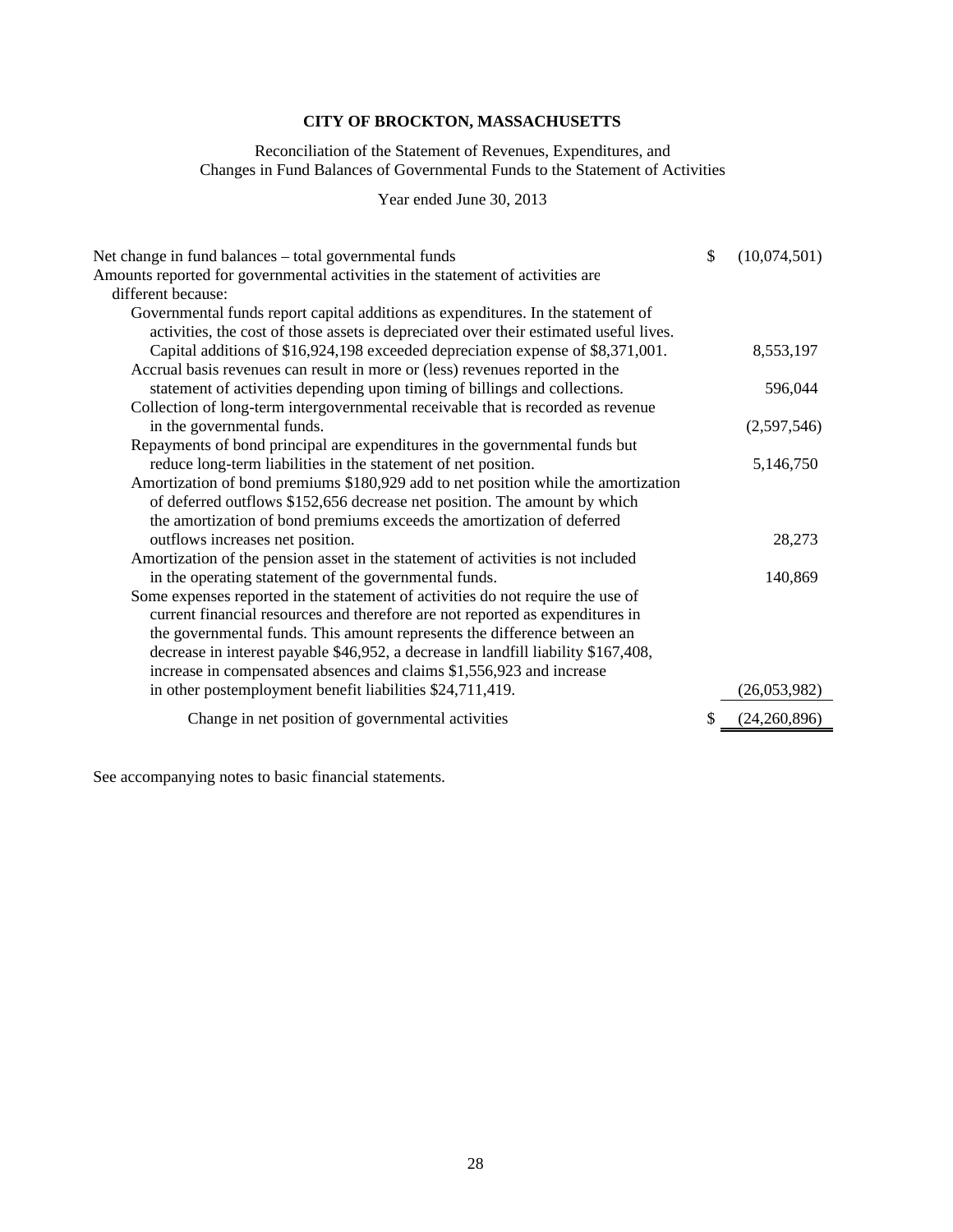## Statement of Net Position – Proprietary Funds

June 30, 2013

| <b>Assets</b>                       | Water      | <b>Sewer</b>  | <b>Other</b> | <b>Total</b> |
|-------------------------------------|------------|---------------|--------------|--------------|
| Current assets:                     |            |               |              |              |
| Cash and cash equivalents<br>\$     | 5,305,601  | 12,255,677    | 4,589,997    | 22,151,275   |
| Customer receivables, net           | 6,661,573  | 8,361,918     | 3,910,436    | 18,933,927   |
| Intergovernmental receivable        | 1,203,188  | (5,001)       |              | 1,198,187    |
| Other                               | 306,149    | 49,954        |              | 356,103      |
| Total current assets                | 13,476,511 | 20,662,548    | 8,500,433    | 42,639,492   |
| Noncurrent assets:                  |            |               |              |              |
| Capital assets:                     |            |               |              |              |
| Nondepreciable                      | 12,019,156 | 741,370       | 210,672      | 12,971,198   |
| Depreciable, net                    | 40,721,467 | 124,695,318   | 5,342,604    | 170,759,389  |
| Total noncurrent assets             | 52,740,623 | 125,436,688   | 5,553,276    | 183,730,587  |
| <b>Total assets</b>                 | 66,217,134 | 146,099,236   | 14,053,709   | 226,370,079  |
| Deferred outflows of resources      | 73,425     | 49,312        |              | 122,737      |
| Total assets and                    |            |               |              |              |
| deferred outflows                   | 66,290,559 | 146, 148, 548 | 14,053,709   | 226,492,816  |
| <b>Liabilities</b>                  |            |               |              |              |
| Current liabilities:                |            |               |              |              |
| Warrants and accounts payable       | 1,256,885  | 1,034,042     | 695,790      | 2,986,717    |
| Accrued expenses                    | 253,934    | 860,846       | 23,532       | 1,138,312    |
| Compensated absences and claims     | 98,446     | 36,293        | 36,203       | 170,942      |
| Bonds, notes, and loans payable     | 1,622,239  | 5,110,002     | 150,000      | 6,882,241    |
| Total current liabilities           | 3,231,504  | 7,041,183     | 905,525      | 11,178,212   |
| Noncurrent liabilities:             |            |               |              |              |
| Compensated absences and claims     | 1,287,375  | 2,532,434     | 2,384,156    | 6,203,965    |
| Unearned revenue                    | 2,128,963  | 1,290,190     |              | 3,419,153    |
| Landfill and postclosure care costs |            | 1,150,000     |              | 1,150,000    |
| <b>Bonds</b>                        | 25,639,657 | 71,459,013    | 1,003,851    | 98,102,521   |
| Total noncurrent liabilities        | 29,055,995 | 76,431,637    | 3,388,007    | 108,875,639  |
| <b>Total liabilities</b>            | 32,287,499 | 83,472,820    | 4,293,532    | 120,053,851  |
| <b>Net Position</b>                 |            |               |              |              |
|                                     |            |               |              |              |
| Net investment in capital assets    | 26,755,339 | 48,911,984    | 4,399,425    | 80,066,748   |
| Unrestricted                        | 7,247,721  | 13,763,744    | 5,360,752    | 26,372,217   |
| \$<br>Total net position            | 34,003,060 | 62, 675, 728  | 9,760,177    | 106,438,965  |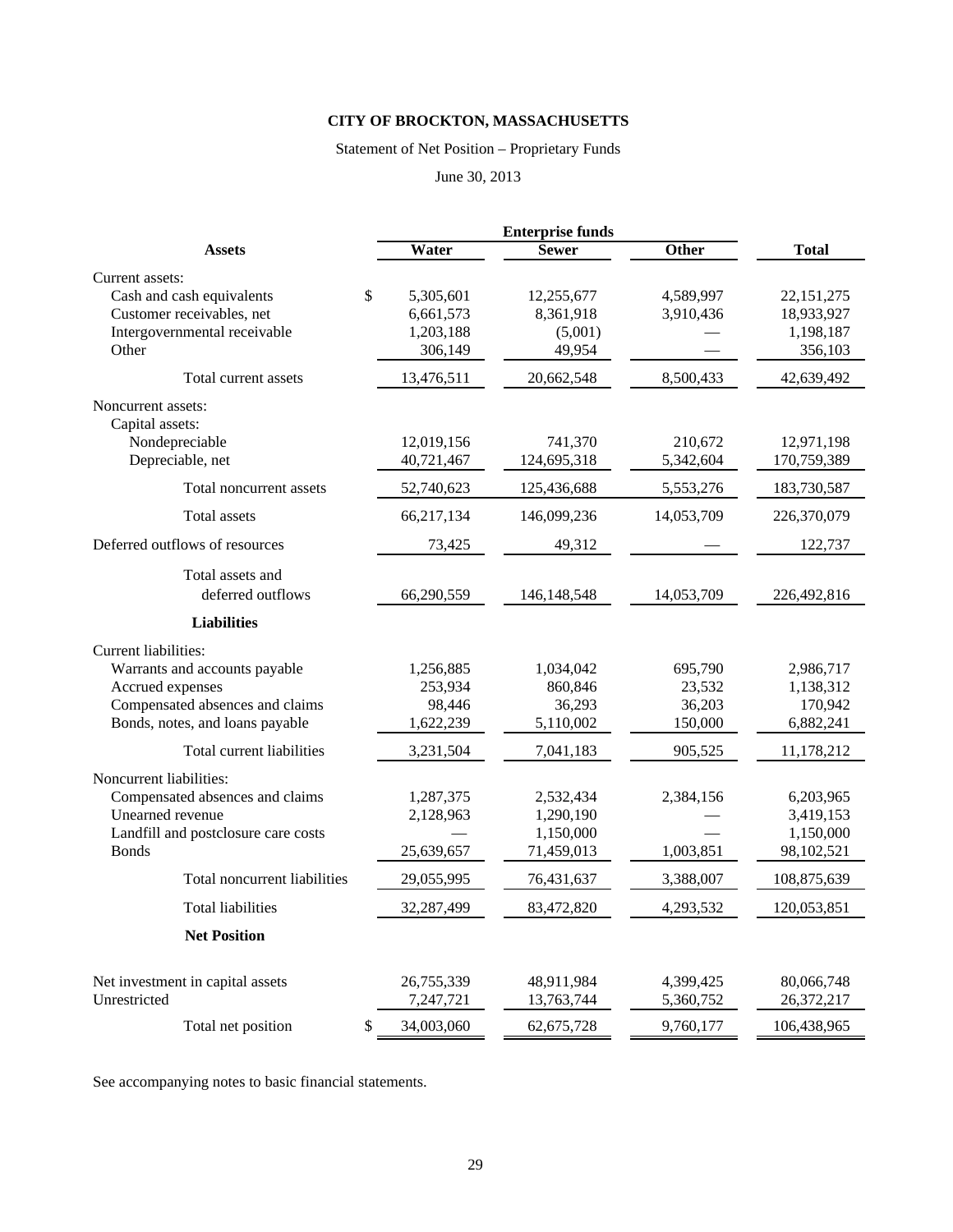## Statement of Revenues, Expenses, and Changes in Net Position – Proprietary Funds

## Year ended June 30, 2013

|                                            |              | Water       | <b>Sewer</b>  | <b>Other</b> | <b>Total</b> |
|--------------------------------------------|--------------|-------------|---------------|--------------|--------------|
| Operating revenues:                        |              |             |               |              |              |
| Charges for services                       | $\mathbb{S}$ | 14,031,089  | 16,350,259    | 7,909,173    | 38,290,521   |
| <b>Fees</b>                                |              | 481,308     | 385,934       | 230,212      | 1,097,454    |
| Other                                      |              | 1,703       |               | 7,302        | 9,005        |
| Total operating revenues                   |              | 14,514,100  | 16,736,193    | 8,146,687    | 39,396,980   |
| Operating expenses:                        |              |             |               |              |              |
| Salaries and benefits                      |              | 3,846,301   | 1,698,441     | 1,698,271    | 7,243,013    |
| <b>Utilities</b>                           |              | 748,222     | 1,472,860     | 82,486       | 2,303,568    |
| Repairs and maintenance                    |              | 605,585     | 1,254,021     | 326,230      | 2,185,836    |
| Contractual services                       |              | 7,535,383   | 4,713,417     | 5,756,295    | 18,005,095   |
| Other supplies and expenses                |              | 528,771     | 350,237       | 281,305      | 1,160,313    |
| Depreciation                               |              | 1,602,110   | 4,314,569     | 306,332      | 6,223,011    |
| Total operating expenses                   |              | 14,866,372  | 13,803,545    | 8,450,919    | 37,120,836   |
| Operating income (loss)                    |              | (352, 272)  | 2,932,648     | (304, 232)   | 2,276,144    |
| Nonoperating revenue (expense):            |              |             |               |              |              |
| Interest income                            |              | 271,780     | 302,574       | 207,069      | 781,423      |
| Interest expense                           |              | (575, 683)  | (1, 921, 719) | (1,839)      | (2,499,241)  |
| Debt subsidies                             |              | (28, 480)   | 418,403       |              | 389,923      |
| Total nonoperating                         |              |             |               |              |              |
| (expenses) revenue                         |              | (332, 383)  | (1,200,742)   | 205,230      | (1,327,895)  |
| Income (loss) before                       |              |             |               |              |              |
| transfers                                  |              | (684, 655)  | 1,731,906     | (99,002)     | 948,249      |
| Transfers in                               |              | 405,348     | 128,850       | 774,146      | 1,308,344    |
| Transfers out                              |              | (822, 897)  | (1, 121, 248) | 220,830      | (1,723,315)  |
| Total transfers in (out)                   |              | (417,549)   | (992, 398)    | 994,976      | (414, 971)   |
| Change in net position                     |              | (1,102,204) | 739,508       | 895,974      | 533,278      |
| Total net position, beginning of year      |              | 35,326,759  | 62,474,757    | 8,895,901    | 106,697,417  |
| Restatement of net position (note $2(l)$ ) |              | (221, 495)  | (538, 537)    | (31,698)     | (791, 730)   |
| Total net position, end of year            | \$           | 34,003,060  | 62, 675, 728  | 9,760,177    | 106,438,965  |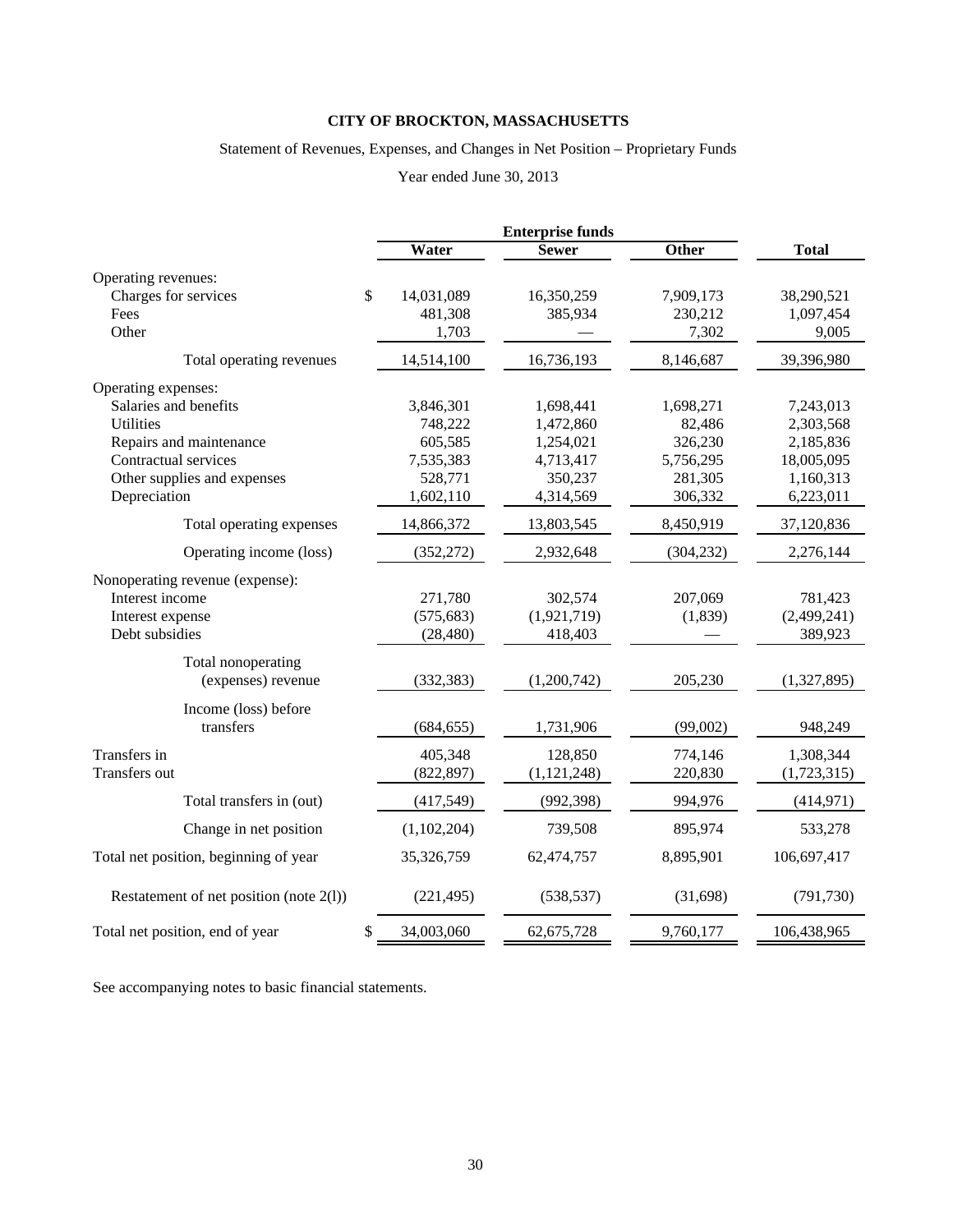## Statement of Cash Flows – Proprietary Funds

Year ended June 30, 2013

|                                                                                                                                                                                                                     | Water                                                              | <b>Sewer</b>                                        | Other                                     | <b>Total</b>                                                      |
|---------------------------------------------------------------------------------------------------------------------------------------------------------------------------------------------------------------------|--------------------------------------------------------------------|-----------------------------------------------------|-------------------------------------------|-------------------------------------------------------------------|
| Cash flows from operations:<br>Cash received from customers<br>Cash paid to employees<br>Cash paid to vendors                                                                                                       | \$<br>14,858,515<br>(4,293,268)<br>(10, 107, 598)                  | 18,660,574<br>(1,840,018)<br>(7,541,210)            | 8,193,787<br>(1,961,093)<br>(6, 283, 105) | 41,712,876<br>(8,094,379)<br>(23, 931, 913)                       |
| Net cash provided by (used in) operations                                                                                                                                                                           | 457,649                                                            | 9,279,346                                           | (50, 411)                                 | 9,686,584                                                         |
| Cash flows from noncapital financing activities:<br><b>Transfers</b>                                                                                                                                                | (417, 549)                                                         | (992, 398)                                          | 994,976                                   | (414, 971)                                                        |
| Net cash provided by (used in)<br>noncapital financing activities                                                                                                                                                   | (417,549)                                                          | (992, 398)                                          | 994,976                                   | (414, 971)                                                        |
| Cash flows from capital and related financing<br>activities:<br>Acquisition and construction of capital assets<br>Interest paid on debt<br>Debt issued<br>Repayment of long-term debt<br>Debt subsidies             | (3,942,243)<br>(547, 301)<br>7,586,111<br>(4,041,342)<br>(28, 480) | (290, 657)<br>(2,075,538)<br>(4,956,905)<br>418,403 | (311,094)<br>(7, 819)<br>(150,000)        | (4,543,994)<br>(2,630,658)<br>7,586,111<br>(9,148,247)<br>389,923 |
| Net cash used in capital and related<br>financing activities                                                                                                                                                        | (973, 255)                                                         | (6,904,697)                                         | (468, 913)                                | (8,346,865)                                                       |
| Cash flows from investing activity:<br>Interest income                                                                                                                                                              | 271,780                                                            | 302,574                                             | 207,069                                   | 781,423                                                           |
| Net cash provided by investing activity                                                                                                                                                                             | 271,780                                                            | 302,574                                             | 207,069                                   | 781,423                                                           |
| Increase (decrease) in cash and<br>cash equivalents                                                                                                                                                                 | (661, 375)                                                         | 1,684,825                                           | 682,721                                   | 1,706,171                                                         |
| Cash and cash equivalents, beginning of year                                                                                                                                                                        | 5,966,976                                                          | 10,570,852                                          | 3,907,276                                 | 20,445,104                                                        |
| Cash and cash equivalents, end of year                                                                                                                                                                              | \$<br>5,305,601                                                    | 12,255,677                                          | 4,589,997                                 | 22, 151, 275                                                      |
| Reconciliation of operating income (loss) to net cash<br>provided by (used in) operations:<br>Operating income (loss)<br>Reconciliation of operating income (loss) to<br>net cash provided by (used in) operations: | \$<br>(352, 272)                                                   | 2,932,648                                           | (304, 232)                                | 2,276,144                                                         |
| Depreciation expense<br>Changes in operating assets and liabilities:                                                                                                                                                | 1,602,109                                                          | 4,314,569                                           | 306,332                                   | 6,223,010                                                         |
| Accounts receivable<br>Warrants and accounts payable<br>Other assets and liabilities                                                                                                                                | 344,418<br>(766,095)<br>(370,511)                                  | 1,924,382<br>241,158<br>(133, 411)                  | 41,620<br>166,774<br>(260,905)            | 2,310,420<br>(358, 163)<br>(764, 827)                             |
| Net cash provided by (used in) operations                                                                                                                                                                           | \$<br>457,649                                                      | 9,279,346                                           | (50, 411)                                 | 9,686,584                                                         |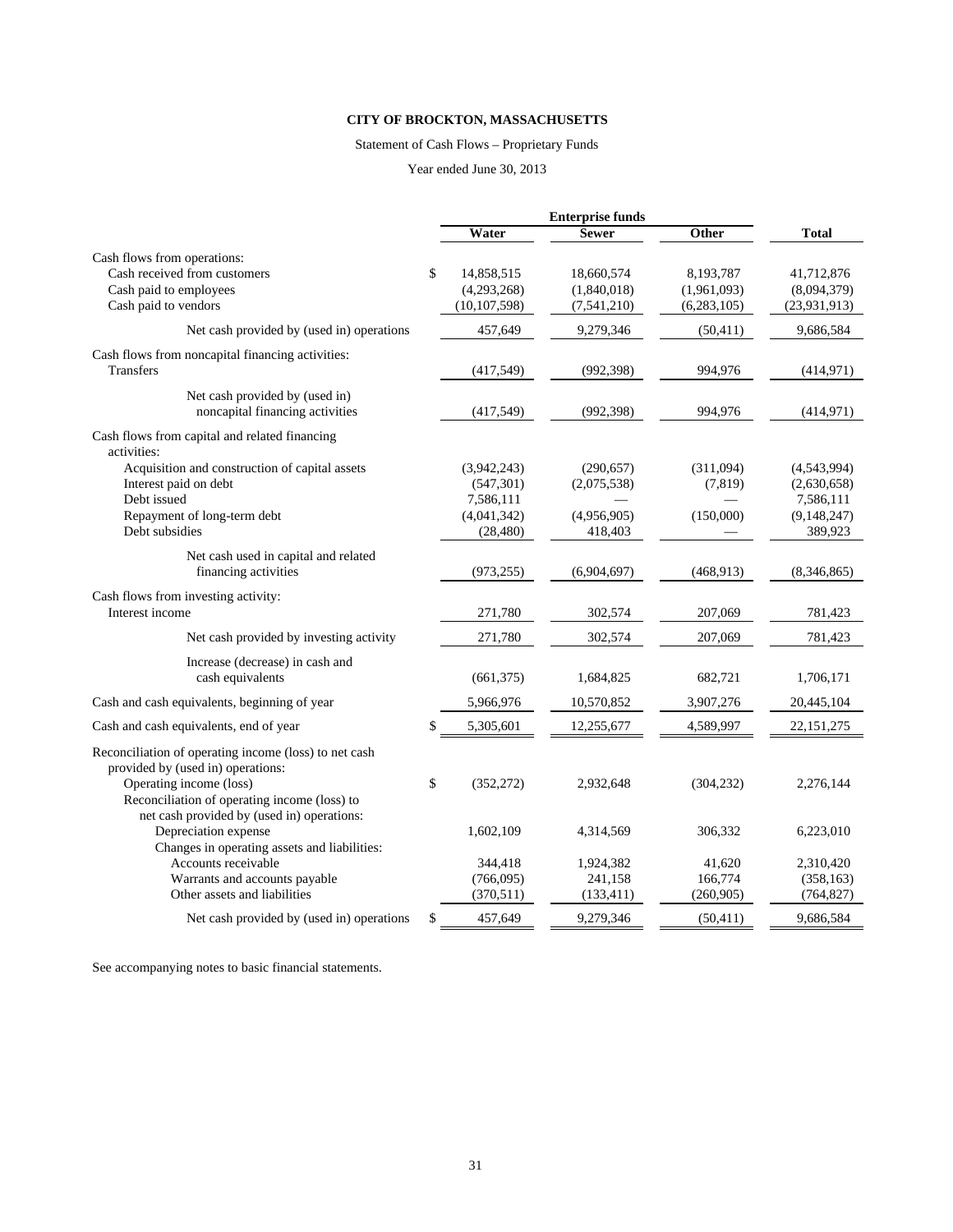Statement of Net Position – Fiduciary Funds

## June 30, 2013

(Except for Pension Trust, which is as of December 31, 2012)

| <b>Assets</b>                          | trust fund |             |    | <b>Agency</b><br>funds |
|----------------------------------------|------------|-------------|----|------------------------|
| Cash and cash equivalents              | \$         | 2,520,060   |    | 384,246                |
| Receivables:                           |            |             |    |                        |
| Interest and dividends                 |            | 922,271     |    |                        |
| Receivable for securities sold         |            | 111,843     |    |                        |
| Contributions from employers           |            | 555,942     |    |                        |
| Other                                  |            | 119,098     |    | 163,729                |
| Total receivables                      |            | 1,709,154   |    | 163,729                |
| Investments, at fair value:            |            |             |    |                        |
| Short-term:                            |            |             |    |                        |
| Domestic                               |            | 9,519,938   |    |                        |
| Fixed income:                          |            |             |    |                        |
| Domestic                               |            | 89,844,486  |    |                        |
| International                          |            | 22,073,368  |    |                        |
| Equities:                              |            |             |    |                        |
| Domestic                               |            | 100,898,631 |    |                        |
| International                          |            | 56,384,441  |    |                        |
| Multi-asset                            |            | 14,004,681  |    |                        |
| Real estate                            |            | 21,421,835  |    |                        |
| Alternative                            |            | 20,720,284  |    |                        |
| Total investments                      |            | 334,867,664 |    |                        |
| <b>Total</b> assets                    |            | 339,096,878 |    | 547,975                |
| <b>Liabilities</b>                     |            |             |    |                        |
| Payable for securities purchased       |            | 297,978     |    |                        |
| Accounts payable and other liabilities |            | 545,505     |    | 547,975                |
|                                        |            |             |    |                        |
| <b>Total liabilities</b>               |            | 843,483     | \$ | 547,975                |
| <b>Net Position</b>                    |            |             |    |                        |
| Held in trust for pension benefits     | S          | 338,253,395 |    |                        |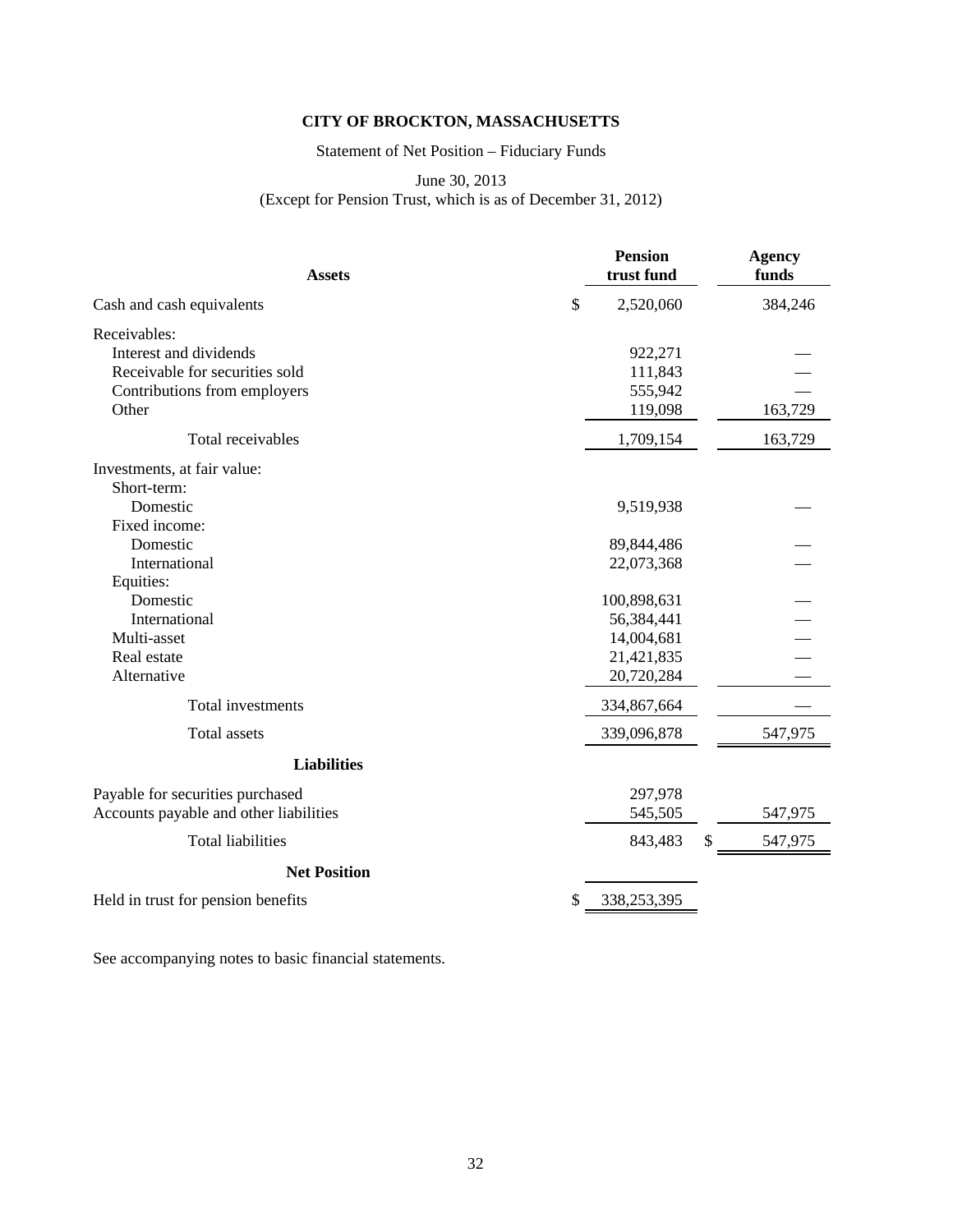## Statement of Changes in Net Position – Fiduciary Funds

Year ended December 31, 2012

|                                                    | <b>Pension</b><br>trust fund |
|----------------------------------------------------|------------------------------|
| Additions:                                         |                              |
| Contributions:                                     |                              |
| Employers                                          | \$<br>16,639,167             |
| Employees                                          | 7,228,502                    |
| Other                                              | 19,500                       |
| Total contributions                                | 23,887,169                   |
| Investment income:                                 |                              |
| Net depreciation in fair value of investments      | 32,478,472                   |
| Investment income                                  | 6,308,346                    |
| Total investment income                            | 38,786,818                   |
| Less investment expenses                           | 2,794,518                    |
| Net investment income                              | 35,992,300                   |
| Intergovernmental                                  | 950,634                      |
| Total additions                                    | 60,830,103                   |
| Deductions:                                        |                              |
| <b>Benefits</b>                                    | 34,983,460                   |
| Member refunds and transfers to other systems, net | 978,775                      |
| Administrative expenses                            | 585,140                      |
| <b>Total deductions</b>                            | 36, 547, 375                 |
| Change in net position                             | 24, 282, 728                 |
| Net position, beginning of year                    | 313,970,667                  |
| Net position, end of year                          | 338,253,395                  |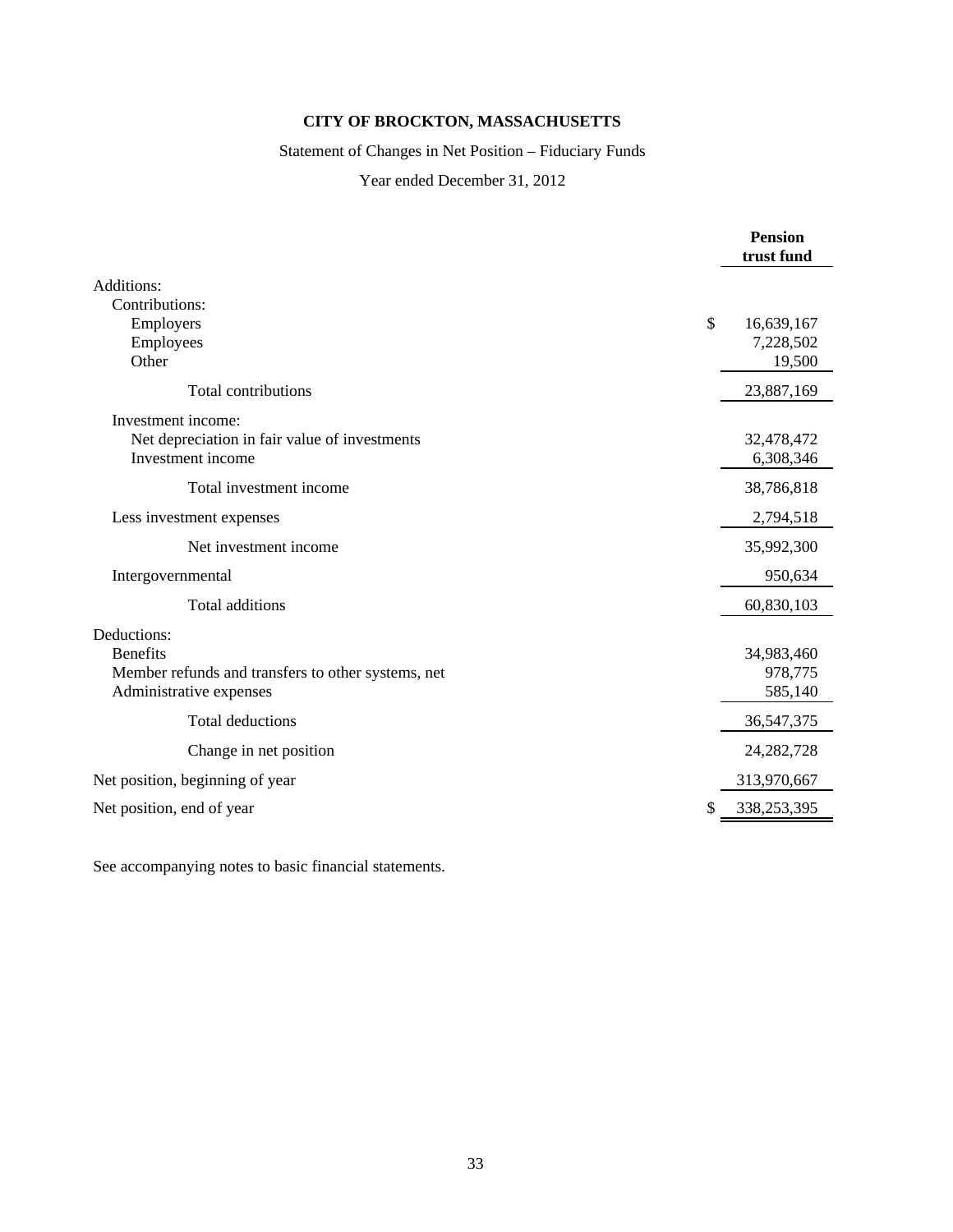Notes to Basic Financial Statements

June 30, 2013

### **(1) Financial Statement Presentation**

The City of Brockton (the City) is governed by an elected mayor, who has general supervision of and control over the City's boards, commissions, officers and departments. The legislative body of the City is the City Council, which consists of eleven elected members serving two-year terms. U.S. generally accepted accounting principles (GAAP) requires that the accompanying basic financial statements present the City of Brockton (the primary government) and its component units. Component units are included in the City's reporting entity if their operational and financial relationships with the City are significant. Pursuant to this criteria, the City of Brockton Retirement System (the System) has been identified as a component unit. The System was established under the authority of Chapter 32 of the Massachusetts General Laws (MGL), as amended, and is an independent contributory retirement system available to employees of the City. The powers of the System are vested in the Retirement Board. The System has been included in the City's fiduciary funds as a pension trust fund for reporting purposes. A complete set of financial statements of the System for the fiscal year ended December 31, 2011 can be obtained by contacting the Brockton Retirement Board at 15 Christy's Drive, Brockton, MA 02301.

The Brockton Redevelopment Authority and the Brockton Educational Foundation both meet the definition of a component unit; however, their operations are not significant and accordingly are not included in the financial statements of the City.

The City has entered into joint ventures with other municipalities to pool resources and share the costs, risks, and rewards of providing goods or services to venture participants directly, or for the benefit of the general public or specified service recipients. The following is a list of the City's joint ventures, their purpose, the address where the joint venture financial statements are available, and the annual assessment paid by the City in 2013:

| <b>Joint venture and address</b>                                                      | <b>Purpose</b>                   |     | Annual<br>assessment |  |  |
|---------------------------------------------------------------------------------------|----------------------------------|-----|----------------------|--|--|
| <b>Brockton Area Transit Authority</b><br>45 School Street<br>Brockton, MA 02301      | To provide public transportation | - S | 2,000,246            |  |  |
| Southeastern Regional School District<br>250 Foundry Street<br>South Easton, MA 02375 | To provide educational services  |     | 2,741,715            |  |  |

## **(2) Summary of Significant Accounting Policies**

The financial statements of the City have been prepared in conformity with GAAP as applied to local governmental units. The Governmental Accounting Standards Board (GASB) is the accepted standard-setting body for establishing governmental accounting and financial principles. The City also applies Financial Accounting Standards Board (FASB) Statements and Interpretations issued on or before November 30, 1989, to its governmental and business-type activities and proprietary funds provided they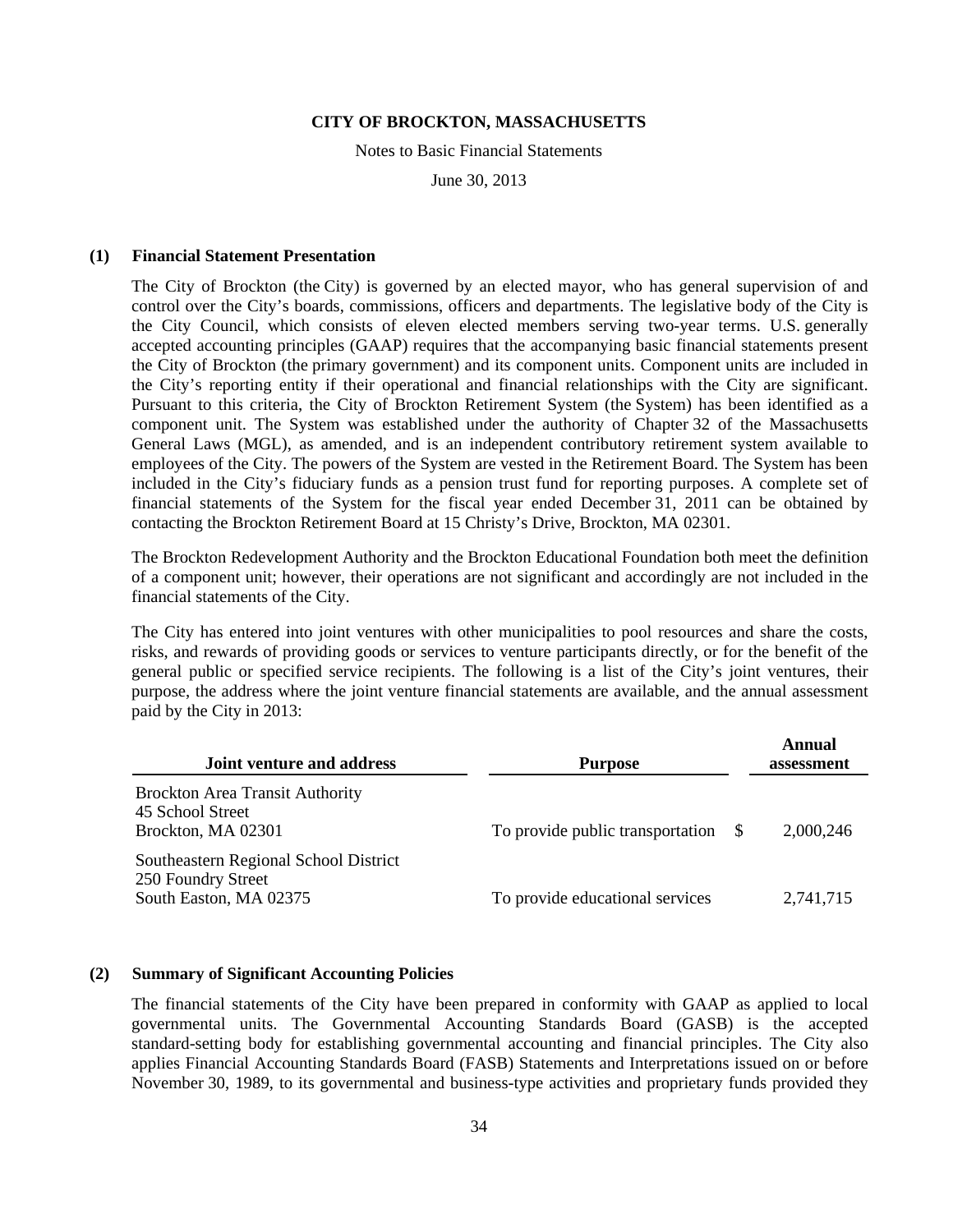Notes to Basic Financial Statements

June 30, 2013

do not conflict with or contradict GASB pronouncements. The most significant of the City's accounting policies are described below.

#### *(a) Basis of Presentation*

The financial condition and results of operations of the City are presented as of and for the year ended June 30, 2013, except for the System, which is presented as of and for the year ended December 31, 2012.

#### **Government-Wide Statements**

The statement of net position and the statement of activities display information about the primary government (the City). These statements include the financial activities of the overall government, except for fiduciary activities. Eliminations have been made to minimize the double-counting of internal activities. These statements distinguish between the governmental and business-type activities of the City. Governmental activities generally are financed through taxes, intergovernmental revenues, and other nonexchange transactions. Business-type activities are financed in whole or in part by fees charged to external parties.

The statement of activities presents a comparison between direct expenses and program revenues for the different business-type activities of the City and for each function of the City's governmental activities. Direct expenses are those that are specifically associated with a program or function and, therefore, are clearly identifiable to a particular function. Indirect expense allocations that have been made in the funds have been reversed for the statements of activities. Program revenues include (a) fees, fines, and charges paid by the recipients of goods or services offered by the programs and (b) grants and contributions that are restricted to meeting the operational or capital requirements of a particular program. Revenues that are not classified as program revenues, including all taxes, are presented as general revenues.

### **Fund Financial Statements**

The fund financial statements provide information about the City's funds, including its fiduciary funds. Separate statements for each fund category – governmental, proprietary, and fiduciary – are presented. The emphasis of fund financial statements is on major governmental and enterprise funds, each of which is displayed in a separate column. All remaining governmental and enterprise funds are aggregated and reported as nonmajor funds.

Proprietary fund operating revenues, such as charges for services, result from exchange transactions associated with the principal activity of the fund. Exchange transactions are those in which each party receives and gives up essentially equal values. Operating expenses for proprietary funds include the cost of sales and services, administrative expenses, and depreciation on capital assets. All revenues and expenses not meeting this definition are reported as nonoperating revenues and expenses.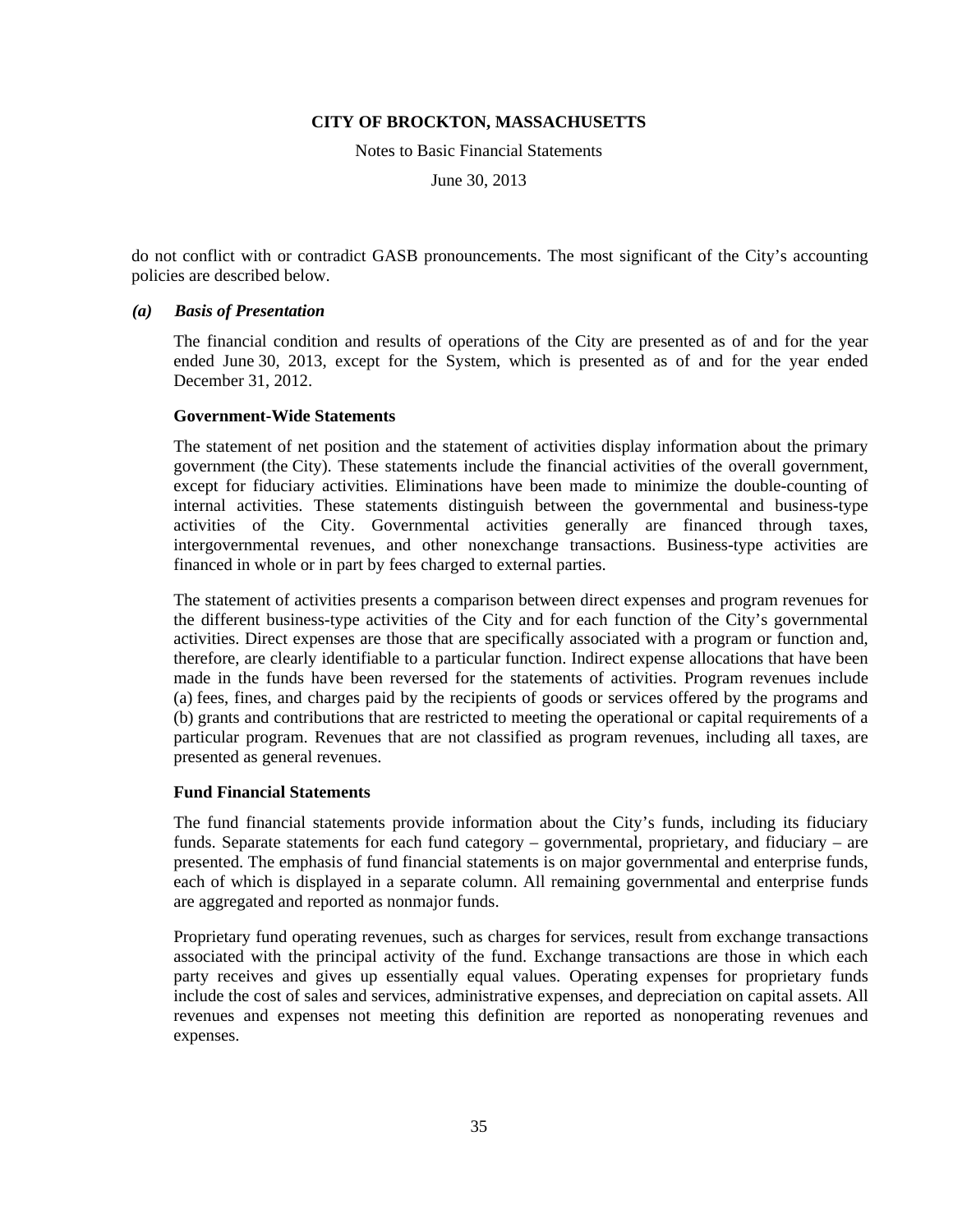Notes to Basic Financial Statements

June 30, 2013

The City reports the following major governmental fund:

*General Fund* – This is the City's primary operating fund. It accounts for all financial resources of the general government, except those required to be accounted for in another fund.

*School Roof Repairs* – This fund accounts for the rehabilitation of several school roofs, boilers and windows related to the Massachusetts School Building Assistance Bureau Green Repair program.

The City reports the following major enterprise funds:

*Water Fund* – This fund accounts for the provisions of water treatment and distribution to its residential and commercial users located within the City.

*Sewer Fund* – This fund accounts for the provisions of sanitary sewer service to the residents and commercial users located within the City.

Additionally, the City reports the following fund types:

*Pension Trust Fund* – Accounts for the activities of the System, which accumulates resources for pension benefit payments to qualified employees of its contributing members.

*Agency Funds* – These funds account for off-duty police, fire and custodial details. The City's agency funds are custodial in nature (assets equals liabilities) and do not involve measurement of results of operations.

#### *(b) Measurement Focus, Basis of Accounting*

*Government-Wide, Proprietary, and Fiduciary Fund Financial Statements* – The government-wide, proprietary, and fiduciary fund financial statements are reported using the economic resources measurement focus. The government-wide and proprietary fund financial statements are reported using the accrual basis of accounting. Revenues are recorded when earned and expenses are recorded at the time liabilities are incurred, regardless of when the related cash flows take place. Nonexchange transactions, in which the City gives (or receives) value without directly receiving (or giving) equal value in exchange, include property taxes, grants, entitlements, and donations. On an accrual basis, revenue from property taxes is recognized in the fiscal year for which the taxes are levied. Revenue from grants, entitlements, and donations is recognized as soon as all eligibility requirements imposed by the provider have been met.

*Governmental Fund Financial Statements* – Governmental funds are reported using the current financial resources measurement focus and the modified accrual basis of accounting. Under this method, revenues are recognized when measurable and available. The City generally considers nongrant revenues reported in the governmental funds to be available if the revenues are collected within sixty days after year-end. Grant revenues that the City earns by incurring obligations are recognized in the same period as when the obligations are recognized. Expenditures are recorded when the related fund liability is incurred, except for principal and interest on general long-term debt, claims and judgments, and compensated absences, which are recognized as expenditures to the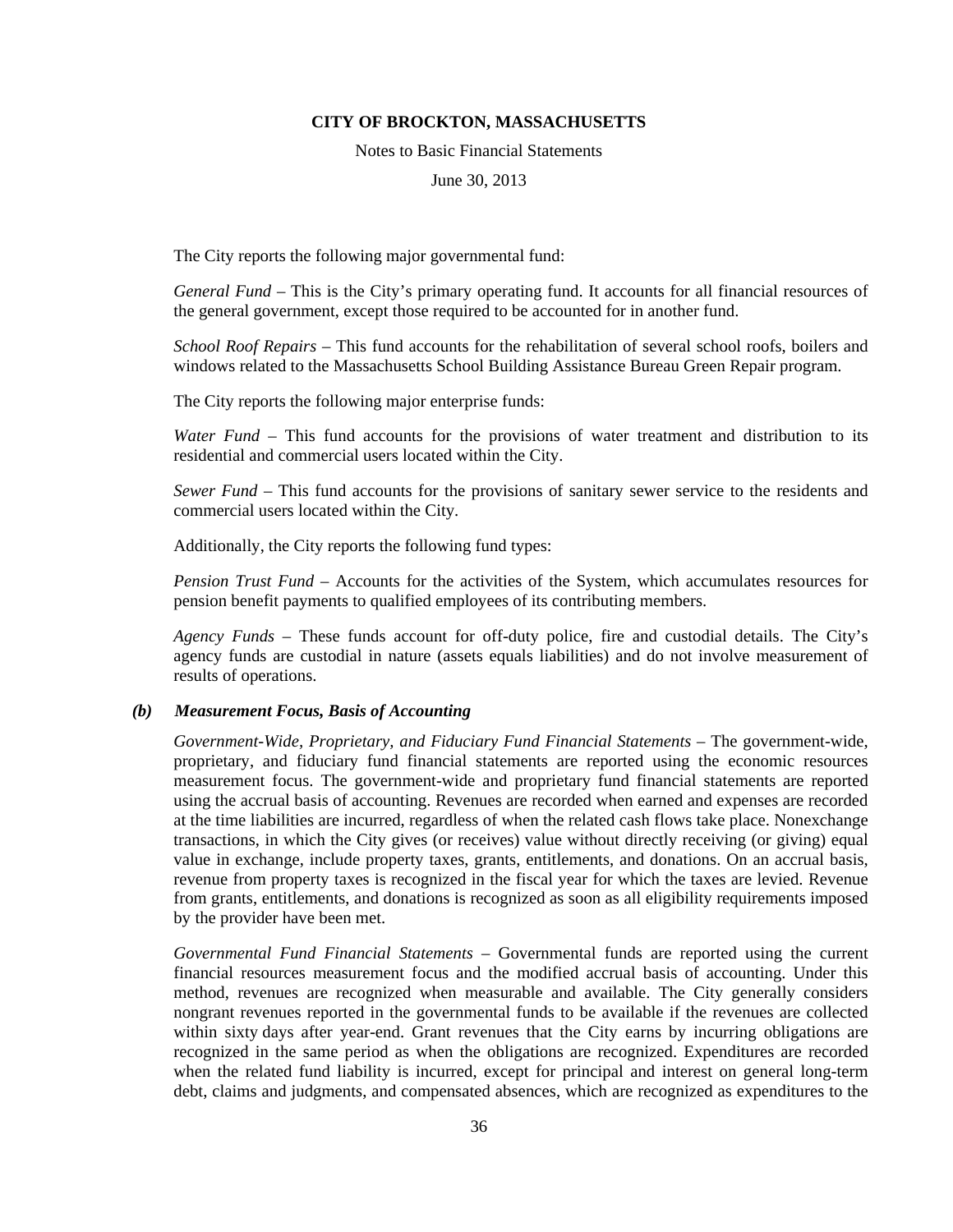Notes to Basic Financial Statements

June 30, 2013

extent they have matured. Tax abatement refunds are recognized as fund liabilities for refunds filed prior to year-end and paid within a year. General capital asset acquisitions are reported as expenditures in governmental funds. Proceeds of general long-term debt are reported as other financial sources.

Under the terms of grant agreements, the City funds certain programs by a combination of specific cost-reimbursement grants, categorical block grants, and general revenues. Thus, when program expenses are incurred, there are both restricted and unrestricted net position available to finance the program. It is the City's policy to first apply cost-reimbursement grant resources to such programs, followed by categorical block grants, and then by general revenues.

#### *(c) Deferred Revenue*

In the governmental fund financial statements, deferred revenue represents monies received or revenues accrued that have not been earned or do not meet the "available" criteria for revenue recognition under the modified accrual basis of accounting.

#### *(d) Cash and Cash Equivalents*

To improve cash management, cash received by the City is pooled. Monies for all funds, except those restricted by MGL to be held separately, are maintained in this pool. Individual fund integrity is maintained through City records. Each fund's interest in the pool is presented as "cash and cash equivalents" on the balance sheets.

For purposes of the statements of cash flows, all highly liquid investments with maturities of three months or less when purchased are considered to be cash equivalents.

#### *(e) Investment Valuation*

The City's investments are carried at fair value. The City also invests in the Massachusetts Municipal Depository Trust (MMDT), which is an external investment pool and is not SEC registered. This fund is state regulated and is valued at current share price. See note 5 for discussion of the System's investments.

#### *(f) Compensated Absences*

The liability for compensated absences reported in the government-wide and proprietary fund statements consists of unpaid, accumulated annual vacation and sick leave balances. The liability has been calculated using the vesting method, in which leave amounts for both employees who currently are eligible to receive termination payments and other employees who are expected to become eligible in the future to receive such payments upon termination are included.

### *(g) Capital Assets*

General capital assets are those assets not specifically related to activities reported in the proprietary funds. These assets generally result from expenditures in the governmental funds. These assets are reported in the governmental activities column of the government-wide statements of net position but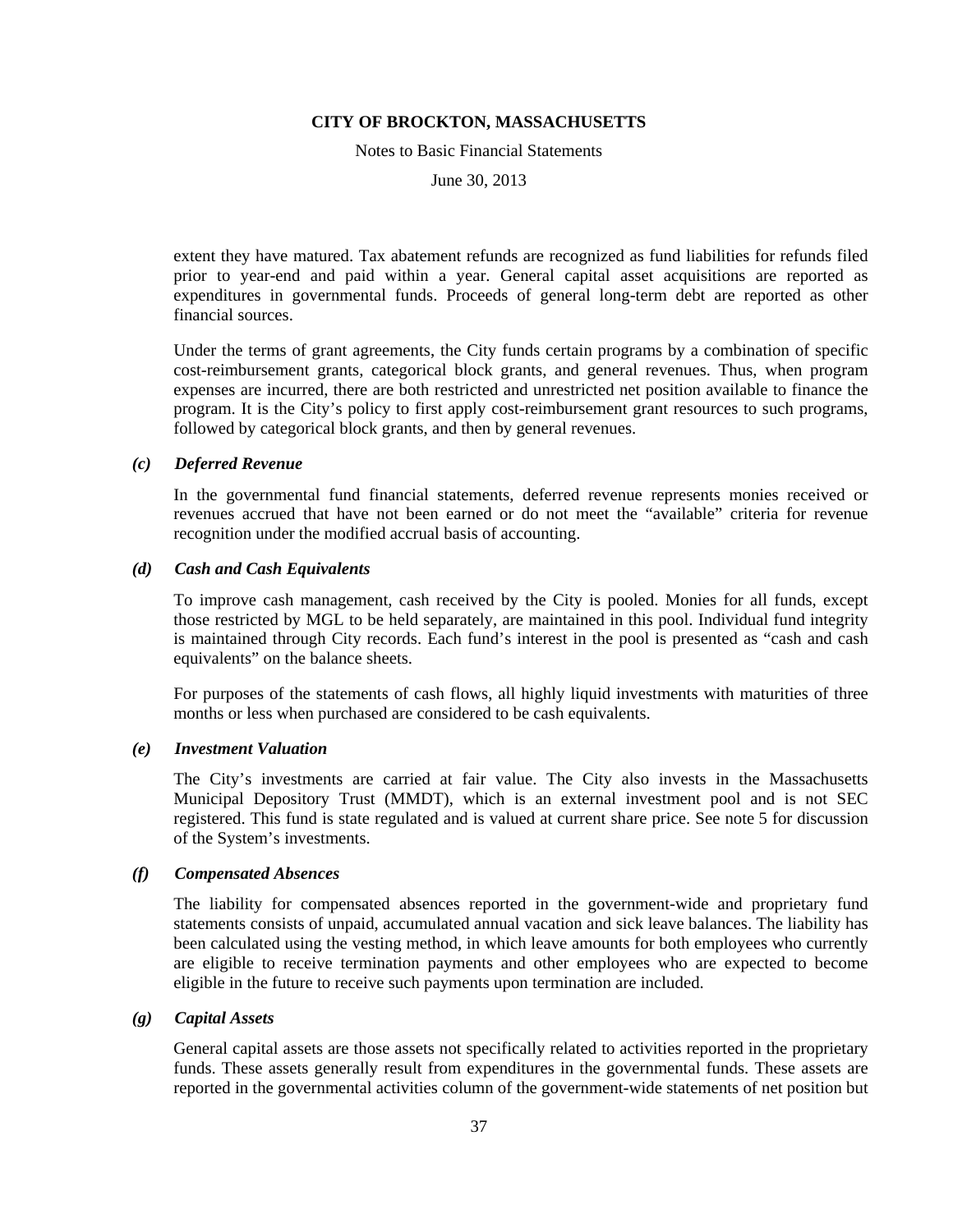Notes to Basic Financial Statements

June 30, 2013

are not reported in the fund financial statements. Capital assets utilized by the proprietary funds are reported both in the business-type activities column of the government-wide statements of net position and in the respective funds.

All capital assets are capitalized at cost (or estimated historical cost) and updated for additions and requirements during the year. Donated fixed assets are recorded at their estimated values as of the date received. The City maintains a capitalization threshold of \$10,000. The City's infrastructure consists of bridges, culverts, curbs, sidewalks, storm sewers, streets, and water and sewer lines. Improvements are capitalized; the costs of normal maintenance and repairs that do not add to the value of the asset or materially extend an asset's life are not capitalized.

All reported capital assets are depreciated except for land, construction in progress and historical works of art. Improvements are depreciated over the remaining useful lives of the related capital assets. Useful lives for infrastructure were estimated based on the City's historical records of necessary improvements and replacement. Depreciation is computed using the straight-line method over the following useful lives:

| <b>Buildings</b>        | $40 - 50$ years  |
|-------------------------|------------------|
| Land improvements       | 20 years         |
| Machinery and equipment | $5 - 20$ years   |
| Infrastructure          | $15 - 100$ years |

### *(h) Net Position and Fund Balance*

In the Government-wide and Proprietary Fund Financial Statements, net position is reported in the following categories:

*Net investment in capital assets:* Capital assets, net of accumulated depreciation, and outstanding principal balances of debt attributable to the acquisition, construction, or improvement of those assets.

*Restricted:* The portion of net position which is subject to constraints imposed by external parties, including: creditors, grantors, and laws and regulations of other governments, or constraints imposed by City Charter or enabling legislation. Nonexpendable amounts are required to remain intact under such constraints.

*Unrestricted:* Remaining net position not considered invested in capital assets or restricted.

For purposes of net position classification, when both restricted and unrestricted resources are available for use, it is the City's policy to use restricted resources first, then unrestricted resources as they are needed.

In the Governmental Fund Financial Statements, fund balance is reported in the following categories:

*Nonspendable:* Amounts that cannot be spent because they are either not in spendable form or they are legally or contractually required to remain intact.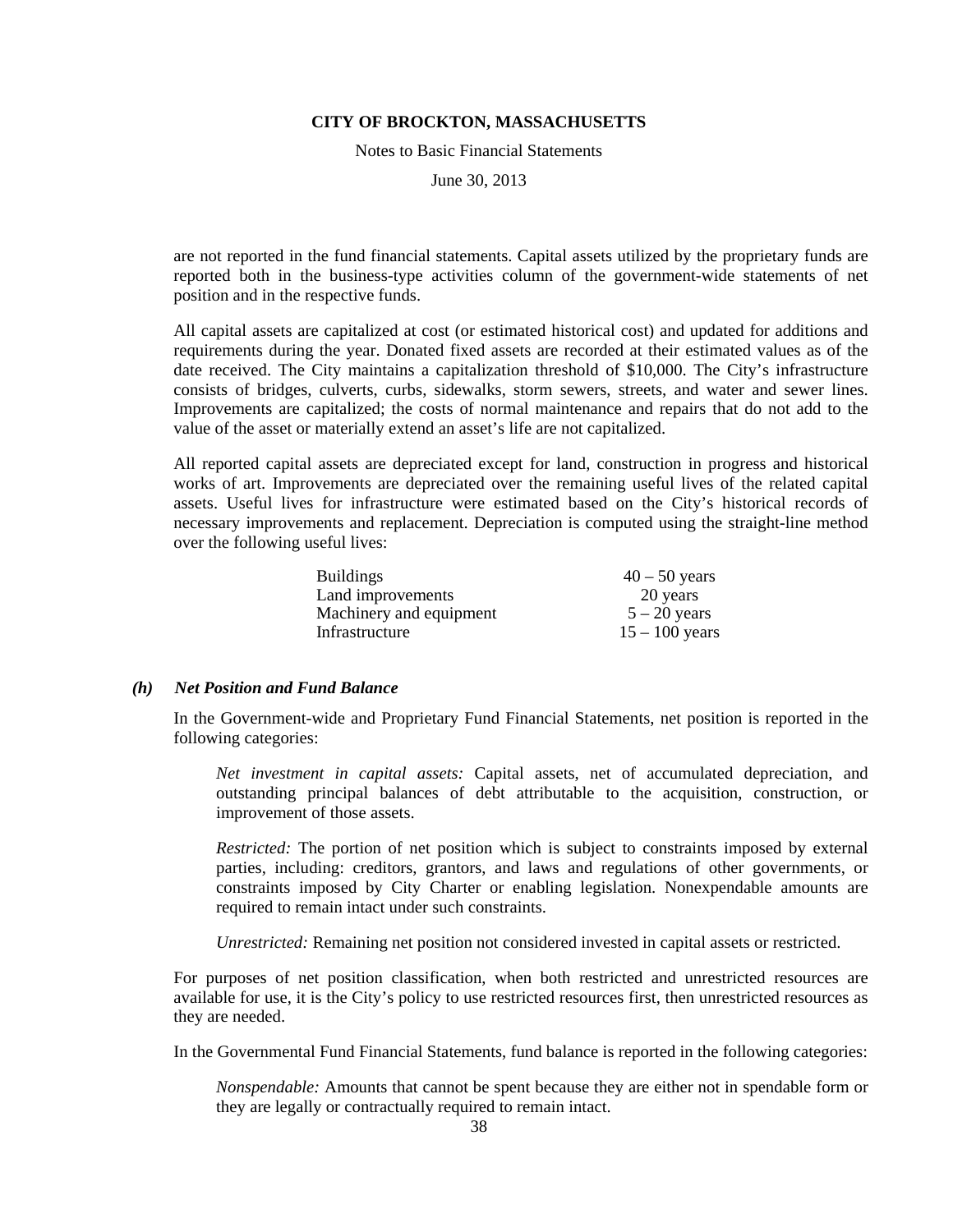Notes to Basic Financial Statements

June 30, 2013

*Restricted:* Amounts the use of which is subject to constraints imposed by external parties, including creditors, grantors, and laws and regulations of other governments, or imposed by City Charter or enabling legislation.

*Committed:* Amounts that can only be used for specific purposes pursuant to constraints imposed by formal action of the government's highest level of decision-making authority. For the City, this formal action takes the form of statutes, which are passed by the City Council and approved by the Mayor.

*Assigned:* Amounts that are constrained by the City's intent for use for specific purposes, but are considered neither restricted nor committed.

*Unassigned:* Amounts in the general fund that are not otherwise constrained for a specific purpose more narrow than the general operations of the City.

For purposes of fund balance classification, when both restricted and unrestricted resources are available for use, it is the City's policy to use restricted resources first, then unrestricted resources as they are needed. When unrestricted resources are used, committed resources are used first, followed by assigned and unassigned resources, respectively.

The City maintains a stabilization account in accordance with MGL Chapter 40 Section 5B that is reported as unassigned fund balance in the general fund. The City may appropriate in any year an amount not exceeding 10% of the amount raised in the preceding fiscal year from real and personal property taxes, or a larger amount as approved by the Department of Revenue. Further, the stabilization account may not exceed 10% of the City's equalized valuation as defined in MGL Chapter 44 Section 1. Funds can be appropriated from or added to the stabilization account by 2/3 vote of City Council. The balance of the stabilization accounts was \$5.7 million at June 30, 2013 and is classified as unassigned.

#### *(i) Net Position*

Net position represents the difference between assets, deferred outflows and liabilities. Net investment in capital assets consists of capital assets, net of accumulated depreciation, reduced by the outstanding balances of any borrowing used for the acquisition, construction, or improvement of those assets. Net position is reported as restricted when there are limitations imposed on their use either through the enabling legislation of the City or through external restrictions imposed by grantors or laws or regulations.

The City applies restricted resources when an expense is incurred for purposes for which both restricted and unrestricted net position are available.

### *(j) Bond Discounts, Premiums, Reacquisition Costs, and Issuance Costs*

In the government-wide and proprietary fund financial statements, bond discounts/premiums are capitalized and amortized over the term of the related bonds. Such amounts are presented as part of the bond, notes and mortgages payable in the accompanying statements of net position.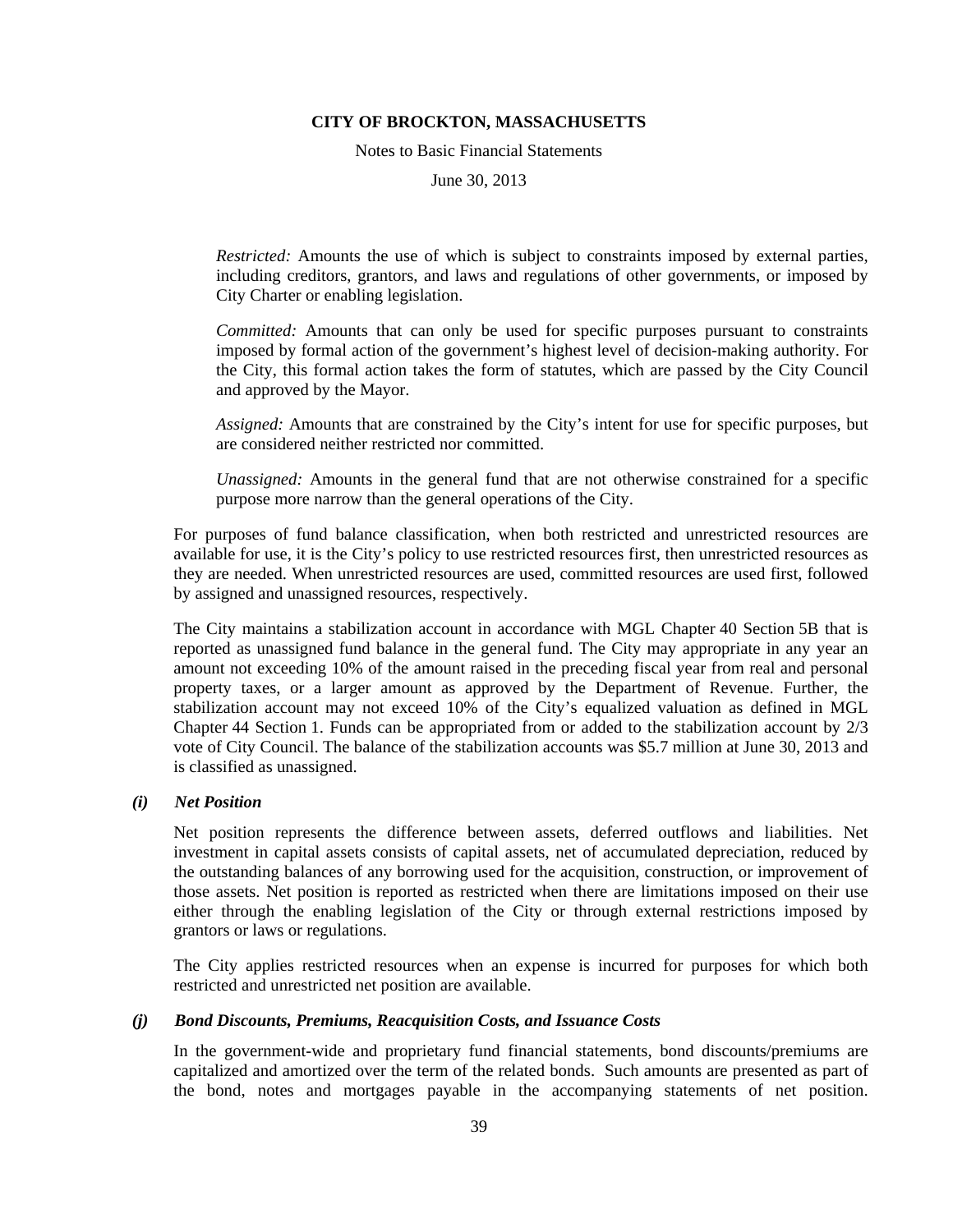Notes to Basic Financial Statements

June 30, 2013

Gains/Losses on resulting from the refunding of debt are also capitalized and amortized over the term of the related bonds using the straight-line method. Such amounts are presented as deferred inflows/outflows of resources in the accompanying statements of net position. Bond issuance costs, except the amount representing prepaid insurance, if any, are expensed as incurred.

In the fund financial statements, governmental fund types recognize bond discounts, premiums, and issuance costs in the period the bond proceeds are received. The face amount of the debt issued is reported as other financing sources. Premiums received on debt issuance are reported as other financing sources while discounts are reported as other financing uses. Issuance costs, whether or not withheld from the actual debt proceeds, are reported as expenditures.

#### *(k) Use of Estimates*

The preparation of financial statements in conformity with GAAP requires management to make estimates and assumptions that affect the reported amounts of assets and liabilities and disclosure of contingent assets and liabilities at the date of the financial statements and the reported amounts of revenues and expenditures during the reporting period. Actual results could differ from those estimates.

#### *(l) Implementation of New GASB Statements*

During fiscal 2013, the City implemented GASB Statement No. 63, *Financial Reporting of Deferred Outflows of Resources, Deferred Inflows of Resources, and Net Position*, which resulted in the recognition of certain amounts as deferred inflows/outflows rather than assets/liabilities and GASB Statement No. 65, *Items Previously Reported as Assets and Liabilities*, which resulted in the restatement of net position as of July 1, 2012 to reflect the write-off of the balance of unamortized bond issue costs at that date.

#### **(3) Receivables**

#### *(a) Property Taxes*

Real and personal property taxes are based on values assessed as of each January 1 and are due in quarterly installments on August 1, November 1, February 1, and May 1. By law, all taxable property in the Commonwealth must be assessed at 100% of fair cash value. Taxes due and unpaid after the respective due dates are subject to interest and penalties. The City has an ultimate right to foreclose on property for which taxes have not been paid. Property taxes levied are recorded as receivables in the fiscal year of the levy.

A statewide tax limitation statute known as "Proposition 2½" limits the property tax levy to an amount equal to 2½% of the value of all taxable property in the City. A secondary limitation is that no levy in a fiscal year may exceed the preceding year's allowable tax levy by more than 2½%, plus taxes levied on certain property newly added to the tax rolls. Certain Proposition 2½ taxing limitations can be overridden by a City-wide referendum vote.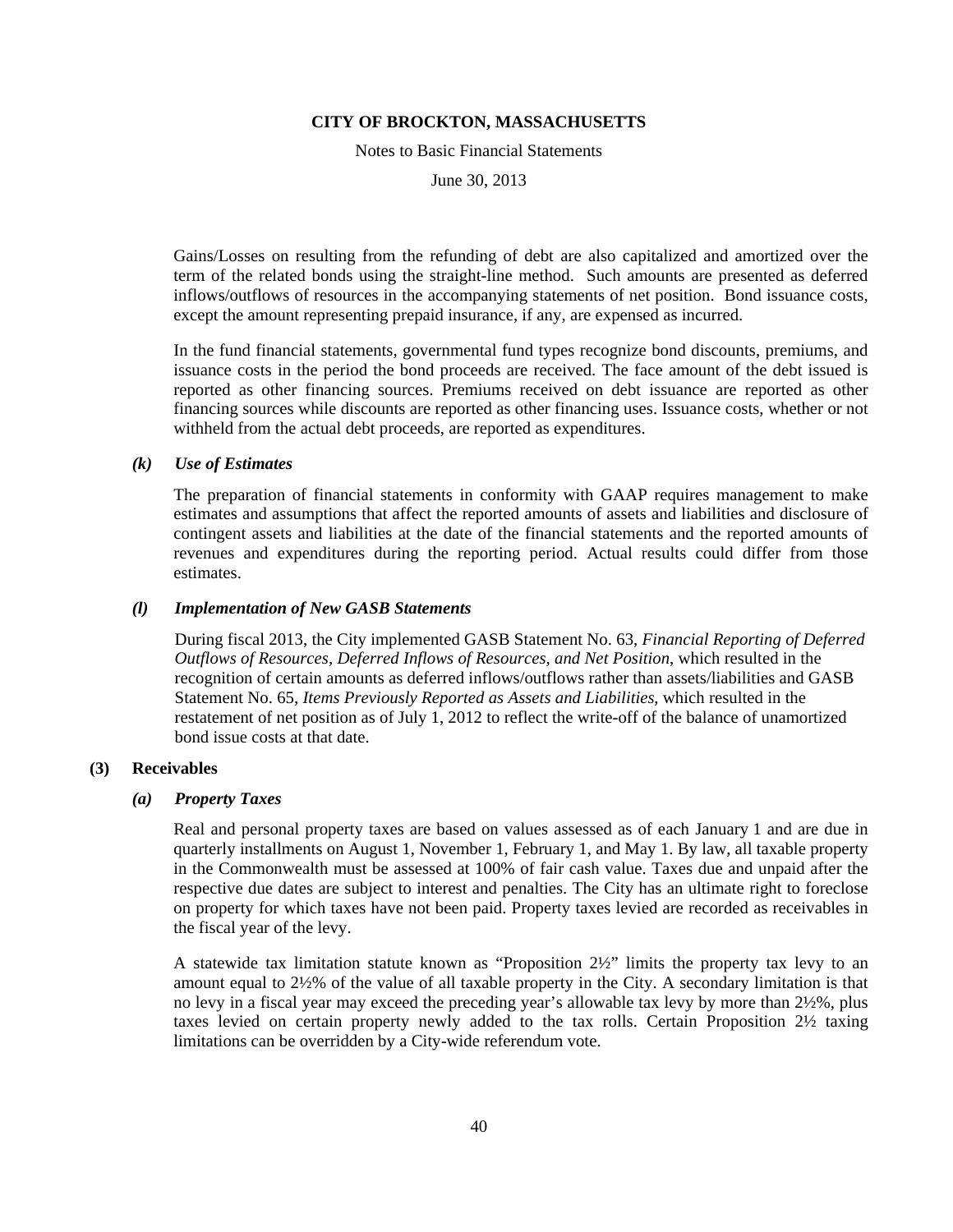Notes to Basic Financial Statements

June 30, 2013

#### *(b) Note Receivable*

In January 2002, the City issued an \$8.0 million note (the Note) to the Brockton 21st Century Corporation (the Corporation), to partially finance the construction of a 4,700 seat baseball stadium for minor league baseball and a 14,000 square-foot conference center.

The Corporation was created by a special act (the Act) of the Massachusetts Legislature in 1993 to serve as a private Corporation for economic development in the City; costs of the activities of the corporation pursuant to the Act qualify as public purpose expenditures.

The facilities are leased by the Corporation to a private third party who operates both the conference center and a minor league baseball team.

The Note was financed with the issuance of a like amount of taxable bonds.

The Note matures in fiscal year 2022, has an effective interest rate of 6.31%, and is secured by the stadium, related conference center, and all stadium-generated lease revenues paid to the corporation, and almost all conference center lease revenues. The scheduled principal payments are as follows:

| Fiscal year:  |    |           |
|---------------|----|-----------|
| 2014          | \$ | 172,137   |
| 2015          |    | 183,007   |
| 2016          |    | 194,564   |
| 2017          |    | 206,850   |
| 2018          |    | 219,913   |
| $2019 - 2022$ |    | 6,160,505 |
| Total         | S  | 7,136,976 |

The Note provides that in the event that the project revenues are insufficient to fully satisfy both principal and interest payments due for a particular a year, the City will look to the amount of the hotel motel excise tax receipts of the previous year for a mechanism to provide a credit (available hotel/motel tax) to apply to the shortfall. Specifically, the Agreement specifies that the amount of loan repayment shortfall should be treated as having been paid up to the amount of the available hotel/motel tax. This amount is defined as ninety percent of the hotel/motel tax receipts of the prior fiscal year up to and including the first \$500,000 and fifty percent of the amount above \$500,000. It has been the City's practice to apply cash loan repayments from the Corporation first to principal amounts due and then to interest amounts due. The available hotel/motel tax subsidy is then applied. Fiscal year 2013 was the first year that the cash payments had not been sufficient to satisfy the principal amounts. The available hotel/motel tax has been applied to principal and interest payments due.

This baseball stadium and conference center is constructed on City-owned land that has been leased to the Corporation for an annual ground lease payment of \$10 for the term of the Note, after which time the lease payment amount will be based upon fair market value.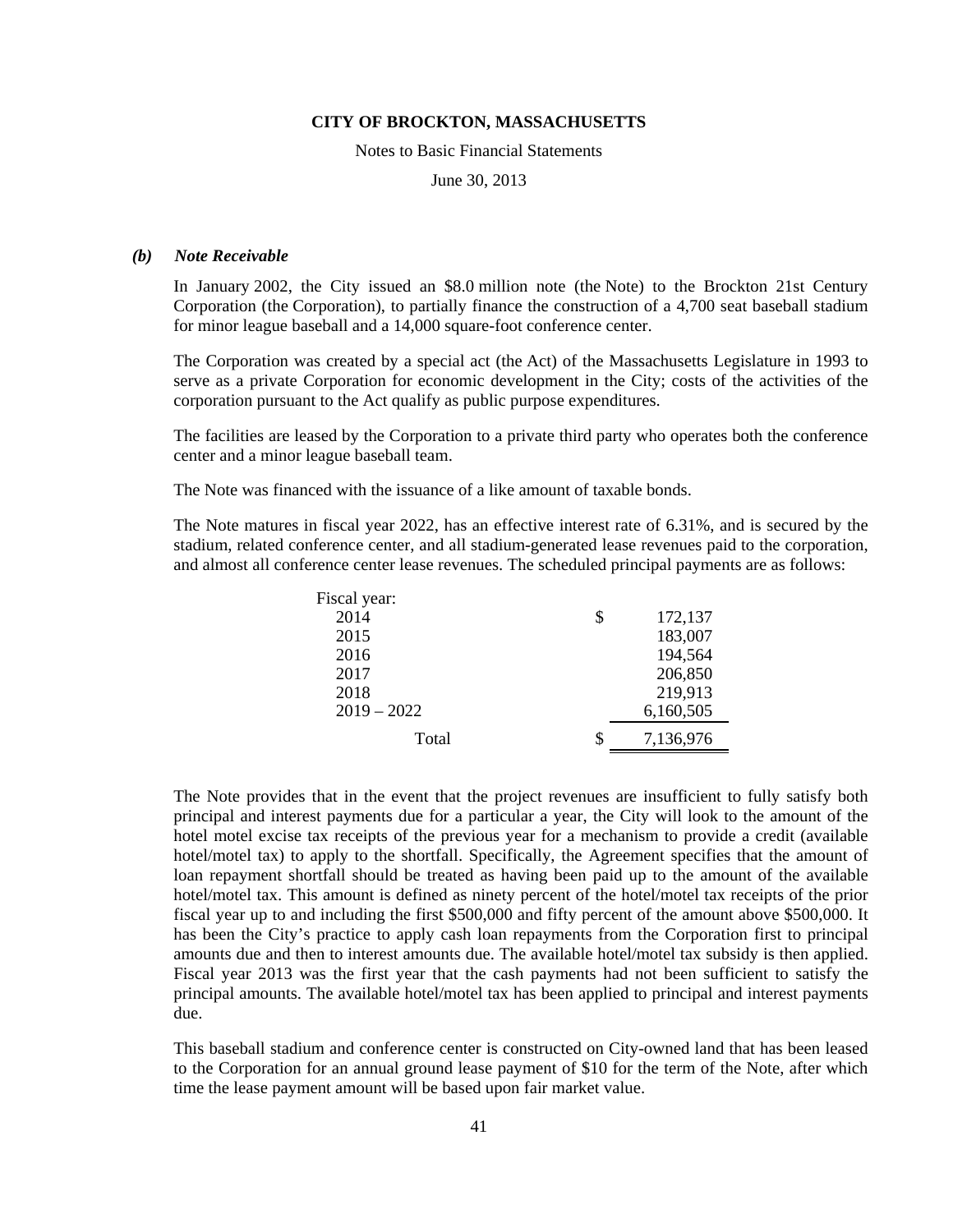Notes to Basic Financial Statements

June 30, 2013

#### *(c) Long-Term Receivable*

The City participates in the Commonwealth's school building assistance program, which is administered by the Massachusetts School Building Authority (MSBA). The MSBA provides financial assistance (90% of total costs) to the City to build and/or renovate schools. As of June 30, 2013, under MSBA's contract assistance program, the City was due funds totaling \$13,573,502.

In the General Fund, the receivable is offset by deferred revenue because the revenue is not considered available. The following is a schedule of the five-year paydown as of June 30, 2013 through 2018, and in five-year increments thereafter:

| Fiscal year:  |                 |
|---------------|-----------------|
| 2014          | \$<br>2,597,546 |
| 2015          | 2,597,546       |
| 2016          | 2,597,546       |
| 2017          | 2,597,546       |
| 2018          | 1,061,106       |
| $2019 - 2023$ | 2,122,212       |
| Total         | 13,573,502      |

#### *(d) Intergovernmental Receivables*

#### **Massachusetts Water Pollution Abatement Trust (MWPAT)**

In order to fund continuous upgrades to the City's wastewater treatment plant, the City has entered into loan agreements with the MWPAT. When the loan agreements are executed, the City is responsible for paying the debt service on the loan. However, the City does not receive all loan proceeds when the loan agreements are executed.

The City annually enters into loan agreements with MWPAT for the purposes of upgrading water and sewer infrastructure. The City records the entire amount of the loan at inception; however, the proceeds from the loan are not received until such time the work is performed. As of June 30, 2013, the City has recorded receivables in its Water and Sewer funds for approximately \$1.2 million, representing the amount of loan proceeds not yet received from the MWPAT.

#### **Massachusetts School Building Authority (MSBA)**

In order to help fund the replacement of school roofs and school repairs, the City has entered into an agreement where the MSBA will fund 80% of eligible costs of the school construction under the Green Repair Program. The City works on a cost-reimbursement basis and as of June 30, 2013, the City incurred costs of \$2.2 million for which reimbursements have not been received. That amount is recorded as an intergovernmental receivable in the Other Governmental Funds.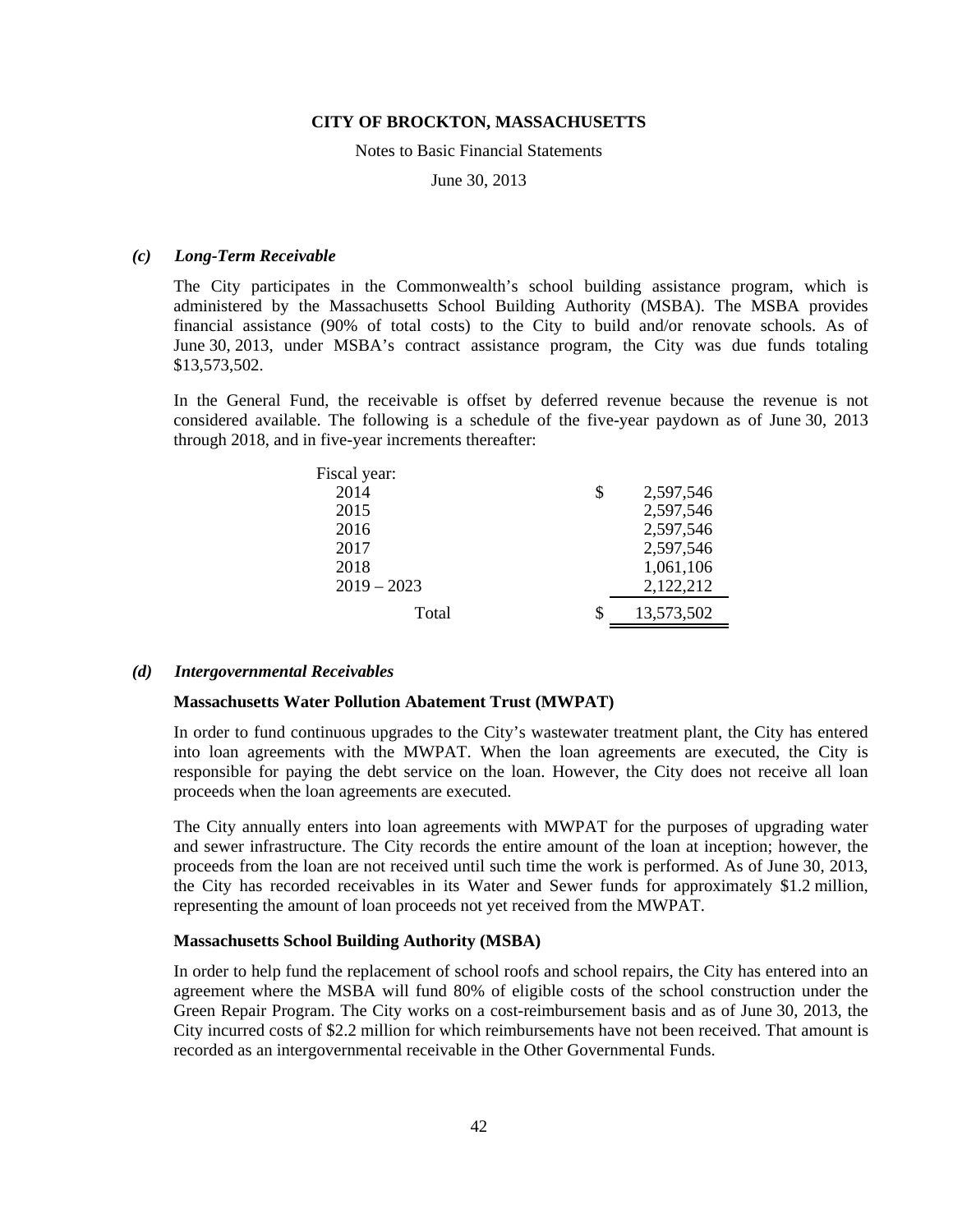Notes to Basic Financial Statements

June 30, 2013

# **(4) Capital Assets**

Capital asset activity for the year ended June 30, 2013 was as follows:

# *Primary Government*

|                                        | <b>Beginning</b>  |                  |                  | <b>Ending</b> |
|----------------------------------------|-------------------|------------------|------------------|---------------|
|                                        | balance           | <b>Increases</b> | <b>Decreases</b> | balance       |
| Governmental activities:               |                   |                  |                  |               |
| Capital assets, not being depreciated: |                   |                  |                  |               |
| Land                                   | \$<br>7,410,698   |                  |                  | 7,410,698     |
| Construction in progress               | 23,920,191        | 10,688,858       | 116,529          | 34,492,520    |
| Historical works of art                | 1,809,514         |                  |                  | 1,809,514     |
| Total capital assets,                  |                   |                  |                  |               |
| not being depreciated                  | 33,140,403        | 10,688,858       | 116,529          | 43,712,732    |
| Capital assets, being depreciated:     |                   |                  |                  |               |
| <b>Buildings</b>                       | 203,819,694       | 440,407          |                  | 204,260,101   |
| Land improvements                      | 9,573,410         | 777,694          |                  | 10,351,104    |
| Machinery and equipment                | 22,590,961        | 2,190,929        |                  | 24,781,890    |
| Infrastructure                         | 92,805,189        | 2,942,900        |                  | 95,748,089    |
| Total capital assets,                  |                   |                  |                  |               |
| being depreciated                      | 328,789,254       | 6,351,930        |                  | 335, 141, 184 |
| Less accumulated depreciation for:     |                   |                  |                  |               |
| <b>Buildings</b>                       | 77,888,374        | 4,304,197        |                  | 82,192,571    |
| Land improvements                      | 6,211,419         | 291,496          |                  | 6,502,915     |
| Machinery and equipment                | 19,239,573        | 985,148          |                  | 20,224,721    |
| Infrastructure                         | 69,858,215        | 2,790,160        |                  | 72,648,375    |
| Total accumulated                      |                   |                  |                  |               |
| depreciation                           | 173, 197, 581     | 8,371,001        |                  | 181,568,582   |
| Total capital assets,                  |                   |                  |                  |               |
| being depreciated, net                 | 155,591,673       | (2,019,071)      |                  | 153,572,602   |
| Governmental capital                   |                   |                  |                  |               |
| assets, net                            | \$<br>188,732,076 | 8,669,787        | 116,529          | 197,285,334   |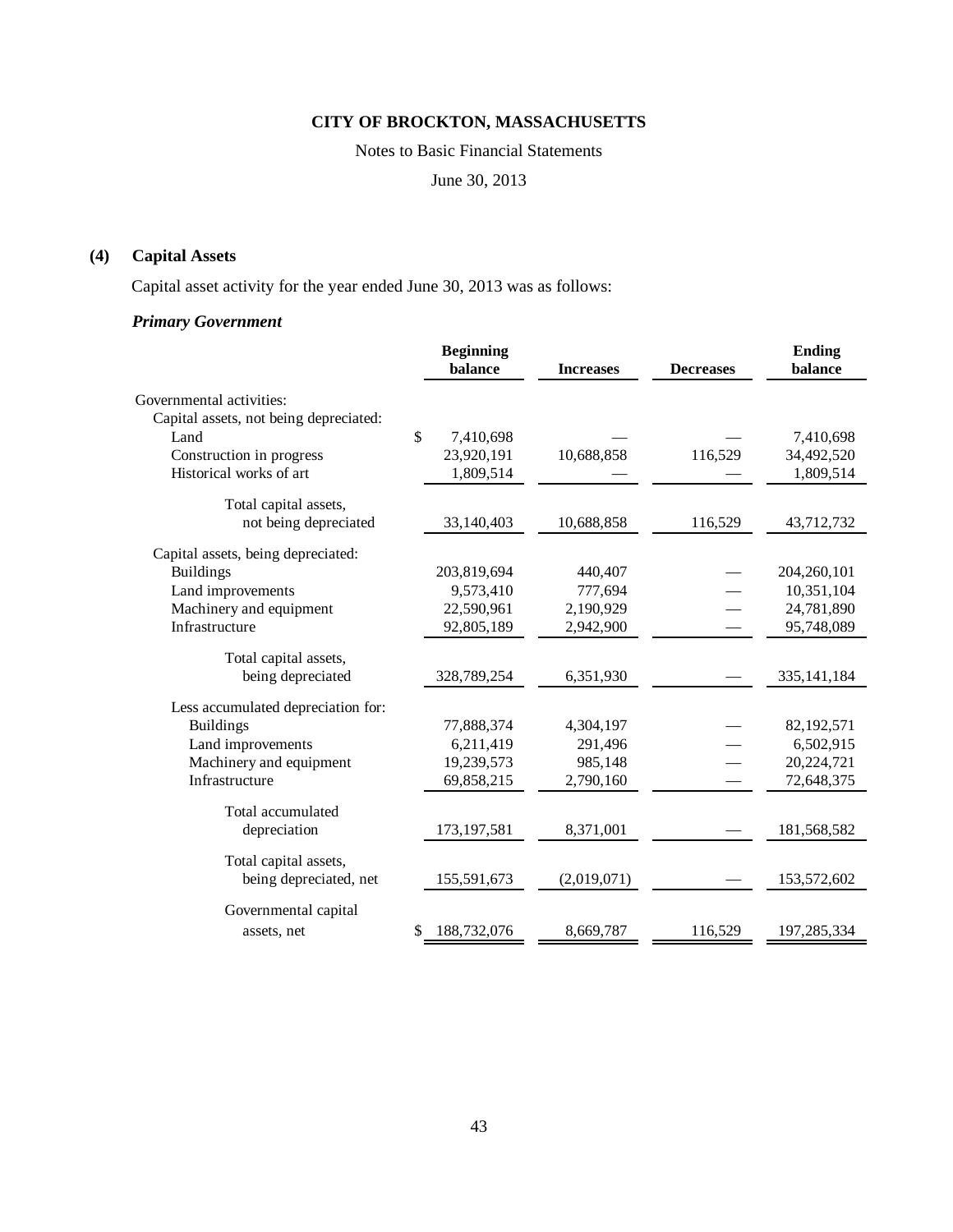Notes to Basic Financial Statements

June 30, 2013

Depreciation expense was charged to governmental functions as follows:

| Governmental activities:     |    |           |
|------------------------------|----|-----------|
| General government           | \$ | 283,559   |
| Public safety                |    | 1,056,970 |
| Public works                 |    | 2,565,013 |
| Education                    |    | 4,102,538 |
| Human services               |    | 94,289    |
| Culture and recreation       |    | 268,632   |
| Total depreciation expense - |    |           |
| governmental activities      | S  | 8,371,001 |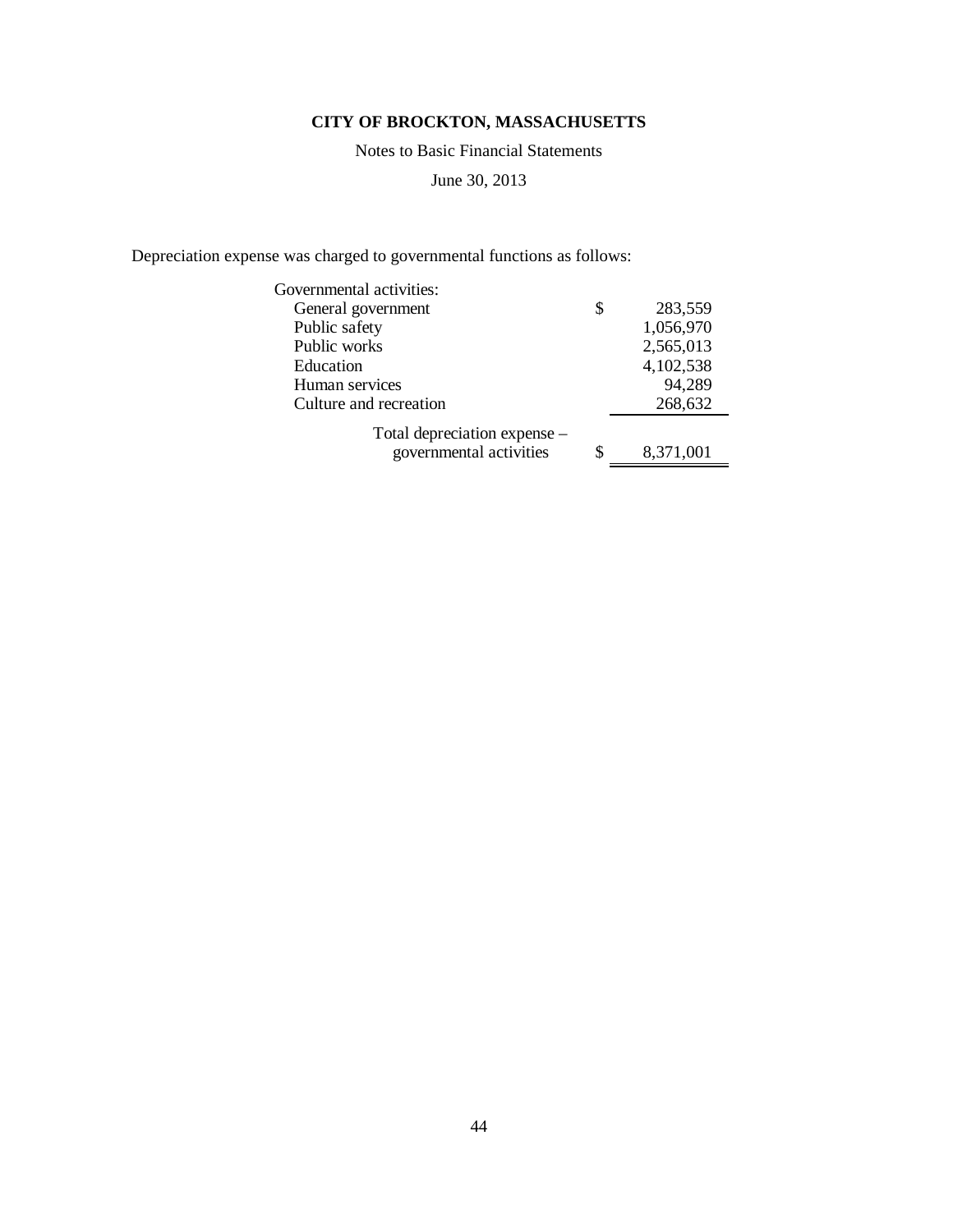# Notes to Basic Financial Statements

## June 30, 2013

|                                           | <b>Beginning</b><br>balance | <b>Increases</b> | <b>Decreases</b> | <b>Ending</b><br>balance |
|-------------------------------------------|-----------------------------|------------------|------------------|--------------------------|
| Business-type activities:                 |                             |                  |                  |                          |
| Water:                                    |                             |                  |                  |                          |
| Capital assets, not being<br>depreciated: |                             |                  |                  |                          |
| Land                                      | \$<br>2,929,492             |                  |                  | 2,929,492                |
| Construction in progress                  | 6,983,968                   | 3,914,160        | 1,808,464        | 9,089,664                |
| Total capital assets,                     |                             |                  |                  |                          |
| not being depreciated                     | 9,913,460                   | 3,914,160        | 1,808,464        | 12,019,156               |
| Capital assets, being depreciated:        |                             |                  |                  |                          |
| <b>Buildings</b>                          | 25,966,781                  | 1,808,464        |                  | 27,775,245               |
| Land improvements                         | 105,700                     |                  |                  | 105,700                  |
| Machinery and equipment                   | 10,560,947                  | 28,083           |                  | 10,589,030               |
| Infrastructure                            | 32,395,539                  |                  |                  | 32,395,539               |
| Total capital assets, being               |                             |                  |                  |                          |
| depreciated                               | 69,028,967                  | 1,836,547        |                  | 70,865,514               |
| Less accumulated depreciation for:        |                             |                  |                  |                          |
| <b>Buildings</b>                          | 3,446,869                   | 657,273          |                  | 4,104,142                |
| Land improvements                         | 103,551                     | 860              |                  | 104,411                  |
| Machinery and equipment                   | 9,023,599                   | 374,456          |                  | 9,398,055                |
| Infrastructure                            | 15,967,919                  | 569,520          |                  | 16,537,439               |
| Total accumulated                         |                             |                  |                  |                          |
| depreciation                              | 28,541,938                  | 1,602,109        |                  | 30,144,047               |
| Total capital assets                      |                             |                  |                  |                          |
| being depreciated, net                    | 40,487,029                  | 234,438          |                  | 40,721,467               |
| Water capital assets, net                 | 50,400,489                  | 4,148,598        | 1,808,464        | 52,740,623               |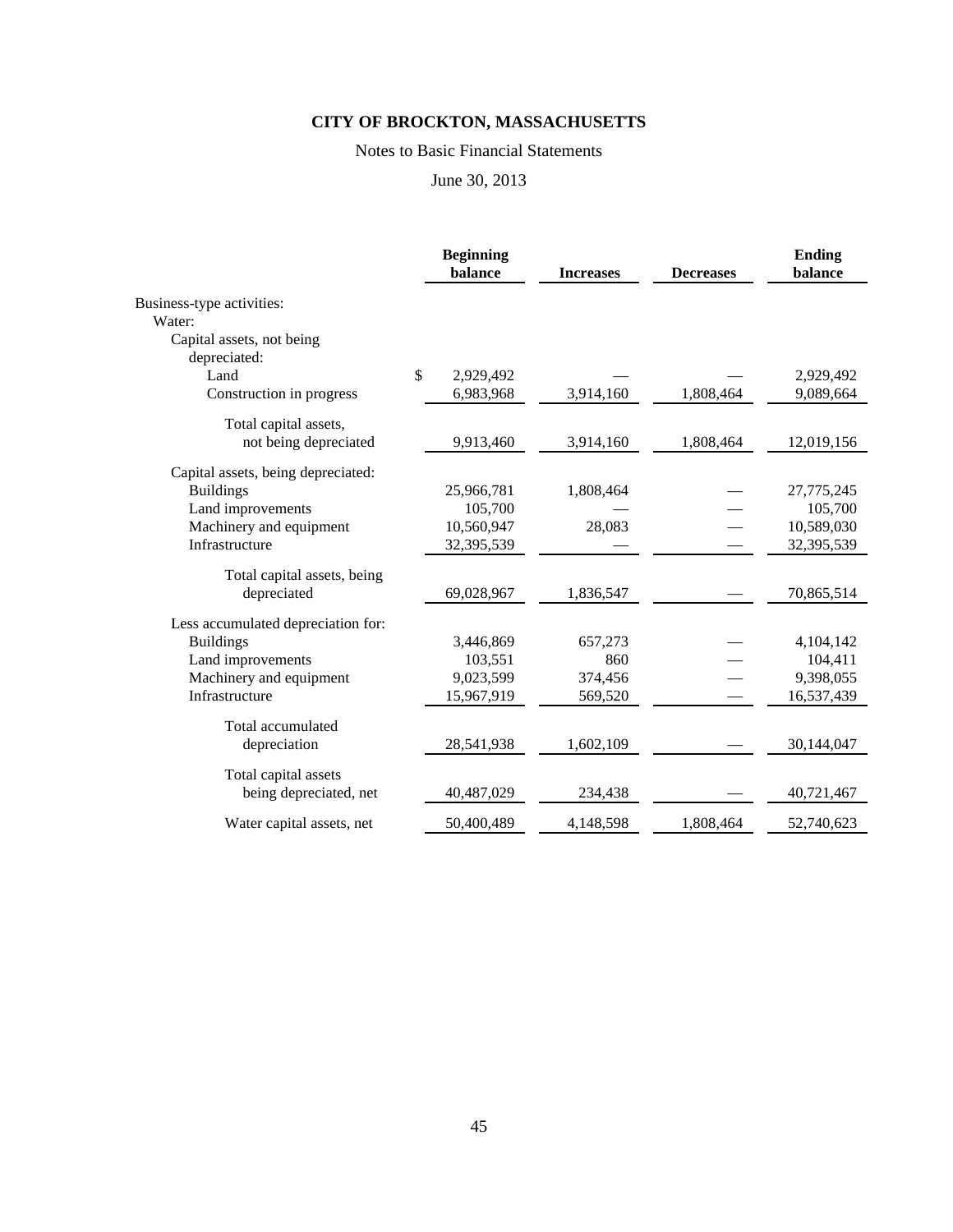# Notes to Basic Financial Statements

## June 30, 2013

|                                    | <b>Beginning</b> |                  |                  | <b>Ending</b> |
|------------------------------------|------------------|------------------|------------------|---------------|
|                                    | balance          | <b>Increases</b> | <b>Decreases</b> | balance       |
| Sewer:                             |                  |                  |                  |               |
| Capital assets, not being          |                  |                  |                  |               |
| depreciated:                       |                  |                  |                  |               |
| Land                               | \$<br>186,327    |                  |                  | 186,327       |
| Construction in progress           | 380,061          | 264,892          | 89,910           | 555,043       |
| Total capital assets, not          |                  |                  |                  |               |
| being depreciated                  | 566,388          | 264,892          | 89,910           | 741,370       |
| Capital assets, being depreciated: |                  |                  |                  |               |
| <b>Buildings</b>                   | 137,264,488      | 115,675          |                  | 137,380,163   |
| Land improvements                  | 258,000          |                  |                  | 258,000       |
| Machinery and equipment            | 43,238,154       |                  |                  | 43,238,154    |
| Infrastructure                     | 38,056,640       |                  |                  | 38,056,640    |
| Total capital assets,              |                  |                  |                  |               |
| being depreciated                  | 218,817,282      | 115,675          |                  | 218,932,957   |
| Less accumulated depreciation for: |                  |                  |                  |               |
| <b>Buildings</b>                   | 23,826,073       | 3,432,346        |                  | 27,258,419    |
| Land improvements                  | 258,000          |                  |                  | 258,000       |
| Machinery and equipment            | 42,072,635       | 245,330          |                  | 42,317,965    |
| Infrastructure                     | 23,766,362       | 636,893          |                  | 24,403,255    |
| Total accumulated                  |                  |                  |                  |               |
| depreciation                       | 89,923,070       | 4,314,569        |                  | 94,237,639    |
| Total capital assets               |                  |                  |                  |               |
| being depreciated, net             | 128,894,212      | (4,198,894)      |                  | 124,695,318   |
| Sewer capital assets, net          | 129,460,600      | (3,934,002)      | 89,910           | 125,436,688   |
| Other:                             |                  |                  |                  |               |
| Capital assets, not being          |                  |                  |                  |               |
| depreciated:                       |                  |                  |                  |               |
| Land                               | 130,359          |                  |                  | 130,359       |
| Construction in progress           | 33,125           | 47,188           |                  | 80,313        |
| Total capital assets, not          |                  |                  |                  |               |
| being depreciated                  | 163,484          | 47,188           |                  | 210,672       |
| Capital assets, being depreciated: |                  |                  |                  |               |
| <b>Buildings</b>                   | 862,298          | 43,577           |                  | 905,875       |
| Land improvements                  | 32,459,301       |                  |                  | 32,459,301    |
| Machinery and equipment            | 2,680,016        | 220,329          |                  | 2,900,345     |
| Infrastructure                     | 6,865,192        |                  |                  | 6,865,192     |
| Total capital assets,              |                  |                  |                  |               |
| being depreciated                  | 42,866,807       | 263,906          |                  | 43,130,713    |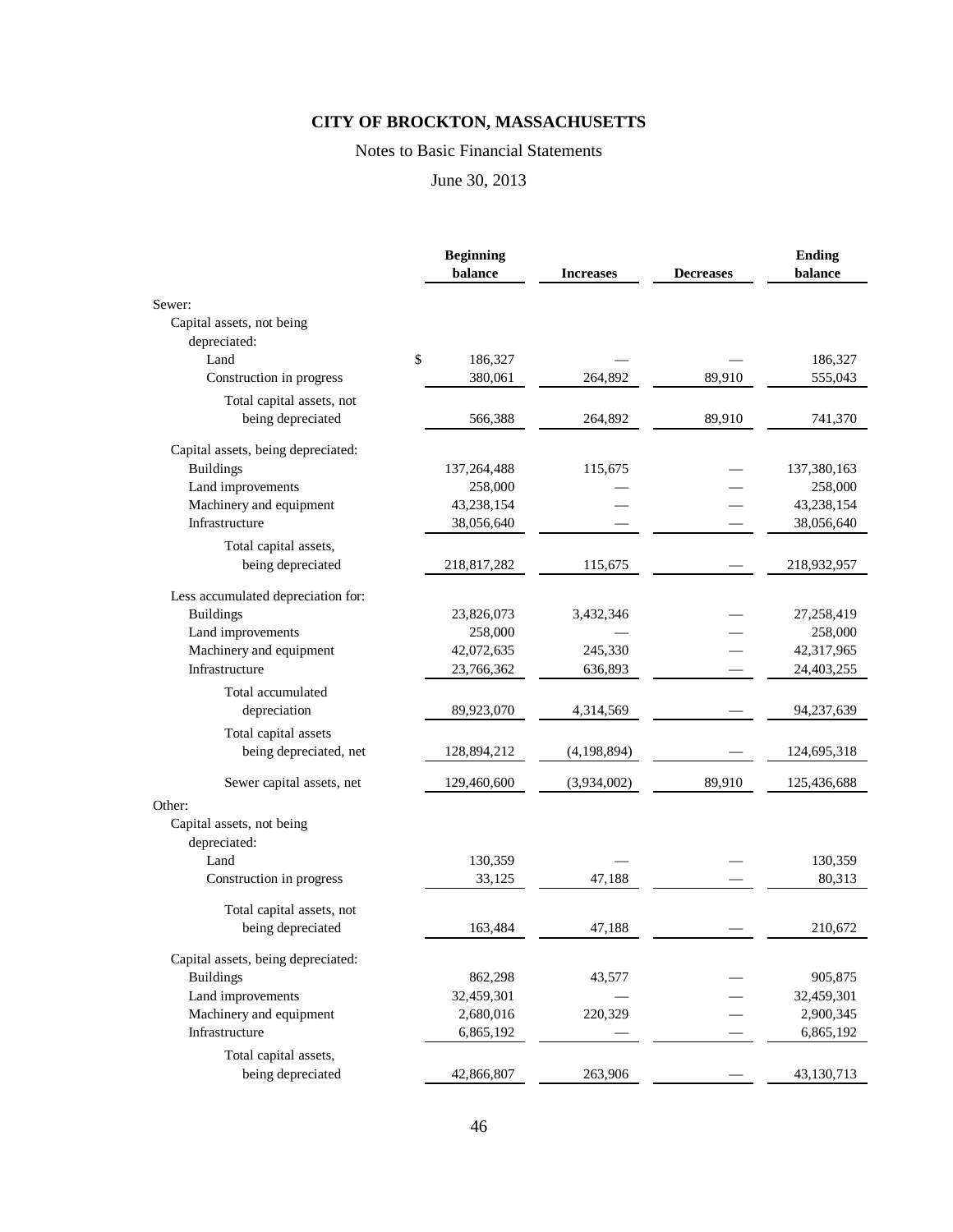#### Notes to Basic Financial Statements

## June 30, 2013

|                                                 |    | <b>Beginning</b><br>balance | <b>Increases</b> | <b>Decreases</b> | <b>Ending</b><br>balance |
|-------------------------------------------------|----|-----------------------------|------------------|------------------|--------------------------|
| Less accumulated depreciation for:              |    |                             |                  |                  |                          |
| <b>Buildings</b>                                | \$ | 522,569                     | 18,271           |                  | 540,840                  |
| Land improvements                               |    | 32,035,719                  | 46,175           |                  | 32,081,894               |
| Machinery and equipment                         |    | 2,219,245                   | 126,957          |                  | 2,346,202                |
| Infrastructure                                  |    | 2,704,245                   | 114,928          |                  | 2,819,173                |
| Total accumulated                               |    |                             |                  |                  |                          |
| depreciation                                    |    | 37,481,778                  | 306,331          |                  | 37,788,109               |
| Total capital assets being<br>depreciated, net  |    | 5,385,029                   | (42, 425)        |                  | 5,342,604                |
| Other capital assets, net                       |    | 5,548,513                   | 4,763            |                  | 5,553,276                |
| Business-type activities<br>capital assets, net | S  | 185,409,602                 | 219,359          | 1,898,374        | 183,730,587              |

### **(5) Deposits and Investments**

The following represents the City's essential risk information about deposits and investments.

#### *(a) Custodial Credit Risk*

Custodial credit risk is the risk that in the event of bank failure, the City's deposits may not be returned. The City carries deposits that are insured by Federal Deposit Insurance Corporation (FDIC) insurance or collateralized with securities held by the City or the City's agent in the City's name. The City also carries deposits that are not collateralized and are uninsured. As of June 30, 2013, the City's bank balances of uninsured and uncollateralized deposits totaled \$113,952,968 that exceeded the \$250,000 FDIC limit. All of the System's deposits are fully insured by FDIC insurance or collateralized with securities held by the System or the System's agent in the System's name.

#### *(b) Investment Policy*

The provisions of Massachusetts General Laws (M.G.L.) c. 32, sec 23(2) govern the City's investment practice.

Diversification is attained through varied investment management styles that comply with Massachusetts state law. This is accomplished through the retention of investment managers that adhere to M.G.L. c. 32, sec 23(3), the "Prudent Person" rule.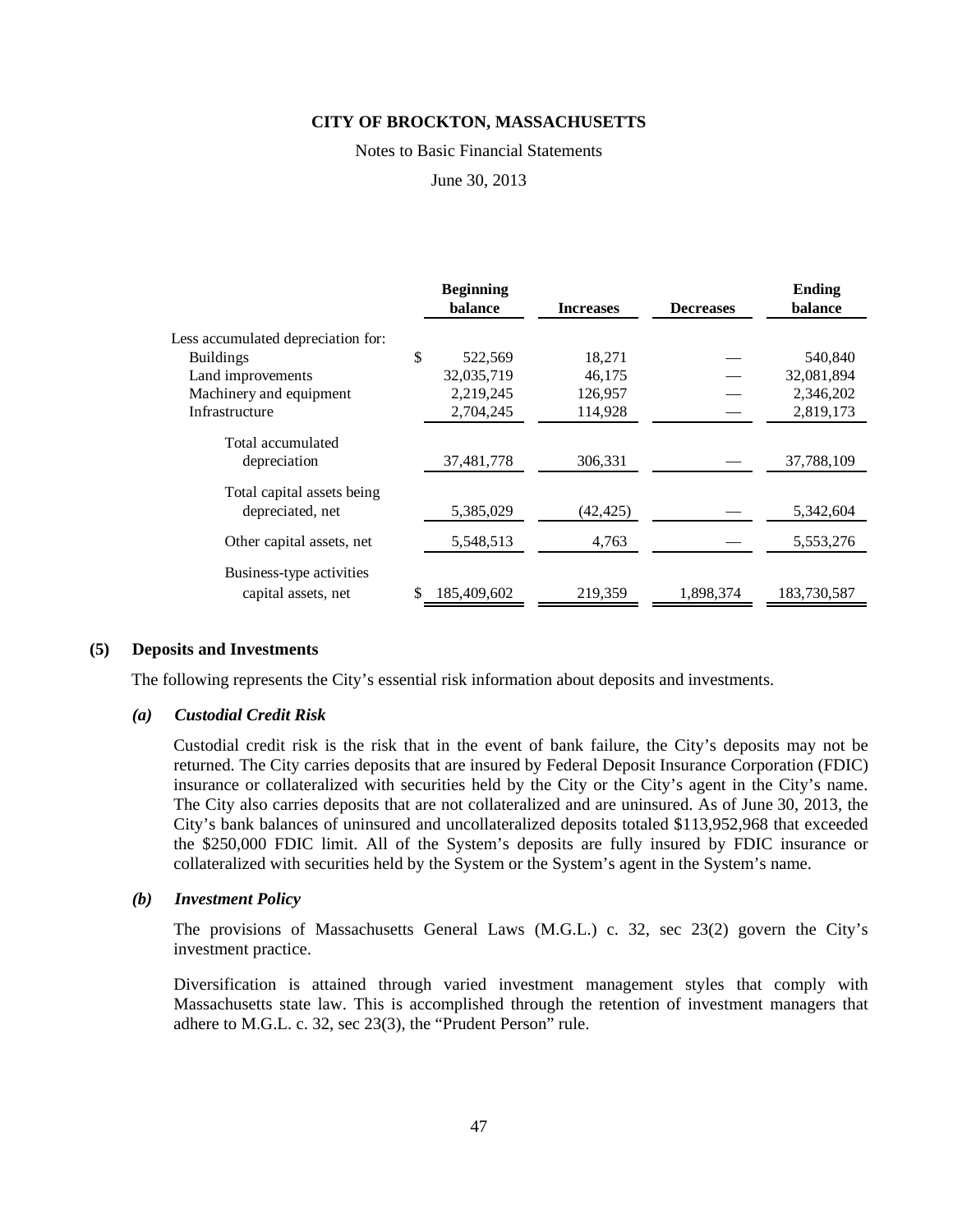#### Notes to Basic Financial Statements

June 30, 2013

## *(c) Interest Rate Risk*

The following is a listing of the City's fixed-income investments and related maturity schedule (in years) as of June 30, 2013 for the primary government and December 31, 2012 for the retirement system (in thousands):

| <b>Investment type</b>                                   | Fair value | Less than 1 | $1 - 5$ | $6 - 10$ | More than 10 |  |
|----------------------------------------------------------|------------|-------------|---------|----------|--------------|--|
| Retirement system:                                       |            |             |         |          |              |  |
| Short-term investment fund \$<br>U.S. Treasury notes and | 9,520      | 9,520       |         |          |              |  |
| bonds                                                    | 8,576      |             | 3,560   | 1,428    | 3,588        |  |
| U.S. agencies                                            | 6,291      | 250         | 2,770   | 695      | 2,576        |  |
| Municipal bonds                                          | 959        |             |         | 240      | 719          |  |
| Corporate bonds                                          | 63,340     | 498         | 17,147  | 31,417   | 14,278       |  |
| Convertible bonds                                        | 1,028      |             | 226     |          | 802          |  |
| Pooled funds – domestic                                  | 7,500      |             | 7,500   |          |              |  |
| Pooled funds – international<br>Asset backed:            | 22,073     |             | 22,073  |          |              |  |
| <b>CMOs</b>                                              | 2,103      |             | 564     | 286      | 1,253        |  |
| Other                                                    | 48         |             |         |          | 48           |  |
| Subtotal                                                 | 121,438    | 10,268      | 53,840  | 34,066   | 23,264       |  |
| City:                                                    |            |             |         |          |              |  |
| U.S. Treasury notes and                                  |            |             |         |          |              |  |
| <b>bonds</b>                                             | 627        | 102         | 298     | 227      |              |  |
| U.S. agencies                                            | 2,243      | 473         | 1,345   | 425      |              |  |
| Corporate bonds                                          | 1,130      |             | 426     | 105      |              |  |
| <b>MMDT</b>                                              | 12,950     | 12,950      |         |          |              |  |
| Subtotal                                                 | 16,950     | 13,525      | 2,069   | 757      |              |  |
| \$<br>Total                                              | 138,388    | 23,793      | 55,909  | 34,823   | 23,264       |  |

The City's and System's guidelines do not specifically address limits on maturities as a means of managing its exposure to fair-value losses arising from increasing interest rates. The manager of each fixed-income portfolio is responsible for determining the maturity and commensurate returns of his/her portfolio.

The asset backed investments held by the System as of December 31, 2012 are highly sensitive to changes in interest rates.

### *(d) Credit Risk*

The City and the System allows investment managers to apply discretion under the "Prudent Person" rule. Investments are made, as a prudent person would be expected to act with discretion and intelligence, to seek reasonable income, preserve capital, and, in general, avoid speculative investments.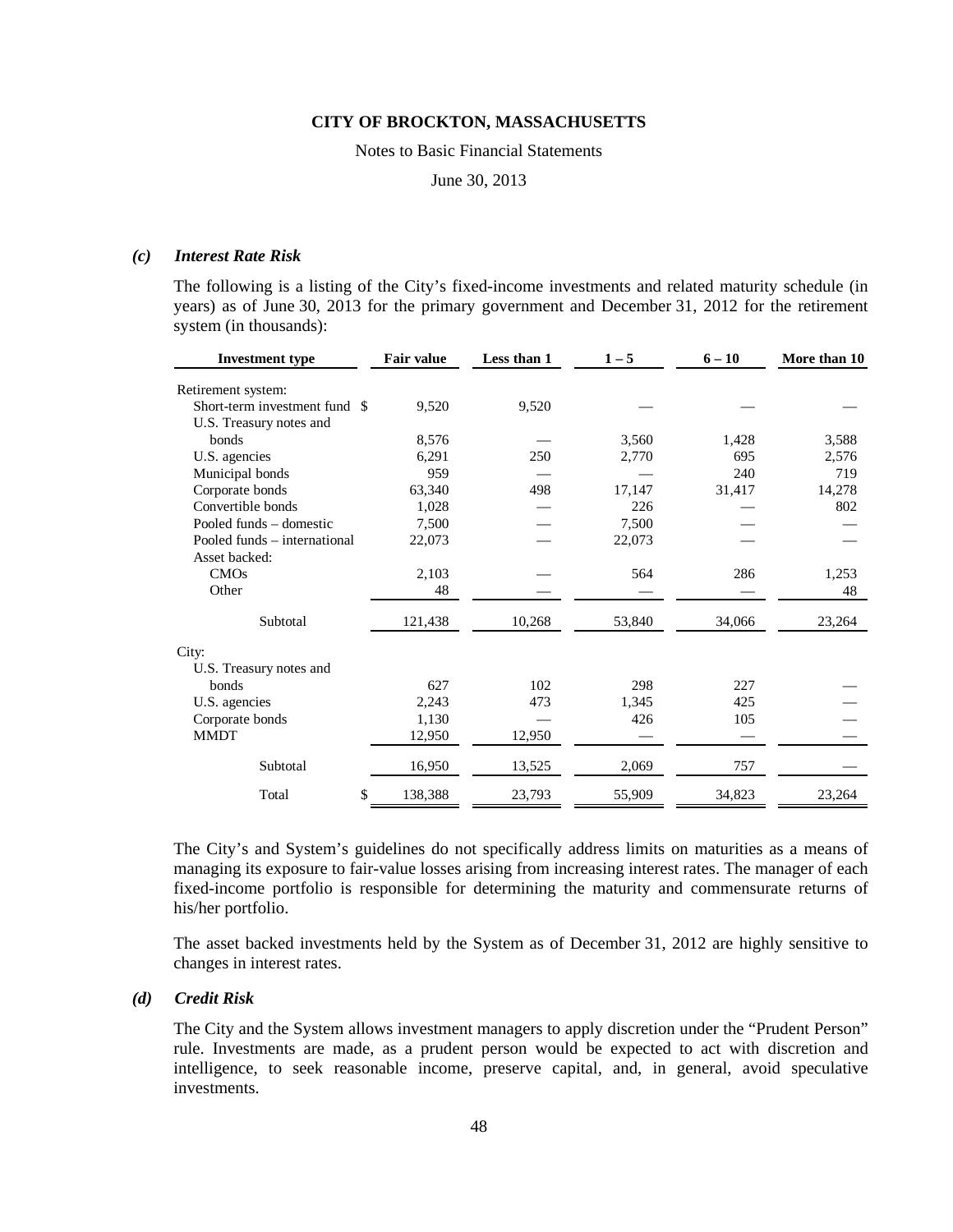Notes to Basic Financial Statements

June 30, 2013

The City's fixed-income investments as of June 30, 2013 for the primary government and December 31, 2012 for the retirement system were rated by Standard & Poor's and/or an equivalent national rating organization, and the ratings are presented below using the Standard and Poor's rating scale (in thousands):

| <b>Investment type</b>        | Fair value | AAA to A | <b>BBB</b> to B | $CC$ | Not rated |
|-------------------------------|------------|----------|-----------------|------|-----------|
| Retirement system:            |            |          |                 |      |           |
| Short-term investment fund \$ | 9,520      |          |                 |      | 9,520     |
| U.S. agencies                 | 6,291      | 6,291    |                 |      |           |
| Municipal bonds               | 959        | 959      |                 |      |           |
| Corporate bonds               | 63,340     | 22,143   | 39,605          | 803  | 789       |
| Convertible bonds             | 1,028      | 152      | 876             |      |           |
| Pooled funds – domestic       | 7,500      |          |                 |      | 7,500     |
| Pooled funds – international  | 22,073     |          |                 |      | 22,073    |
| Asset backed:                 |            |          |                 |      |           |
| CMO's                         | 2,103      | 705      |                 |      | 1,398     |
| Other                         | 48         | 48       |                 |      |           |
| Subtotal                      | 112,862    | 30,298   | 40,481          | 803  | 41,280    |
| City:                         |            |          |                 |      |           |
| U.S. agencies                 | 2,243      | 2,243    |                 |      |           |
| Corporate Bonds               | 1,130      | 418      |                 |      | 112       |
| <b>MMDT</b>                   | 12,950     |          |                 |      | 12,950    |
| Subtotal                      | 16,323     | 2,661    |                 |      | 13,062    |
| \$<br>Total                   | 129,185    | 32,959   | 40,481          | 803  | 54,342    |

In addition to the above schedule, the City and the System have \$626,819 and \$8,576,476, respectively, invested in U.S. government securities, which are not included above as they are explicitly guaranteed by the U.S. government.

#### *(e) Concentration Risk*

The System has no investments in a single issuer, at fair value, that exceed 5% of the System's investments as of December 31, 2012. Additionally, the City has no investments in a single issuer, at fair value, that exceed 5% of the City's net position as of June 30, 2013.

The City adheres to the provisions of M.G.L. c. 32, sec 23(2) when managing concentration risk.

### *(f) Foreign Currency Risk*

Foreign currency risk is the risk that changes in exchange rates will adversely affect the fair value of an investment or a deposit. Only the retirement system is statutorily allowed to invest in foreign currency securities. Similar to the investments in domestic equities, the City employs, or encourages its investment advisor to employ, diversification, asset allocation, and quality strategies. Currency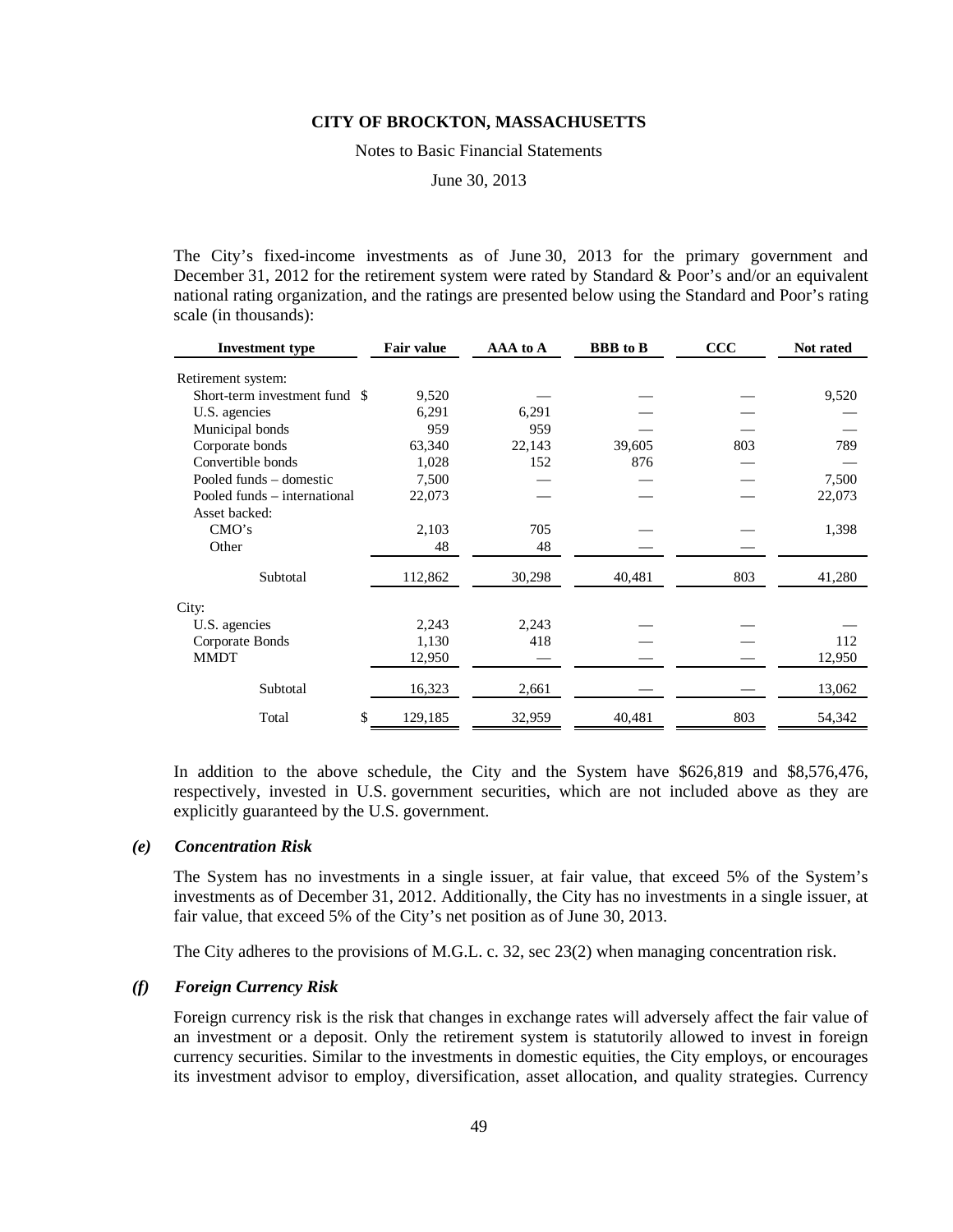Notes to Basic Financial Statements

June 30, 2013

hedging is permitted for defensive purposes. Currency hedging shall be effected through the use of forward currency contracts. At December 31, 2012, there were no open forward currency contracts.

Risk of loss arises from changes in currency exchange rates. Although the System does not have investments denominated in foreign currencies, the System's exposure to fluctuations in foreign currency for investments denominated in U.S. dollars includes \$22,073,368 and \$56,384,441 in international pooled fixed income and equity funds, respectively.

#### **(6) Retirement System**

#### *(a) Plan Description*

The City contributes to the System, an agent, multiple-employer, public employee retirement system that acts as the investment and administrative agent for the City, the Private Industry Council, the Brockton Housing Authority, the Brockton Redevelopment Authority and the Brockton Area Transit Authority. The System provides retirement, disability, and death benefits to plan members and beneficiaries. The System is a member of the Massachusetts Contributory System, which is governed by Chapter 32 of the MGL. The System is overseen by an independent five-member board consisting of the following: Chairperson, City Auditor (Ex-Officio), Mayoral appointment, a member elected by the System members and a member elected by the other board members. Public school teachers are covered by the Commonwealth of Massachusetts Teachers' Retirement System, to which the City does not contribute.

### *(b) Basis of Accounting*

The System's financial statements are prepared using the accrual basis of accounting. Plan member contributions are recognized in the period in which the contributions are due. Employer contributions to the plan are recognized when due and the employer has made a formal commitment to provide contributions. Benefits and refunds are recognized when due and payable in accordance with the terms of each plan.

Investments of the System are stated as follows:

- (a) Domestic and international bonds and equity securities are stated a quoted market value.
- (b) Real estate funds are stated at appraised value or partner's account value, whichever is more readily determinable.
- (c) Venture capital funds are stated at fair value.
- (d) Domestic and international pooled funds are stated a net position value.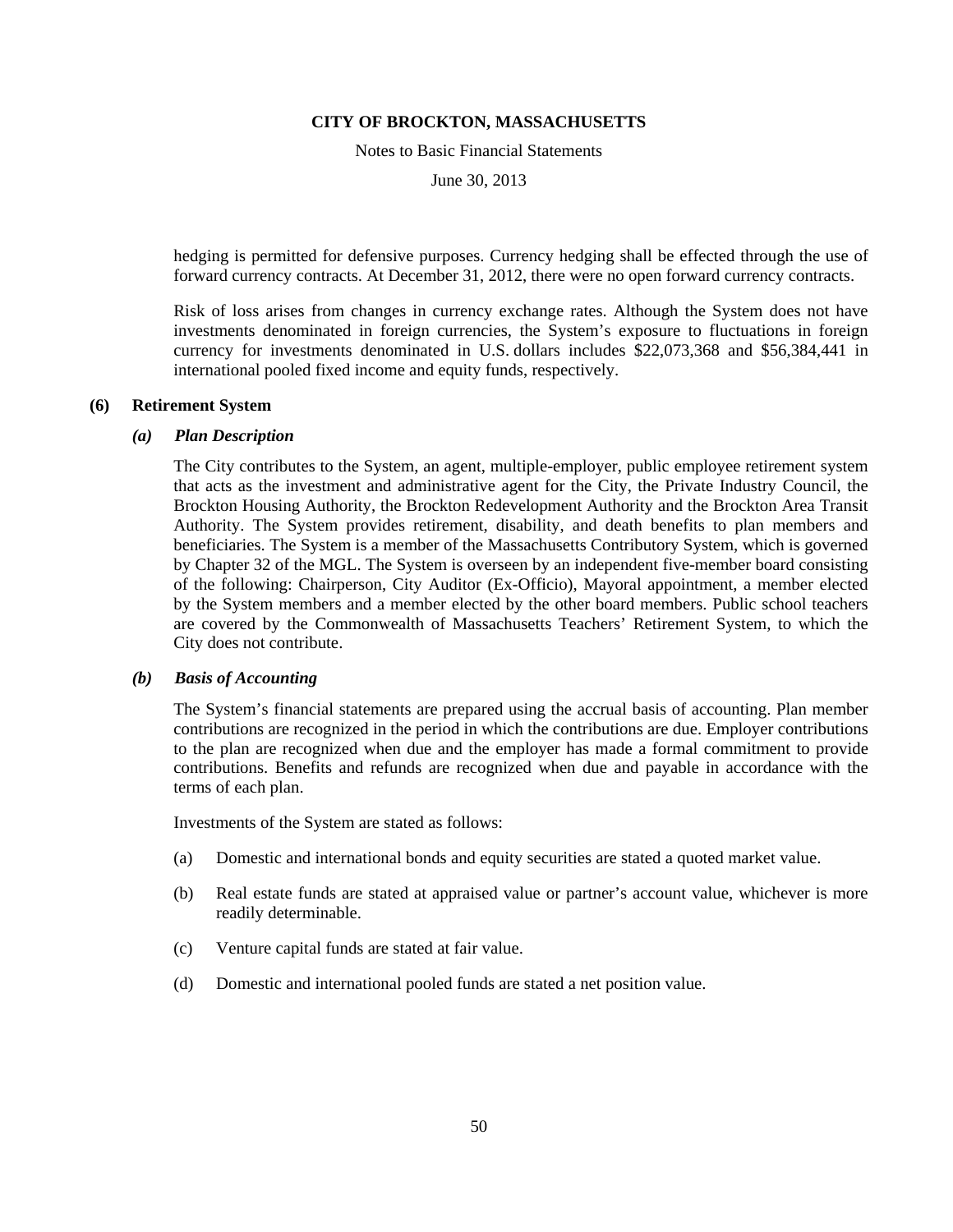#### Notes to Basic Financial Statements

June 30, 2013

### *(c) Membership*

The City's membership in the System consisted of the following at January 1, 2013, the date of the latest actuarial valuation:

| Retirees and beneficiaries receiving benefits                  | 1.274 |
|----------------------------------------------------------------|-------|
| Terminated plan members entitled to but not receiving benefits | 383   |
| Active plan members                                            | 1.717 |
| Total membership                                               | 3.374 |

#### *(d) Contributions*

Plan members are required to contribute to the System, depending on their employment date. Active members contribute 5%, 7%, 8%, or 9% of their regular gross compensation depending on the date upon which their membership began. Members hired after January 1, 1979 must contribute an additional 2% of regular compensation in excess of \$30,000. Participating employers are required to pay into the System their share of the remaining system-wide actuarially determined contribution. The contributions of plan members and the participating employers are governed by Chapter 32 of the MGL.

The following table presents the schedule of the City's contributions:

| Fiscal<br>vear<br>ending | Annual<br>required<br>contribution | Interest on<br>net pension<br>asset | Amortization<br>of net<br>pension asset | <b>Pension</b><br>cost | Actual<br>contribution | Change in<br>net pension<br>asset | Net pension<br>asset |
|--------------------------|------------------------------------|-------------------------------------|-----------------------------------------|------------------------|------------------------|-----------------------------------|----------------------|
| 2013                     | 15.476.710                         | (6,975,802)                         | 6.589.821                               | 15,090,729             | 15.476.710             | 385.981                           | 87.583.511           |
| 2012                     | 12.731.589                         | (6.922.931)                         | 6.027.905                               | 11.836.563             | 12.742.561             | 905.998                           | 87.442.640           |
| 2011                     | 10.341.798                         | (6,847,556)                         | 5,962,274                               | 9.456.516              | 10.398.711             | 942.195                           | 86.536.642           |

The System's Retirement Board, the City Council and the Mayor approved the option for local funding of cost-of-living adjustments. The System's funding schedule has been updated to reflect the increased liabilities resulting from the adoption of this option. These cost-of-living adjustments will be awarded automatically each year, except in years in which the Retirement Board determines that such an adjustment would substantially impair the funding schedule.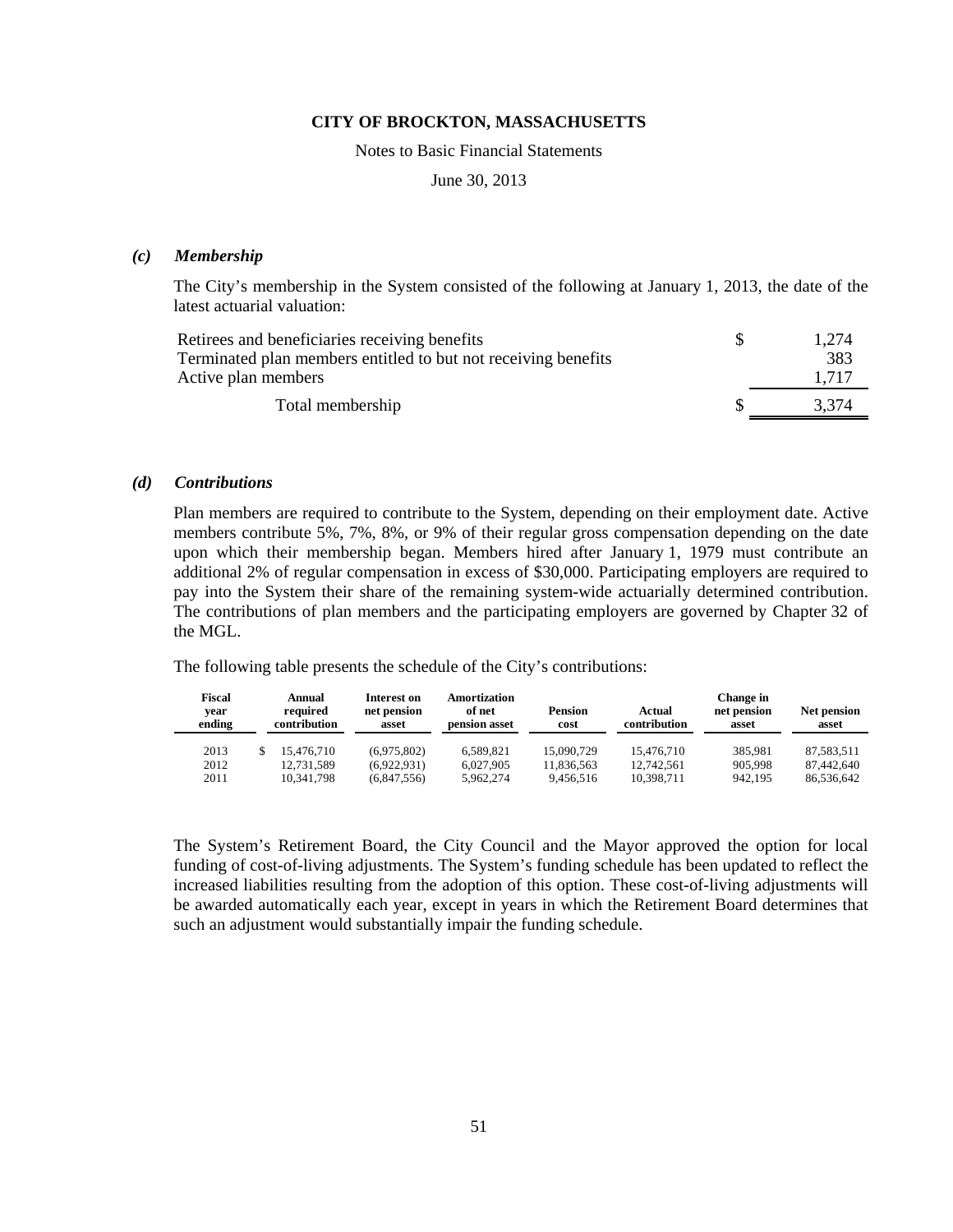Notes to Basic Financial Statements

June 30, 2013

#### *(e) Legally Required Reserve Accounts*

The balances in the System's legally required reserves at December 31, 2012 are as follows:

|          | <b>Amount</b> | <b>Purpose</b>                             |
|----------|---------------|--------------------------------------------|
| S        | 79,203,300    | Active members' contribution balance       |
|          | 26,953,475    | Retired members' contribution account      |
|          | 100,975       | Members' contribution account while on     |
|          |               | military leave                             |
|          |               | Amounts to fund future retirement benefits |
|          | (2,076,216)   | Remaining net assets                       |
| <b>S</b> | 338, 253, 395 |                                            |
|          |               | 234,071,861                                |

All reserve accounts are funded at levels required by state statute.

### *(f) Funded Status and Funding Progress*

The funded status of the City's pension plan administered by the System as of January 1, 2013, the most recent actuarial valuation date, is as follows (in thousands):

| Actuarially accrued liability (AAL)<br>Actuarial value of plan assets                      |   | 519,018<br>332,881 |
|--------------------------------------------------------------------------------------------|---|--------------------|
| Unfunded actuarial accrued liability (UAAL)                                                | Ж | 186,137            |
| Funded ratio (actuarial value of plan assets/AAL)<br>Covered payroll (active plan members) | S | 64.1%<br>76.378    |
| UAAL as a percentage of covered payroll                                                    |   | 243.7%             |

The schedule of funding progress, presented as required supplementary information (RSI) following the notes to the financial statements, present multiyear trend information about whether the actuarial values of plan assets are increasing or decreasing over time relative to the AAL's for benefits.

In the January 1, 2013 actuarial valuation, the individual entry age normal actuarial cost method was used. The actuarial assumptions included an 8.0% investment rate of return, projected salary increases of 3.75% and cost-of-living adjustments of 3.0% up to \$12,000 annually. The actuarial value of assets was determined using a 5 year smoothing of the fair value of investments. The System's unfunded actuarial accrued liability is being amortized as a level percentage of pay on an open basis. The remaining amortization period at January 1, 2013 was 20 years.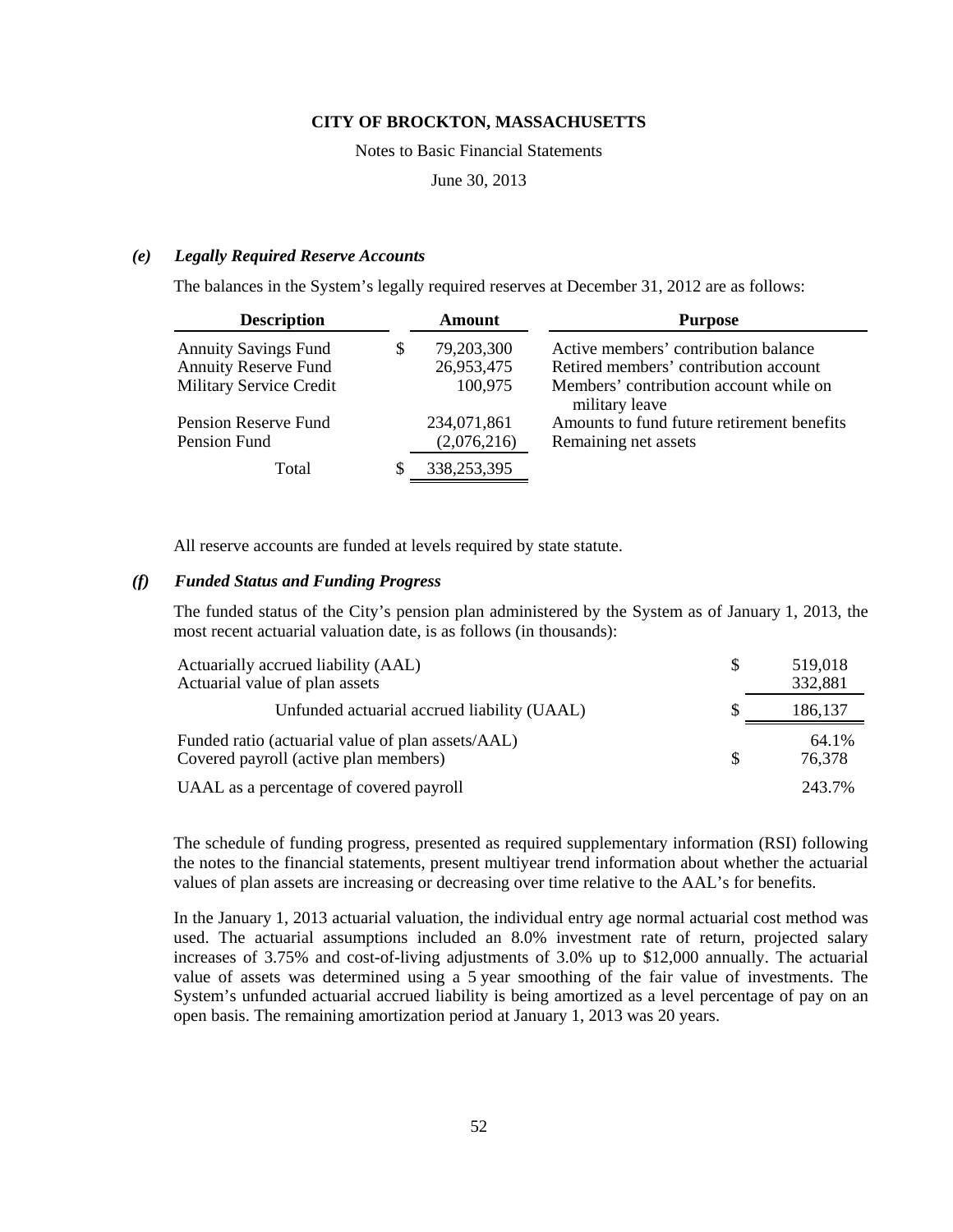Notes to Basic Financial Statements

June 30, 2013

# **(7) Long-Term Obligations**

The following is a summary of changes in long-term obligations for the year ended June 30, 2013:

| <b>General long-term obligations</b>    | <b>Maturing</b><br>through<br>year ended<br>June 30 | Interest<br>percentage<br>range | Outstanding<br>beginning<br>of year | <b>Additions</b> | <b>Reductions</b> | Outstanding<br>end<br>of year |
|-----------------------------------------|-----------------------------------------------------|---------------------------------|-------------------------------------|------------------|-------------------|-------------------------------|
| Governmental activities:<br>General:    |                                                     |                                 |                                     |                  |                   |                               |
| Taxable                                 | 2027                                                | $(4.75\% - 6.45\%$ \$           | 96,145,000                          |                  | 1,340,000         | 94,805,000                    |
| General obligation                      | 2022                                                | $(3.00\% - 6.75\%)$             | 32,819,550                          |                  | 3,806,750         | 29,012,800                    |
| Subtotal                                |                                                     |                                 | \$128,964,550                       |                  | 5,146,750         | 123,817,800                   |
| Add (deduct):                           |                                                     |                                 |                                     |                  |                   |                               |
| Unamortized bond premium                |                                                     |                                 |                                     |                  |                   | 1,208,144                     |
| Total governmental<br>activities bonded |                                                     |                                 |                                     |                  |                   |                               |
| debt, net                               |                                                     |                                 |                                     |                  |                   | 125,025,944                   |
|                                         |                                                     |                                 |                                     |                  |                   |                               |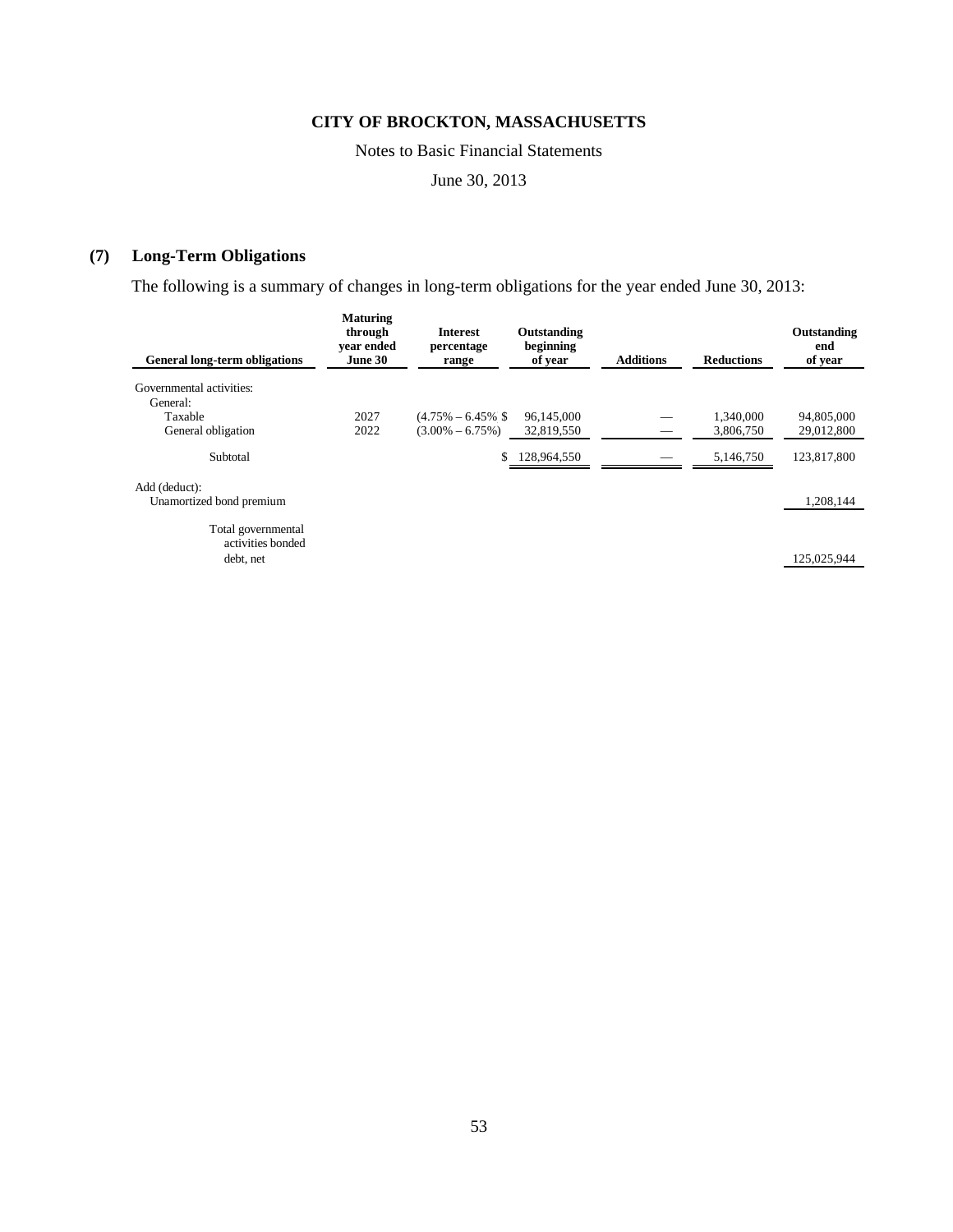#### Notes to Basic Financial Statements

June 30, 2013

| Business-type activities:<br>2028<br>Water<br>$(3.00\% - 7.75\%$ \$<br>27,704,362<br>4,041,342<br>27,170,518<br>3,507,498<br>Sewer<br>2028<br>$(2.00\% - 6.75\%)$<br>80,684,299<br>4,956,905<br>75,727,394<br>2019<br>Other<br>$(3.80\% - 6.00\%)$<br>150,000<br>1,150,000<br>1,300,000<br>Subtotal<br>\$109,688,661<br>3,507,498<br>9,148,247<br>104,047,912<br>Add (deduct):<br>Unamortized bond premium<br>936,850<br>Total business-type<br>activities bonded<br>104,984,762<br>debt, net<br>Total bonded debt, net<br>230,010,706<br>\$<br>Other long-term obligations:<br>Self-insured benefit plans:<br>\$<br>Governmental activities<br>6,411,698<br>1,187,229<br>771,762<br>6,827,165<br>Business-type activities:<br>Water<br>3,381<br>463,417<br>1,466,768<br>1,006,732<br>286<br>162,689<br>Sewer<br>2,601,084<br>2,438,681<br>Other<br>2,544,623<br>2,029<br>259,286<br>2,287,366<br>Compensated absences, net:<br>Governmental activities<br>10,019,956<br>881,960<br>3,474<br>10,898,442<br>Business-type activities:<br>Water<br>379,089<br>360,740<br>18,349<br>124,055<br>5,991<br>130,046<br>Sewer<br>Other<br>2,491<br>11,619<br>142,121<br>132,993<br>Landfill closure and postclosure<br>care costs:<br>Governmental activities<br>3,035,955<br>167,408<br>2,868,547<br>Business-type activities:<br>Sewer<br>23,000<br>1,150,000<br>1,127,000<br>Other post employment benefits<br>Governmental activities<br>159,652,673<br>46,269,687<br>21,558,268<br>184,364,092 | <b>General long-term obligations</b> | <b>Maturing</b><br>through<br>year ended<br>June 30 | <b>Interest</b><br>percentage<br>range | Outstanding<br>beginning<br>of year | <b>Additions</b> | <b>Reductions</b> | Outstanding<br>end<br>of vear |
|---------------------------------------------------------------------------------------------------------------------------------------------------------------------------------------------------------------------------------------------------------------------------------------------------------------------------------------------------------------------------------------------------------------------------------------------------------------------------------------------------------------------------------------------------------------------------------------------------------------------------------------------------------------------------------------------------------------------------------------------------------------------------------------------------------------------------------------------------------------------------------------------------------------------------------------------------------------------------------------------------------------------------------------------------------------------------------------------------------------------------------------------------------------------------------------------------------------------------------------------------------------------------------------------------------------------------------------------------------------------------------------------------------------------------------------------------------------------------------------------|--------------------------------------|-----------------------------------------------------|----------------------------------------|-------------------------------------|------------------|-------------------|-------------------------------|
|                                                                                                                                                                                                                                                                                                                                                                                                                                                                                                                                                                                                                                                                                                                                                                                                                                                                                                                                                                                                                                                                                                                                                                                                                                                                                                                                                                                                                                                                                             |                                      |                                                     |                                        |                                     |                  |                   |                               |
|                                                                                                                                                                                                                                                                                                                                                                                                                                                                                                                                                                                                                                                                                                                                                                                                                                                                                                                                                                                                                                                                                                                                                                                                                                                                                                                                                                                                                                                                                             |                                      |                                                     |                                        |                                     |                  |                   |                               |
|                                                                                                                                                                                                                                                                                                                                                                                                                                                                                                                                                                                                                                                                                                                                                                                                                                                                                                                                                                                                                                                                                                                                                                                                                                                                                                                                                                                                                                                                                             |                                      |                                                     |                                        |                                     |                  |                   |                               |
|                                                                                                                                                                                                                                                                                                                                                                                                                                                                                                                                                                                                                                                                                                                                                                                                                                                                                                                                                                                                                                                                                                                                                                                                                                                                                                                                                                                                                                                                                             |                                      |                                                     |                                        |                                     |                  |                   |                               |
|                                                                                                                                                                                                                                                                                                                                                                                                                                                                                                                                                                                                                                                                                                                                                                                                                                                                                                                                                                                                                                                                                                                                                                                                                                                                                                                                                                                                                                                                                             |                                      |                                                     |                                        |                                     |                  |                   |                               |
|                                                                                                                                                                                                                                                                                                                                                                                                                                                                                                                                                                                                                                                                                                                                                                                                                                                                                                                                                                                                                                                                                                                                                                                                                                                                                                                                                                                                                                                                                             |                                      |                                                     |                                        |                                     |                  |                   |                               |
|                                                                                                                                                                                                                                                                                                                                                                                                                                                                                                                                                                                                                                                                                                                                                                                                                                                                                                                                                                                                                                                                                                                                                                                                                                                                                                                                                                                                                                                                                             |                                      |                                                     |                                        |                                     |                  |                   |                               |
|                                                                                                                                                                                                                                                                                                                                                                                                                                                                                                                                                                                                                                                                                                                                                                                                                                                                                                                                                                                                                                                                                                                                                                                                                                                                                                                                                                                                                                                                                             |                                      |                                                     |                                        |                                     |                  |                   |                               |
|                                                                                                                                                                                                                                                                                                                                                                                                                                                                                                                                                                                                                                                                                                                                                                                                                                                                                                                                                                                                                                                                                                                                                                                                                                                                                                                                                                                                                                                                                             |                                      |                                                     |                                        |                                     |                  |                   |                               |
|                                                                                                                                                                                                                                                                                                                                                                                                                                                                                                                                                                                                                                                                                                                                                                                                                                                                                                                                                                                                                                                                                                                                                                                                                                                                                                                                                                                                                                                                                             |                                      |                                                     |                                        |                                     |                  |                   |                               |
|                                                                                                                                                                                                                                                                                                                                                                                                                                                                                                                                                                                                                                                                                                                                                                                                                                                                                                                                                                                                                                                                                                                                                                                                                                                                                                                                                                                                                                                                                             |                                      |                                                     |                                        |                                     |                  |                   |                               |
|                                                                                                                                                                                                                                                                                                                                                                                                                                                                                                                                                                                                                                                                                                                                                                                                                                                                                                                                                                                                                                                                                                                                                                                                                                                                                                                                                                                                                                                                                             |                                      |                                                     |                                        |                                     |                  |                   |                               |
|                                                                                                                                                                                                                                                                                                                                                                                                                                                                                                                                                                                                                                                                                                                                                                                                                                                                                                                                                                                                                                                                                                                                                                                                                                                                                                                                                                                                                                                                                             |                                      |                                                     |                                        |                                     |                  |                   |                               |
|                                                                                                                                                                                                                                                                                                                                                                                                                                                                                                                                                                                                                                                                                                                                                                                                                                                                                                                                                                                                                                                                                                                                                                                                                                                                                                                                                                                                                                                                                             |                                      |                                                     |                                        |                                     |                  |                   |                               |
|                                                                                                                                                                                                                                                                                                                                                                                                                                                                                                                                                                                                                                                                                                                                                                                                                                                                                                                                                                                                                                                                                                                                                                                                                                                                                                                                                                                                                                                                                             |                                      |                                                     |                                        |                                     |                  |                   |                               |
|                                                                                                                                                                                                                                                                                                                                                                                                                                                                                                                                                                                                                                                                                                                                                                                                                                                                                                                                                                                                                                                                                                                                                                                                                                                                                                                                                                                                                                                                                             |                                      |                                                     |                                        |                                     |                  |                   |                               |
|                                                                                                                                                                                                                                                                                                                                                                                                                                                                                                                                                                                                                                                                                                                                                                                                                                                                                                                                                                                                                                                                                                                                                                                                                                                                                                                                                                                                                                                                                             |                                      |                                                     |                                        |                                     |                  |                   |                               |
|                                                                                                                                                                                                                                                                                                                                                                                                                                                                                                                                                                                                                                                                                                                                                                                                                                                                                                                                                                                                                                                                                                                                                                                                                                                                                                                                                                                                                                                                                             |                                      |                                                     |                                        |                                     |                  |                   |                               |
|                                                                                                                                                                                                                                                                                                                                                                                                                                                                                                                                                                                                                                                                                                                                                                                                                                                                                                                                                                                                                                                                                                                                                                                                                                                                                                                                                                                                                                                                                             |                                      |                                                     |                                        |                                     |                  |                   |                               |
|                                                                                                                                                                                                                                                                                                                                                                                                                                                                                                                                                                                                                                                                                                                                                                                                                                                                                                                                                                                                                                                                                                                                                                                                                                                                                                                                                                                                                                                                                             |                                      |                                                     |                                        |                                     |                  |                   |                               |
|                                                                                                                                                                                                                                                                                                                                                                                                                                                                                                                                                                                                                                                                                                                                                                                                                                                                                                                                                                                                                                                                                                                                                                                                                                                                                                                                                                                                                                                                                             |                                      |                                                     |                                        |                                     |                  |                   |                               |
|                                                                                                                                                                                                                                                                                                                                                                                                                                                                                                                                                                                                                                                                                                                                                                                                                                                                                                                                                                                                                                                                                                                                                                                                                                                                                                                                                                                                                                                                                             |                                      |                                                     |                                        |                                     |                  |                   |                               |
|                                                                                                                                                                                                                                                                                                                                                                                                                                                                                                                                                                                                                                                                                                                                                                                                                                                                                                                                                                                                                                                                                                                                                                                                                                                                                                                                                                                                                                                                                             |                                      |                                                     |                                        |                                     |                  |                   |                               |
|                                                                                                                                                                                                                                                                                                                                                                                                                                                                                                                                                                                                                                                                                                                                                                                                                                                                                                                                                                                                                                                                                                                                                                                                                                                                                                                                                                                                                                                                                             |                                      |                                                     |                                        |                                     |                  |                   |                               |
|                                                                                                                                                                                                                                                                                                                                                                                                                                                                                                                                                                                                                                                                                                                                                                                                                                                                                                                                                                                                                                                                                                                                                                                                                                                                                                                                                                                                                                                                                             |                                      |                                                     |                                        |                                     |                  |                   |                               |
|                                                                                                                                                                                                                                                                                                                                                                                                                                                                                                                                                                                                                                                                                                                                                                                                                                                                                                                                                                                                                                                                                                                                                                                                                                                                                                                                                                                                                                                                                             |                                      |                                                     |                                        |                                     |                  |                   |                               |
|                                                                                                                                                                                                                                                                                                                                                                                                                                                                                                                                                                                                                                                                                                                                                                                                                                                                                                                                                                                                                                                                                                                                                                                                                                                                                                                                                                                                                                                                                             |                                      |                                                     |                                        |                                     |                  |                   |                               |
|                                                                                                                                                                                                                                                                                                                                                                                                                                                                                                                                                                                                                                                                                                                                                                                                                                                                                                                                                                                                                                                                                                                                                                                                                                                                                                                                                                                                                                                                                             |                                      |                                                     |                                        |                                     |                  |                   |                               |
|                                                                                                                                                                                                                                                                                                                                                                                                                                                                                                                                                                                                                                                                                                                                                                                                                                                                                                                                                                                                                                                                                                                                                                                                                                                                                                                                                                                                                                                                                             |                                      |                                                     |                                        |                                     |                  |                   |                               |
|                                                                                                                                                                                                                                                                                                                                                                                                                                                                                                                                                                                                                                                                                                                                                                                                                                                                                                                                                                                                                                                                                                                                                                                                                                                                                                                                                                                                                                                                                             |                                      |                                                     |                                        |                                     |                  |                   |                               |
|                                                                                                                                                                                                                                                                                                                                                                                                                                                                                                                                                                                                                                                                                                                                                                                                                                                                                                                                                                                                                                                                                                                                                                                                                                                                                                                                                                                                                                                                                             |                                      |                                                     |                                        |                                     |                  |                   |                               |
|                                                                                                                                                                                                                                                                                                                                                                                                                                                                                                                                                                                                                                                                                                                                                                                                                                                                                                                                                                                                                                                                                                                                                                                                                                                                                                                                                                                                                                                                                             |                                      |                                                     |                                        |                                     |                  |                   |                               |
| Total other long-term                                                                                                                                                                                                                                                                                                                                                                                                                                                                                                                                                                                                                                                                                                                                                                                                                                                                                                                                                                                                                                                                                                                                                                                                                                                                                                                                                                                                                                                                       |                                      |                                                     |                                        |                                     |                  |                   |                               |
| obligations<br>187,486,673<br>48,394,403<br>23,397,923<br>212,483,153<br>S                                                                                                                                                                                                                                                                                                                                                                                                                                                                                                                                                                                                                                                                                                                                                                                                                                                                                                                                                                                                                                                                                                                                                                                                                                                                                                                                                                                                                  |                                      |                                                     |                                        |                                     |                  |                   |                               |

During 2013, the City issued \$2,510,186 of Massachusetts Water Pollution Abatement Trust (MWPAT) bonds for the Water fund. The issued bonds consist of the following:

On May 22, 2013, the City issued \$1,049,308 and \$1,460,878 in Massachusetts Water Pollution Abatement Trust (MWPAT) bonds. The bonds funded Water System Improvement Projects. Interest on the bonds will be payable semiannually on July 15 and January 15, commencing on July 15, 2013. The interest rates are 2% are due serially through January 15, 2033.

On April 3, 2013, the City entered into an interim financing agreement for a total of \$997,312 Massachusetts Water Pollution Abatement Trust (MWPAT) bonds. The initial loan amount totals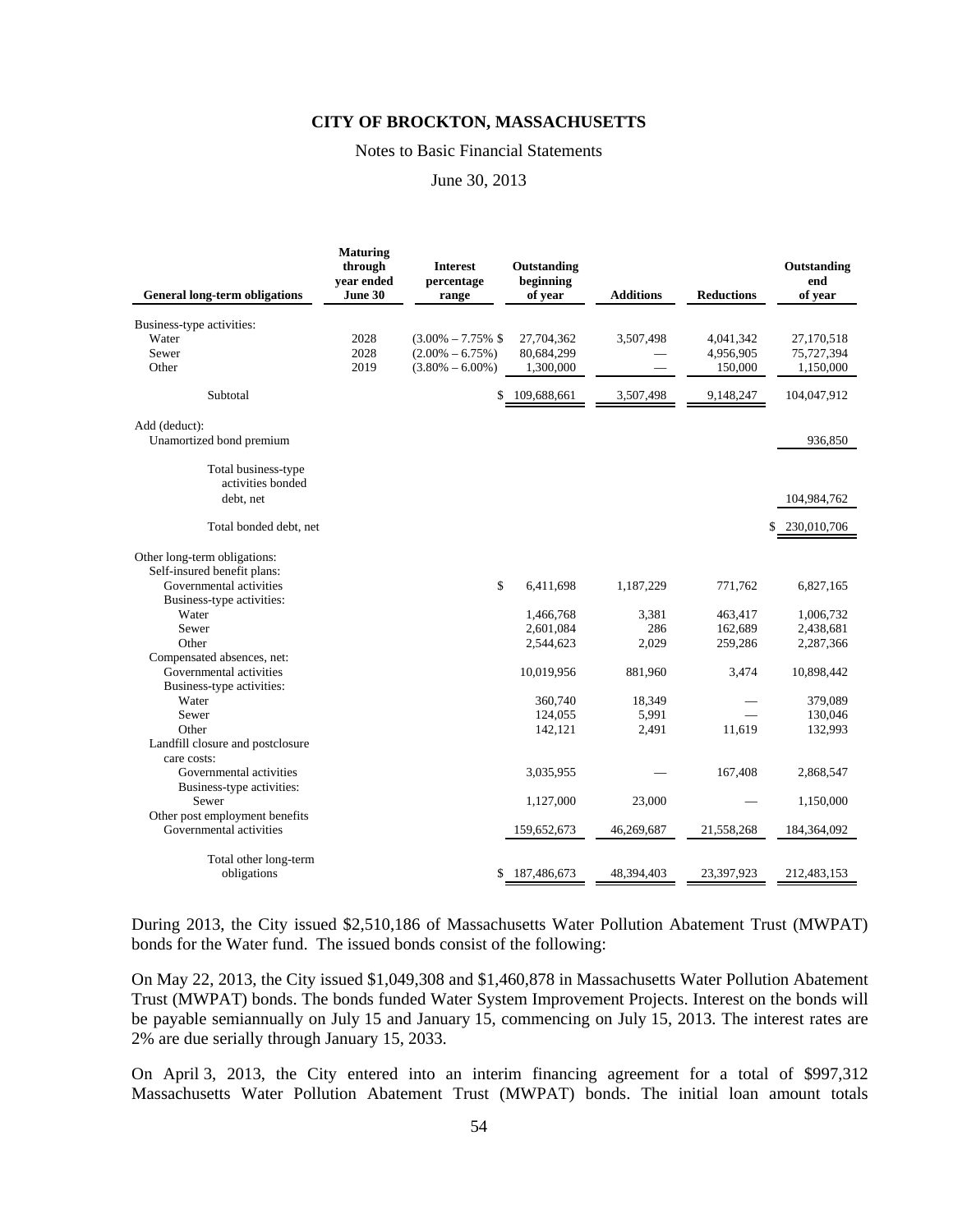Notes to Basic Financial Statements

June 30, 2013

\$1,068,489 less principal forgiveness totaling \$71,177. The interim bond will fund \$997,312 in Water System Improvement Program. The funds will be used to make improvements to the Water Enterprise system Silver Lake Surge control system. Interest on the bonds will be payable semiannually on July 15 and January 15, commencing on July 15, 2014. The interest rates are 2% are due serially through January 15, 2034.

### *Maturity of Bond Indebtedness*

Bond indebtedness outstanding at June 30, 2013 matures as follows:

|                      | <b>Governmental activities</b> |                 |              |
|----------------------|--------------------------------|-----------------|--------------|
|                      | <b>Principal</b>               | <b>Interest</b> | <b>Total</b> |
| Year ending June 30: |                                |                 |              |
| 2014                 | \$<br>5,786,900                | 6,308,416       | 12,095,316   |
| 2015                 | 6,336,650                      | 6,048,222       | 12,384,872   |
| 2016                 | 6,999,375                      | 5,739,636       | 12,739,011   |
| 2017                 | 7,773,000                      | 5,392,141       | 13,165,141   |
| 2018                 | 5,631,875                      | 4,998,955       | 10,630,830   |
| $2019 - 2023$        | 34,770,000                     | 19,860,268      | 54,630,268   |
| $2024 - 2028$        | 55,260,000                     | 8,353,915       | 63,613,915   |
| $2029 - 2032$        | 1,260,000                      | 102,000         | 1,362,000    |
|                      | 123,817,800                    | 56,803,553      | 180,621,353  |

|                      | <b>Business-type activities</b> |                 |                  |                 |  |  |
|----------------------|---------------------------------|-----------------|------------------|-----------------|--|--|
|                      |                                 | Water           | <b>Sewer</b>     |                 |  |  |
|                      | <b>Principal</b>                | <b>Interest</b> | <b>Principal</b> | <b>Interest</b> |  |  |
| Year ending June 30: |                                 |                 |                  |                 |  |  |
| 2014                 | \$<br>1,622,239                 | 585,675         | 5,110,002        | 1,869,855       |  |  |
| 2015                 | 1,685,610                       | 575,911         | 5,219,136        | 1,725,710       |  |  |
| 2016                 | 1,710,096                       | 534,159         | 5,242,081        | 1,578,070       |  |  |
| 2017                 | 1,738,625                       | 486,924         | 5,359,041        | 1,418,027       |  |  |
| 2018                 | 1,763,451                       | 440,893         | 5,346,533        | 1,266,141       |  |  |
| $2019 - 2023$        | 8,250,516                       | 1,566,352       | 27,037,262       | 4,183,909       |  |  |
| $2024 - 2028$        | 8,061,473                       | 655,476         | 20,372,525       | 992,033         |  |  |
| $2029 - 2033$        | 2,338,508                       | 133,300         | 2,040,814        | 54,820          |  |  |
|                      | 27,170,518                      | 4,978,690       | 75,727,394       | 13,088,565      |  |  |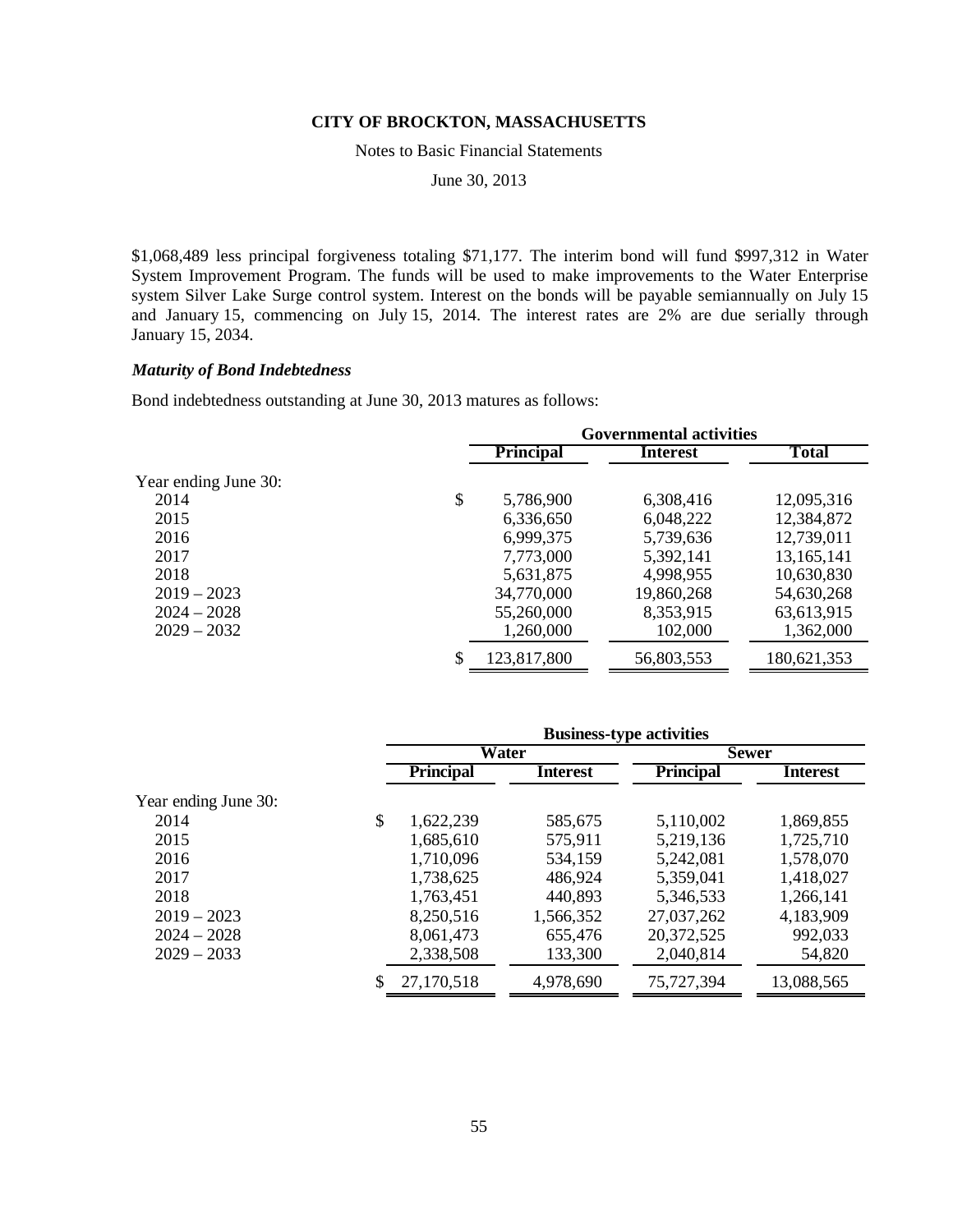#### Notes to Basic Financial Statements

## June 30, 2013

|                      | <b>Business-type activities</b>     |       |                  |                 |  |  |  |
|----------------------|-------------------------------------|-------|------------------|-----------------|--|--|--|
|                      | Other                               |       | <b>Total</b>     |                 |  |  |  |
|                      | <b>Principal</b><br><b>Interest</b> |       | <b>Principal</b> | <b>Interest</b> |  |  |  |
| Year ending June 30: |                                     |       |                  |                 |  |  |  |
| 2014                 | \$<br>150,000                       | 1,500 | 6,882,241        | 2,457,030       |  |  |  |
| 2015                 | 100,000                             |       | 7,004,746        | 2,301,621       |  |  |  |
| 2016                 | 100,000                             |       | 7,052,177        | 2,112,229       |  |  |  |
| 2017                 | 100,000                             |       | 7,197,666        | 1,904,951       |  |  |  |
| 2018                 | 100,000                             |       | 7,209,984        | 1,707,034       |  |  |  |
| $2019 - 2023$        | 500,000                             |       | 35,787,778       | 5,750,261       |  |  |  |
| $2024 - 2028$        | 100,000                             |       | 28,533,998       | 1,647,509       |  |  |  |
| $2029 - 2033$        |                                     |       | 4,379,322        | 188,120         |  |  |  |
|                      | 1,150,000                           | 1,500 | 104,047,912      | 18,068,755      |  |  |  |

The City has entered into loan agreements with the Massachusetts Water Pollution Abatement Trust (MWPAT) to finance certain water and wastewater related capital improvements. Since the City is legally obligated for the total debt amounts, the full liability has been recorded in the Water and Sewer funds in the accompanying basic financial statements. The City expects to receive \$341,935 and \$2,674,450 of Water and Sewer principal and interest subsidies, respectively, from MWPAT over the remaining life of the loans as follows:

|                      | <b>Business-type activities</b> |                            |                             |                            |                             |                            |  |  |
|----------------------|---------------------------------|----------------------------|-----------------------------|----------------------------|-----------------------------|----------------------------|--|--|
|                      | Water                           |                            | <b>Sewer</b>                |                            |                             | <b>Total</b>               |  |  |
|                      | <b>Principal</b><br>subsidy     | <b>Interest</b><br>subsidy | <b>Principal</b><br>subsidy | <b>Interest</b><br>subsidy | <b>Principal</b><br>subsidy | <b>Interest</b><br>subsidy |  |  |
| Year ending June 30: |                                 |                            |                             |                            |                             |                            |  |  |
| 2014                 | \$<br>18.036                    | 20,990                     | 112.321                     | 288.388                    | 130.357                     | 309,378                    |  |  |
| 2015                 | 19.393                          | 18.256                     | 113.993                     | 268,598                    | 133.386                     | 286,854                    |  |  |
| 2016                 | 20,456                          | 16.176                     | 71.883                      | 245,443                    | 92,339                      | 261,619                    |  |  |
| 2017                 | 21.794                          | 13.454                     | 73.951                      | 223,890                    | 95.745                      | 237.344                    |  |  |
| 2018                 | 22.218                          | 12.560                     | 50.448                      | 200.110                    | 72.666                      | 212,670                    |  |  |
| $2019 - 2023$        | 125.055                         | 33.547                     | 131,517                     | 708.565                    | 256,572                     | 742.112                    |  |  |
| $2024 - 2028$        |                                 |                            | 137,785                     | 47,558                     | 137,785                     | 47,558                     |  |  |
| Total                | 226,952                         | 114,983                    | 691,898                     | 1,982,552                  | 918,850                     | 2,097,535                  |  |  |

The City is subject to a dual-level general debt limit; the normal debt limit and the double-debt limit. Such limits are equal to 2½% and 5%, respectively, of the valuation of taxable property in the City as last equalized by the Commonwealth's Department of Revenue. Debt may be authorized up to the normal debt limit without state approval. Authorizations under the double-debt limit, however, require the approval of the Commonwealth's Emergency Finance Board. Additionally, there are many categories of general obligation debt, which are exempt from the debt limit but are subject to other limitations.

As of June 30, 2013, the City may issue approximately \$278.3 million of additional general-obligation debt under the normal debt limit. The City has approximately \$212.0 million of debt exempt from the debt limit.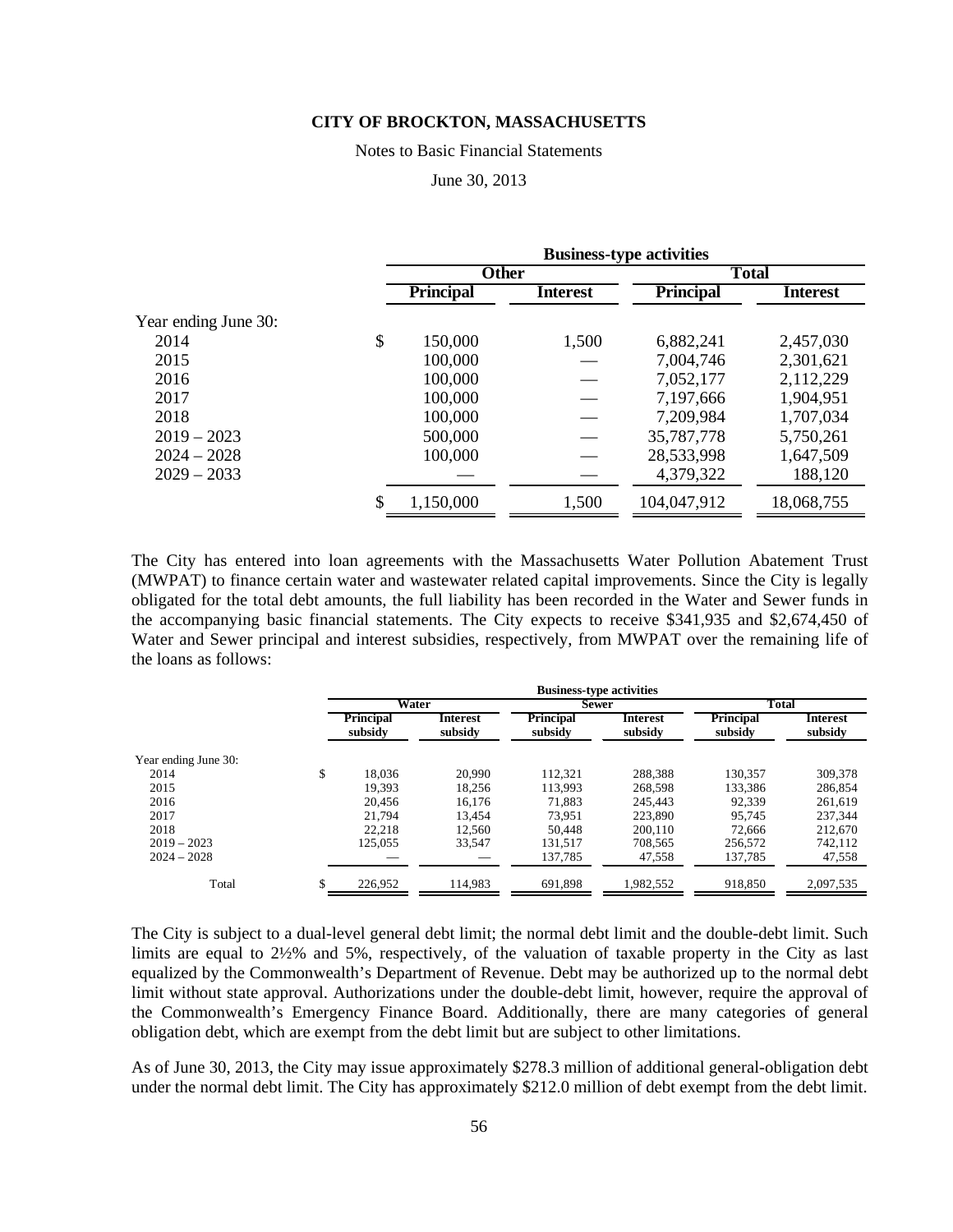Notes to Basic Financial Statements

June 30, 2013

As of June 30, 2013, the City has total authorized unissued debt of \$78.0 million. The remaining authorized unissued debt is intended to finance the following:

| School construction/furnishings | \$ | 20,425,973 |
|---------------------------------|----|------------|
| School refunding                |    | 950,000    |
| Refunding                       |    | 2,430,000  |
| Pension funding                 |    | 47,710,000 |
| Water projects                  |    | 5,278,677  |
| Sewer projects                  |    | 220,779    |
| Economic development            |    | 1,000,000  |
|                                 | S  | 78,015,429 |

## **(8) Landfill Closure and Postclosure Care Costs**

State and Federal laws and regulations require that the City place a final cover on its landfill sites and perform certain maintenance and monitoring functions at the landfill sites for a minimum of thirty years after closure. In addition to operating expenses related to current activities of the landfill sites, an expense provision and related liability are being recognized based on the future closure and postclosure care costs that will be incurred near or after the date the landfills no longer accept waste. The recognition of these landfill closure and postclosure care costs is based on the amount of the landfills used during the year. The estimated liability for landfill closure and postclosure care costs is based on the percent usage (filled) of the landfills and is as follows at June 30, 2013:

|                                    | Governmental<br>activities | <b>Business-type</b><br>activities<br>(Sewer fund) |  |
|------------------------------------|----------------------------|----------------------------------------------------|--|
| Closure and postclosure care costs | 2,868,547                  | 1,150,000                                          |  |
| Percentage usage (filled)          | 100.00%                    | 50.00%                                             |  |

It is estimated that an additional \$1,150,000 will be recognized as closure and postclosure care expenses between the date of the balance sheet and the date the Sewer fund landfill is currently expected to be filled to capacity (the year 2047).

The landfill liability recorded by the governmental activities represents postclosure care costs only, as the closure costs have been contractually assumed by a third party in exchange for the future use of the landfill site. As of June 30, 2009, the landfill has been closed and the City began to incur postclosure care costs in fiscal year 2009.

The third party has placed an irrevocable letter of credit in the amount of \$5,485,000 in trust to provide assurance that funds will be available when needed for closure, maintenance, and/or corrective action.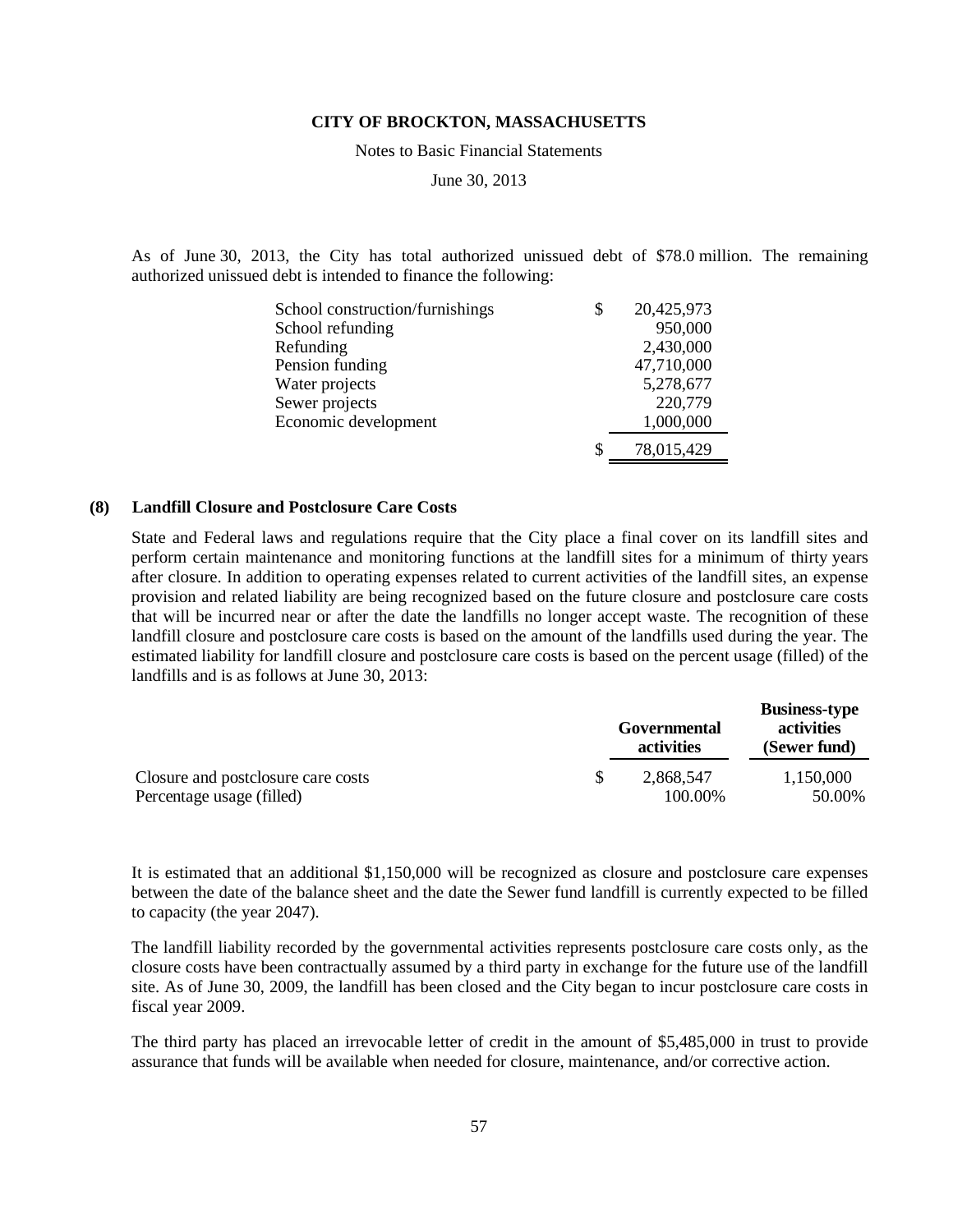Notes to Basic Financial Statements

June 30, 2013

The estimated total current cost of the landfill closure and postclosure care is based on the amount that would be paid if all equipment, facilities, and services required to close, monitor, and maintain the landfills were acquired as of June 30, 2013. However, the actual cost of closure and postclosure care may be higher due to inflation, changes in technology, or changes in landfill laws and regulations.

## **(9) Temporary Borrowings**

Under state law and by authorization of the City Council, the City is authorized to borrow on a temporary basis to fund the following:

- Current operating costs prior to the collection of revenues through issuance of revenue anticipation notes (RANs);
- Capital project costs incurred prior to obtaining permanent financing through issuance of bond anticipation notes (BANs); and
- Federal and state-aided capital projects and other program expenditures prior to receiving reimbursement through issuance of federal and state-aid anticipation notes (FANs and SANs).

Temporary loans are general obligations of the City and carry maturity dates which are limited by statute.

Short-term debt activity for the year ended June 30, 2013 was as follows:

|                                                              | <b>Outstanding</b><br>as of<br><b>June 30,</b><br>2012 | <b>Additions</b> | <b>Reductions</b> | Outstanding<br>as of<br><b>June 30,</b><br>2013 |
|--------------------------------------------------------------|--------------------------------------------------------|------------------|-------------------|-------------------------------------------------|
| Bond anticipation notes payable:<br>Governmental activities: |                                                        |                  |                   |                                                 |
|                                                              |                                                        |                  |                   |                                                 |
| School roof repairs fund:                                    |                                                        |                  |                   |                                                 |
| School construction                                          | 7,000,000                                              | 7,000,000        | 7,000,000         | 7,000,000                                       |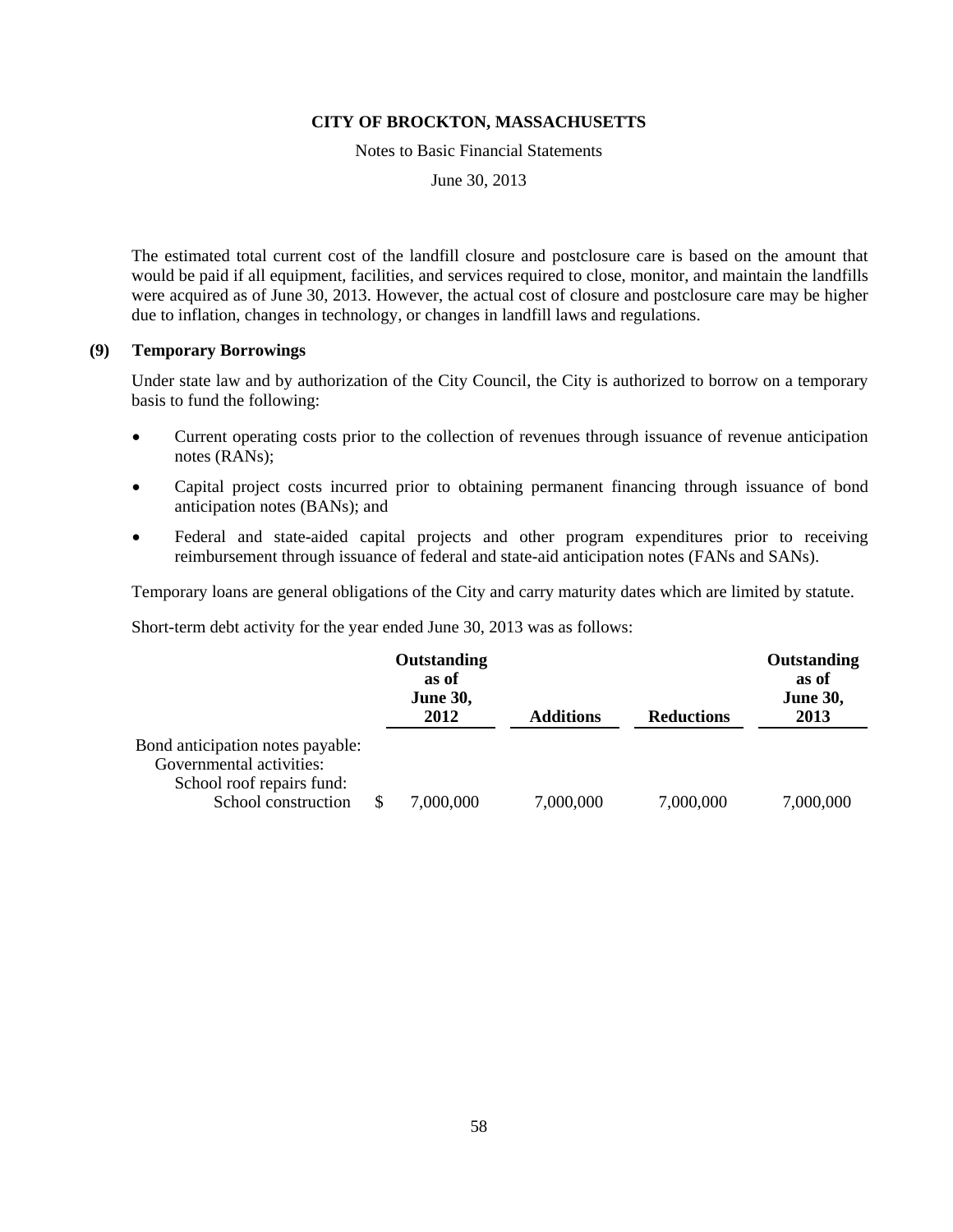Notes to Basic Financial Statements

June 30, 2013

## **(10) Operating Transfers and Interfund Balances**

Operating transfers and their purposes during the year ended June 30, 2013 were as follows:

|                                                | <b>Governmental funds</b> |             | <b>Enterprise funds</b> |               |         |  |
|------------------------------------------------|---------------------------|-------------|-------------------------|---------------|---------|--|
|                                                | General                   | Other       | Water                   | <b>Sewer</b>  | Other   |  |
| Water receipts $-$ in lieu of taxes<br>\$      | 589,449                   |             | (589, 449)              |               |         |  |
| Sewer receipts – in lieu of taxes              | 1,121,248                 |             |                         | (1, 121, 248) |         |  |
| Other Enterprise receipts – in                 |                           |             |                         |               |         |  |
| lieu of taxes                                  |                           |             |                         |               | 220,830 |  |
| General fund revenue – recreation              | (220, 830)                |             |                         |               |         |  |
|                                                |                           |             |                         |               |         |  |
| subsidy                                        | (500,000)                 |             |                         |               | 500,000 |  |
| General fund revenue - Sewer, renewable energy |                           |             |                         |               |         |  |
| and recreation debt service costs              | (223, 150)                |             |                         | 70,150        | 153,000 |  |
| Capital Projects Funds - transfer to fund      |                           |             |                         |               |         |  |
| General Fund Debt Service                      | 1,974,670                 | (1,974,670) |                         |               |         |  |
| General fund revenue - to fund contract        |                           |             |                         |               |         |  |
| agreements                                     | (295,100)                 |             | 171,900                 | 58,700        | 64,500  |  |
| Special revenue fund - Fund Capital Purchase   | 321,700                   | (321,700)   |                         |               |         |  |
| Parking authority reserve -                    |                           |             |                         |               |         |  |
| parking authority                              | 293,061                   | (293,061)   |                         |               |         |  |
| Parking meter fees – parking                   |                           |             |                         |               |         |  |
| authority                                      | 255,943                   | (255, 943)  |                         |               |         |  |
| Weights and Measures - Personal Services       | 48.826                    | (48, 826)   |                         |               |         |  |
| Cemetery - services                            | 40,000                    | (40,000)    |                         |               |         |  |
| Transfer of Ambulance Fees to Special Revenu   | (125, 445)                | 125,445     |                         |               |         |  |
| Transfer of Ambulance Fees - Personal Service  | 197,445                   | (197, 445)  |                         |               |         |  |
| Special revenue fund - Licensing Fees          | 9,673                     | (9,673)     |                         |               |         |  |
| Special revenue fund - Reimburse General Fur   | 231,160                   | (231, 160)  |                         |               |         |  |
| Trust fund - Transfer for Capital              |                           | (56, 646)   |                         |               | 56,646  |  |
| General Fund revenue - Transfer                |                           |             |                         |               |         |  |
| of cable agreement reimbursement to            |                           |             |                         |               |         |  |
| Special Revenue Fund                           | (396, 818)                | 396,818     |                         |               |         |  |
| Total<br>\$                                    | 3,321,832                 | (2,906,861) | (417, 549)              | (992, 398)    | 994,976 |  |

At June 30, 2013 the School Roof Repairs Fund owes the General Fund \$1,860,611.

#### **(11) Other Postemployment Benefit (OPEB) Disclosures**

GASB Statement No. 45, *Accounting and Financial Reporting by Employers for Postemployment Benefits Other Than Pensions*, requires governments to account for other postemployment benefits, primarily healthcare, on an accrual basis rather than on a pay-as-you-go basis. Accordingly, actuarially required contributions are recognized as an expense on the government-wide statement of activities when a future retiree earns their postemployment benefit rather than when they use their postemployment benefit. To the extent that an entity does not fund their actuarially required contribution, a postemployment benefit liability is recognized on the government-wide statement of net position over time.

In addition to the pension benefits described in note 6, the City provides postemployment health care and life insurance benefits, in accordance with state statute and City ordinance, to participating retirees and their beneficiaries.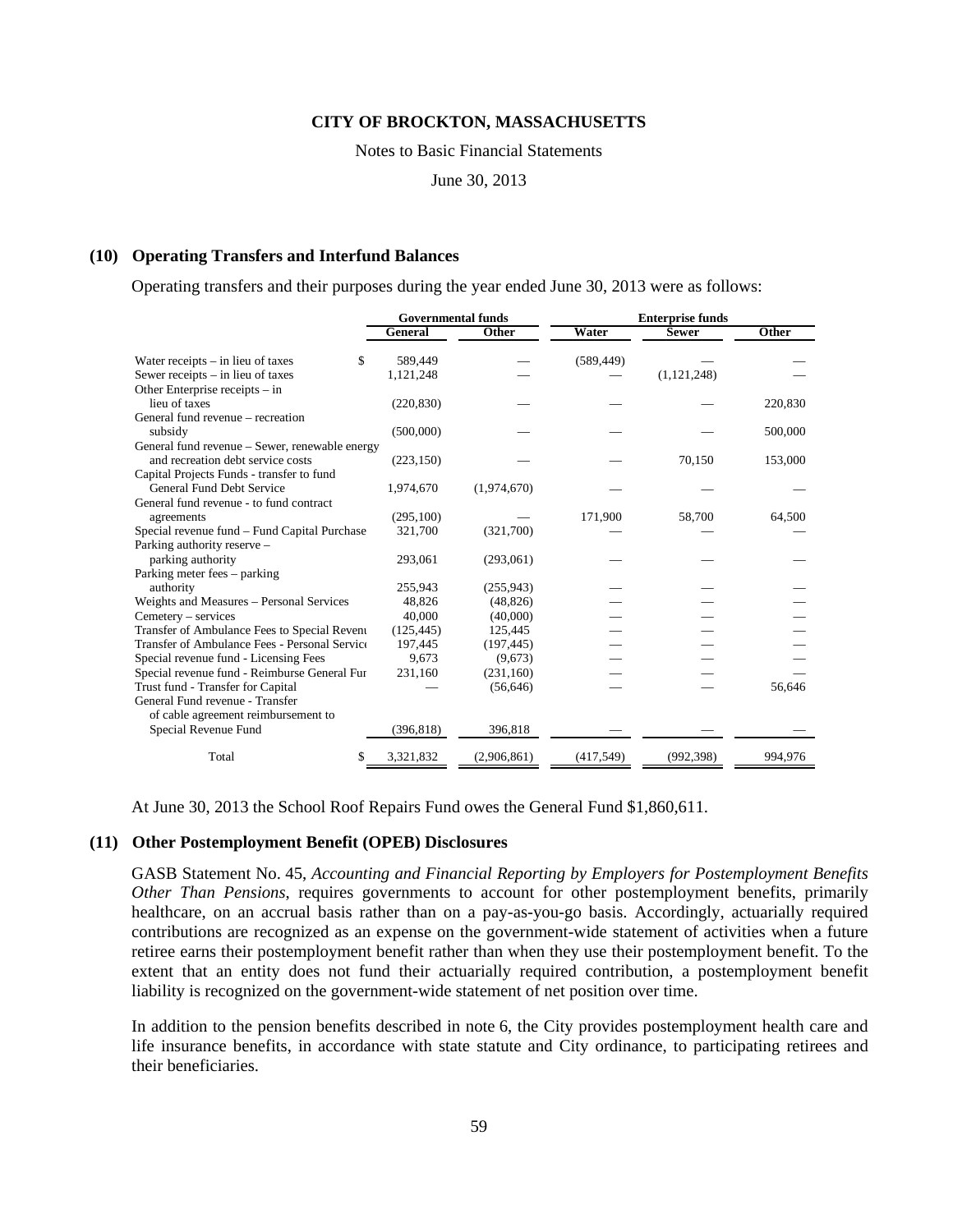Notes to Basic Financial Statements

June 30, 2013

As of June 30, 2012, the valuation date, 2,913 retirees and 2,936 active members meet the eligibility requirements as put forth in Chapter 32B of MGL. The City sponsors and participates in a single employer defined benefit OPEB plan. The OPEB plan is administered by the City and does not issue a stand-alone financial report.

Medical and prescription drug benefits are provided to all eligible retirees not enrolled in Medicare through a variety of plans offered by Blue Cross Blue Shield of Massachusetts and Harvard Pilgrim HealthCare. Medical and prescription drug benefits are provided to retirees enrolled in Medicare through Medicare Supplemental plans offered by Blue Cross Blue Shield of Massachusetts and Harvard Pilgrim HealthCare.

Groups 1 and 2 retirees, including teachers, with at least 10 years or 20 years of creditable service are eligible at age 55 or any age, respectively. Group 4 retirees with at least 10 years or 20 years of creditable service are eligible at age 45 or any age, respectively. Retirees on ordinary or accidental disability retirement are eligible at any age while ordinary disability requires 10 years of creditable service. The surviving spouse is eligible to receive both pre-retirement and post-retirement death benefits, as well as medical and prescription drug coverage.

#### *(a) Funding Policy*

Employer and employee contribution rates are governed by the respective collective bargaining agreements. The City currently funds the plan on a pay-as-you-go basis. The City and plan members share the cost of benefits. As of June 30, 2013, the valuation date, the plan members contribute 10% to 25% of the monthly premium cost, depending on the plan in which they are enrolled. The City contributes the balance of the premium cost.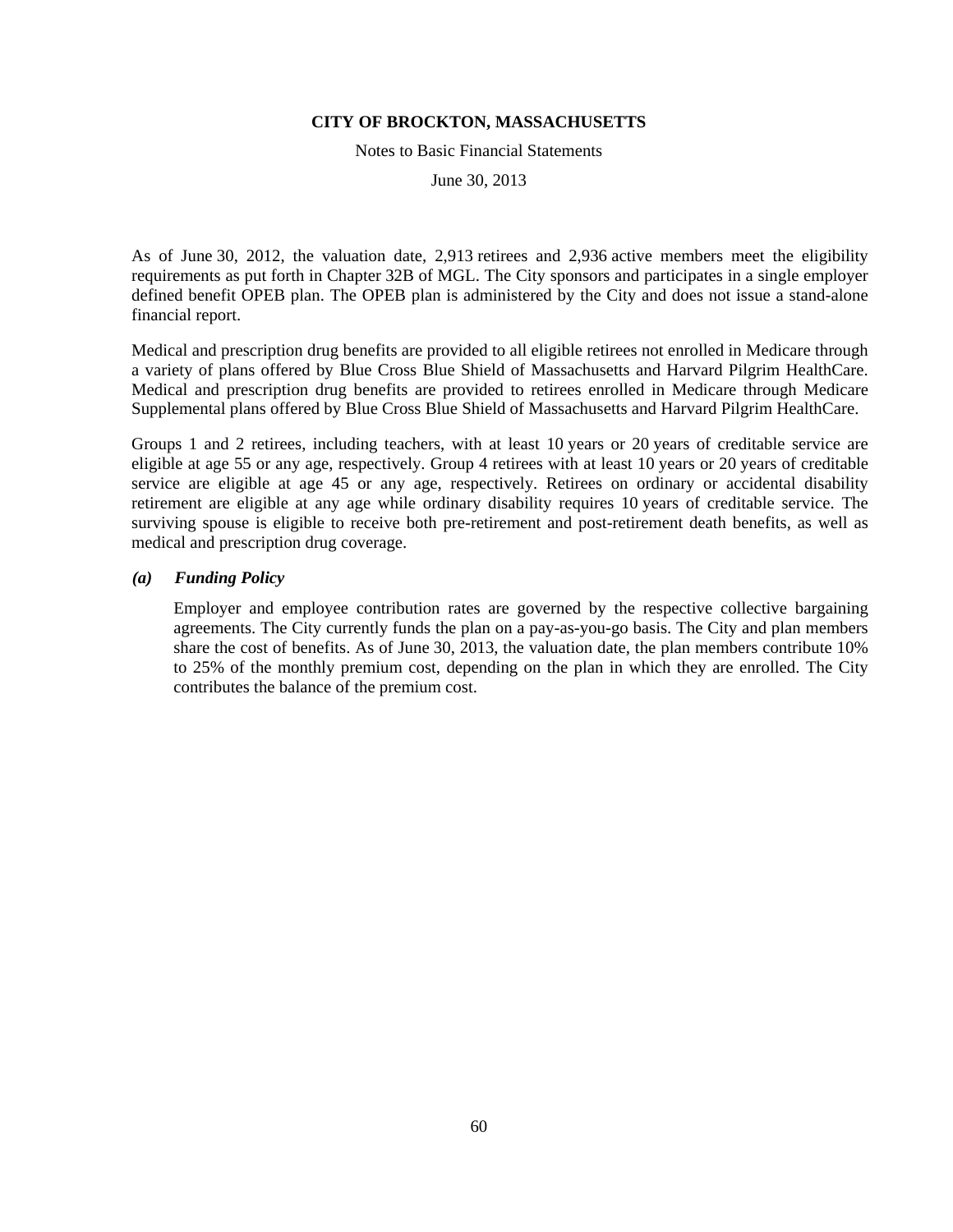Notes to Basic Financial Statements

June 30, 2013

### *(b) Annual OPEB Cost and Net OPEB Obligation*

The City's annual OPEB expense is calculated based on the annual required contribution of the employer (ARC), an amount actuarially determined in accordance with the parameters of GASB Statement No. 45. The ARC represents a level of funding that, if paid on an ongoing basis, is projected to cover the normal cost each year and amortize any unfunded actuarial liability over a period of thirty years. The following table shows the components of the City's annual OPEB cost for the year ending June 30, 2013, the amount actually contributed to the plan, and the change in the City's net OPEB obligation based on an actuarial valuation as of June 30, 2013:

| Annual Required Contribution (ARC)<br>Interest on net OPEB obligation<br>Adjustment to ARC | S | 39,883,580<br>6,386,107<br>(6,100,719) |
|--------------------------------------------------------------------------------------------|---|----------------------------------------|
| Annual OPEB cost                                                                           |   | 40,168,968                             |
| Contributions made                                                                         |   | (15, 457, 549)                         |
| Change in net OPEB obligation                                                              |   | 24,711,419                             |
| Net OPEB obligation – beginning of year                                                    |   | 159,652,673                            |
| Net OPEB obligation – end of year                                                          |   | 184,364,092                            |

The City's annual OPEB cost, the percentage of annual OPEB cost contributed to the plan, and the net OPEB obligation were as follows:

|                            | Percentage of              |                                 |                               |  |  |
|----------------------------|----------------------------|---------------------------------|-------------------------------|--|--|
|                            | <b>Annual OPEB</b><br>cost | <b>OPEB</b> cost<br>contributed | <b>Net OPEB</b><br>obligation |  |  |
| Fiscal year ended:<br>2013 | 40,168,968                 | 38.48% \$                       | 184, 364, 092                 |  |  |
|                            |                            |                                 |                               |  |  |

The City's net OPEB obligation as of June 30, 2013 is recorded on the government-wide statement of net position.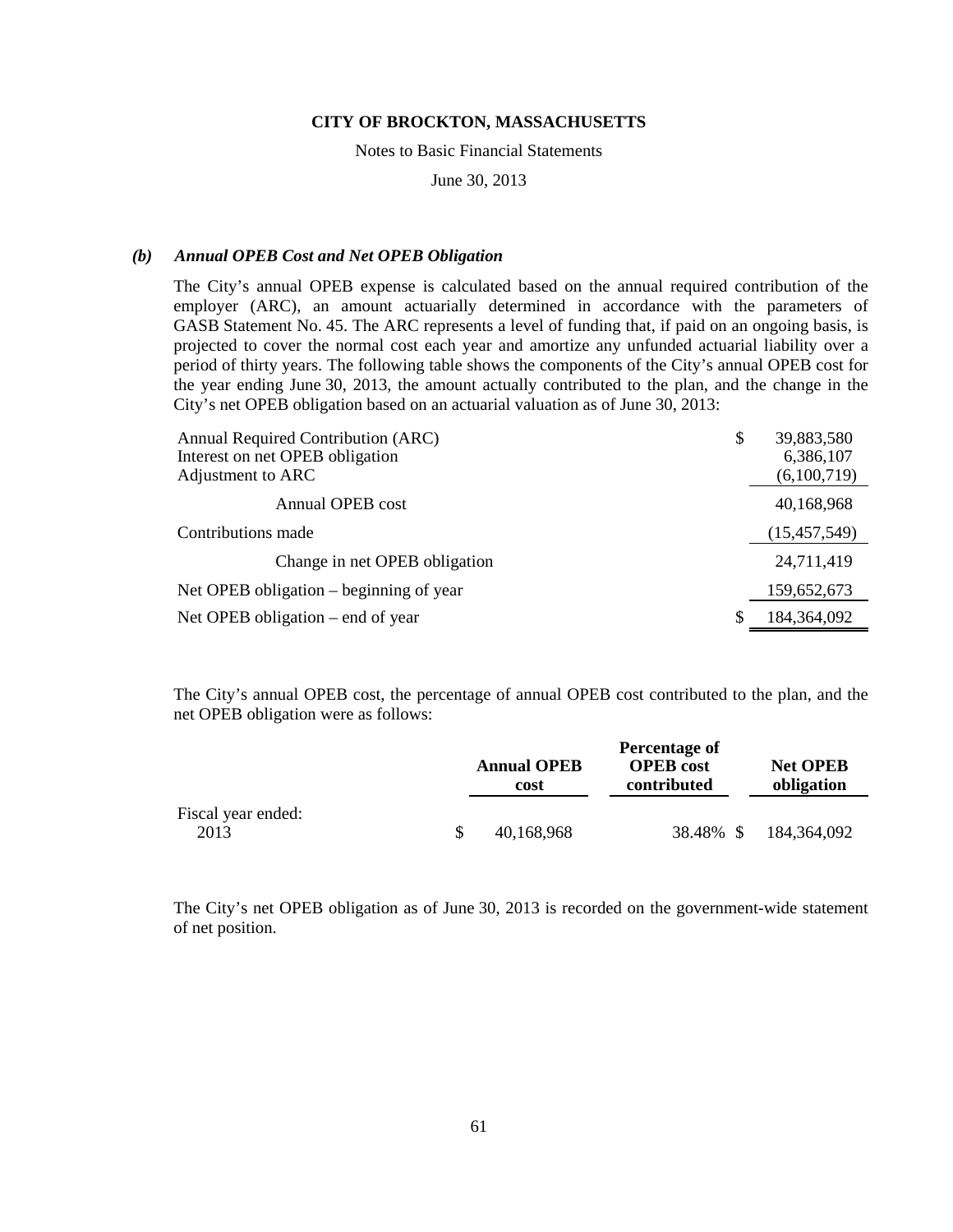Notes to Basic Financial Statements

June 30, 2013

#### *(c) Funded Status and Funding Progress*

The funded status of the plan as of June 30, 2013, based on an actuarial valuation as of June 30, 2012, was as follows (in thousands):

| Actuarially accrued liability (AAL)<br>Actuarial value of plan assets |    | 504.888 |
|-----------------------------------------------------------------------|----|---------|
| Unfunded actuarial accrued liability (UAAL)                           |    | 504,888 |
| Funded ratio (actuarial value of plan assets/AAL)                     |    | $-$ %   |
| Covered payroll (active plan members)                                 | -S | 173.404 |
| UAAL as a percentage of covered payroll                               |    | 291.2%  |

Actuarial valuations of an ongoing plan involve estimates of the value of reported amounts and assumptions about the probability of occurrence of events far into the future. Examples include assumptions about future employment, mortality, and the healthcare cost trend. Amounts determined regarding the funded status of the plan and the annual required contributions of the Commission are subject to continual revision as actual results are compared with past expectations and new estimates are made about the future. The schedule of funding progress, presented as required supplementary information following the notes to the financial statements, presents multi-year trend information that shows whether the actuarial value of plan assets is increasing or decreasing over time relative to the actuarial accrued liabilities for benefits.

### *(d) Actuarial Methods and Assumptions*

Projections of benefits for financial reporting purposes are based on the substantive plan (the plan as understood by the City and plan members) and include the types of benefits provided at the time of each valuation and the historical pattern of sharing of benefit costs between the City and plan members to that point. The actuarial methods and assumptions used include techniques that are designed to reduce short-term volatility in actuarial accrued liabilities and the actuarial value of assets, consistent with the long-term perspective of the calculations.

In the June 30, 2013 actuarial valuation, the projected unit credit cost method was used. The actuarial assumptions included a 4.25% investment rate of return and an annual health care cost trend rate of 7.5%, reduced by decrements to an ultimate rate of 5% after 5 years. The City's unfunded actuarial accrued liability is being amortized as a level percentage of pay on a closed basis assuming 4.5% increases. The remaining amortization period at June 30, 2013 was thirty years.

#### **(12) Risk Management**

The City is exposed to various risks of loss related to general liability, property and casualty, workers' compensation, unemployment and employee health, and life insurance claims.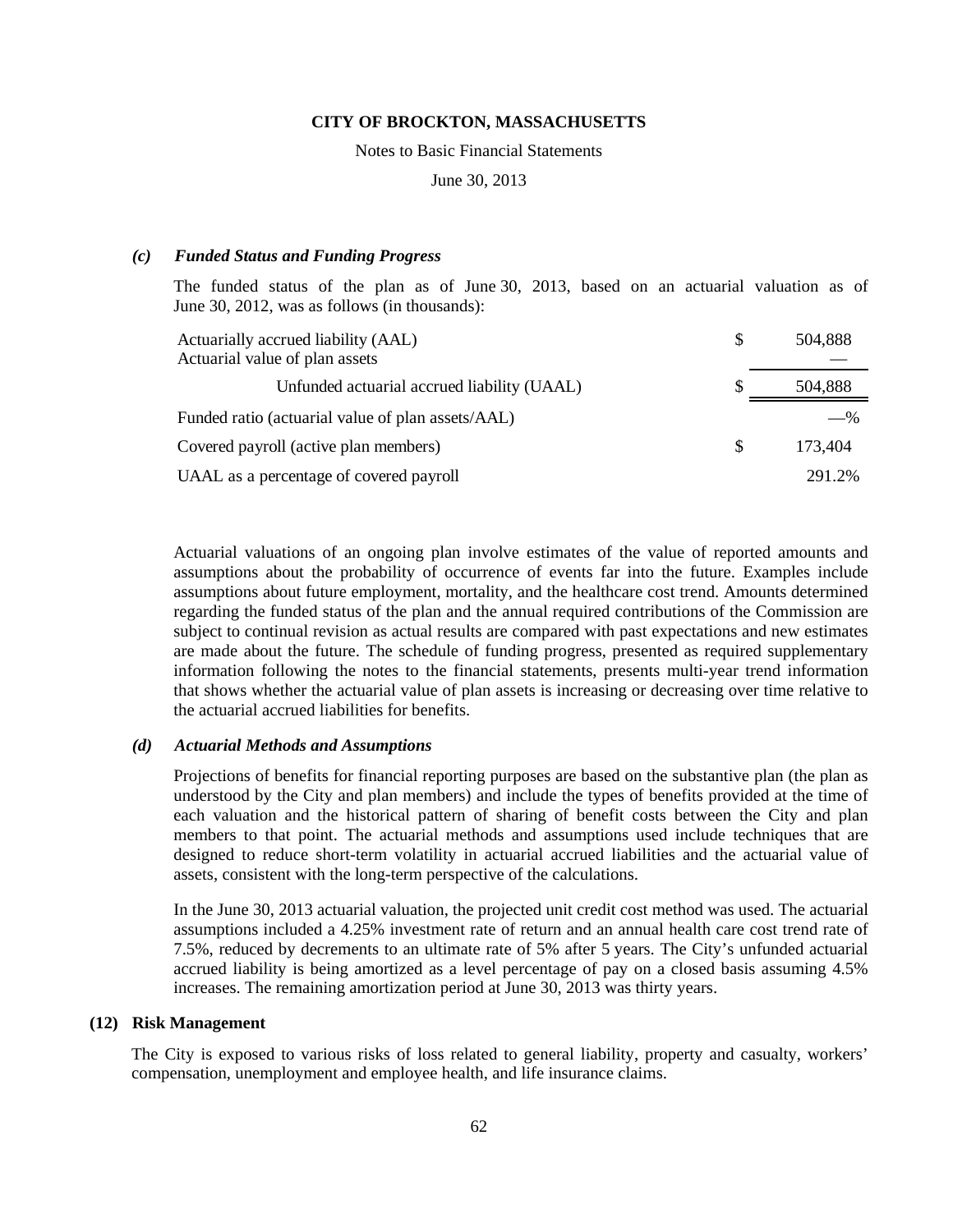Notes to Basic Financial Statements

June 30, 2013

Buildings and property are insured against fire, theft, and natural disaster to the extent that losses exceed a deductible of \$100,000 per incident. Vehicle damage and loss is insured to \$1,000,000 with a deductible of \$1,000.

The City is self insured for workers' compensation and unemployment claims. The City is also self insured for those employees participating in the City's Health Care Plans (Health Care Plans). Approximately 75% of the City's employees participate in preferred provider Health Care Plans.

Both employees and the City contribute to the Health Care Plans based upon a percentage formula, 75% City and 25% employee. The retirees' contribution rate is 25%, except for those retirees who were 65 or older as of July 1, 2003 and whose annual household income was \$22,340 or less for a single person over 65 years of age, or \$30,260 for a two person household with one person over 65 years of age. For these retirees, the contribution rates is 15% for BCBS Medex II. The 15% rate was established through a Home Rule Petition voted and approved by the City Council and the Massachusetts General Court. Stop loss insurance is carried on the Health Care Plans for claims in excess of \$325,000 per covered person and \$2,000,000 maximum per covered person. The City maintains a working deposit with the administrator of its Blue Cross Blue Shield Health Care Plans. At June 30, 2013, that deposit was \$5.6 million, which includes Dental insurance. The financial arrangement with Harvard Pilgrim is monthly level funding of \$1.4 million with quarterly adjustments if necessary.

The City is insured for other types of general liability; however, Chapter 258 of the MGL limits the City's liability to a maximum of \$100,000 per claim in all matters except actions relating to federal/civil rights, eminent domain, and breach of contract.

Liabilities for self-insured claims are reported if it is probable that a loss has been incurred and the amount can be reasonably estimated. These losses include an estimate of claims that have been incurred but not reported. Changes in the self-insurance liability for the years ended June 30, 2013 and 2012 were as follows:

|                                                                                            |   | Workers'<br>compensation<br>plan       | <b>Health care</b><br>plans               | <b>Total</b>                               |
|--------------------------------------------------------------------------------------------|---|----------------------------------------|-------------------------------------------|--------------------------------------------|
| Balance at June 30, 2011<br>Provision for losses/change in estimate<br>Payments for claims | S | 10,603,692<br>(293, 444)<br>(835, 527) | 4,393,462<br>34,971,899<br>(35, 815, 909) | 14,997,154<br>34,678,455<br>(36, 651, 436) |
| Balance at June 30, 2012                                                                   |   | 9,474,721                              | 3,549,452                                 | 13,024,173                                 |
| Provision for losses/change in estimate<br>Payments for claims                             |   | 707,512<br>(914, 461)                  | 46,909,989<br>(47, 167, 269)              | 47,617,501<br>(48,081,730)                 |
| Balance at June 30, 2013                                                                   | S | 9,267,772                              | 3,292,172                                 | 12,559,944                                 |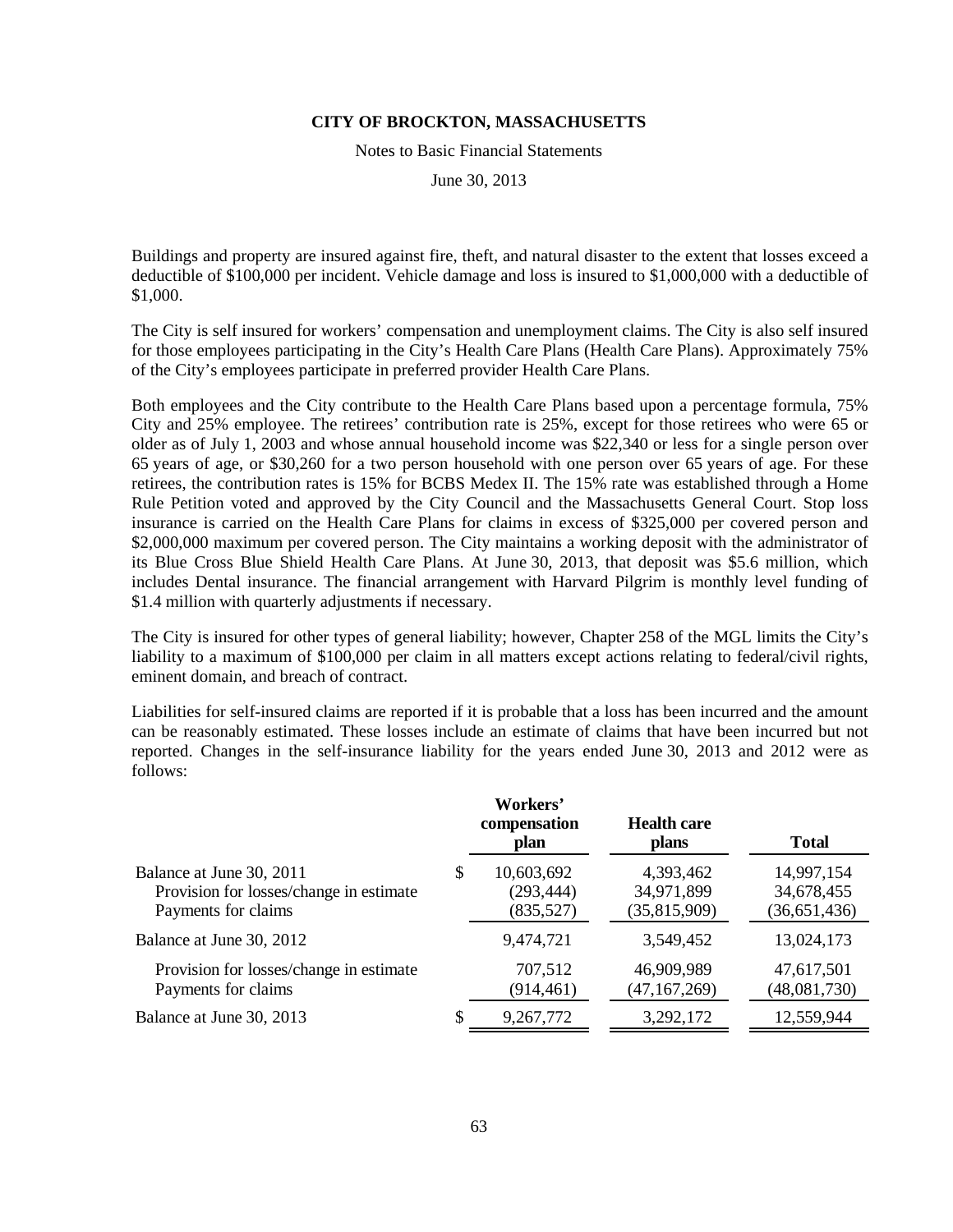Notes to Basic Financial Statements

June 30, 2013

The liability for claims and judgments consists of governmental and business-type activities in the amount of approximately \$6,827,165 and \$5,732,779, respectively.

## **(13) Commitments**

On May 22, 2001, the City entered into a Water Purchase Agreement (the Agreement) with Inima, Servicios Europeos De Medio Ambiente, S.A. (Inima), jointly with Bluestone Energy Services, operating as Aquaria.

This Agreement provides for obtaining additional water from Aquaria's desalinization facility, which it designed, permitted, constructed, and operates. The plant employs conventional water treatment, followed by a reverse osmosis process to remove salinity. This will provide a minimum of five million gallons daily (MGD) of potable water and will be readily capable of expansion to ten MGD.

The Agreement expires in 2028 unless extended, renewed, or terminated. This Agreement may be renewed for up to 30 additional years in five year renewal terms.

Aquaria makes available to the City a minimum of the Firm Commitment of water on a daily and yearly average basis. The Firm Commitment begins at 1.9 MGD and increases over the 20 years to 4.07 MGD.

At the time that the contract was enacted the schedule for the City's fixed purchase commitment resembled the projected growth in water demand for the City, but the schedule somewhat exceeded this curve, especially in years three to eight. In recent years, water conservation measures and lack of economic growth have resulted in a demand curve, which is significantly less than that assumed in the fixed commitment table. As a result, the increased cost of financing the fixed commitment has fallen almost exclusively more heavily on current users, rather than on new water consumption, as was anticipated when the contract was executed. In the event that other water purchase contracts are executed, the City has the right to offset its fixed commitment to a minimum of 2.0 MGD with the volume commitment of other long term purchasers or the right to reduce by about 50%, on a gallon for gallon basis, its fixed price for its fixed volume commitment.

The rate charged to the City for the Firm Commitment is a fixed annual charge of \$167,480 per year per 0.1 MGD of the City's Firm Commitment; this charge is incurred regardless of whether the City takes the water. In addition, the City incurs an additional charge of \$1.23 per 1,000 gallons for water actually delivered. For example, with a firm commitment of 2.0 MGD plus actual usage of 1.0 MGD for an entire year, the City would pay nearly \$3.8 million. The financial obligation is primarily attached to the fixed price component. The rate structure is permitted to escalate with the Producer Price Index for Finished Goods, excluding food after three years of water delivery. Accordingly, escalation will begin, in the fourth year of the contract, which is at the end of 2013. Fixed and variable charges are recorded in the major Water fund when incurred, which totaled \$5.9 million in fiscal year 2013.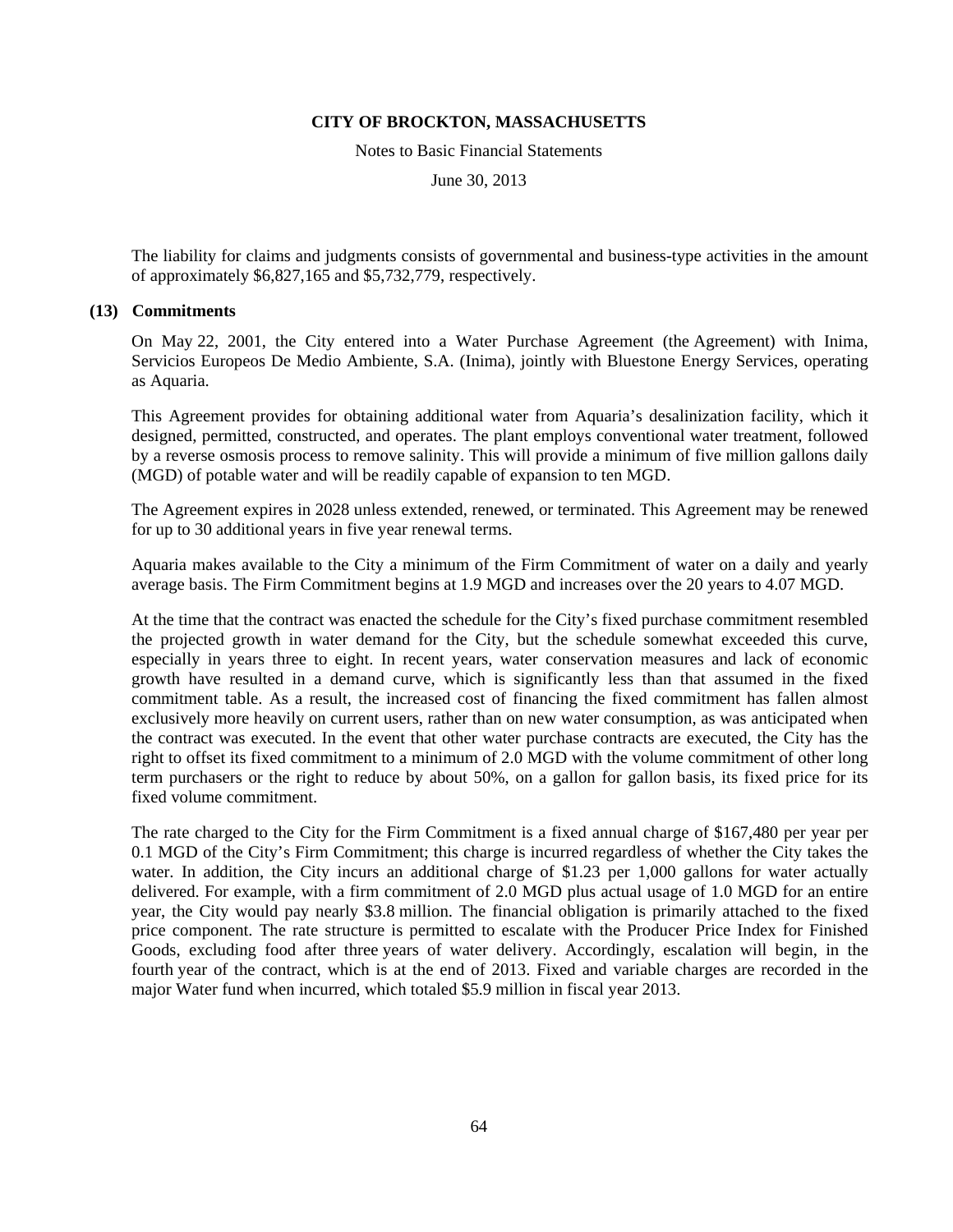Notes to Basic Financial Statements

June 30, 2013

As of June 30, 2013, based on the current fixed annual charge, the City expects to pay \$101.8 million for its Firm Commitment as follows:

|               |     | Amount      |
|---------------|-----|-------------|
| Fiscal year:  |     |             |
| 2014          | \$  | 5,912,044   |
| 2015          |     | 5,962,288   |
| 2016          |     | 6,171,638   |
| 2017          |     | 6,380,988   |
| 2018          |     | 6,598,712   |
| $2019 - 2023$ |     | 34,082,180  |
| $2024 - 2028$ |     | 34,082,180  |
| 2029          |     | 2,594,034   |
|               | \$. | 101,784,064 |

## **(14) Fund Deficits**

The following funds had deficit fund balances at June 30, 2013:

| School Roof Repairs Fund          | 7,060,769 |
|-----------------------------------|-----------|
| Other governmental funds:         |           |
| Special revenue:                  |           |
| <b>Education Grants</b>           | 151,867   |
| <b>General Government Grants</b>  | 363       |
| Federal and state law enforcement | 136,812   |
| Total                             | 7,349,811 |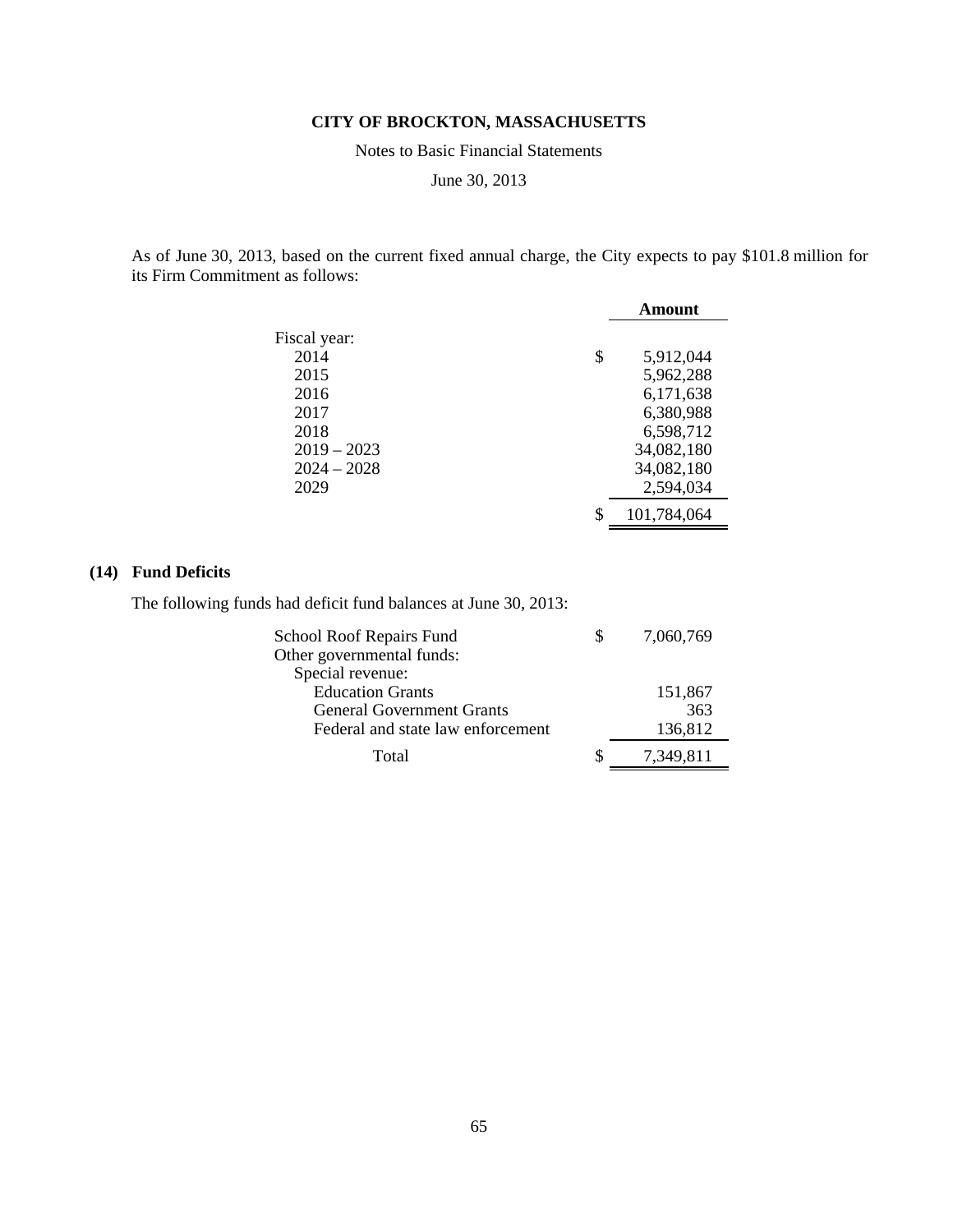Notes to Basic Financial Statements

June 30, 2013

The School Roof Repairs Fund deficit will be eliminated with the permanent financing of the School Rehabilitation Bond Anticipation Note. The Special Revenue deficits will be eliminated upon satisfactory completion of federal and state audits.

## **(15) Fund Balance Classification Details**

The components of fund balance for the City's governmental funds as of June 30, 2013 are as follows:

|                          | <b>General</b>   | <b>School</b><br><b>Roof Repairs</b> | <b>Other</b><br>Governmental |
|--------------------------|------------------|--------------------------------------|------------------------------|
| <b>Fund balances</b>     |                  |                                      |                              |
| Nonspendable:            |                  |                                      |                              |
| Permanent fund principal | \$               |                                      | 5,712,160                    |
| Notes receivable         | 7,136,976        |                                      |                              |
|                          | 7,136,976        |                                      | 5,712,160                    |
| Restricted for:          |                  |                                      |                              |
| General government       | 13,728,283       |                                      | 1,869,038                    |
| Human services           |                  |                                      | 271,015                      |
| Public safety            |                  |                                      | 5,687,885                    |
| Public works             |                  |                                      | 1,289,622                    |
| Culture/recreation       |                  |                                      | 526,910                      |
| Education                |                  |                                      | 5,739,391                    |
|                          | 13,728,283       |                                      | 15,383,861                   |
| Committed to:            |                  |                                      |                              |
| General government       | 5,281,676        |                                      |                              |
| Human services           |                  |                                      | 646,200                      |
| Public safety            |                  |                                      | 933,113                      |
|                          | 5,281,676        |                                      | 1,579,313                    |
| Assigned to:             |                  |                                      |                              |
| General government       | 14,294,883       |                                      |                              |
| Human services           | 21,965           |                                      | 3,000                        |
| Public safety            | 167,088          |                                      | 387,850                      |
| Public works             | 23,758           |                                      |                              |
| Culture/recreation       | 68,300           |                                      |                              |
| Education                | 3,263,545        |                                      | 1,188,781                    |
|                          | 17,839,539       |                                      | 1,579,631                    |
| Unassigned               | 23,446,675       | (7,060,769)                          | (77, 911)                    |
| Total fund balances      | \$<br>67,433,149 | (7,060,769)                          | 24,177,054                   |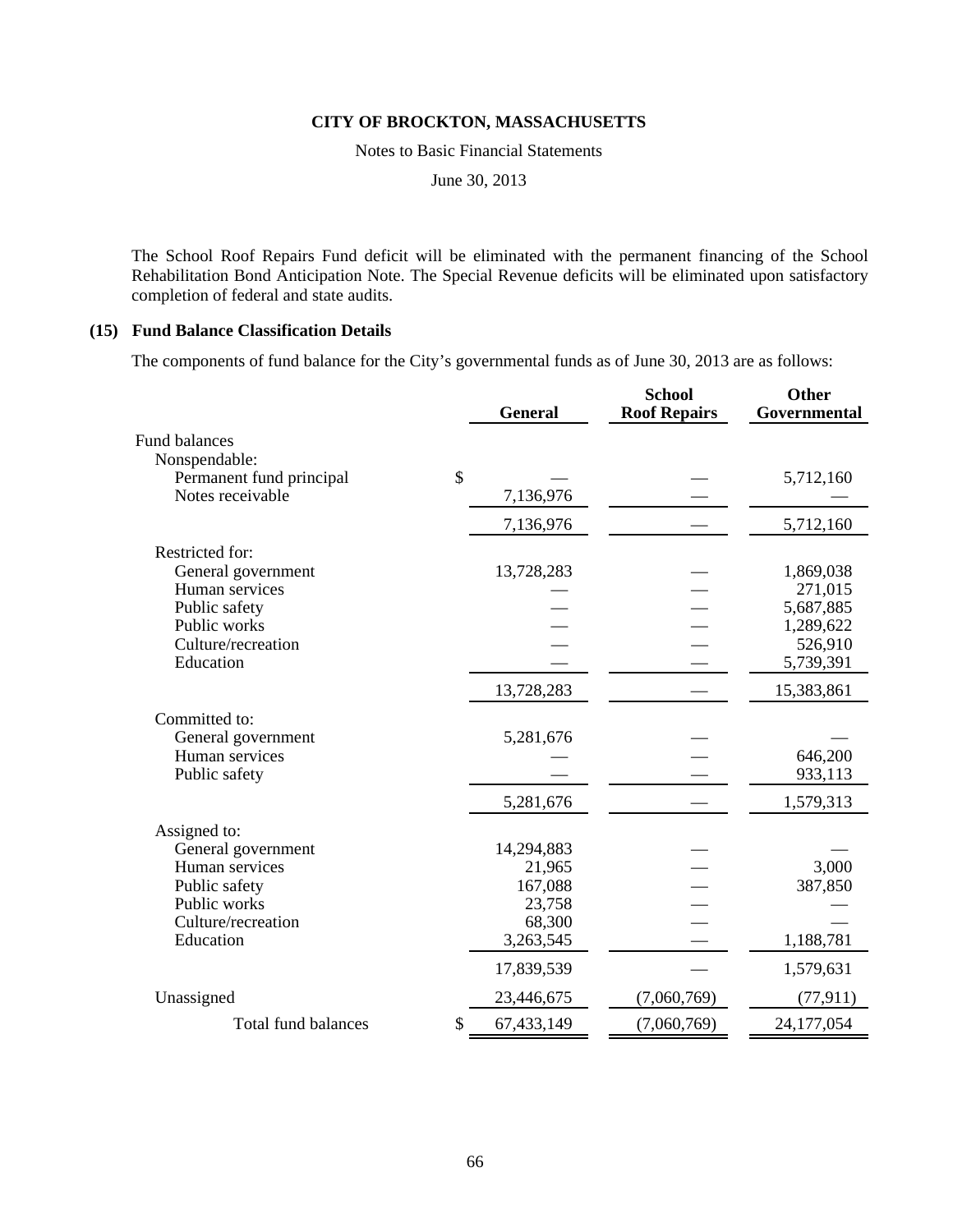#### Budgetary Comparison Schedule – General Fund Required Supplementary Information

## June 30, 2013

## (Unaudited)

|                                       |                   |                         | <b>Actual</b><br>amounts | <b>Variance</b><br>with final<br>budget |
|---------------------------------------|-------------------|-------------------------|--------------------------|-----------------------------------------|
|                                       |                   | <b>Budgeted amounts</b> | (budgetary               | positive                                |
|                                       | <b>Original</b>   | Final                   | basis)                   | (negative)                              |
| Resources (inflows):                  |                   |                         |                          |                                         |
| Real and personal property taxes, net | \$<br>108,552,613 | 108,552,613             | 107,810,164              | (742, 449)                              |
| Motor vehicle and other excise        | 5,620,000         | 5,620,000               | 6,241,961                | 621,961                                 |
| Penalties and interest on taxes       | 1,450,000         | 1,450,000               | 1,820,440                | 370,440                                 |
| Payments in lieu of taxes             | 190,000           | 190,000                 | 151,375                  | (38, 625)                               |
| User charges and other revenue        | 2,802,932         | 2,802,932               | 4,046,458                | 1,243,526                               |
| Fees                                  | 900,000           | 900,000                 | 1,789,834                | 889,834                                 |
| Licenses and permits                  | 1,025,000         | 1,025,000               | 2,189,111                | 1,164,111                               |
| Intergovernmental                     | 169,943,245       | 169,943,245             | 171,988,015              | 2,044,770                               |
| Fines                                 | 150,000           | 150,000                 | 941,258                  | 791,258                                 |
| Investment income                     | 175,000           | 175,000                 | 129,055                  | (45, 945)                               |
| Transfers in                          | 8,654,668         | 10,106,381              | 10,337,541               | 231,160                                 |
| Amounts available for appropriation   | 299,463,458       | 300,915,171             | 307,445,212              | 6,530,041                               |
| Charges to appropriations (outflows): |                   |                         |                          |                                         |
| Current:                              |                   |                         |                          |                                         |
| General government                    | 15,278,557        | 15,706,002              | 11,680,002               | 4,026,000                               |
| Public safety                         | 38,561,190        | 38,783,763              | 37,221,054               | 1,562,709                               |
| Education                             | 159,487,644       | 159,487,644             | 159,406,948              | 80,696                                  |
| Public works                          | 6,792,445         | 8,033,345               | 7,059,628                | 973,717                                 |
| Human services                        | 2,433,224         | 2,481,174               | 2,399,715                | 81,459                                  |
| Culture and recreation                | 2,164,279         | 2,251,629               | 2,081,718                | 169,911                                 |
| State and county assessments          | 6,061,305         | 6,061,305               | 6,706,864                | (645, 559)                              |
| Pension and fringe benefits           | 67,968,415        | 66,811,665              | 66,792,675               | 18,990                                  |
| Court judgment                        | 204,100           | 204,100                 | 284,677                  | (80, 577)                               |
| Capital outlay                        | 1,244,768         | 1,406,468               | 1,255,801                | 150,667                                 |
| Debt service                          | 12,662,769        | 12,662,769              | 12,039,801               | 622,968                                 |
| <b>Transfers out</b>                  | 914,000           | 1,334,545               | 1,731,363                | (396, 818)                              |
| Total charges to appropriations       | 313,772,696       | 315,224,409             | 308,660,246              | 6,564,163                               |
| Excess (deficiency) of resources      |                   |                         |                          |                                         |
| over charges to appropriations        | (14,309,238)      | (14,309,238)            | \$<br>(1,215,034)        | 13,094,204                              |
| Other budget items:                   |                   |                         |                          |                                         |
| Free cash                             | 14,071,332        | 14,071,332              |                          |                                         |
| Other available funds                 | 237,906           | 237,906                 |                          |                                         |
| Total other budget items              | 14,309,238        | 14,309,238              |                          |                                         |
| Net budget                            | \$                |                         |                          |                                         |
|                                       |                   |                         |                          |                                         |

See notes to required supplementary information.

See accompanying independent auditors' report.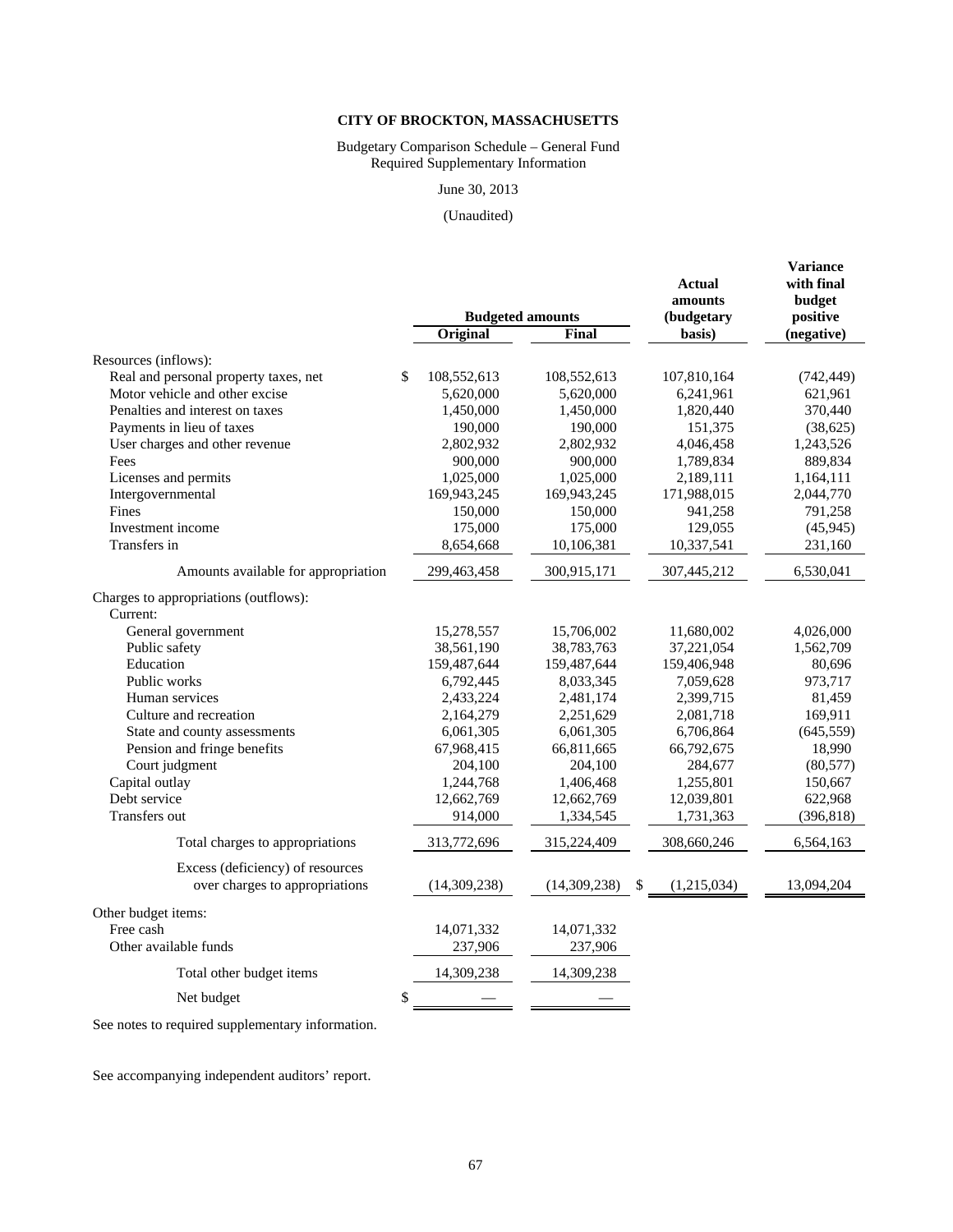Notes to Required Supplementary Information

June 30, 2013

## **(1) Budgetary Basis of Accounting**

The City must establish its property tax rate each year so that the resulting property tax levy will comply with the limits required by Proposition 2½ and also constitute that amount which will equal the sum of (a) the aggregate of all annual appropriations for expenditures and transfers, plus (b) provision for the prior fiscal year's deficits, if any, less (c) the aggregate of all nonproperty tax revenue and transfers projected to be received by the City, including available surplus funds.

The budgets for all departments and operations of the City, except that of public schools, are prepared under the direction of the Mayor. The School Department budget is prepared by the School Committee. Original and supplemental appropriations are submitted by the Mayor and approved by the City Council. The Finance Department independently develops revenue estimates, which effectively limit total expenditures consistent with the City's Chief Financial Officer's requirement under Chapter 324 of the Acts of 1990 to certify the affordability of spending requests.

The City's annual budget is prepared on a basis other than GAAP. The "actual" amounts column of the Budgetary Comparison Schedule is presented on a "budgetary basis" to provide a meaningful comparison with the budget. The major differences between the budget and GAAP bases are that:

- (a) Budgeted revenues are recorded when cash is received, except for real estate and personal property taxes, which are recorded as revenue when levied (budget), as opposed to when susceptible to accrual (GAAP).
- (b) Encumbrances and continuing appropriations are recorded as the equivalent of expenditures (budget), as opposed to a reservation of fund balance (GAAP).

## **(2) Expenditures in Excess of Budget**

In fiscal year 2013, the City had no expenditures in excess of budgeted appropriations.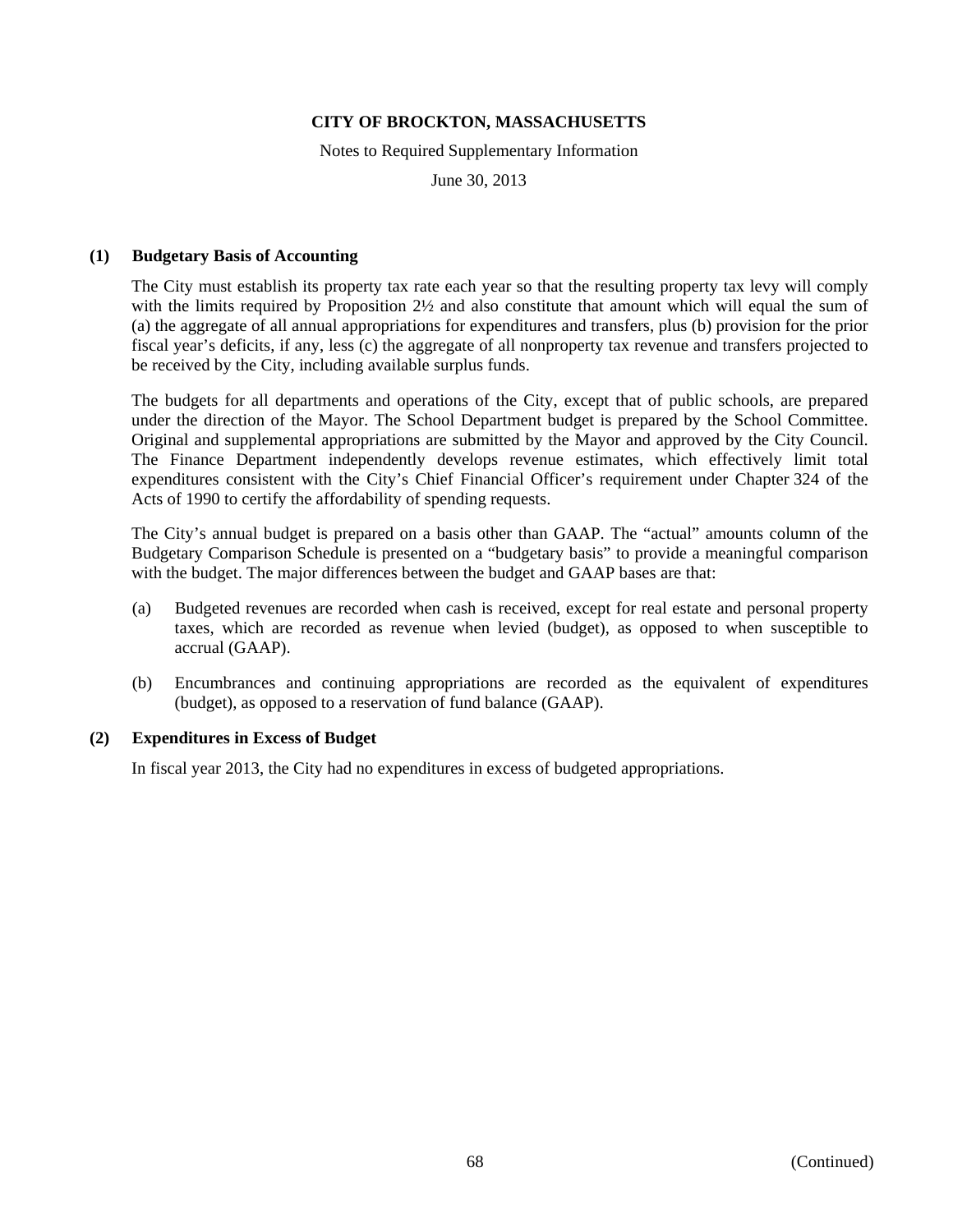Notes to Required Supplementary Information

June 30, 2013

## **(3) Explanation of Differences between Budgetary Inflows and Outflows and GAAP Revenues and Expenditures – General Fund**

| Budgetary inflows and GAAP revenues:                                                                                                            |               |                |
|-------------------------------------------------------------------------------------------------------------------------------------------------|---------------|----------------|
| Actual amounts (budgetary basis) "amounts available for appropriation" from                                                                     |               |                |
| the budgetary comparison schedule                                                                                                               | $\mathcal{S}$ | 307,445,212    |
| Differences – budget to GAAP:                                                                                                                   |               |                |
| Property and excise taxes and intergovernmental revenues are reported as a<br>budgetary resource on the cash basis, rather than on the modified |               |                |
| accrual basis                                                                                                                                   |               | 221,007        |
| Contributions for health claims are not reported as a budgetary resource                                                                        |               | 11,408,990     |
| Stabilization fund earnings                                                                                                                     |               | 406,637        |
| Transfers from other funds are inflows of budgetary resources but are not<br>revenues for financial reporting purposes                          |               | (10, 337, 541) |
| Total revenues as reported on the statement of revenues,                                                                                        |               |                |
| expenditures, and changes in fund balances                                                                                                      | \$            | 309,144,305    |
| Budgetary outflows and GAAP expenditures:                                                                                                       |               |                |
| Actual amounts (budgetary basis) "total charges to appropriation" from the                                                                      |               |                |
| budgetary comparison schedule                                                                                                                   | \$            | 308,660,246    |
| Differences – budget to GAAP:                                                                                                                   |               |                |
| Enterprise fund related budgetary expenditures are recorded as reductions                                                                       |               |                |
| to transfers for GAAP purposes                                                                                                                  |               | (2,849,543)    |
| Health claims expenditures and accruals are not reported as charges to                                                                          |               |                |
| appropriations on a budgetary basis                                                                                                             |               | 14,304,319     |
| Adjustments for expenditures, encumbrances, and accruals, net                                                                                   |               | 321,567        |
| Transfers to other funds are outflows of budgetary appropriations but are                                                                       |               |                |
| not expenditures for financial reporting purposes                                                                                               |               | (1,731,363)    |
| Total expenditures as reported on the statements of revenues,                                                                                   |               |                |
| expenditures and changes in fund balances                                                                                                       | \$            | 318,705,226    |
|                                                                                                                                                 |               |                |